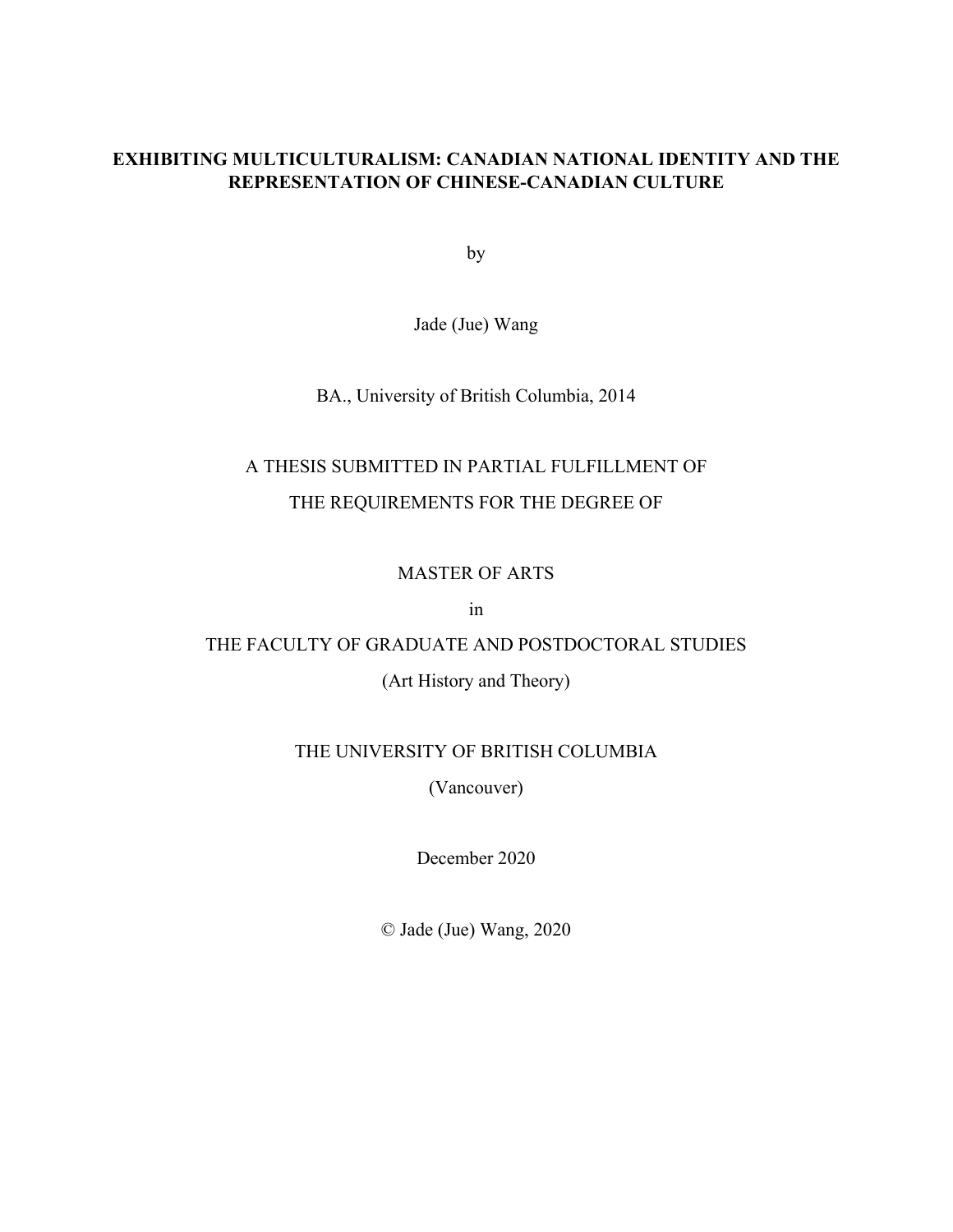The following individuals certify that they have read, and recommend to the Faculty of Graduate and Postdoctoral Studies for acceptance, the thesis entitled:

Exhibiting Multiculturalism: Canadian National Identity and the Representation of Chinese-Canadian Culture

| submitted<br>by  | Jade (Jue) Wang        | in partial fulfillment of the requirements<br>for |
|------------------|------------------------|---------------------------------------------------|
| the degree<br>of | Master of Arts         |                                                   |
| in               | Art History and Theory |                                                   |

### **Examining Committee:**

Dr. Erin Silver, Assistant Professor, Dept. of Art History, Visual Art & Theory. Faculty Associate at the Institute for Gender, Race, Sexuality and Social Justice.

Supervisor

Dr. Julia Orell, Assistant Professor, Dept. of Art History, Visual Art & Theory

Supervisory Committee Member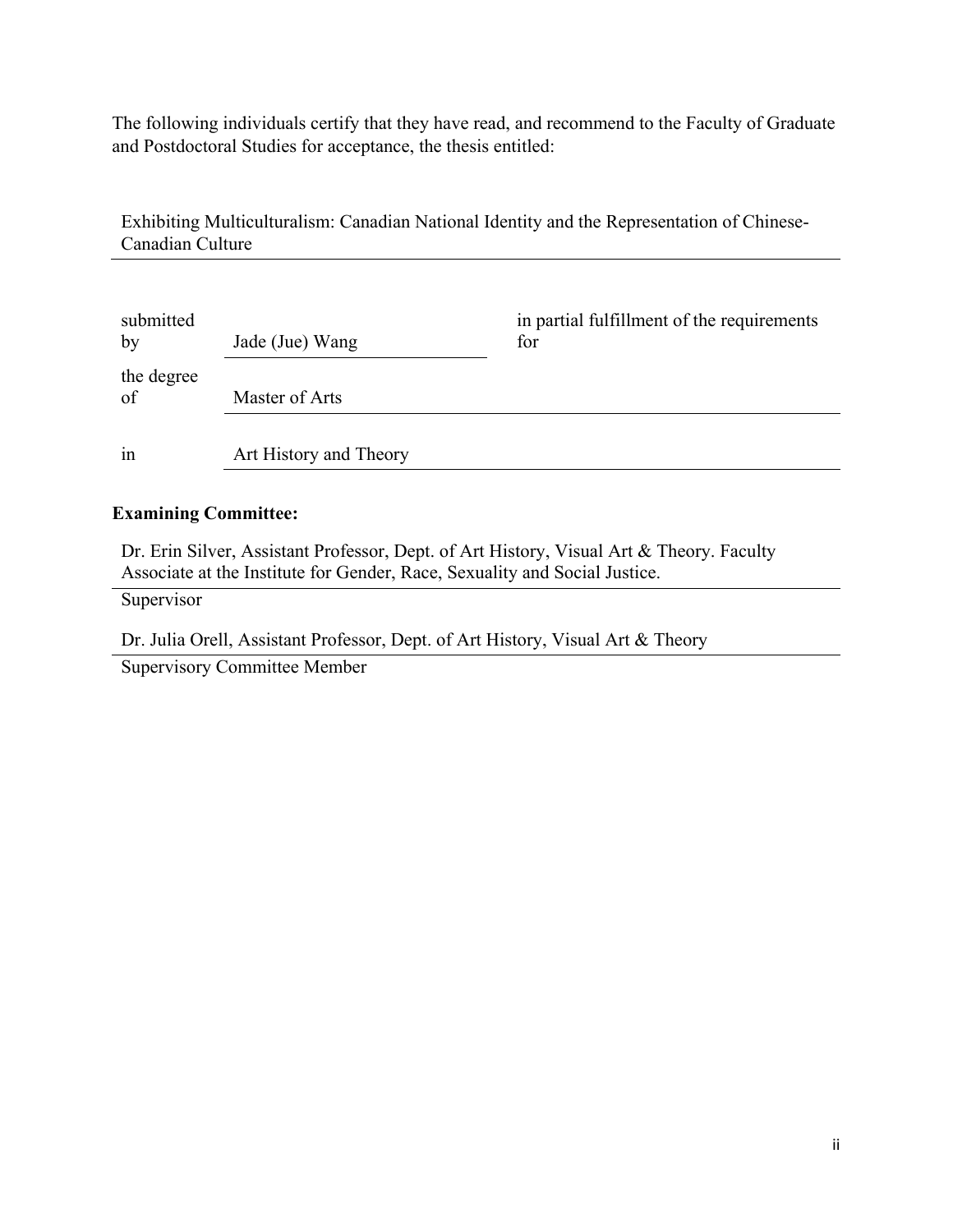### <span id="page-2-0"></span>**Abstract**

Since the 1950s, the Canadian government has played a large role in the construction of a singular Canadian national identity through public institutions. In 1971, with the implementation of the Multicultural Act, the national image became focused on the portrayal of ethnic diversity and tolerance. I examine representations of Chinese-Canadian ethnic culture in select exhibitions and installations to argue that national institutions use cultural stereotypes to justify the success of the Multicultural Policy, despite categorically limiting cultural production, disciplining the population on the notion of "belonging," and downplaying systemic racism.

I present two exhibitions in public institutions titled *Beyond the Golden Mountain* (1989- 1991) at the Museum of Civilization and *Chop Suey on the Prairies* at the Royal Alberta Museum against two installations by Chinese-Canadian artists, *I am Who I am* (2001-2006) by Xiong Gu, and *Gold Mountain Restaurant* (2002-2017) by Karen Tam, to show that despite the anti-racist activism of racialized artists' communities in the 1980s, even by the 1990s-2000s, reforms suggested by these communities have not reached certain public museums with regards to Chinese-Canadian representation. I also suggest that there may be underlying political motives which cause change, or the lack thereof, at the level of national institutions based on the political policies at the time. Through the use of public spaces such as the subway station and streets of Chinatown in Gu's case, and a recreated restaurant space in Tam's case, these artists work to question the approach of national institutions with regards to issues of authenticity, cultural hybridity, cultural definition, and spectacularization of ethnic culture for consumption. Their work suggests that ethnic culture cannot be constrained to the limited cultural definition and expression constructed by the government, and that the government constructed national image and identity needs to be critically assessed and questioned.

iii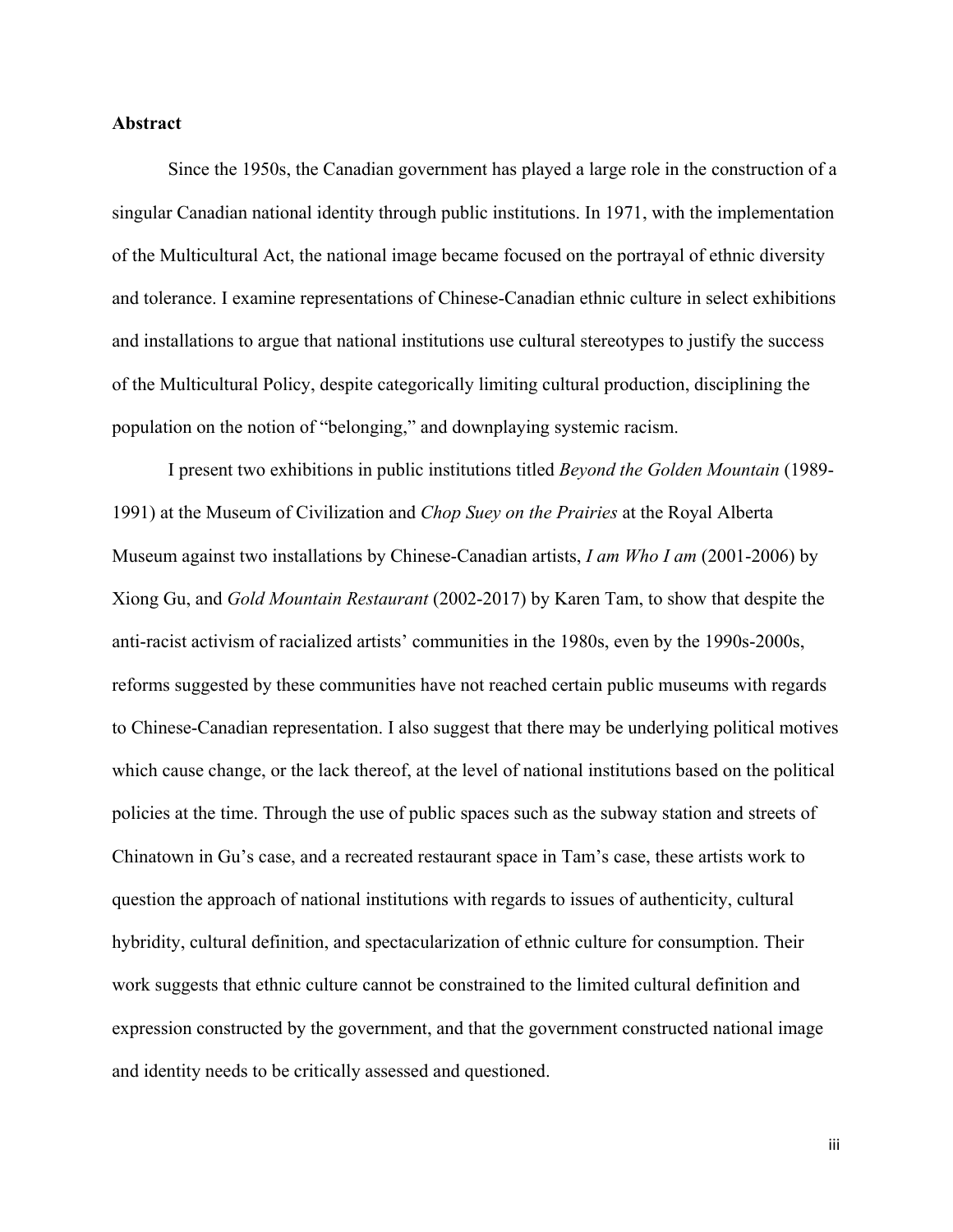### <span id="page-3-0"></span>**Lay Summary**

This thesis considers the representation of Chinese-Canadian ethnic culture in relation to national ideas of multiculturalism between 1980-2017. By examining select exhibitions and installations, I argue that government-supported public museums such as the Museum of Civilization and Royal Alberta Museum use cultural stereotypes to downplay difficult and sensitive Chinese-Canadian immigrant history in order to justify the success of multiculturalism. In addition, I compare the public museums' approach to the alternative approaches taken by two Chinese-Canadian artists, Xiong Gu, and Karen Tam to show that through the use of unconventional public spaces, artists like Gu and Tam asks viewers to question the representation, within public museums, of Chinese-Canadian culture.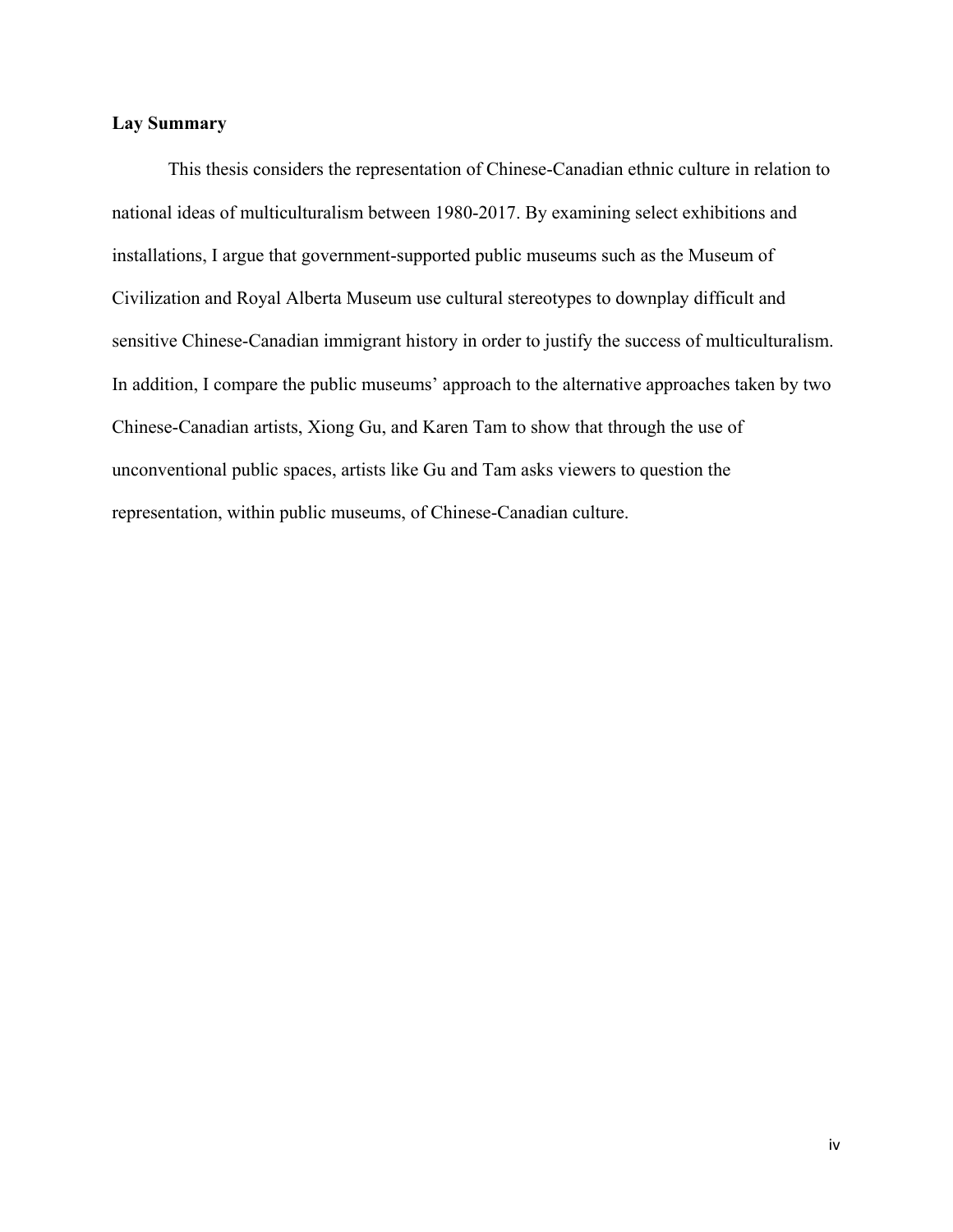## <span id="page-4-0"></span>**Preface**

This thesis is original, unpublished, independent work by the author, Jade (Jue) Wang.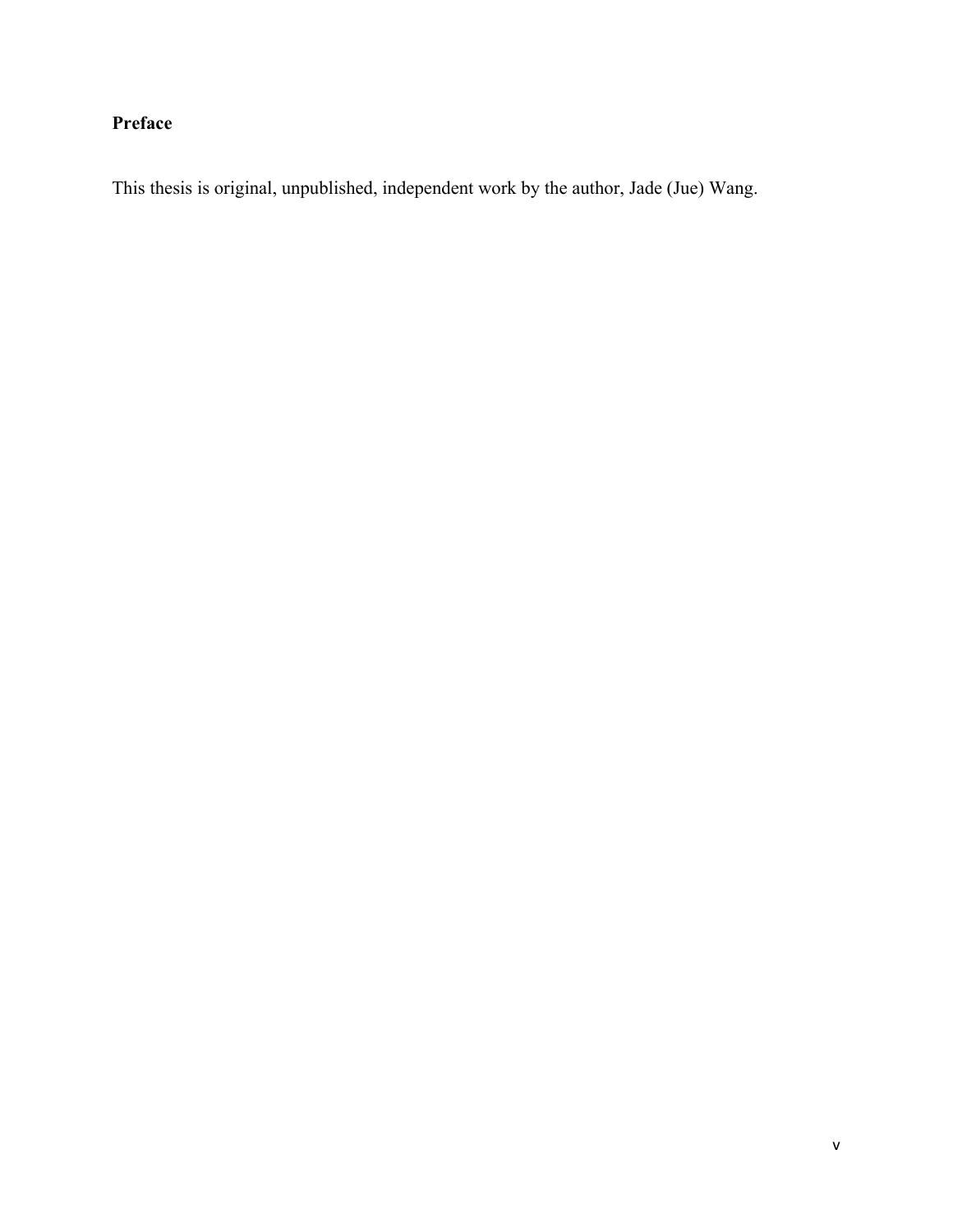## <span id="page-5-0"></span>**Table of Contents**

| Chapter 1: Government Institutions and the Construction of the National Identity  10 |
|--------------------------------------------------------------------------------------|
|                                                                                      |
|                                                                                      |
|                                                                                      |
|                                                                                      |
|                                                                                      |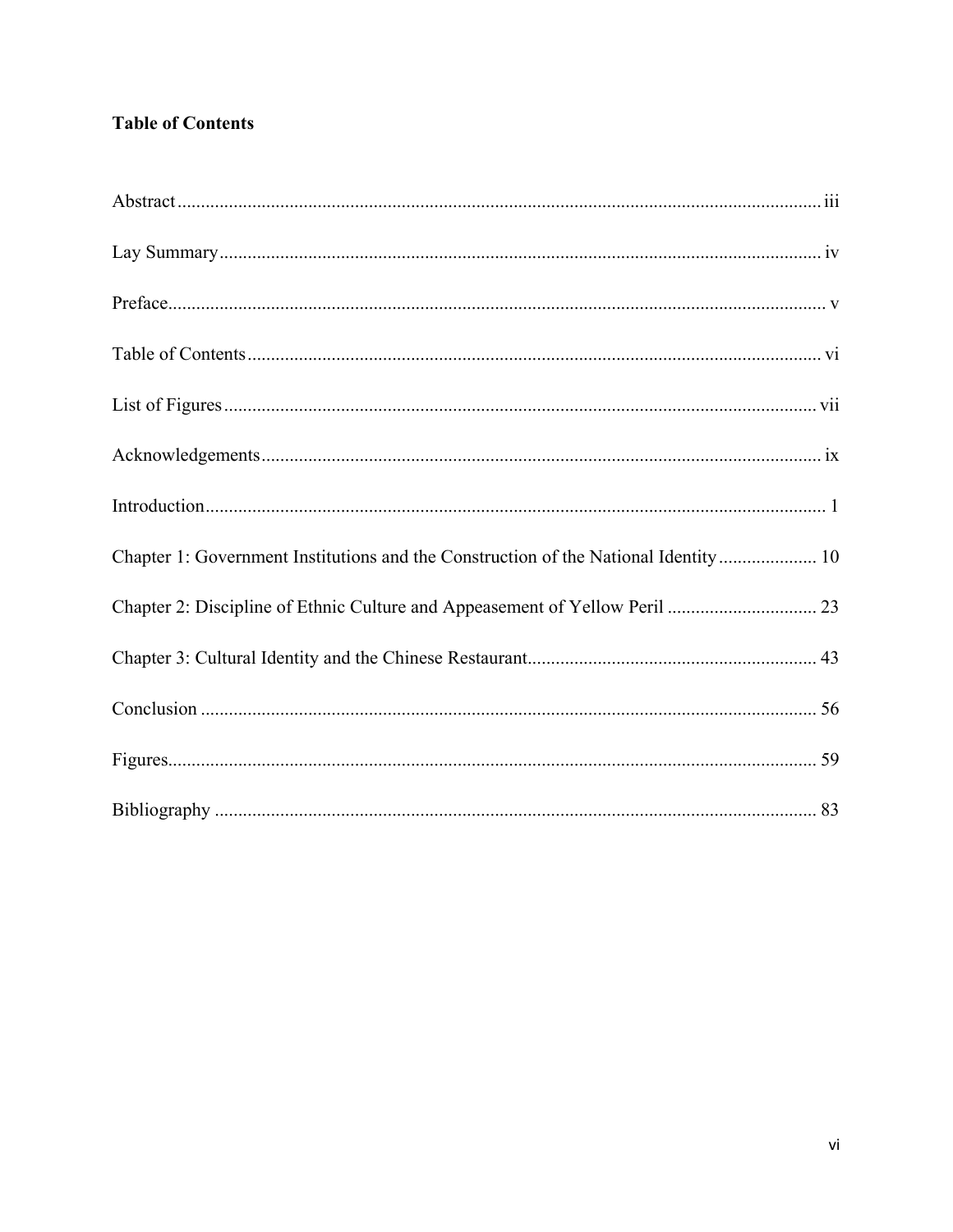## <span id="page-6-0"></span>**List of Figures**

| Figure 1. "A dancer performs a traditional Chinese folk dance, Vancouver, 1982", Autumn         |
|-------------------------------------------------------------------------------------------------|
| Moon in the Han Palace," Beyond Golden Mountain (1989). Gatineau, QC 59                         |
| Figure 2. "A performance of the dragon dance in Vancouver's Chinatown, 1968," Beyond the        |
|                                                                                                 |
| Figure 3. "A lion's head is examined before a performance of the lion dance at an international |
| fall fair, 1960," Beyond the Golden Mountain (1989). Gatineau, QC. Image from catalogue         |
|                                                                                                 |
| Figure 4. Ban Seng Hoe, "W.H. Yuen, whose British Columbia bakery has been in his family for    |
| three generations, makes moon cakes for the Mid-Autumn Festival, 1987," Beyond the Golden       |
|                                                                                                 |
| Figure 5. "The offering of a roast pig in commemoration of the dead, at the Chinese cemetery in |
|                                                                                                 |
| Figure 6. "Sifu F. Lee, a gong fu master, demonstrates the White Crane gong fu style with a     |
| sword, Edmonton, 1976," Beyond the Golden Mountain (1989). Gatineau, QC.  64                    |
| Figure 7. "Chinese musicians with their friends in a Chinese church in Victoria, 1890," Beyond  |
|                                                                                                 |
| Figure 8. "Church members assemble for a group photograph in commemoration of the fiftieth      |
| anniversary of Victoria's Chinese United Church, 1935," Beyond the Golden Mountain              |
|                                                                                                 |
| Figure 9. "A Chinese work gang for the Great Northern Railway, 1909," Beyond Golden             |
|                                                                                                 |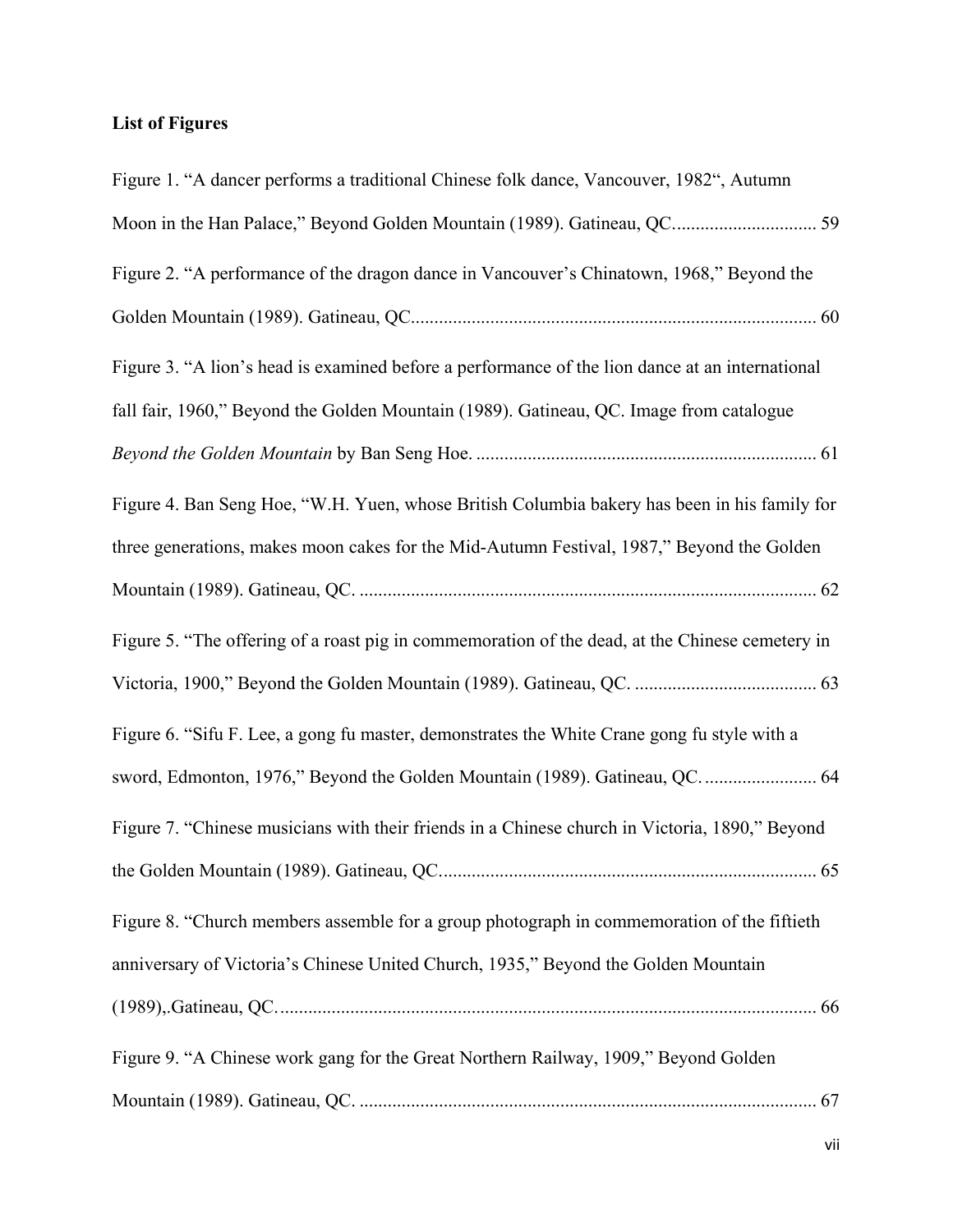| Figure 10. "A Chinese-Canadian wedding in which the women wear traditional costumes and the |
|---------------------------------------------------------------------------------------------|
| men are dressed in Western attire," Beyond the Golden Mountain (1989), Gatineau, QC.  68    |
| Figure 11. "Compilation of portraits," Xiong Gu, I am Who I am (2006), Toronto, ON.  69     |
| Figure 12. "St. Patrick Station," Xiong Gu, I am Who I am (2006), Toronto, ON.  70          |
| Figure 13. "Montreal Chinatown View One," Xiong Gu, I am Who I am (2001), Montreal, QC.     |
|                                                                                             |
| Figure 14. "Montreal Chinatown View Two," Xiong Gu, I am Who I am (2001), Montreal, QC.     |
|                                                                                             |
| Figure 15. "Installation View One," Chop Suey on the Prairies (2013), Edmonton, AB 73       |
| Figure 16. "Installation View Two," Chop Suey on the Prairies (2013), Edmonton, AB 74       |
| Figure 17. "Installation View Three," Chop Suey on the Prairies (2013), Edmonton, AB 75     |
| Figure 18. "A historical photo of the K and P Cafe in Lethbridge, Alberta from the Glenbow  |
|                                                                                             |
| Figure 19. Karen Tam, "Entrance," Gold Mountain Restaurant (2004), Montreal, QC 77          |
| Figure 20. Karen Tam, "Restaurant Scene," Gold Mountain Restaurant (2004), Montreal, QC. 78 |
| Figure 21. Karen Tam "Counter," Gold Mountain Restaurant (2004), Montreal, QC.  79          |
| Figure 22. Karen Tam, "Lantern," Gold Mountain Restaurant (2004), Montreal, QC.  80         |
|                                                                                             |
| Figure 24. Karen Tam, "Back Kitchen," Gold Mountain Restaurant (2004), Montreal, QC 82      |
| *All Images have been listed but removed due to copyright restrictions.                     |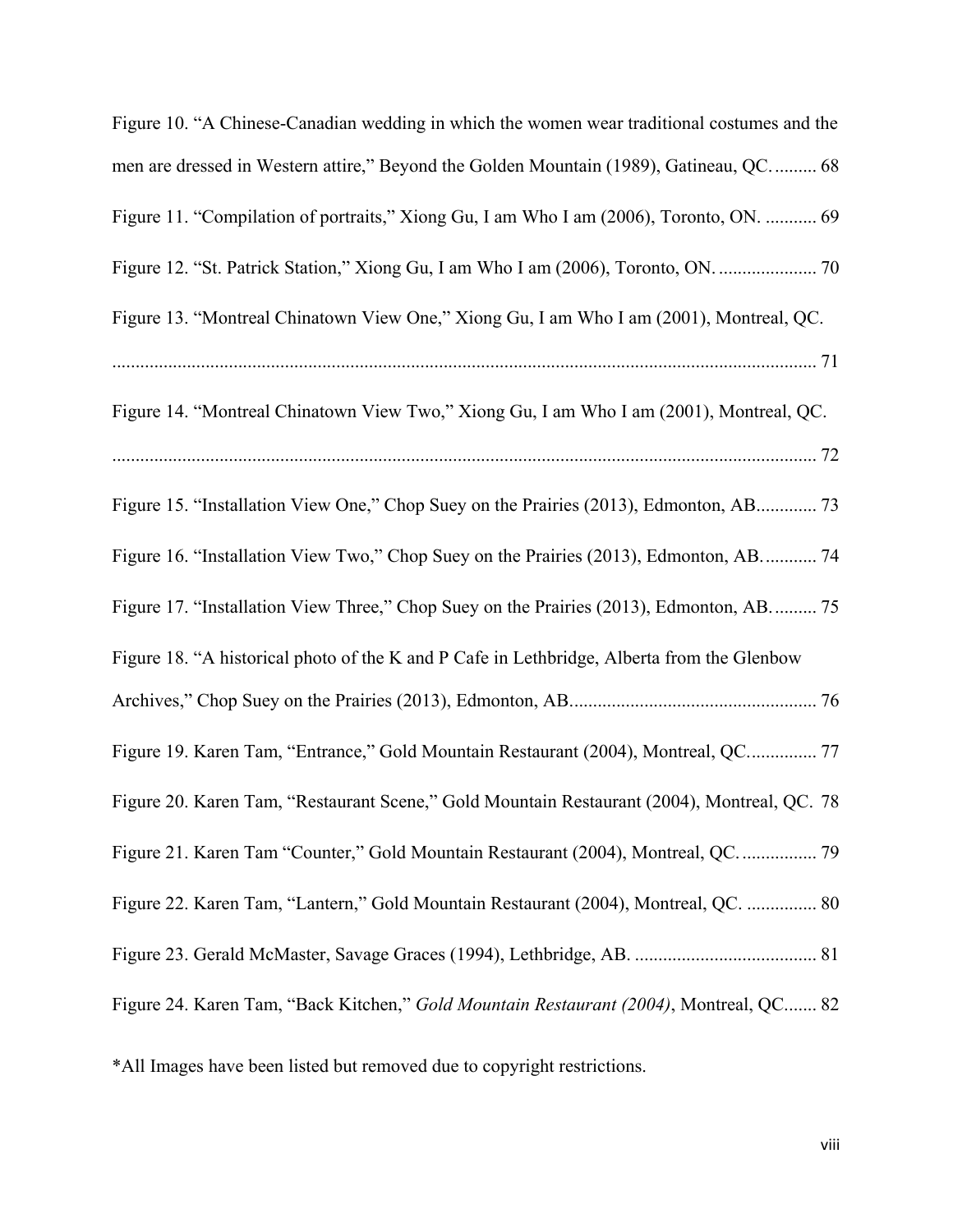## <span id="page-8-0"></span>**Acknowledgements**

I am grateful to all the faculty and staff at the Art History, Visual Art & Culture Department for supporting me through the completion of my degree. In particular, I would like to thank my supervisor Dr. Erin Silver for her guidance, encouragement, advice and feedback which immensely strengthened this project. In addition, I would like to thank my second reader Dr. Julia Orell for her insightful suggestions throughout the process. Finally, I would like to thank Dr. Maureen Ryan for her support during my undergraduate and graduate programs at UBC.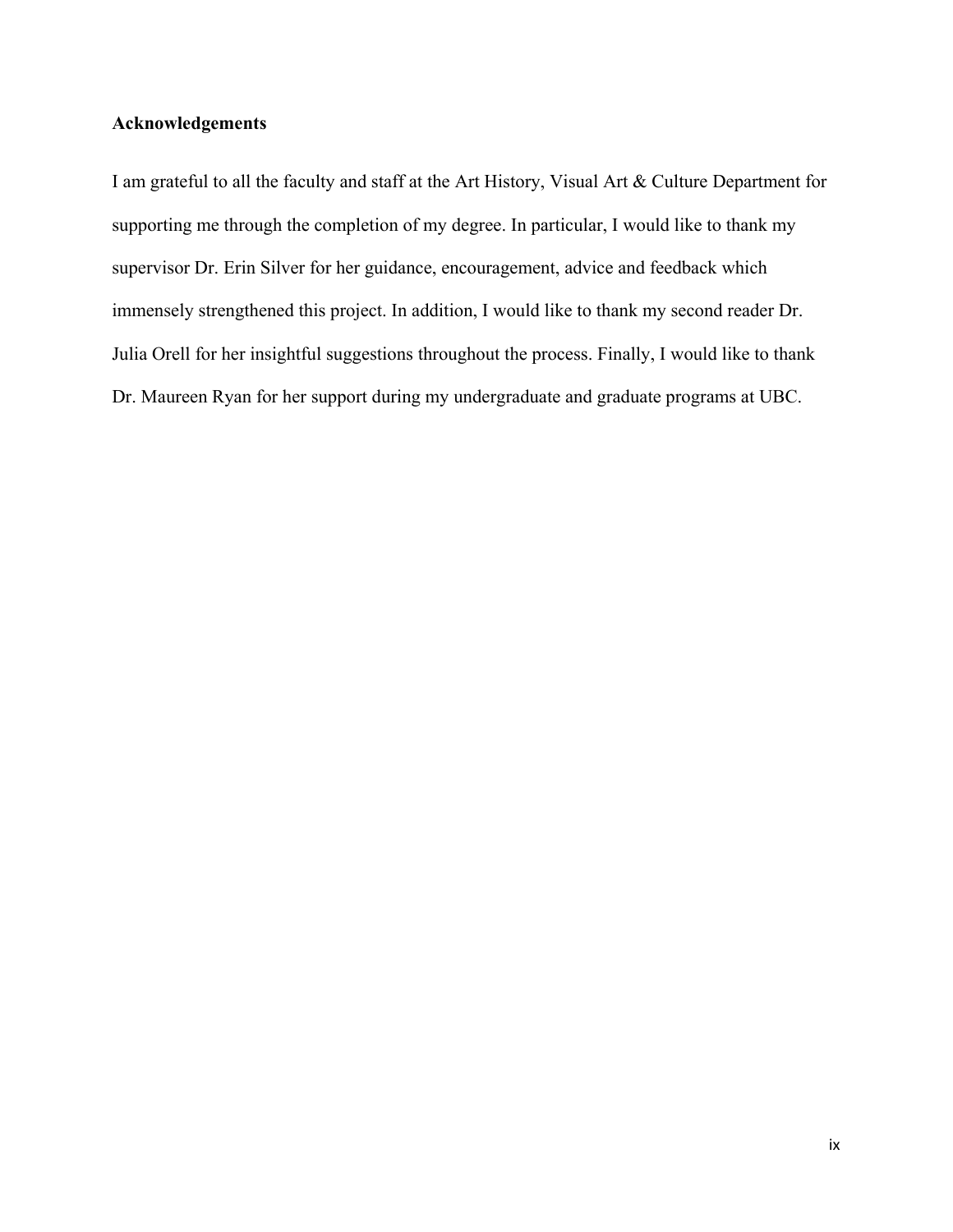### <span id="page-9-0"></span>**Introduction**

 $\overline{\phantom{a}}$ 

Canada has a tumultuous past with regards to the governmental policies of race, identity, immigration and cultural representation of its peoples. Due to earlier attempts to disentangle itself from its colonial British roots, and later to distinguish itself culturally from the leviathan power of the United States, Canada has made many attempts at establishing and advocating for a singular constructed national identity.<sup>[1](#page-9-1)</sup> The manufactured dominant identity and cultural ideals were promoted through various governmental institutions which favored certain populations and languages, while leaving much out of the picture despite the presence of a conglomerate of different races, cultures, hopes and desires for Canada. In order to advocate for a unified national identity, visual images constructed to represent Canada were promoted heavily by nationally funded institutions. From the photography projects from 1941 – 1984 of the National Film Board of Canada, $^2$  $^2$  an organization that functioned as Canada's national image bank, to the national museums' exhibitions on the myth of the Canadian wilderness from the 1920s to 1970s, these federally funded methods of dissemination sought not only to legitimate governmental policies, but also to 'acculturate' ethnic populations by assigning them a place within Canadian identity even if it meant to systemically marginalize them.<sup>[3](#page-9-3)</sup> The 1970s-1980s marks a turning point in

<span id="page-9-1"></span><sup>&</sup>lt;sup>1</sup> John O'Brian argues that in the early  $20<sup>th</sup>$  century, art in Canada was a form of European subordination and colonial importation which was supported by the copying and adapting of European artistic subjects and styles. However, by the 1920s, with the support of the National Gallery of Canada, artists such as the Group of Seven and Tom Thompson began to rebel against European colonial roots to establish a national identity rooted in the wilderness painting aesthetic that is believed to be uniquely Canadian. The wilderness imagery prevailed into the 1970s through many Canadian national institutions. See John O'Brian, "Wild Art History," *Beyond Wilderness: The Group of Seven, Canadian Identity, and Contemporary Art*, (Montreal: McGill-Queen's University Press, 2007), 21-22.

<span id="page-9-3"></span><span id="page-9-2"></span> $2$  Carole Payne, "Lessons with Leah: re-reading the photographic archive of nation in the National Film Board of Canada's Still Photography Division," *Studies*, 21:1 (2006), 4-22. <sup>3</sup> O'Brian, "Wild Art History," 22-23.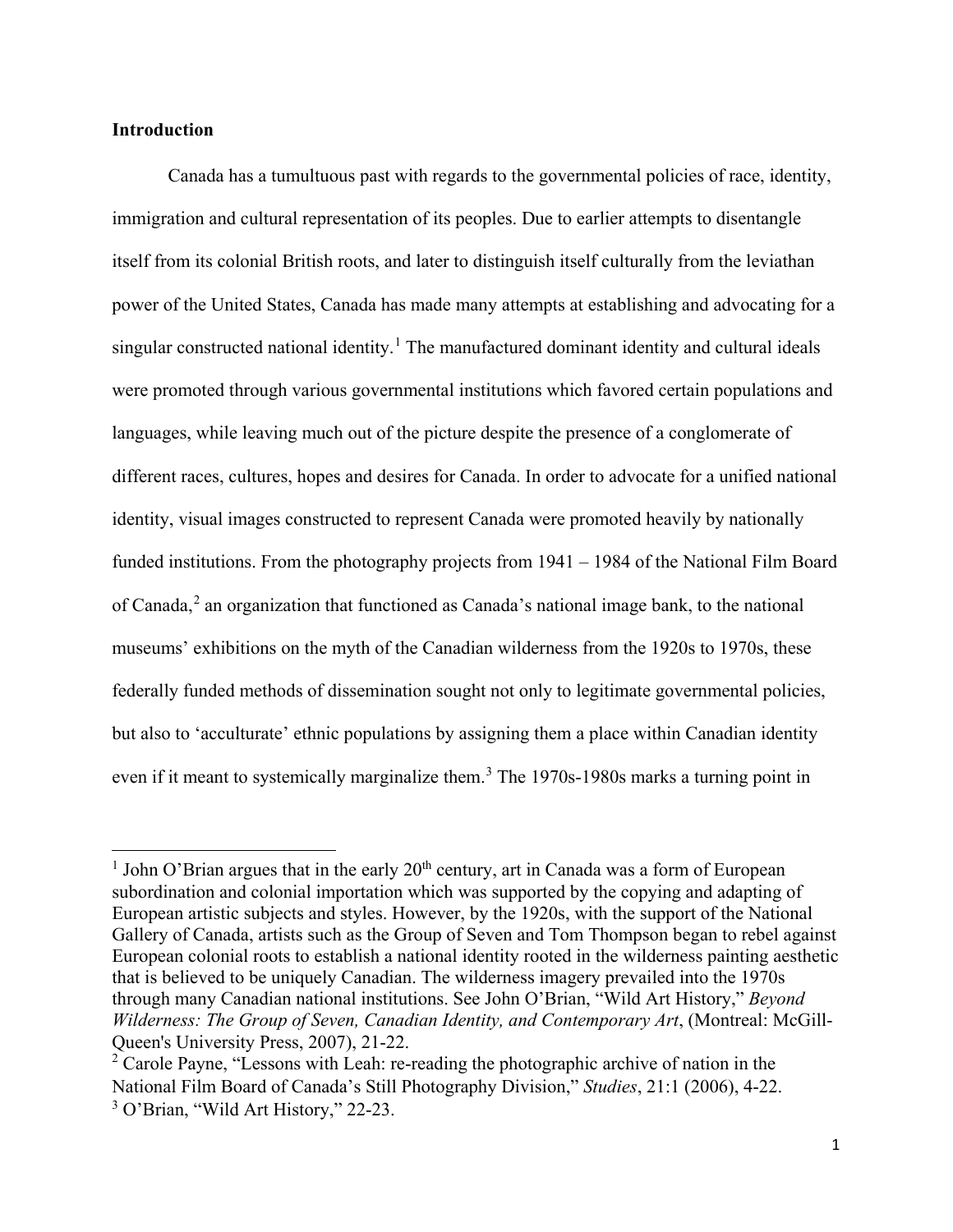Canadian history, when the concepts of racial tolerance and mutual acceptance became official national policies through the Bilingualism Act and the Multicultural Act, thus marking a moment of rapid change within funding policies and representational practices, which is my entry point into this complex topic.

Broadly speaking, this thesis sets out to examine select exhibitions and installations held between the years of 1980-2017, after the onset of the multicultural policy, to suggest that Canada has continued to construct the myth of a unified nation with a focus on ethnic diversity through various nationally funded programs and institutions despite the criticisms of structural racism that attached to this type of approach. My project specifically examines representations of Chinese-Canadian populations that have been a pivotal part of Canada's history since the late-1800s (through the construction of the Canadian Pacific Railway), and how representations of Chinese populations through cultural stereotypes function to justify the success of the Multicultural Policy (1971) despite categorically limiting cultural production, disciplining the population through the notion of 'belonging,' and downplaying systemic racism of Canada's violent colonial roots. Through tracing the funding agencies and governmental policies focused on constructing and maintaining the national image such as the Massey Report (1951), Canada Council for the Arts (1957), and the Applebaum-Hébert Report (1982), I suggest that despite multiple revisions and the onset of the Multicultural Policy, museum reform at the level of the public institution with regards to Chinese-Canadian culture did not reflect the anti-racist activism of artists' communities even up to the mid-2010s. The national practices still maintained Eurocentric colonialist ideals of portraying ethnicity through the history of civilization while confining representations of minority culture to the "Other" through cultural stereotypes and commodified objects for consumption. In addition, I will compare two government funded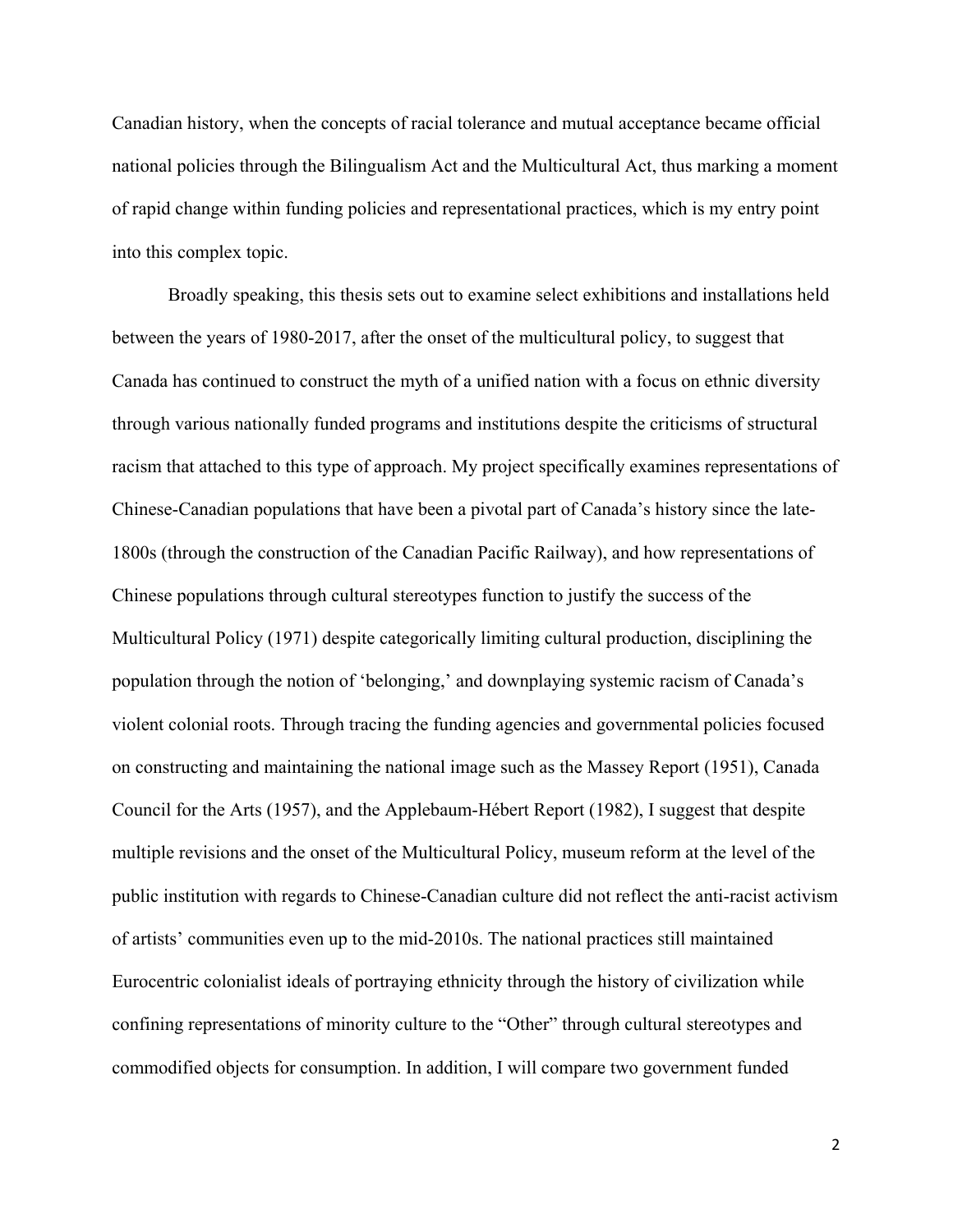exhibitions with two exhibitions of community-based Chinese-Canadian artists/activists to emphasize the stark difference in the approach to ethnic representation and identity politics. In order to delve into topic, first, the rise of, and reactions to, multiculturalism must be re-assessed as multiculturalism plays a pivotal role in the changes in national arts funding agencies as well as the representation of the Canadian identity.

The term multiculturalism can have a plethora of definitions, however, I will use the Canadian government's definition of multiculturalism which is that all Canadians, regardless of their racial or ethnic origins, their language, or their religious affiliation, are considered equal: "Multiculturalism ensures that all citizens can keep their identities, can take pride in their ancestry and have a sense of belonging […] Multiculturalism encourages racial and ethnic harmony and cross-cultural understanding."<sup>[4](#page-11-0)</sup> In addition, I will at various times refer to ethnic minorities as "the Other" in reference to Edward Said's 1978 book *Orientalism*, where he describes the perspective of a binary opposition between Occidental (West) versus Oriental (East) from the European point of view which he most heavily attributes to the British and French.<sup>[5](#page-11-1)</sup> Said ascribes the historical construct of the Other to the need for European knowledge and culture to dominate and control foreign cultures in order to justify the imperialist and colonialist system of rule.<sup>[6](#page-11-2)</sup> Thus, the Other is a Eurocentric idea fabricated through a hegemonic process that inaccurately represents non-European culture and races in order to reduce them to

 $\overline{\phantom{a}}$ 

<span id="page-11-0"></span><sup>4</sup> "Canadian Multiculturalism: An Inclusive Citizenship," 10 Dec. 2014

<sup>&</sup>lt;http://www.cic.gc.ca/english/multiculturalism/citizenship.asp>

<span id="page-11-2"></span><span id="page-11-1"></span><sup>5</sup> While Said attributes the Oriental East to mostly Middle Eastern cultures, I use the term "the Other" to highlight the underlying principle emphasizing the notion of the constructed superiority of White, male, Europeans against all other races subjected to colonial practices. See Edward Said, *Orientalism* (London: Routledge and Kegan Paul Ltd, 1978), 12.  $6$  Ibid, 14-15.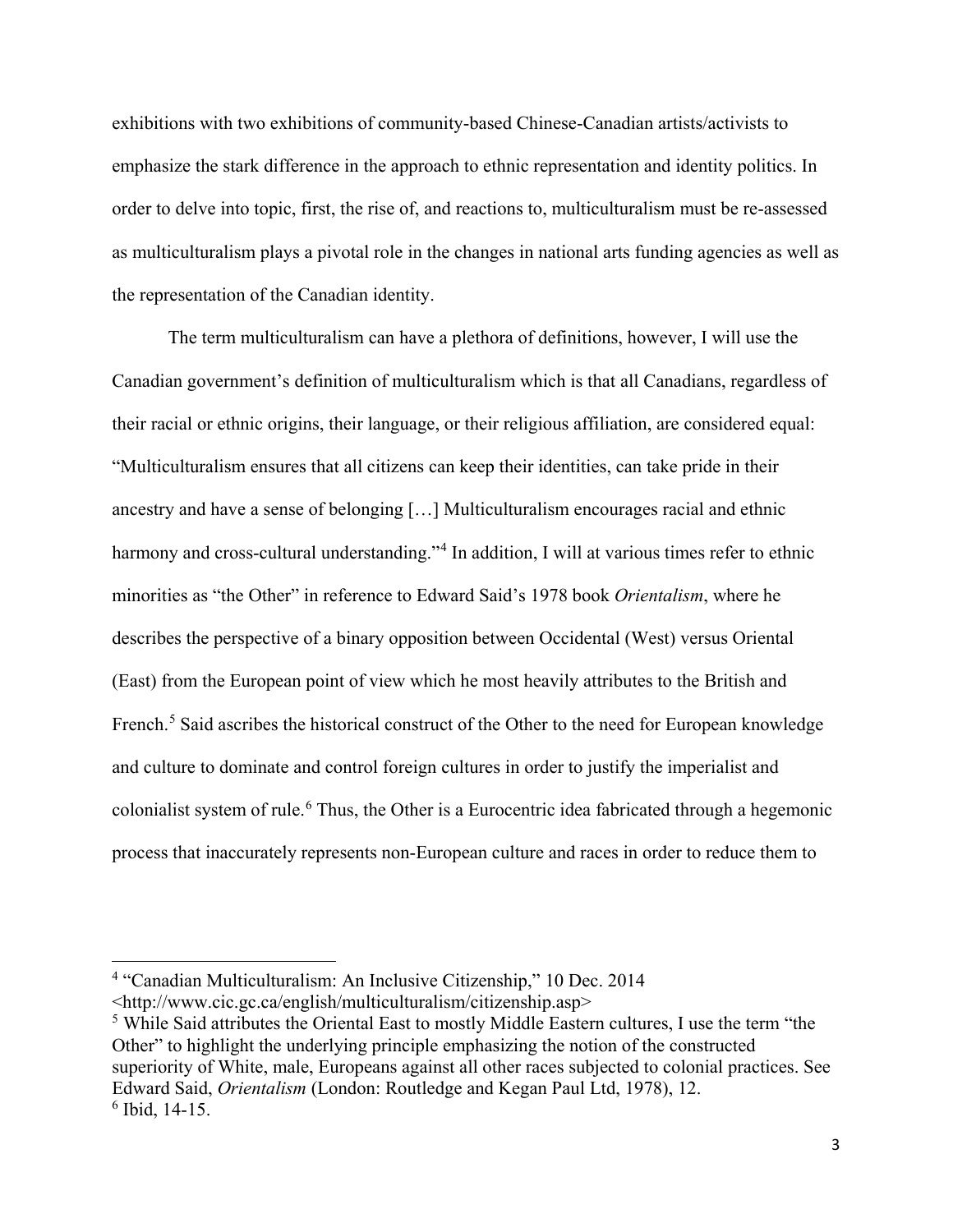subjects suitable for colonial control and domination.<sup>[7](#page-12-0)</sup> This term is apt in describing the representations of minority cultures through my analysis of the institutional portrayal of multiculturalism.

I will examine the rise of Canada's multiculturalism policy in relation the representation of cultural diversity by the Canadian government in order to suggest that this model continues to perpetuate colonial and racist ideals through endowing recognition upon minorities. As seen in Irving Abella and Harold Troper's statistical analysis of immigration patterns in Canada, Canada, it can be argued, has always been selective, favouring immigrants that share Eurocentric Canadian ideals while excluding all others. $8$  Abella and Troper argue that admitting too many different kinds of immigrants that are alien to the country would disrupt the Canadian cultural fabric.<sup>[9](#page-12-2)</sup> Similarly, Neil Bissoondath has argued that multicultural practices tend to fragment the country through cultural categorization.<sup>[10](#page-12-3)</sup> He proposes that Canada should shift its focus onto the commonality of ideals of its population rather than skin color or ethnicity. However, his argument oversimplifies the relationship between race and identity that has already been established by centuries of colonial history and cannot easily be written away by focusing on common ideals. In an anthology of essays titled *Navigating Multiculturalism: Negotiating Change*, edited by Dawn Zinga, the authors acknowledge that multiculturalism is moving towards a model of racelessness similar to Bissoondath's proposal; however, they also highlight the systemic issues of such an approach. For example, this model has a tendency to homogenize

l

<span id="page-12-0"></span> $<sup>7</sup>$  Ibid, 44.</sup>

<span id="page-12-1"></span><sup>8</sup> Irving Abella and Harold Troper, *None is Too Many* (Toronto: Lester Publishing, 1991), xxiixxiii.

<span id="page-12-2"></span><sup>9</sup> Ibid*.*

<span id="page-12-3"></span><sup>10</sup> Neil Bissoondath, *Selling Illustions: The Cult of Multiculturalism in Canada* (Toronto: Penguin, 1994).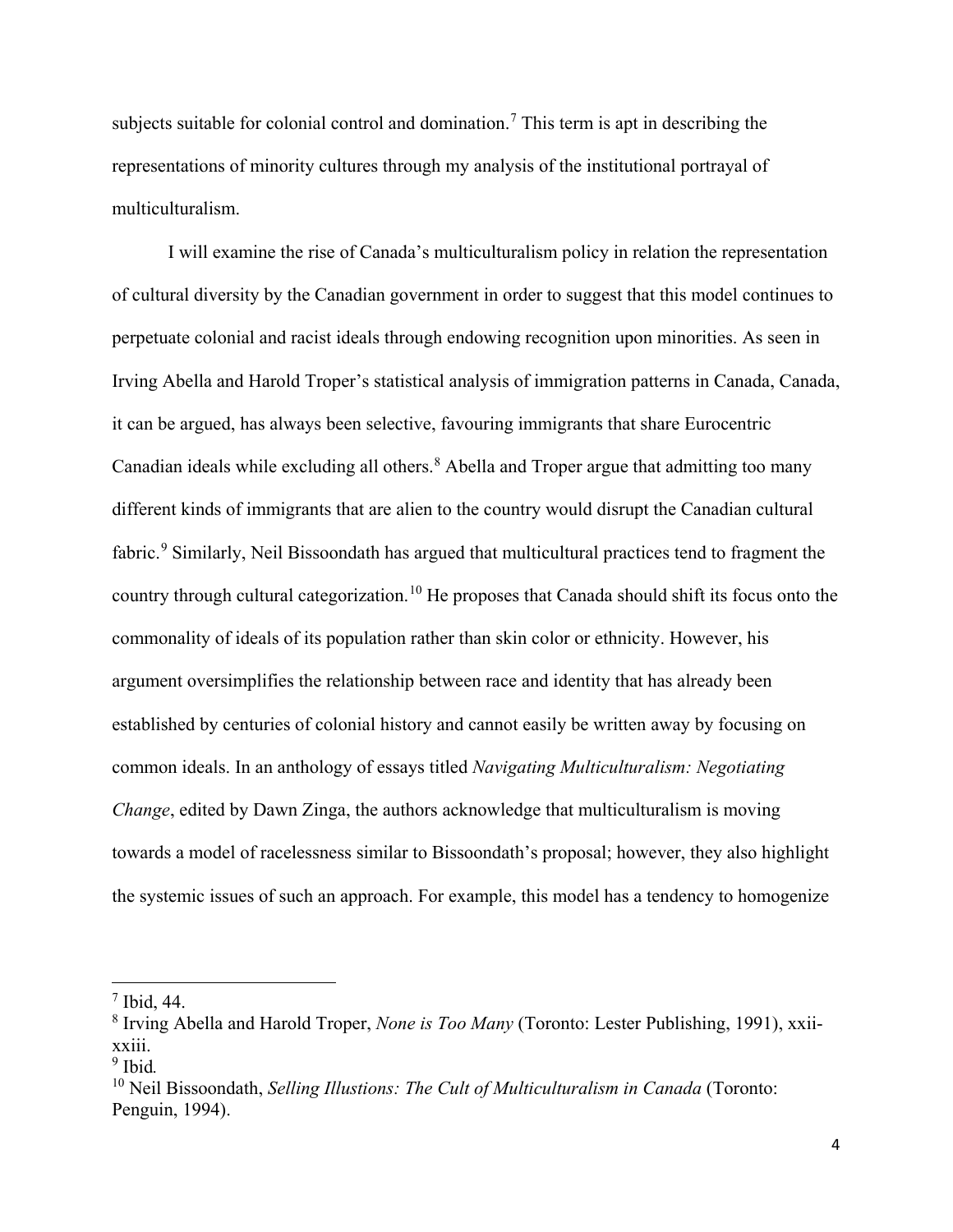culture based on the idea of the ethnic "Other" in addition to various other problems, such as the concepts of integration and acculturation. On the other hand, Richard Day argues that the multicultural policy is a myth created to cover the ongoing history of colonial violence.<sup>[11](#page-13-0)</sup> He traces the theory of the state to explain the construction of human difference and its management based on the fantasy of unity of the nation state. In this framework, according to him, multiculturalism is an extenuation of the European drive to manage and control diversity. Keeping the different strains of critique of multiculturalism in mind, my aim is to evaluate the ideology of multiculturalism in its manifestation in public institutions and organizations focused on the construction of culture, such as museums, to argue that despite the ongoing debates around museum reform and anti-racist activism, provincial and national museums continue to perpetuate dominant colonial ideals as official practice.

To contextualize museum practices, I will take into account Tony Bennett's seminal writing on the educational and authoritative power of museums and other governmental institutions through tracing the Canadian government's ongoing attempt to control cultural production since the in 1950s, despite discourses around museum reform circulating since the 1980s advocating for community-based practices. Ruth Phillips, on the other hand, argues that there is vital agency of museums in spurring on social, policy and institutional change. Her analysis focuses on the changing government attitudes towards Indigenous representation with museums as both the beneficiary and sponsor of these changes through the discussion of a few key exhibitions and controversial events. Through postcolonial discussions of empowerment, she promotes hybridity and collaborative practices as a model for cross-cultural understanding and

l

<span id="page-13-0"></span><sup>&</sup>lt;sup>11</sup> Richard Day, Multiculturalism and the History of Canadian Diversity (Toronto: Toronto Press) Inc, 2000), 5-15.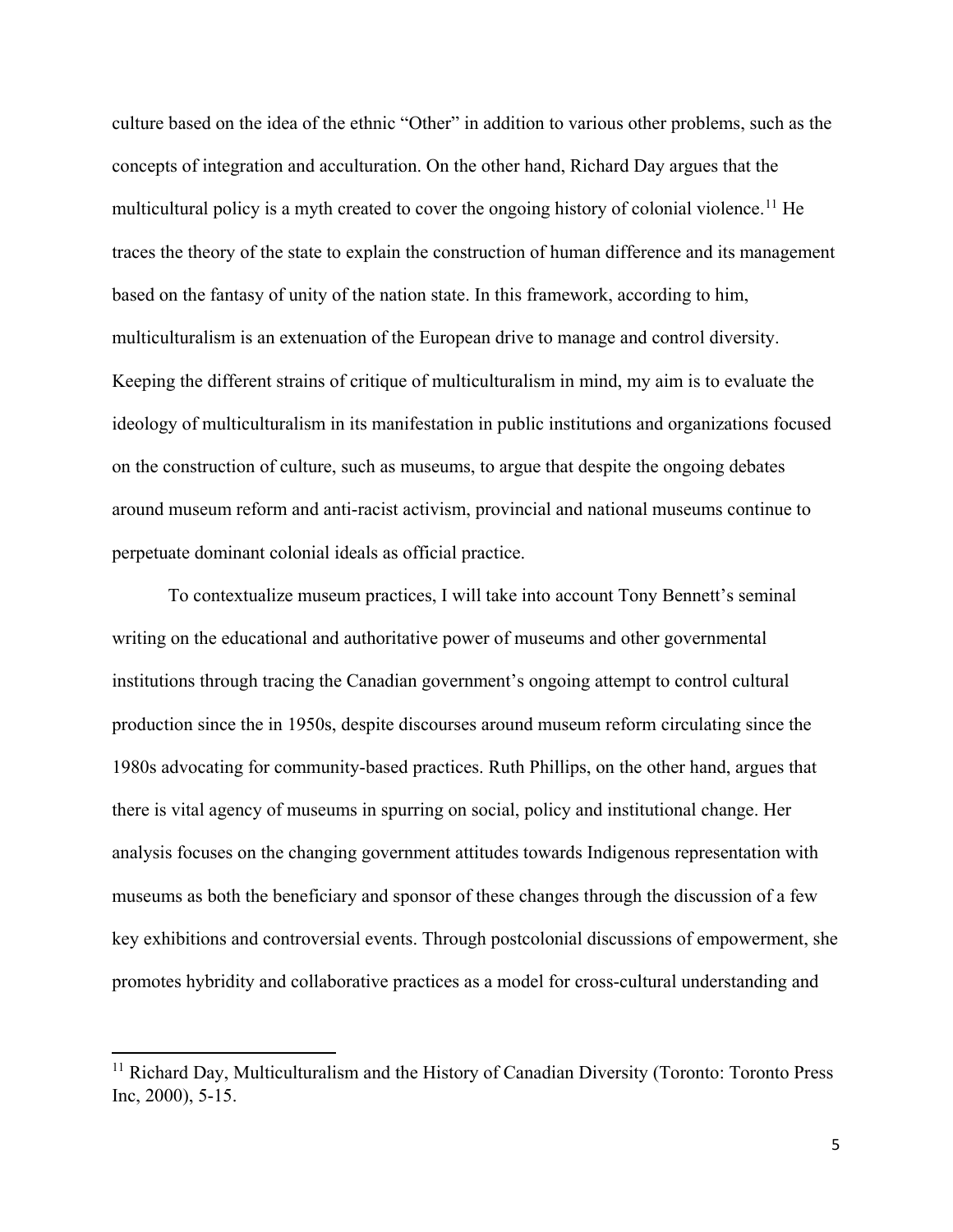mutual inclusion and respect. In addition, Monika Kin Gagnon and Richard Fung, in their 2002 edited collection *13 conversations about art and cultural race politics*, trace the mobilization of racialized artists, critics and curators against the dominant structures of production and representation in Canada from the 1980s to 2000s. They see alternative platforms such as interruptions within museums and changes in policy as ways in which intercommunity dialogue is generated, and power is returned to the underrepresented. However, issues within both Phillips and Gagnon/Fung remain unaddressed, such as the critique of the hybrid model of museum representation as potentially in line with the Canadian national imaginary of a mutually beneficial relationship that suppresses the history of colonial oppression. In addition, as proposed by Andrea Fatona, there are also issues with an all-inclusive, all-encompassing approach to the fight for equal rights.<sup>[12](#page-14-0)</sup> The risk is that some colonial hierarchies have been re-inscribed into this approach due to not recognizing that different voices and needs must be addressed for different communities. As discussed by Susan Ashley in relation to the changing representations of Indigenous populations discussed by Phillips, those that are mixed race and even entire mixed race groups, such as the Métis, are left out of the conversation for not fitting neatly into the Indigenous categories of reform.[13](#page-14-1) In addition, in Ashley's most recent book, *A Museum in Public: Revisioning Canada's Royal Ontario Museum*, published in 2019, she questions the assertion that museums have reformed to become more representative, relevant, and open in their methodology and operations. By analyzing the architectural revamp and the new vision for the Royal Ontario Museum, she argues that museums often attempt to mediate the needs of the

<span id="page-14-0"></span><sup>12</sup> Andrea Fatona, "Andrea Fatona," *13 conversations about art and cultural race politics*  (Montreal: Artexte, 2002), 36-41.

<span id="page-14-1"></span><sup>&</sup>lt;sup>13</sup> Susan Ashley, "First Nations on View: Canadian Museums and Hybrid Representations on Culture," *eTopia* (March 2005): 38.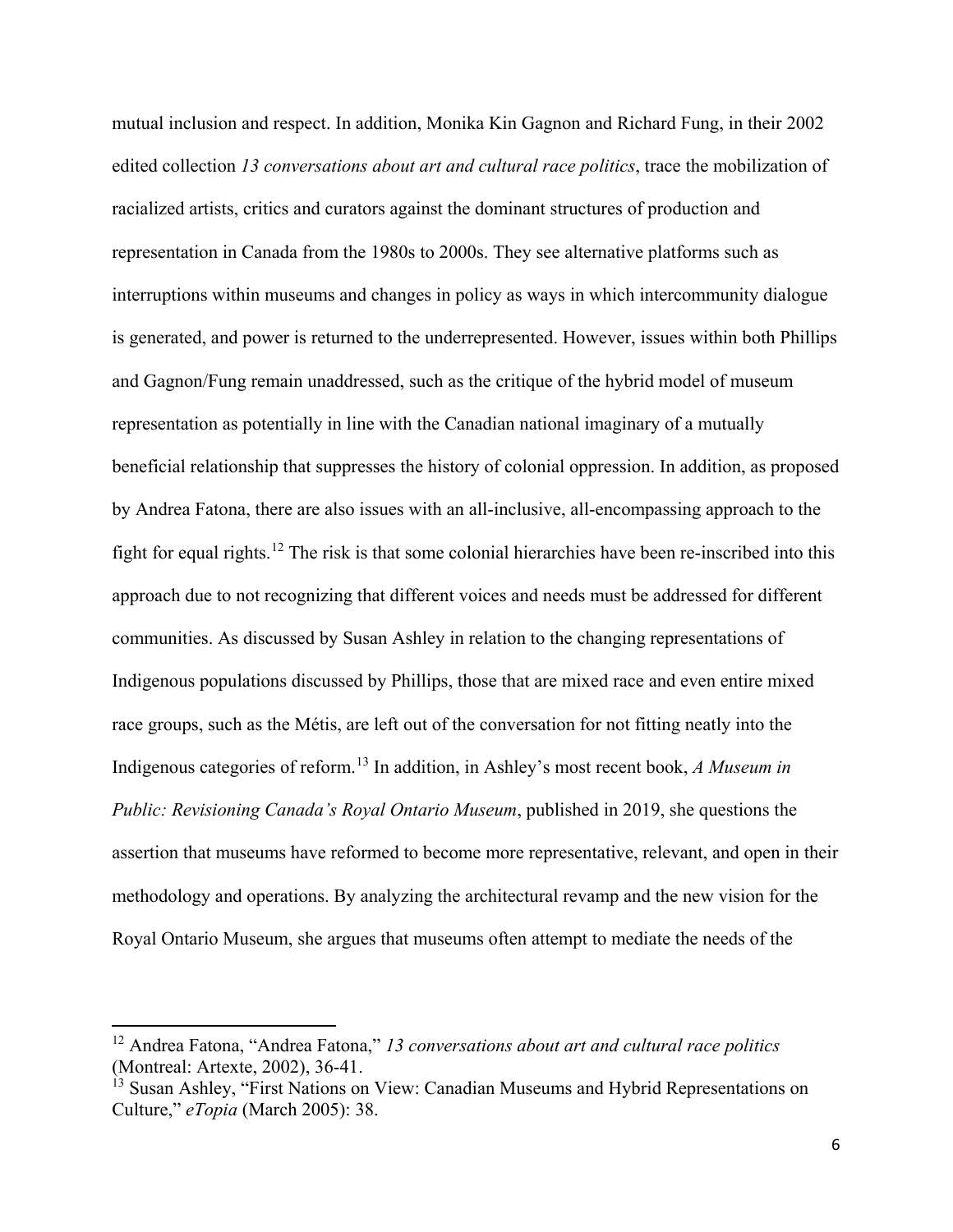public with corporate and managerial interests, which incites the question of whether ideal practices of engagement are even administratively possible in these institutions.

Based on my findings, while certain reforms such as the inclusion of more communitybased practices are pertinent, these changes are mostly reflected in the government attitudes towards populations that have triggered great national and international political pressure. Thus, despite the changes made to government policy to increase underrepresented populations and practices, the funding and policies are not applied proportionally, as I will later discuss in relation to my case study exhibitions. In fact, at a national and provincial level, Indigenous communities appear to be at the forefront of museum reforms while other ethnicities such as Chinese-Canadians are often less visible. In addition, by the 1990-2000s, funding cuts and the turn toward corporate sponsorships and digital technologies of display further distracted museums from the antiracist activities of the 1970s-1980s.<sup>[14](#page-15-0)</sup> In order to approach the issue of multicultural national ideals in state representation, a review of multicultural policy in the Canadian context is necessary.

Multiculturalism emerged from a colonial past paired with the global intolerance of racism that began to arise around 1960s. Historically, multiculturalism began as an effort to establish Canada's national identity and economy stemming from European colonial roots. As Bissoondath argues, multiculturalism is a product of Canada's colonial past and a means to try to decolonialize the country.<sup>[15](#page-15-1)</sup> In 1931, the Statute of Westminster gave Canada full control over its foreign and domestic policy, thereby giving Canada a sense of nationhood where Canadians

<span id="page-15-0"></span><sup>&</sup>lt;sup>14</sup> Andrea Fatona, "Arts Funding, the State and Canadian Nation-Making Producing Governable Subjects," *Critical Inquiries: A Reader in Studies of Canada,* Eds. Lynn Caldwell, Cariannne Leung and Darryl Leroux (Winnipeg: Fernwood Publishing, 2013), 37-45.

<span id="page-15-1"></span><sup>15</sup> Bissoondath, *Selling Illusions*, 30.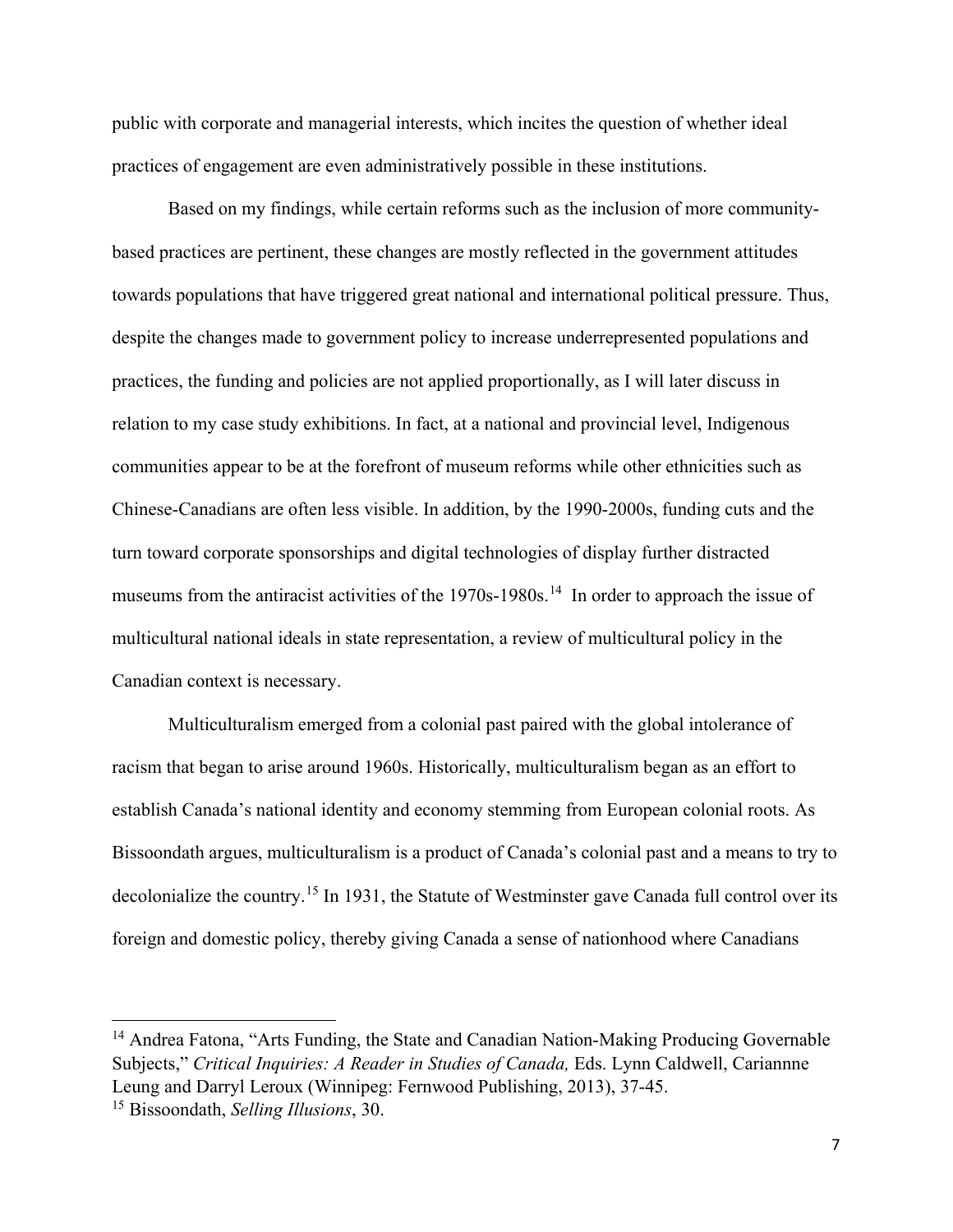began to seek ways to establish a unique identity for Canada to distinguish it from Britain.<sup>[16](#page-16-0)</sup> However, the underlying British ideologies of race, class and religion were still maintained in this process.<sup>[17](#page-16-1)</sup> Also, complicating the matter from the beginning was the presence of not only non-white, non-European populations such as the First Nations Peoples, Chinese labourers, and Japanese fishermen, to name a few, but also non-dominant streams of white populations, such as the French and Eastern Europeans. In order to accommodate these differences in the cultural fabric of Canada, first the Official Languages Act (1969) formally allowed bilingualism and thus recognition of both English and French origins of the country, then the Multicultural Act (1971) attempted to recognize all populations, at least in name.

During the 1960s, Canada's neighbouring country, the United States of America, saw a wave of liberal ethics such as the rally for equality inspired by Martin Luther King Jr. and the Kennedy brothers. The North American rally for equal rights, citizenship and protection for all races affected Canada no less than the United States since Canada was being criticized for its racist governmental policies that favored certain populations.<sup>[18](#page-16-2)</sup> Canada was reminded of many events of the past and present, such as efforts to control certain populations like the Indigenous, Chinese, Japanese and non-Europeans. For example, from 1885 to 1923, a \$50-\$250 "head tax" was required for ethnic Chinese people to enter the country, and after 1923, they were banned from entering the country altogether through the Chinese Exclusion Act.[19](#page-16-3) In a study of Canada's racial policies by Abella and Troper, they conclude that "Canada's government still enforced a

l

<span id="page-16-0"></span><sup>16</sup> Ibid*.*

<span id="page-16-1"></span><sup>17</sup> Ibid, 30-35.

<span id="page-16-2"></span> $18$  Ibid.

<span id="page-16-3"></span> $19$  There are a few exceptions to the ban which included clergymen and certain businessmen. "Immigration: Chinese Exclusion Act," 18 Dec. 2014

<sup>&</sup>lt;http://www.library.ubc.ca/chineseinbc/exclusion.html>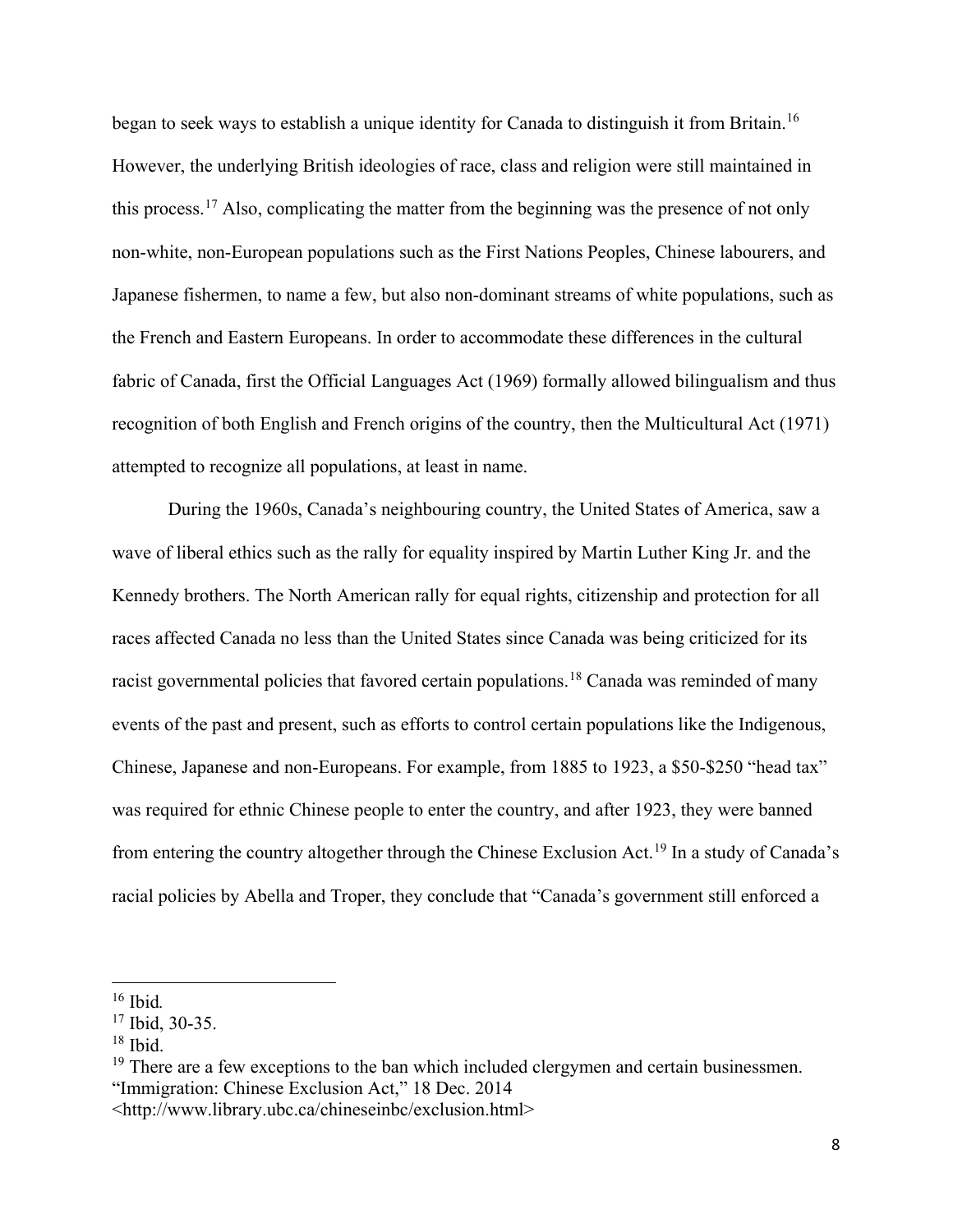restrictive immigration policy with unabashed racial and ethnic priorities […] Jews, Asians and blacks did not fit the national vision."[20](#page-17-0) In fact, as documented in a study by Walid Chahal, in the early 1960s, 90 percent of immigrants in Canada were from European countries.<sup>[21](#page-17-1)</sup> It was not until 1967, a few years prior to the implementation of a national multicultural policy, that Chinese immigrants were allowed into Canada through the newly implemented points-based system of the Immigration Act, supposedly "remov[ing] all formal criteria of preference based upon race, nationality or ethnicity."<sup>[22](#page-17-2)</sup> However, this skill-oriented system outlines a completely different set of problems such as the heavy-handed government control over the concept of the ideal immigrant with emphasis on six categories of virtue: language, education, work experience, arranged employment, and adaptability.<sup>[23](#page-17-3)</sup> Moreover, multicultural ideas do not appear to apply consistently to all populations, evidenced by the questionable introduction of the Investor Immigration Program in 1986 which allowed those with investment resources of 1.6 million dollars or more to bypass most of the immigration requirements in the name of expanding gross domestic product. These changes in immigration policy necessitated the management of a larger and more diverse population within Canada, which I would suggest, partially explains the focus on promoting multicultural national representation in order to appease the demands of both ethnic populations and the anxieties of the dominant population.

 $\overline{a}$ 

<span id="page-17-1"></span><sup>21</sup> Walid Chahal, "Multicultural Education and Policy Making," *Navigating Multiculturalism: Negotiating Change* (Newcastle: Cambridge Scholars Press, 2006), 100.

<span id="page-17-2"></span> $22$  Doreen M. Indra, "Changes in Canadian Immigration Patterns Over the Past Decade With Special Reference to Asia," *Visible Minorities and Multiculturalism: Asians in Canada* (Scarborough: Butterworths, 1980), 164.

<span id="page-17-3"></span><sup>23</sup> "Six selection factors – Federal Skilled Worker Program (Express Entry)," 5 Nov. 2020 <https://www.canada.ca/en/immigration-refugees-citizenship/services/immigratecanada/express-entry/eligibility/federal-skilled-workers/six-selection-factors-federal-skilledworkers.html>

<span id="page-17-0"></span><sup>20</sup> Irving Abella and Harold Troper, *None is Too Many*, xxii-xxiii.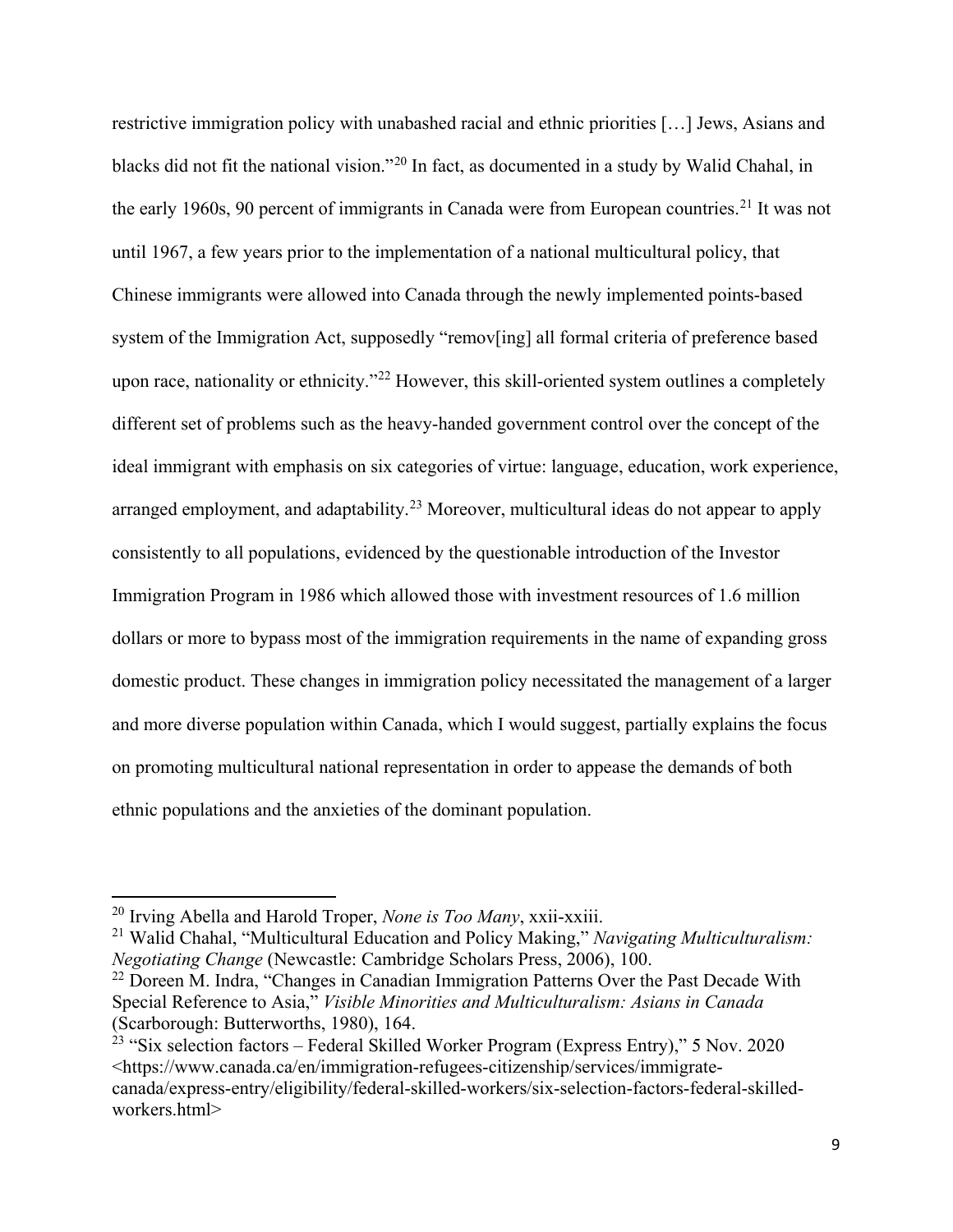National institutions and organizations became one of the obvious choices in spearheading the changes in in the new culturally diverse view of Canada as it had already been deeply involved in portraying Canada's national image since the Massey Report of 1951 and further concretized by the policies governing arts production of the Canada Council for the Arts. Thus, with the new focus on multicultural diversity, I would argue that national museums renewed their efforts to promote exhibitions that conveyed the image of a peaceful, tolerant and accepting country for all races and ethnicities.

#### <span id="page-18-0"></span>**Chapter 1: Government Institutions and the Construction of the National Identity**

In order to explain the pivotal role of the museum on the new multicultural national identity, I will outline the history of the national museum and Canada's arts funding agencies and how they became authoritative sources of cultural representation that informed the population on the official Canadian narrative and policy. In addition, I will trace the anti-racist activism that occurred within the 1970s and 1980s that attempted to push Canadian institutions to reform. However, I argue that despite widespread activism from artists, museum reform on a provincial and national level were not only slow to take place, but favoured populations and racial issues that received greater international political attention while both under-representing and downplaying issues related to other minorities. Moreover, in addition to the lack of structural change at the institutional level, such as the continued focus on anthropological displays rather than artist-based works and ethnocultural communities, budget-cuts greatly affected communities attempting to push back against deficiencies within the system.

The authority of the museum institution and its educational power stems from  $19<sup>th</sup>$ century Europe where two strategies were employed to create the current museum structure, in

10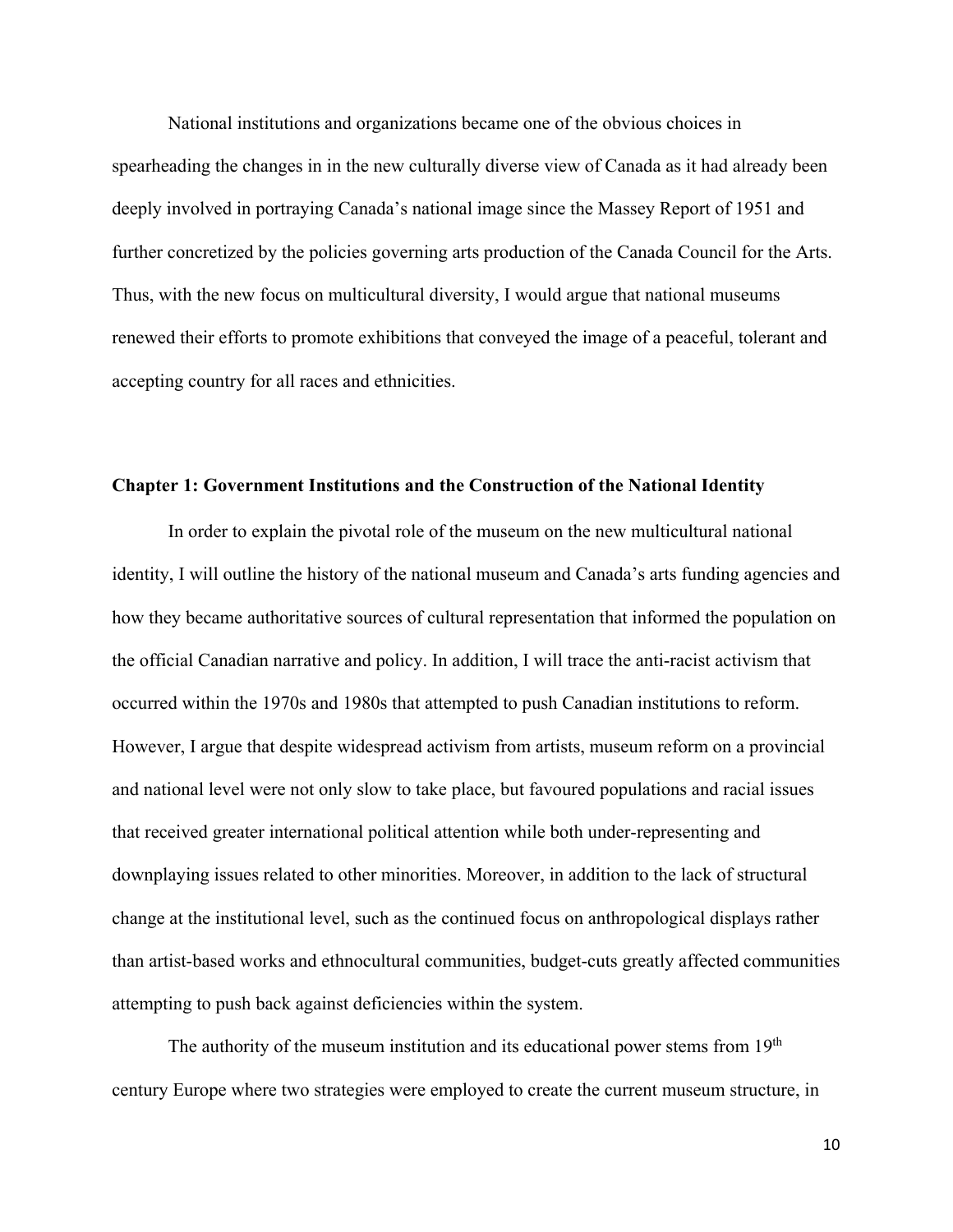which dominant perspectives of the national narrative are displayed.<sup>[24](#page-19-0)</sup> First of all, archeological collections were defined to create the universal history of civilization; secondly, universal histories were annexed into national collections and explained as the outcome of the development of civilization to the modern nation.<sup>[25](#page-19-1)</sup> Tony Bennett writes that "museums, galleries…[and] exhibitions played a pivotal role in the formation of the modern state and are fundamental to its conception... [of] a set of educative and civilizing agencies" with priority with regard to funding in all developed nation-states.[26](#page-19-2) The authority of the museum is further justified in literature at the time by evolving scientific knowledge, which is used to ground the comparison of differences between species, cultures and peoples. At the same time, social hierarchies are established with "Man" (dominant, European, white, male) as the primary subject and "Others" positioned outside of the dominant history, such as women and so-called "primitives" (a derogatory category often used to describe minorities and Native populations in the 19<sup>th</sup> and 20<sup>th</sup> century).<sup>[27](#page-19-3)</sup> Moreover, museums also provided a hierarchical linear progression of evolution, which placed "Others" somewhere in the evolutionary timeline to indicate that they were less developed and thus can be categorized as inferior sub-species of Man, or "primitives".<sup>[28](#page-19-4)</sup> According to Timothy Mitchell, museums began to be seen as representative of the world from a distanced and objective perspective, especially in the case of foreign cultures such as the Orient.<sup>[29](#page-19-5)</sup> I would argue that these European historic notions were the exact ideals

 $\overline{\phantom{a}}$ 

<span id="page-19-4"></span> $28$  Ibid.

<span id="page-19-0"></span><sup>&</sup>lt;sup>24</sup> Tony Bennett, *The Birth of the Museum: History, Theory, Politics* (London: Routledge, 2005), 76-77.

<span id="page-19-1"></span> $25$  Ibid.

<span id="page-19-2"></span><sup>26</sup> Ibid, 66.

<span id="page-19-3"></span> $27$  Ibid, 46.

<span id="page-19-5"></span><sup>29</sup> Timothy Mitchell, "Orientalism and the Exhibitionary Order," Donald Preziozi, eds. *The Art of Art History: a Critical Anthology* (Oxford: Oxford University Press, 2009), 409-423.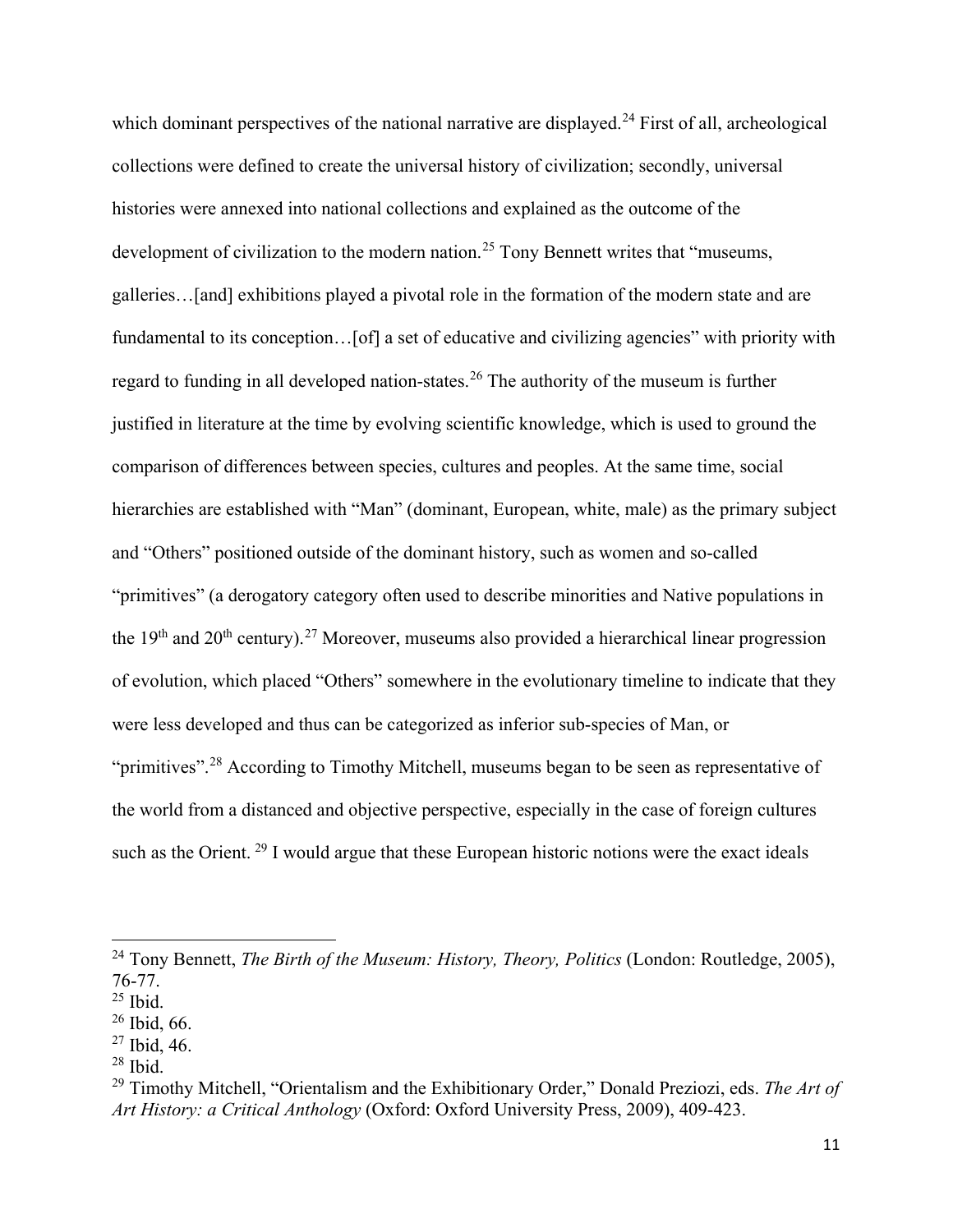embodied by the Canadian government in the 1940s and 1950s in order to not only create, but also administer a national image in the arts and humanities through the Massey Commission and the establishment of the Canada Council for the Arts.

In the 1940s and 1950s, Canada wanted to position itself as a unique nation separate from that of Europe, but that also had European historic roots (Anglophone, British) and values.[30](#page-20-0) As Paul Litt argues, these aims were necessary in Canadian culture in order to prevent the take-over of American popular and mass culture.<sup>[31](#page-20-1)</sup> Thus, the Canadian Royal Commission on National Development in the Arts, Letters and Sciences (also known as the Massey Commission) was created in order to investigate and report on this issue. In 1951, the Massey Report declared an urgent need for a state-defined national culture not only with regard to politics and economics but also in the production of culture and the arts. The report proposed that the government needed to control the administration of public funds in the social sciences, humanities and arts with an emphasis on non-profit organizations, universities and the public radio.<sup>[32](#page-20-2)</sup> The government accepted the proposal to increase funding to universities and the Canadian Broadcasting Corporation, and to establish the National Library of Canada, the National Film Board and the Canada Council for the Arts.<sup>[33](#page-20-3)</sup> However, upon closer examination of the Massey Report, the class, racial and religious biases, which were to dominate cultural expression in Canada until the present day, can be identified early on.

 $\overline{\phantom{a}}$ 

<span id="page-20-0"></span><sup>30</sup> Andrew Horrall, "'A Century of Canadian Art': the Tate Gallery exhibition of 1938," *British Journal of Canadian Studies* 27:2 (2014): 149-162.

<span id="page-20-1"></span><sup>&</sup>lt;sup>31</sup> Paul Litt, "The Massey Commission, Americanization, and Canadian Cultural Nationalism," *[Queen's Quarterly,](https://en.wikipedia.org/wiki/Queen%27s_Quarterly)* 98:2 (1991): 375-387.

<span id="page-20-3"></span><span id="page-20-2"></span><sup>32</sup> Albert Shea, *Culture in Canada: A study of the findings of the Royal Commission on National Development in the Arts, Letters and Sciences* (Toronto: Associated Printers Ltd, 1952), 65.  $33$  Ibid.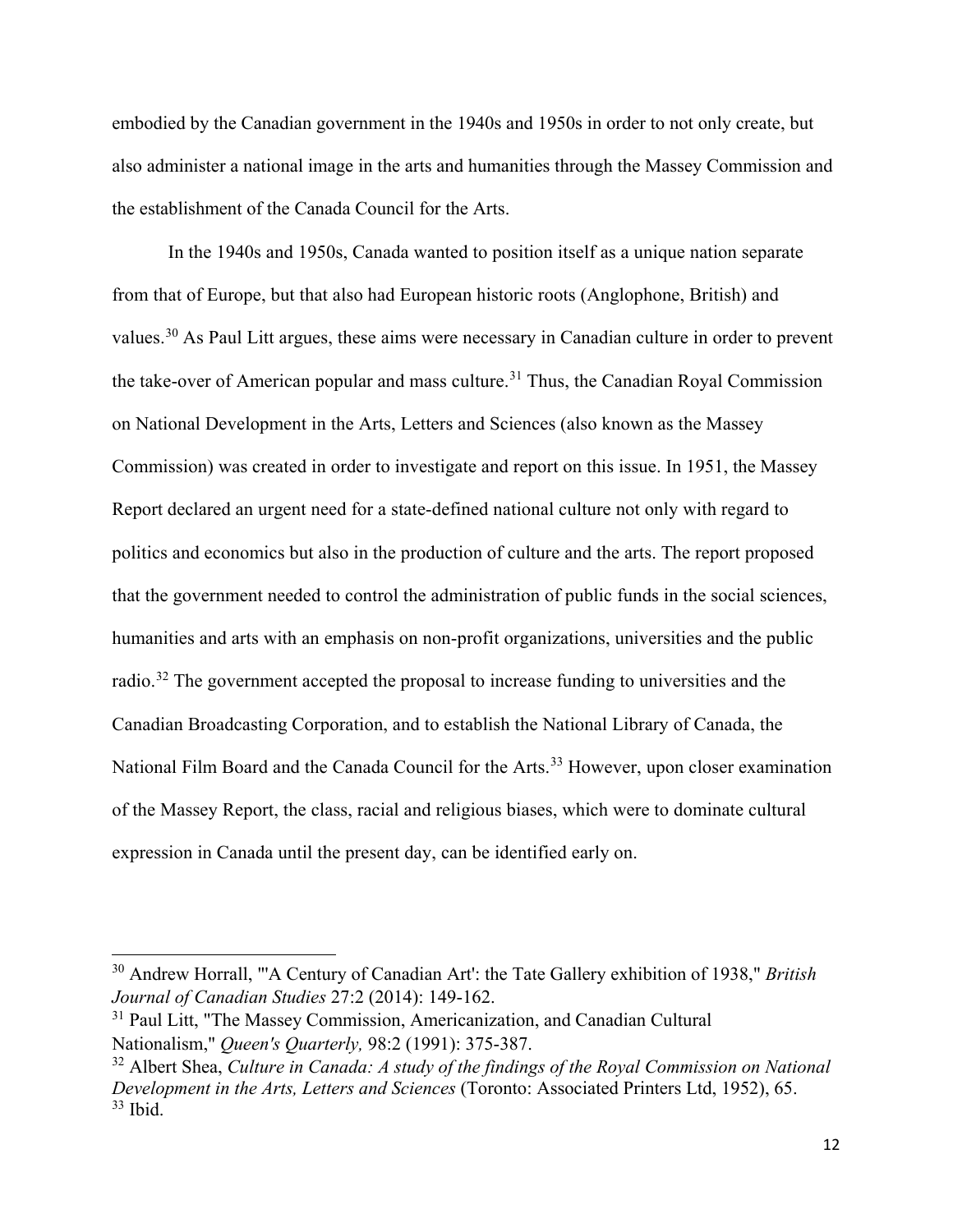First of all, all of the members of the Massey Commission except one were drawn from the cultural elite of the homogenously male, well-educated, white and politically affiliated.<sup>[34](#page-21-0)</sup> Susan Crean argues that the report "may be regarded as the effort of an elite class of patrons to preserve its own cultural forms by transforming them into Official Culture."[35](#page-21-1) Thus, this report not only stems from Anglocentric conservative ideals, which were criticized by Francophone Canada, but also "raises issues surrounding the presumption of an official national art and the institutional authentication of culture."[36](#page-21-2) In addition, the outcome of the Massey Report justified the government's glorification of certain collections and curators which can be felt to this day through many national institutions' outdated museum mandates supported by a wealthy class of patrons. Alexander Alberro has argued that often a small group of people, including the board of trustees, art critics, directors, curators, and art dealers, systemically controls the artistic and cultural production which inherently reflects biases due to upbringing, educational background, and political stance.[37](#page-21-3) Zainub Verjee also writes in *Canadian Art* magazine that the Massey Report's outdated 1950s model of entitled aesthetics and dismissal of artists' communities and activism is clearly not sufficient for Canadian culture in the  $21<sup>st</sup>$  century, yet these ideas continue to proliferate.[38](#page-21-4) Moreover, all non-English, non-French and non-Native populations are placed under the ethnic "Other" category and erased from the palette that symbolizes the

<span id="page-21-1"></span><sup>35</sup> Susan Crean, *Who's Afraid of Canadian Culture?: report of a study on the diffusion of the performing and exhibiting arts in Canada* (Toronto: York University Press, 1973), 10. **<sup>36</sup>** Sandra Paikowsky, "Constructing an Identity: The 1952 XXVI Biennale di Venezia and "The

<span id="page-21-0"></span><sup>&</sup>lt;sup>34</sup> Fatona, "Arts Funding, the State and Canadian Nation-Making Producing Governable Subjects," 37.

<span id="page-21-2"></span>Projection of Canada Abroad"" *Journal of Canadian Art History*, Archive Volume XX (1999): 131.

<span id="page-21-3"></span><sup>37</sup> Alexander Alberro, "institutions, critique and institutional critique," *Institutional Critique and anthology of artists' writings* (Cambridge, Mass: MIT Press, 2009): 7.

<span id="page-21-4"></span><sup>38</sup> Zainub Verjee, "The Great Canadian Amnesia," *Canadian Art,* June 2018, <https://canadianart.ca/essays/massey-report-the-great-canadian-amnesia/>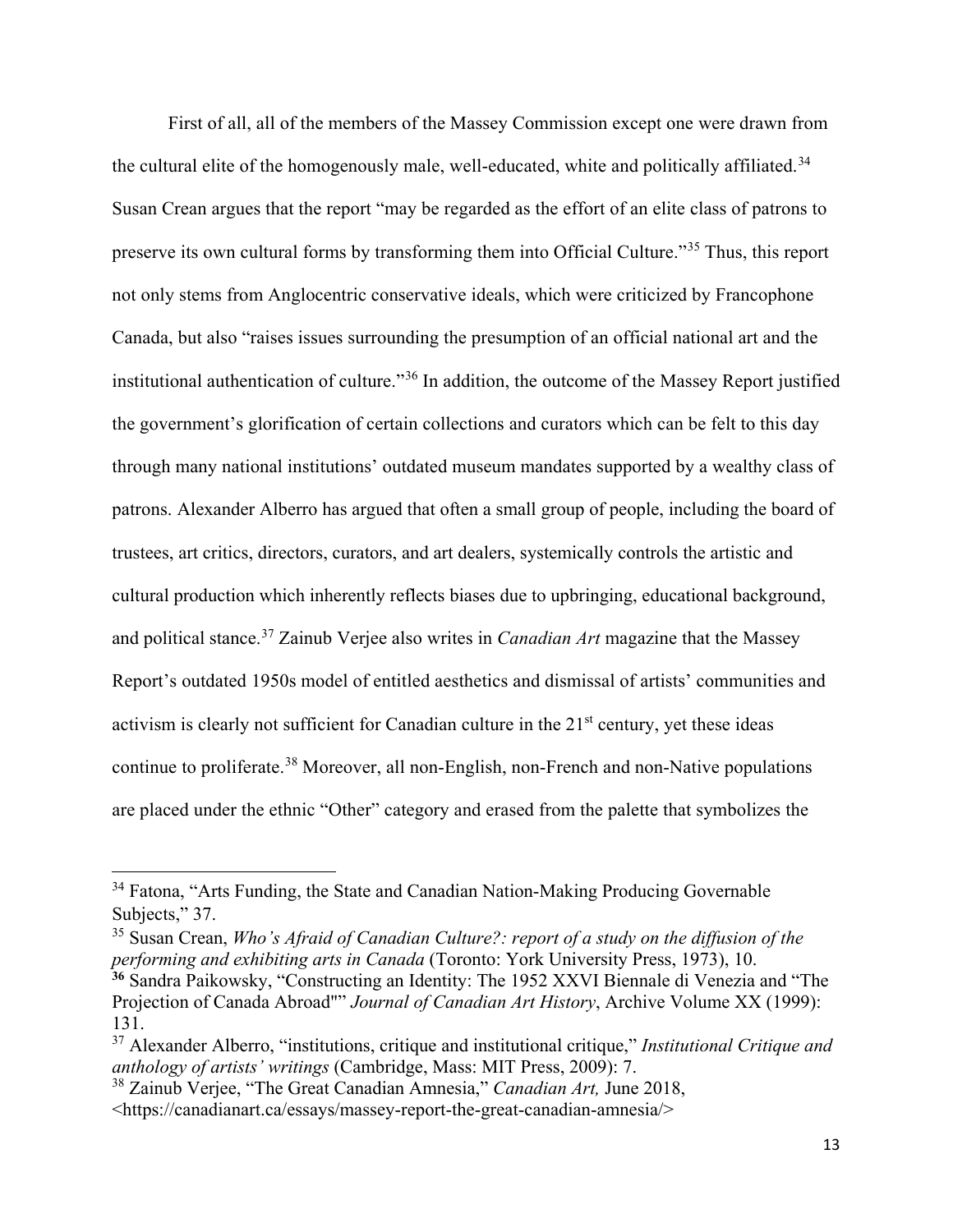nation.[39](#page-22-0) To further perpetuate the problem of the official national narrative, an official national arts funding organization was created in order to support or control production in the arts based on the governmental policy of the day. While the Canada Council has evolved and re-assessed its funding efforts many times, I would suggest that it has not generally deviated significantly from conservative Eurocentric ideals which portray ethnic minorities as the "Other" through attempts to control, contain and perhaps exploit them in order to justify the national policy.

The Canada Council for the Arts, Canada's national arts funder, stemmed directly out of the Massey Report in 1957. Its aim is to "foster and promote the study and enjoyment of, and the production of works in the arts."[40](#page-22-1) The Canada Council receives an annual appropriation from the Parliament along with other national institutions such as the National Film Board, Museum of Civilization, and National Gallery. Moreover, the Council is "assigned full responsibility, through the Canada Council Act for its policies, programs and the expenditure of its funds."[41](#page-22-2) In addition, the Canada Council determines the inclusion and exclusion list of what and who should receive funding. In the beginning, the largest amount of support went to established Western European disciplines such as theatre, music, ballet, painting, sculpture, and literature, and key organizations that are seen to represent the country nationally such as the Montreal Symphony Orchestra, the National Ballet Guild of Canada, the Stratford Shakespearean Festival, and the Banff School of Fine Arts.<sup>[42](#page-22-3)</sup> Thus, local, community-based artists and organizations were largely left out. In the 1970s, with the adoption of multiculturalism, community-based organizations representing ethnic minorities sought to access funding through the Council that were aimed to

<span id="page-22-0"></span><sup>&</sup>lt;sup>39</sup> Fatona, "Arts Funding, the State and Canadian Nation-Making," 40.

<span id="page-22-1"></span><sup>40</sup> "Canada Council for the Arts" 9 Nov. 2020

<sup>&</sup>lt;https://appointments.gc.ca/prflOrg.asp?OrgID=CCL&lang=eng>

<span id="page-22-3"></span><span id="page-22-2"></span><sup>41</sup> Fatona, "Arts Funding, the State and Canadian Nation-Making," 42.  $42$  Ibid.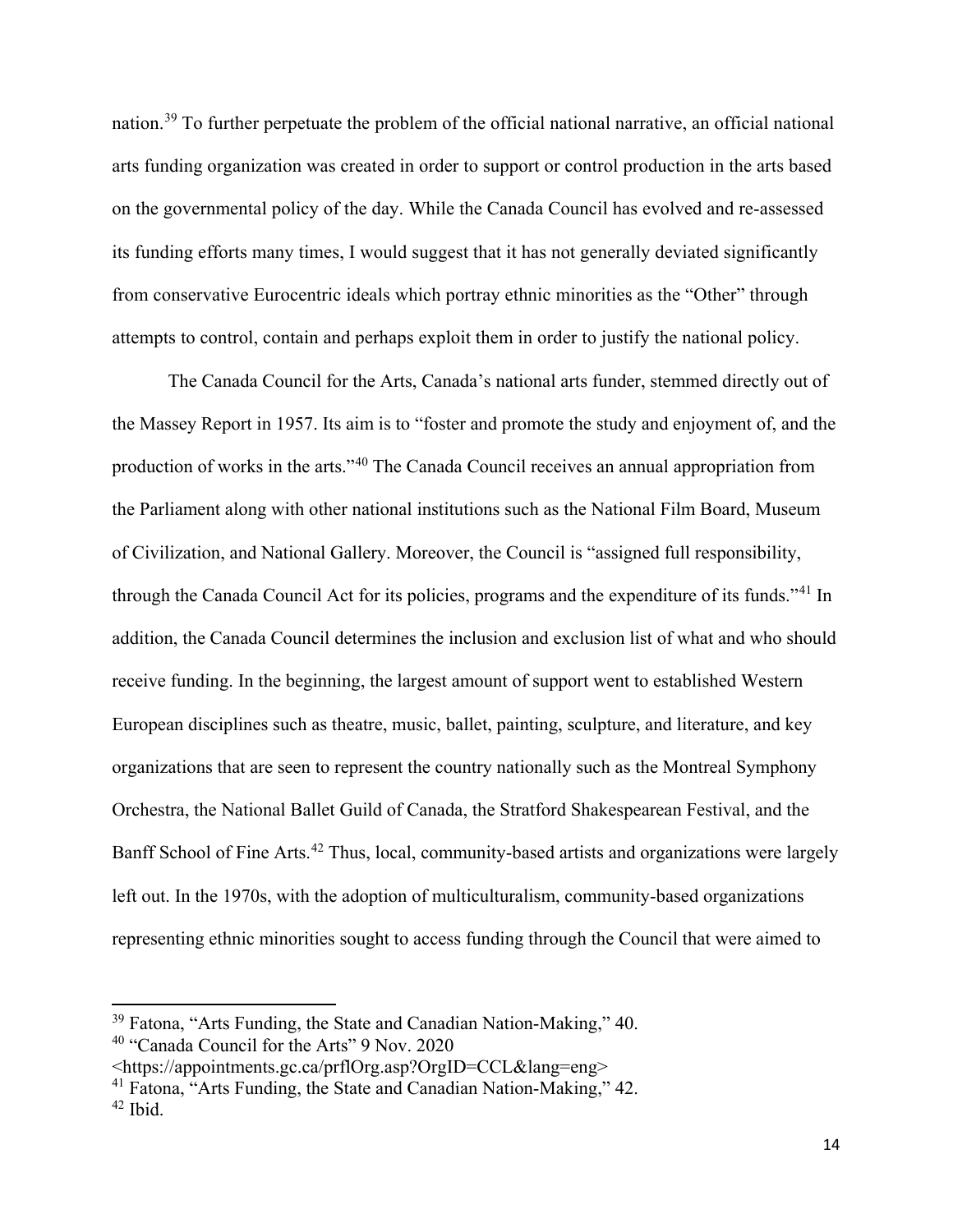build and celebrate all cultures within Canada. However, while the organizations' aims were to create cultural productions that demonstrated the hyphenated and hybrid nature of Canadian identity, they were instead encouraged to produce nostalgic narratives of their traditions as tied to their place of origin.[43](#page-23-0) While certain areas of the Council did eventually expand to include support for smaller galleries, new media, and women artists, the main outcome of funding for ethnic art forms was to tour the cultural differences and stereotypes defined by the Council.<sup>[44](#page-23-1)</sup> While by the 1980s and 1990s, as a result of the criticism by anti-racist activists, artists and the widening implementation of multicultural policy, some changes were made to the Canada Council, I would like to reiterate that changes to more inclusive practices were not implemented within many national institutions such as certain museums even up until the 2000s, especially with respect to ethnic minorities outside of the Indigenous category.

During the 1980s to 1990s, the ideas of multiculturalism in Canada as well as the cultural politics of representation began to be questioned by artists and activists through the proliferation of protests, conferences, artist-run exhibitions, and arts festivals. With respect to Chinese-Canadian representation, Asian-Canadians wanted to consciously bring attention to and access spaces that make these communities visible.[45](#page-23-2) According to Xiaoping Li's 2007 book *Rising Voices: Asian Canadian Cultural Activism*, Asian-Canadians or those that identify themselves as such sought to "foster a collective Asian-Canadian identity, and to intervene in nation building by pushing for structural and discursive changes in the cultural sphere."[46](#page-23-3) By working with other

 $\overline{\phantom{a}}$ 

<span id="page-23-3"></span><span id="page-23-2"></span><sup>45</sup> Victoria Nolte, "Artist and Activist Networks: Constituting Asian Canadian Contemporary Art in the 1980s and 90s" *Artexte,* August 2018 <https://artexte.ca/en/articles/artist-and-activistnetworks-constituting-asian-canadian-contemporary-art-in-the-1980s-and-90s/> <sup>46</sup> Xiaoping Li, *Rising Voices: Asian Canadian Cultural Activism* (Vancouver: UBC Press,

<span id="page-23-0"></span><sup>43</sup> Ibid, 44.

<span id="page-23-1"></span> $44$  Ibid.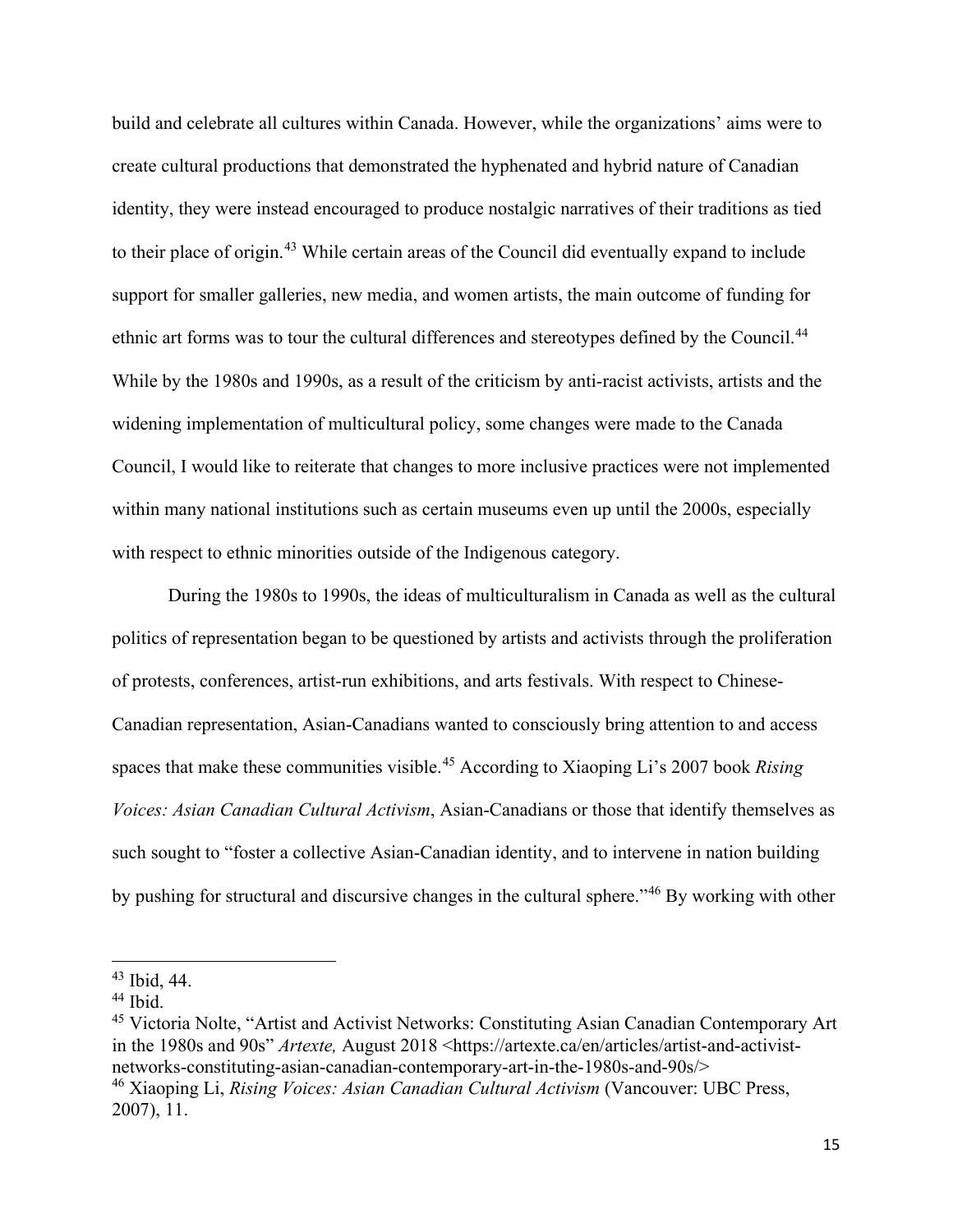under-represented groups, Indigenous, Black-Canadian and Asian-Canadian minorities joined together to rally against the structural racism of Canadian institutions representing culture and the exclusion of racialized artistic practices.<sup>[47](#page-24-0)</sup> Cultural theorist Monika Kin Gagnon writes that during this time artists sought to challenge "who defines and determines cultural value" and how the government's representation of culture purposefully erased or downplayed the effects of colonialism, racism and exclusion.[48](#page-24-1) Despite the push for museum reform from artist communities, I would argue that while government institutions such as the Canada Council acknowledged the underpinnings of anti-racist ideas, reforms at the national museum level were slow or non-existent as these institutions continued to act as tools to disseminate political ideology and the national narrative. I will provide brief examples of three pivotal exhibitions in relation to Indigenous communities, Black-Canadian communities and Asian-Canadian communities between 1988-1991 to emphasize that minority voices are not equally heard or acknowledged by the government. In fact, reforms appear to be linked to political pressure felt by the government depending on the hot topic of the day and more often than not, racial issues are written away with symbolic gestures of apology rather than action.<sup>[49](#page-24-2)</sup>

<span id="page-24-0"></span><sup>47</sup> Monika Kin Gagnon, *Other Conundrums: Race Culture and Canadian Art* (Vancouver: Arsenal Pulp Press, 2000), 23.

<span id="page-24-1"></span> $48$  Ibid, 22-24.

<span id="page-24-2"></span><sup>&</sup>lt;sup>49</sup> For example, on June 11, 2008, Prime Minister Stephen Harper apologized on behalf of the Canadian government to all the Indigenous communities that suffered the abuse, cultural dislocation and assimilation of government sanctioned residential schools. However, despite existing arguments that there is restorative value in government apologies even if they are somewhat performative and used for political purposes, others such as Jan Lofstrom have also argued that apologies can also perpetuate systemic exclusion by the government through the emphasis of the apologies on behalf of "our history" and "our nation." In fact, some members of the Indigenous communities criticized the apology in the lack of consultation with the communities and survivors and failing to acknowledge the persistent effects of such practices. See "Government Apology to Former Students of Indian Residential Schools" 26 Nov. 2020 <https://thecanadianencyclopedia.ca/en/article/government-apology-to-former-students-ofindian-residential-schools> and Jan Lofstrom, "Historical apologies as acts of symbolic inclusion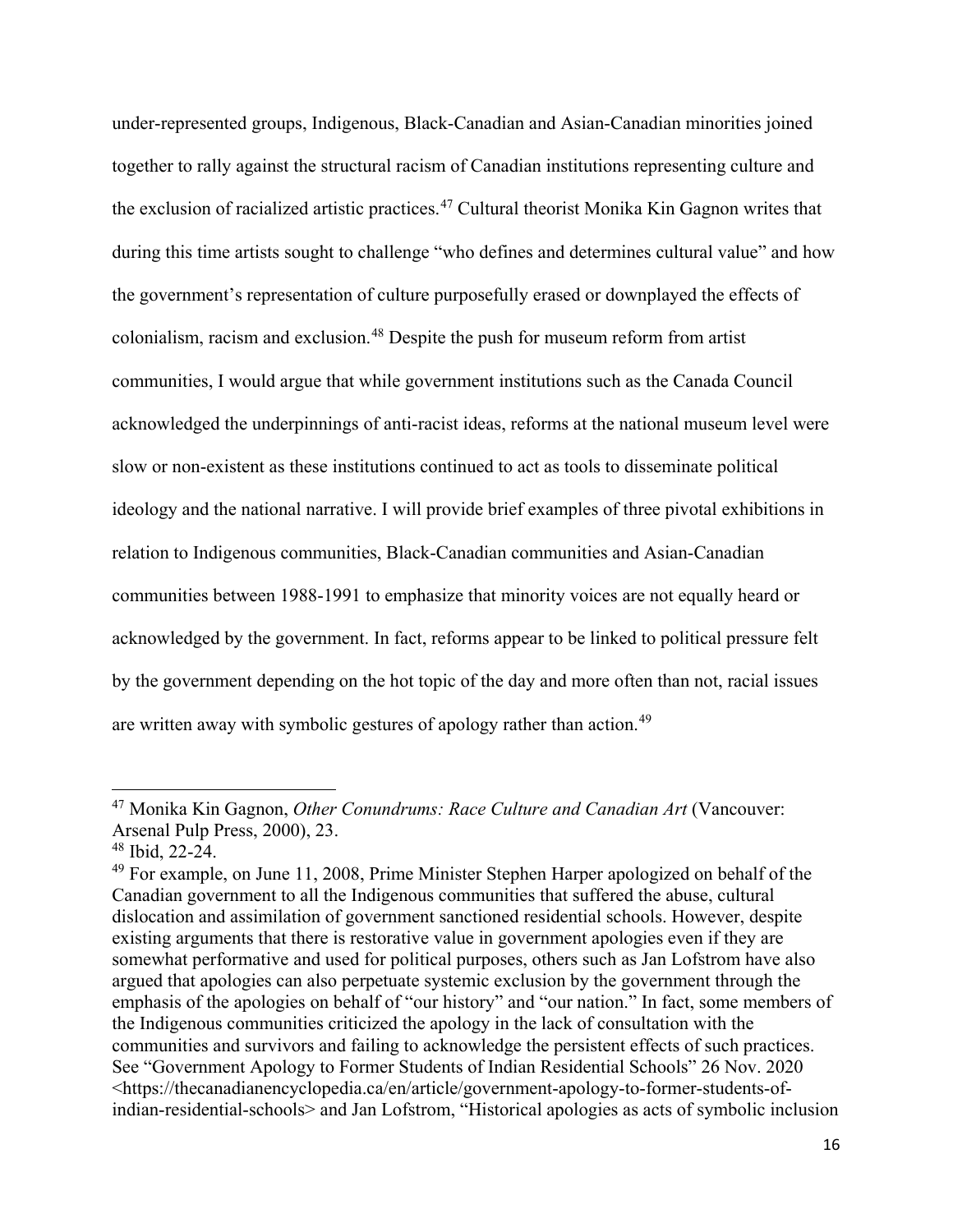In 1990, *Yellow Peril: Reconsidered* was curated by multimedia artist Paul Wong at the Oboro Gallery in Montreal. This exhibition was one of the first in Canada to focus on Asian artists of Chinese, Korean, Japanese, Vietnamese and Filipino descent. The exhibition traces the racial and political difficulties of arrival and settlement in Canada. In addition, the exhibition title asks the audience to reconsider the idea of 'Yellow Peril', a term created in the early 20<sup>th</sup> century to describe the existential threat to white people by those of Asian descent (deemed as lower class and less civilized), and the anxiety and fear surrounding inter-racial interactions.<sup>[50](#page-25-0)</sup> Wong has argued that despite the grouping of Asian-Canadians into a single visible minority, the language and cultural problems within this specific ethnic groups are enormous. "There is hostility and misunderstanding between native and nonnative borns, the assimilated and the not-so-assimilated, [and] those whose native tongue is English [and] those whose is not."<sup>[51](#page-25-1)</sup> In addition, Wong pushes for artistic exchange within communities, one that involves borrowing aesthetic and conceptual techniques in response to diasporic experiences and strategies of resistance.[52](#page-25-2) The exhibition featured film, video, and photo-based artworks that focused on the Asian new world conscious and experience. While this exhibition is noted as "ground-breaking,"<sup>[53](#page-25-3)</sup> and travelled nationally including to Montreal, Toronto, Winnipeg, Halifax, Vancouver and Ottawa, its exhibition approach was not taken up by national institutions in the

 $\overline{\phantom{a}}$ 

<sup>–</sup> and exclusion? Reflections on institutional apologies as politics of cultural citizenship," *Citizenship Studies* 15:1 (2011): 93-108.

<span id="page-25-0"></span><sup>&</sup>lt;sup>50</sup> Michael Odijie, "The Fear of 'Yellow Peril' and the Emergence of European Federalist Movement," *The International History Review* 40:2 (2018): 358-363.

<span id="page-25-2"></span><span id="page-25-1"></span><sup>51</sup> Paul Wong, *Yellow Peril: Reconsidered* (Vancouver: On Edge on the Cutting Edge, 1990), 8. <sup>52</sup> Ibid, 12.

<span id="page-25-3"></span><sup>53</sup> Victoria Nolte et al, "Tracing Asian Canadian Art Histories and Aesthetic Alliances," *EHAR@Artexte*, April 2015: 1-2.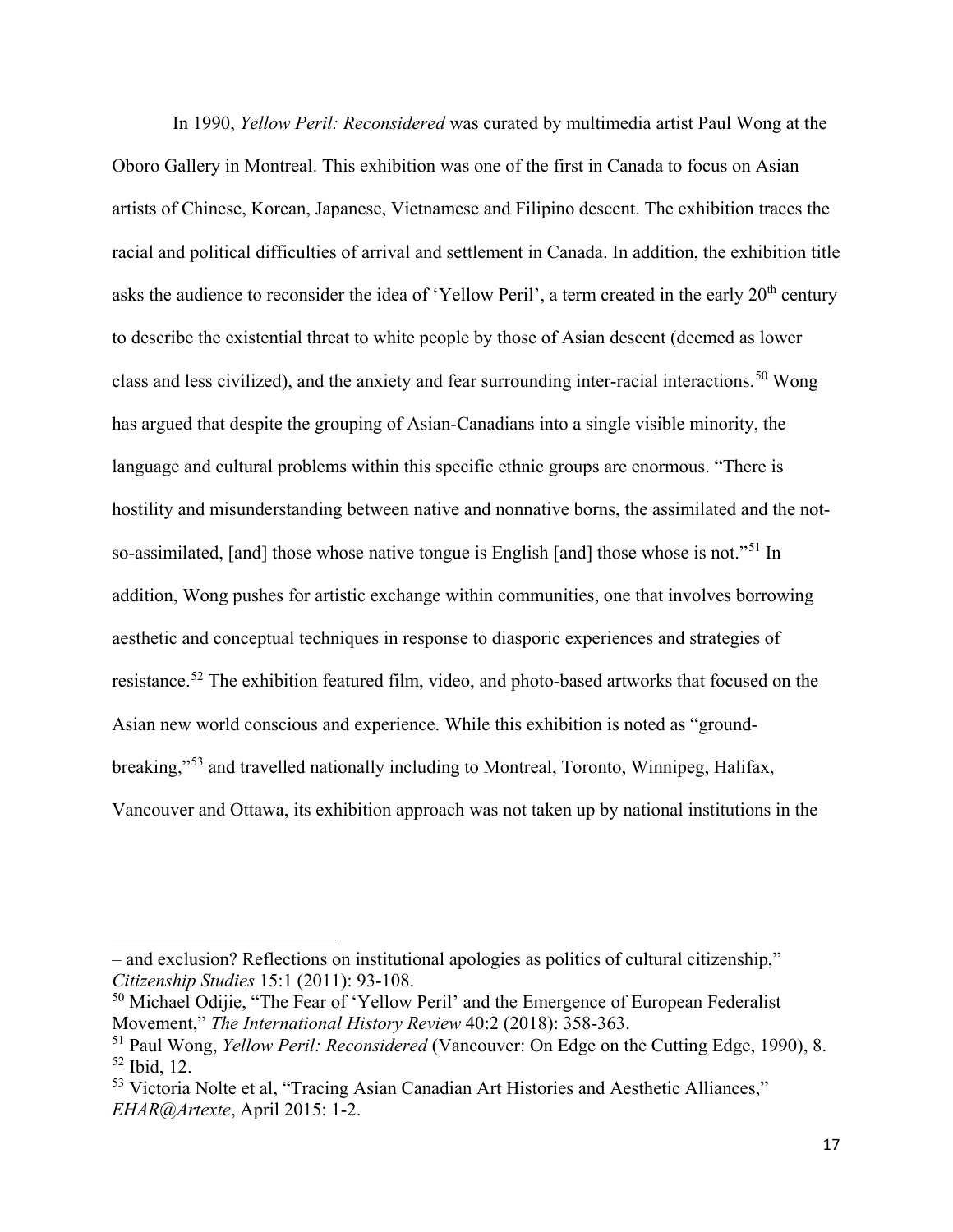years that followed.[54](#page-26-0) Moreover, even more jarring is that despite the ruminations of anti-racist ethnic movements since the 1970s, and Wong's highly acclaimed installation in 1990, it was only by 1989-1991 that the Museum of Civilization held its first exhibition in the Cultural Traditions Hall dedicated to Chinese-Canadians.[55](#page-26-1) This exhibition, titled *Beyond the Golden Mountain: Chinese Cultural Traditions in Canada*, which I will analyze in chapter two, fully conformed to the outdated anthropological approach of the dominant versus the "Other," erasure of difficult histories, perpetuation of racial stereotypes and refusal to acknowledge injustices in the system. Perhaps the biggest challenge in ethnic representation is what Paul Wong summarizes as follows: "to be understood [as an ethnic minority], we must first be heard."<sup>[56](#page-26-2)</sup>

Another monumental exhibition close in time to Wong's exhibition is titled *Black Wimmin: When and Where We Enter* in 1989 at A Space Gallery in Toronto, which subsequently travelled to Ottawa, Victoria, Halifax and Montreal. The exhibition included sculpture, constructions, music, poetry, fabric, and movement that documented African diasporic imagery such as a textile installation by Winsom (a multimedia female Canadian-Jamaican artist), a papier-mâché map of Africa bound by chains, and a series of paintings set inside a muslin tent.<sup>[57](#page-26-3)</sup> The artists brought to attention the colonial racial issues faced by Black-Canadians through a process of self-authorization, site-specific critical resistance, and the creation of artistic networks that challenged the Eurocentric aesthetics of representation.<sup>[58](#page-26-4)</sup> Even more importantly, it marked

<span id="page-26-0"></span><sup>&</sup>lt;sup>54</sup> Anne Rosenberg, "Icons of identity: Yellow Peril Reconsidered holds up a mirror to society on issues of color, ethnicity, racism, and sexuality from Asian Canadian experience" *Vancouver Sun*  May 25, 1991: D6.

<span id="page-26-1"></span><sup>55</sup> Sarah Jennings, "Museum's Chinese Exhibit is Tale of the Sparrow and the Elephant," *The Globe and Mail*, Sept 9 1989: C9.

<span id="page-26-2"></span> $56$  Wong, 7.

<span id="page-26-3"></span><sup>57</sup> Alice Ming Wai Jim, "Making an Entrance," *Canadian Art*, Spring 2020

<span id="page-26-4"></span><sup>&</sup>lt;https://canadianart.ca/essays/making-an-entrance-black-wimmin-when-and-where-we-enter/>  $58$  Ibid.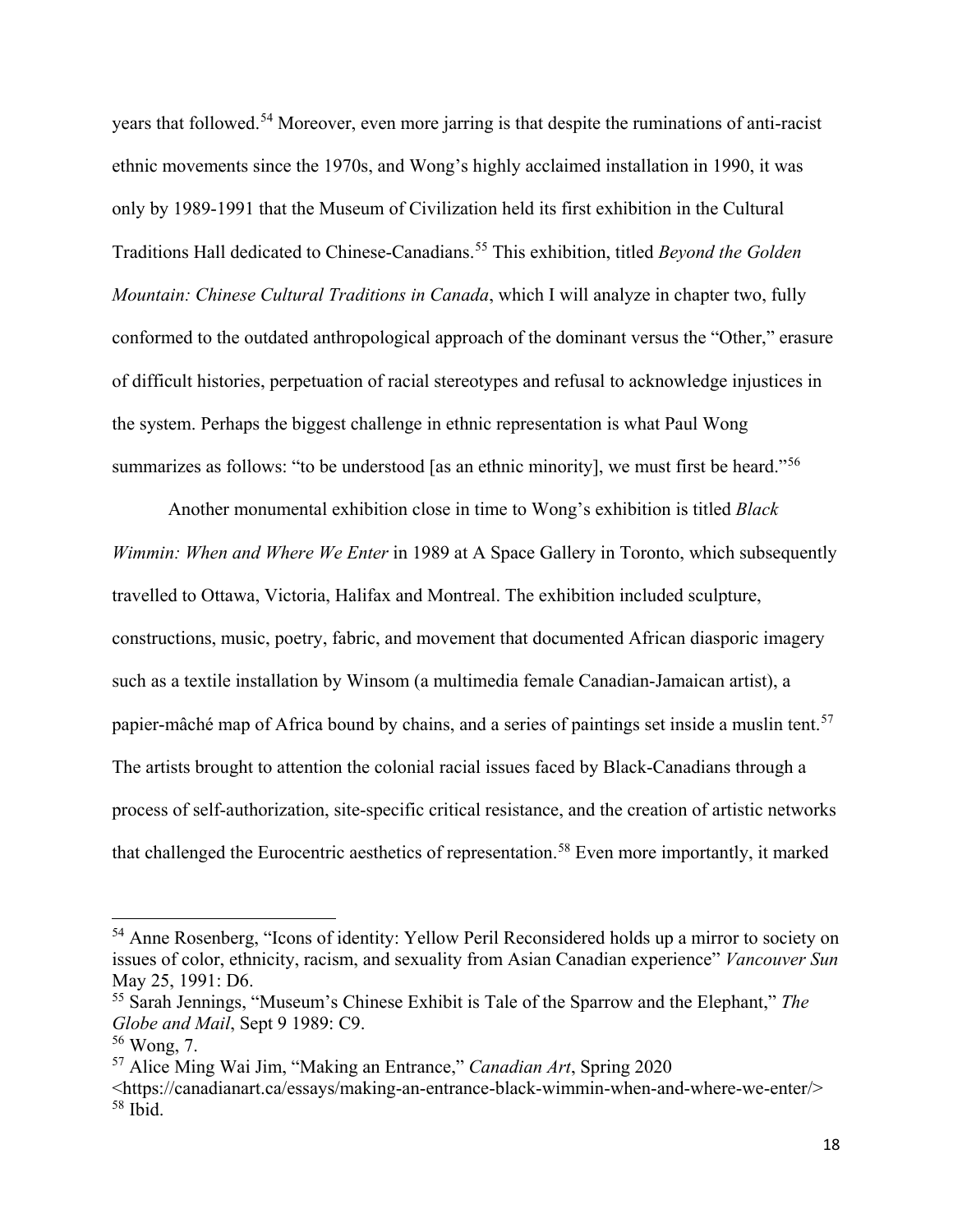the introduction of Black women artists into the Canadian art scene.<sup>[59](#page-27-0)</sup> Yet, in an interview with Buseje Bailey in 2002, the curator of *Black Wimmin* and a follow up exhibition titled *Women's Work: Black Women in the Visual Arts* in 1997, she indicates that the situation has gotten worse since 1989 despite the effort of racialized artists. The structural and funding difficulties of antiracist artists' endeavours makes the process appear rather bleak. Bailey indicates that between the late 1980s and the 2000s artists and activist communities faced significant obstacles of sustainable funding and support from various governmental organizations aimed at broadening cultural diversity due to budget-cuts.<sup>[60](#page-27-1)</sup> Moreover, institutions and community links often had to adapt their mandates to fit government solutions in order to sustain operations and therefore, many resources dried out for artists trying to challenge the system. While Bailey's exhibition was applauded, the Royal Ontario Museum, a provincial institution, was displaying an appallingly racist work on the portrayal of Black populations titled *Into the Heart of Africa* in the same year. Despite protests against the exhibition, it was not taken down nor modified during the year of its exhibition. In fact, the Royal Ontario Museum did not issue an apology for all of 27 years before admitting to the racist and colonial representations in 2016.<sup>[61](#page-27-2)</sup> Gagnon also references other instances of denial from organizations that closely interact with government authorities, despite activist efforts such as a series of four-year national conferences on race between 1989 and 1994. For example, in the 1992 conference titled *About Face, About Frame,*  through discussions of employment equity in the film industry, Gagnon concluded that

 $\overline{\phantom{a}}$ 

<span id="page-27-0"></span> $59$  Ibid.

<span id="page-27-1"></span><sup>60</sup> Alice Ming Wai Jim, "Articulating Spaces of Representation: Contemporary Black Women Artists in Canada," *Towards an African Canadian Art History: Art, Memory and Resistance*  (Concord: Captus Press, 2019), 355.

<span id="page-27-2"></span><sup>61</sup> Mike Crawley, "Royal Ontario Museum apologies over racist exhibit…27 years later," *CBC News* 18 Nov. 2020 <https://www.cbc.ca/news/canada/toronto/rom-apology-into-heart-africaroyal-ontario-museum-1.3840645>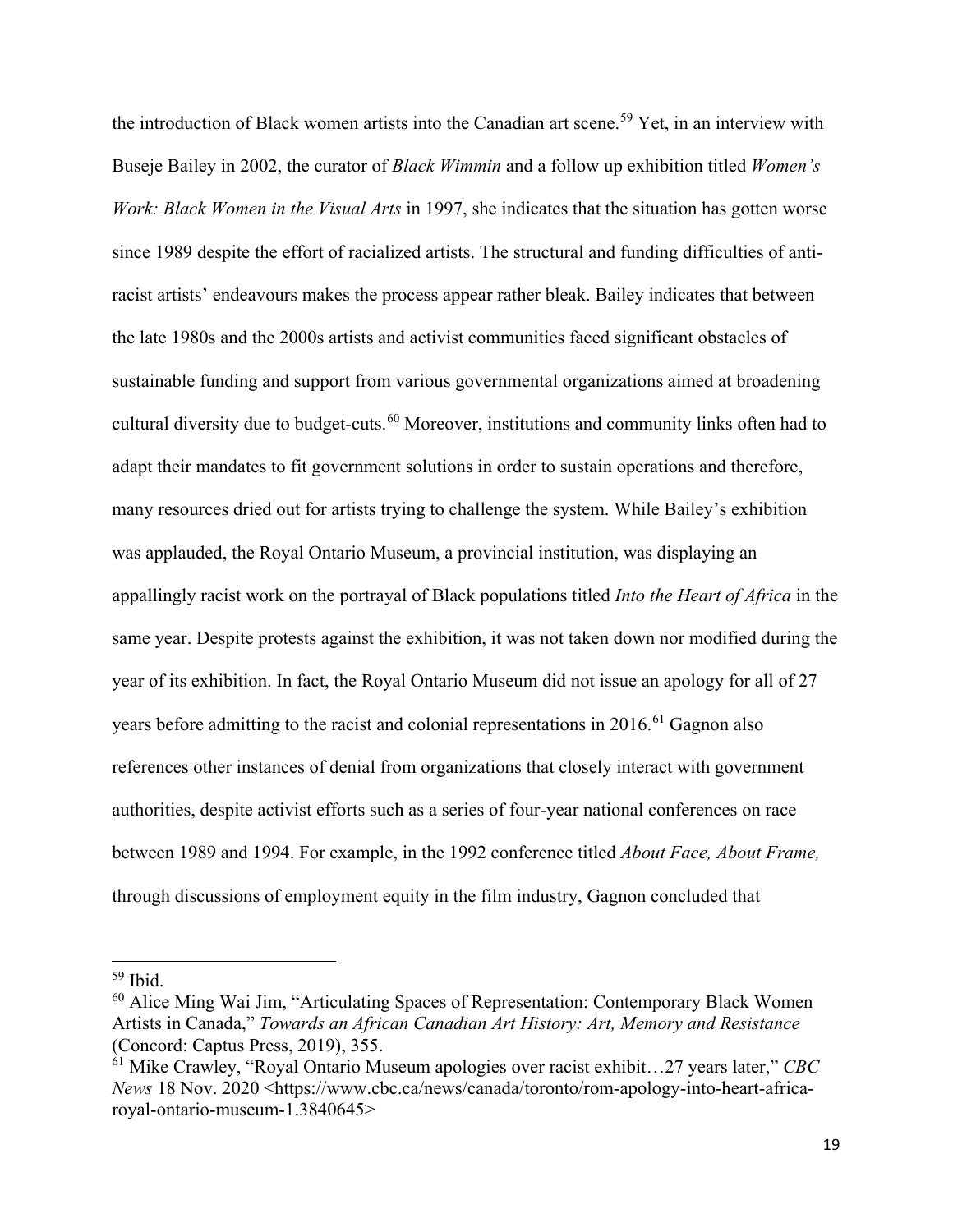employment equity and job creation programs are considered baggage for the industry where the quality of work and job opportunities for white employees are threatened despite the ongoing pledge to support racial diversity on the surface.<sup>[62](#page-28-0)</sup> In addition, some of the organizations involved, such as the Association of National Non-Profit Artists Centres (ANNPAC), refused to recognize their role in propagating racist policies even though they were clearly identified.<sup>[63](#page-28-1)</sup> Instead, ANNPAC argued that as they had proposed to include an equity coordinator, a symbolic gesture as argued by Gagnon, their intentions towards diversity were addressed despite being a predominantly white organization that excluded other ethnicities.<sup>[64](#page-28-2)</sup> Thus, as Gagnon suggests, these tokenistic gestures towards equity are insufficient if the systemically racist underlying ideas are not challenged.[65](#page-28-3) Alice Ming Wai Jim also acknowledges that while exhibitions such as those curated by Bailey are crucial in negotiating the process of representing minorities, many gaps still remain yet to be filled.<sup>[66](#page-28-4)</sup>

Finally, one of the exhibitions that had a significant impact on government policies was *The Spirit Sings: Artistic Traditions of Canada's First Peoples* in 1988. The exhibition on Indigenous art was delivered as one of the showcases for the Calgary Winter Olympics at the Glenbow Museum. The exhibition focused on the cultural appropriation of Indigenous artifacts while receiving sponsorship from Shell Canada Ltd, an oil company that was drilling on the Lubicon Cree Nation territory.<sup>[67](#page-28-5)</sup> Glenbow Museum accepted the funding despite the provincial

<span id="page-28-0"></span><sup>62</sup> Monika Kin Gagnon, *Other Conundrums*: Race, Culture and Canadian Art (Vancouver: Arsenal Pulp Press, 2000), 61-62.

<span id="page-28-1"></span><sup>63</sup> Ibid*,* 63-64.

<span id="page-28-2"></span> $64$  Ibid.

<span id="page-28-3"></span><sup>65</sup> Ibid*,* 63-68.

<span id="page-28-4"></span><sup>66</sup> Jim, "Making an Entrance."

<span id="page-28-5"></span><sup>67</sup> Ruth Phillips, "Moment of Truth: The Spirit Sings as Critical Event and the Exhibition Inside It," *Museum Pieces: Toward the Indigenization of Canadian Museums* (Montreal: McGill-Queens University Press, 2011), 49.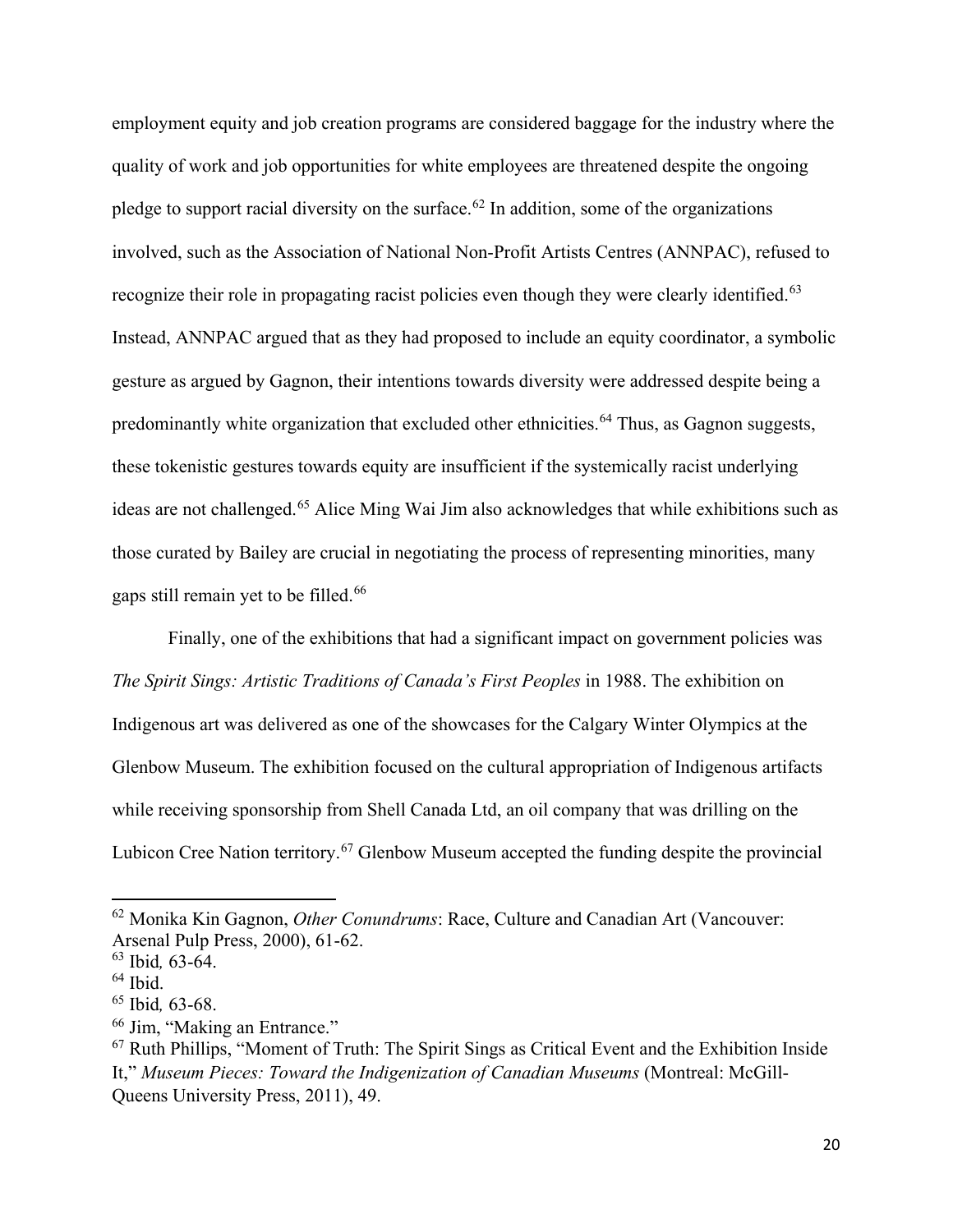and federal inaction on land claims due to the occupancy of oil companies such as Shell, which resulted in the displacement of the Lubicon people.<sup>[68](#page-29-0)</sup> The exhibition was boycotted by many Indigenous communities nation-wide and caused museum donors to withdraw from the exhibition.<sup>[69](#page-29-1)</sup> In addition, the structural deficiency which allowed non-Indigenous figures of power such as curators and educators to interpret and represent Indigenous cultures reverberated within the national and international community, thus, I would argue, pressuring the government to address issues of museum reform.

By the late 1980s a multicultural committee was created within the Canada Council in the attempt to form a long-term strategic plan to facilitate the inclusion of First Nations artists. The Racial Equity Committee made up of racialized artists was created in 1990, with programs geared towards Indigenous artists in theatre, music, visual arts, media arts, and dance. Some programs addressing culturally diverse artists were also created; however, by 1993 funding cuts began due to the Parliament's aim to "amalgamate or eliminate forty-six agencies and/or commissions."[70](#page-29-2) The funding cuts further signalled a change to top-down governance of the Canada Council, which also resulted in a number of lay-offs and artists leaving due to the unfair model of control.<sup>[71](#page-29-3)</sup> Fatona argues that despite many reiterations of cultural diversity with emphasis on issues such as restructuring and reforms of program delivery, budget cuts and market-like reforms dominated changes in the Council in the mid- to late-1990s. Ultimately, the

<span id="page-29-0"></span><sup>68</sup> Ibid*.*

<span id="page-29-1"></span><sup>69</sup> Fatona, "Arts Funding, the State and Canadian Nation-Making" 50.

<span id="page-29-2"></span><sup>70</sup> Clive Robertson, *Policy Matters: Administrations of Art and Culture* (Toronto: YYZ Press, 2006), 118.

<span id="page-29-3"></span> $71$  Fatona, 50.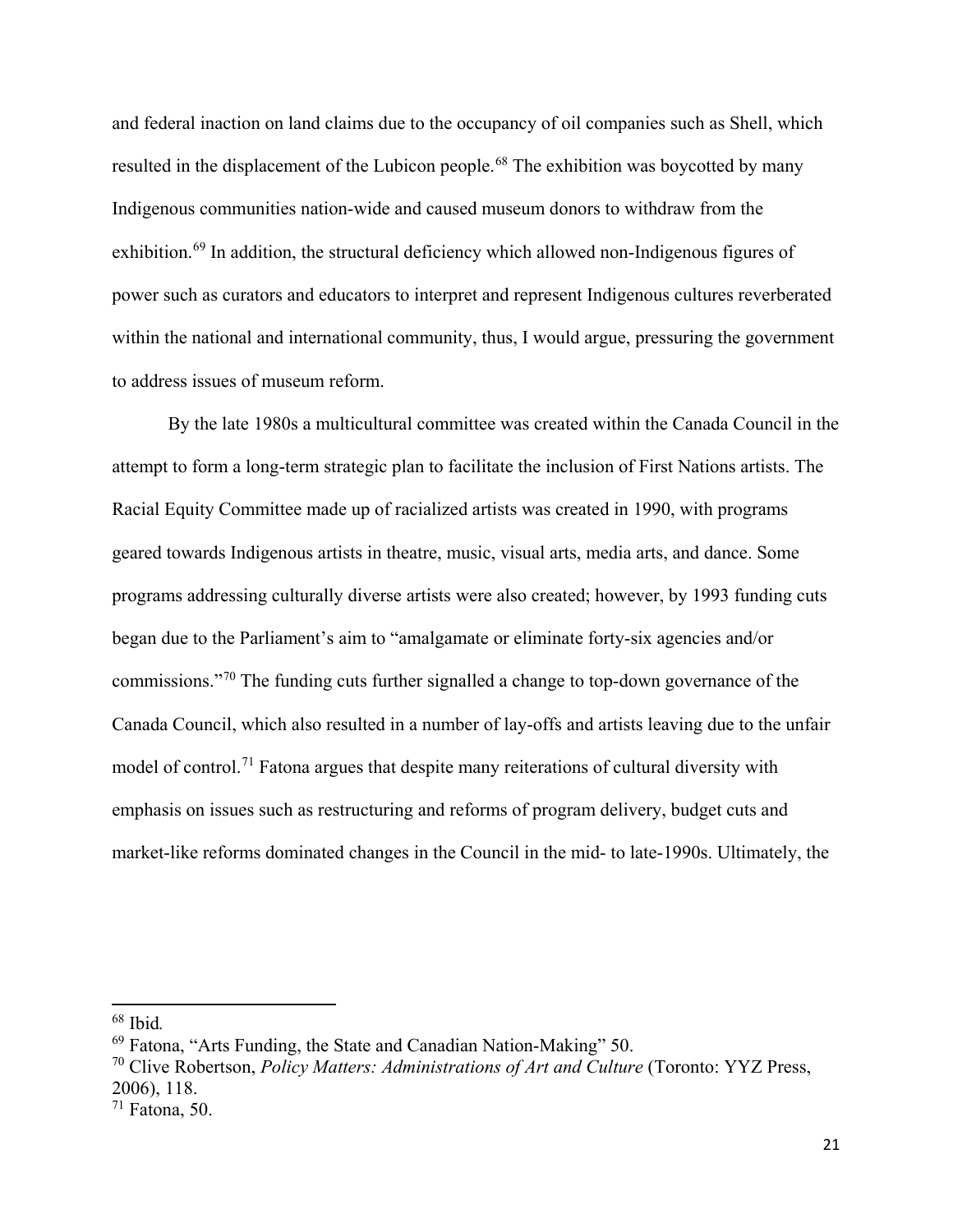Canada Council for the Arts transformed to take on the practices of the corporate world, without solely focusing on racial issues of representation.<sup>[72](#page-30-0)</sup>

By examining the methodology of the Canadian Museum of Civilization (renamed the Canadian Museum of History in 2013), and the Royal Alberta Museum, both funded by the government in the coming chapters, I would argue that both institutions continue to practice the outdated model of portraying Chinese minorities with racial and colonial biases as perpetuated by the Massey Report despite the artist communities' call for reform. Moreover, I suggest that both institutions are prime examples of museum curatorial methods which emphasize government aims to establish political ideologies of multiculturalism. The Canadian Museum of Civilization's mandate is "to enhance Canadians' knowledge, understanding and appreciation of events, experiences, people and objects that reflect and have shaped Canada's history and identity, and also to enhance their awareness of world history and cultures."[73](#page-30-1) Moreover, their website boasts that they own "more than 4 million artifacts, specimens, works of art, and sound and visual recordings," as if to equate the quantity of object ownership to a more complete and accurate representation of historical knowledge.<sup>[74](#page-30-2)</sup> Similarly "the Royal Alberta Museum collects, preserves, researches, interprets and exhibits specimens and objects related to the heritage of Alberta's people and natural environment."<sup>[75](#page-30-3)</sup> Thus, both institutions attempt to present an anthropological history of civilization in relation to the national identity of Canada through object collections. In addition, both institutions indicate that they are advocating for their interpretation of Canadian history in order to enhance the knowledge of Canadians. Thus, in

<span id="page-30-0"></span><sup>72</sup> Ibid.

<span id="page-30-2"></span><span id="page-30-1"></span><sup>&</sup>lt;sup>73</sup> "About the Museum" 10 Oct. 2020 <https://www.historymuseum.ca/about/the-museum/#tabs> <sup>74</sup> Ibid.

<span id="page-30-3"></span><sup>75</sup> "Collections" 10 Oct. 2020 <https://royalalbertamuseum.ca/collections>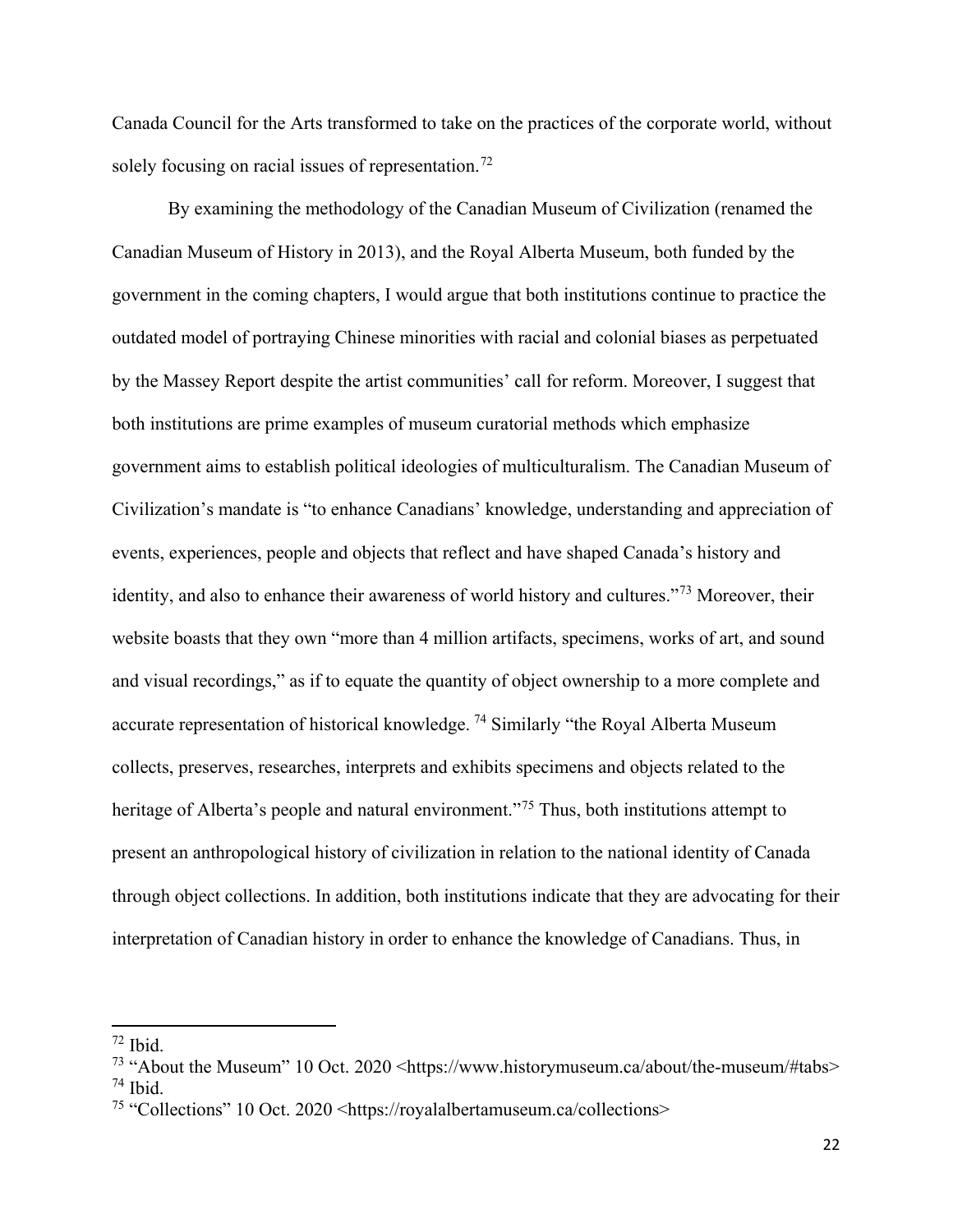these mandates the self-proclaimed educational authority of the institutions is clearly displayed. As Caitlin Gordon-Walker argues, the national museum has an inherent political agenda despite masquerading as a source of universal truth and representational completeness.<sup>[76](#page-31-1)</sup> Furthermore, the mandates can be interpreted as an attempt to educate the visitor on the biased "truth" of Canadian history, instead of acknowledging a specifically curated perspective with potential political motives. As Linda Nochlin writes, "in actuality, as we all know, things as they are and as they have been, in the arts as in a hundred other areas, are stultifying, oppressive, and discouraging to all those, women among them, who did not have the good fortune to be born white, preferably middle class, and above all, male. The fault lies not in our stars…but in our institutions and our education."[77](#page-31-2) In my interpretation, within the context of the multicultural policy, these institutions attempt to control the dominant history of progress within the nation at the expense of the minority populations' history, which is portrayed through cultural stereotypes and spectacles.

#### <span id="page-31-0"></span>**Chapter 2: Discipline of Ethnic Culture and Appeasement of Yellow Peril**

In this chapter, I would like to compare two very different exhibitions, the first ever Chinese-Canadian exhibition in the Cultural Traditions Hall of the Museum of Civilization, and a publicly installed exhibition by first generation Chinese-Canadian artist Xiong Gu, to evaluate the racial stereotypes, constraints on ethnic cultural definition and colonial history perpetuated by the official narrative of multiculturalism, yet challenged by the artist. While both exhibitions

l

<span id="page-31-1"></span><sup>76</sup> Caitlin Gordon-Walker, *Exhibiting Nation: Multicultural Nationalism (and Its Limits) in Canada's Museums* (Vancouver: UBC Press, 2017), 26.

<span id="page-31-2"></span><sup>77</sup> Linda Nochlin, *From 1971: Why have there been no great women artists?* (New York: Artmedia Artnews, 2015), 5.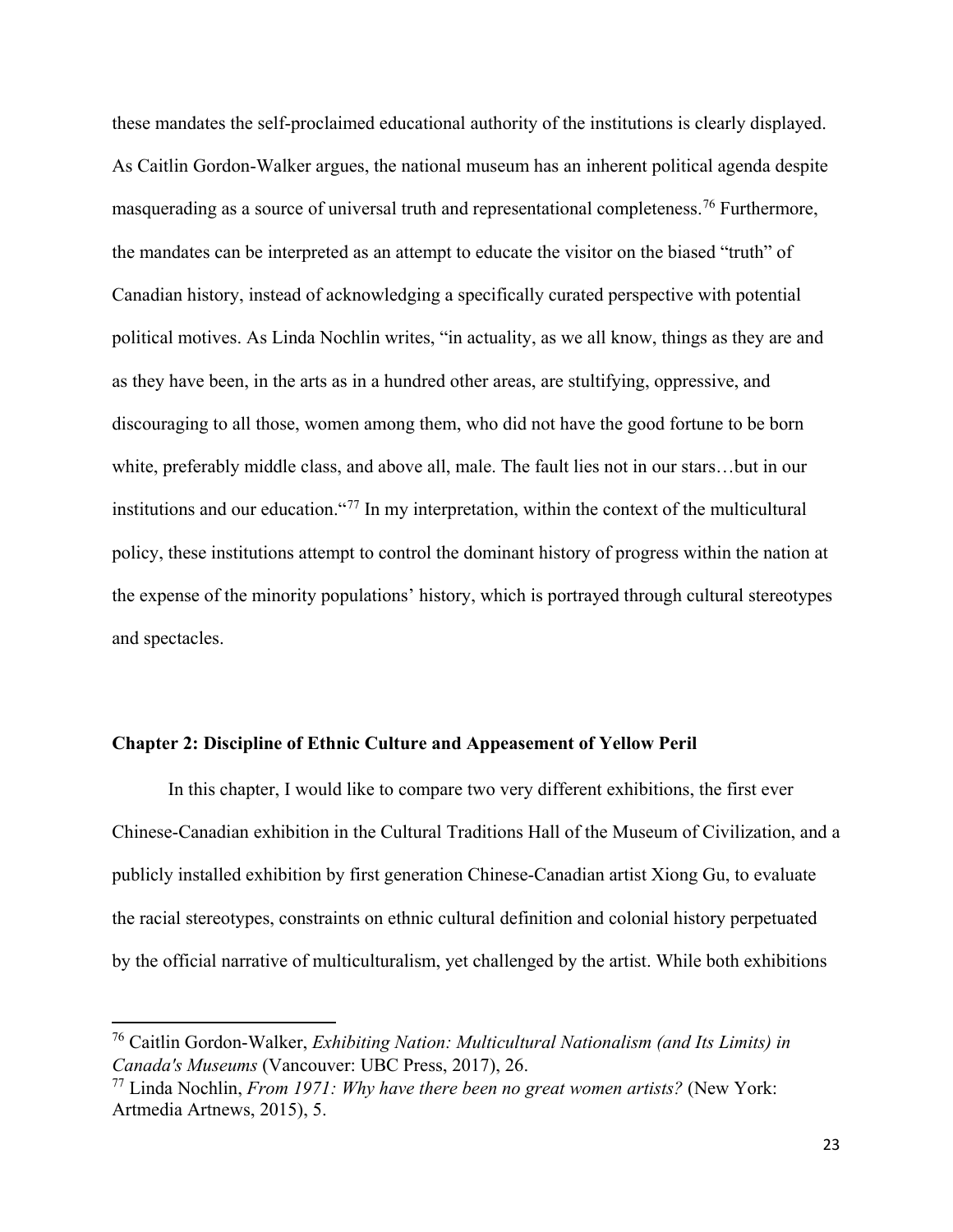address the topic of Chinese identity in Canada, addressing historical atrocities such as the Chinese Head Tax and immigrant experience, the exhibitions take entirely different approaches. The national narrative follows the trajectory of the "story of Man" as described by Bennett in *The Birth of the Museum: History, Theory, Politics* (1995) which emphasizes the Darwinian notions of evolution and scientific progress by placing white Europeans at the most civilized and progressive end of the spectrum and other races somewhere further back on the evolutionary timeline.<sup>[78](#page-32-0)</sup> This approach not only portrays Chinese-Canadians as the "Other," but also uses cultural stereotypes to suggest the glorification of the success of multiculturalism and to "civilize" the ethnic population through notions of belonging. On the other hand, Gu's exhibition can be interpreted to challenge concepts within the national narrative such as the ability to clearly delineate and define culture in order to bring attention to the historical inequality faced by Chinese-Canadians. He also emphasizes community space and the role of the audience as ways of returning agency to the population. Moreover, as I will explain with regard to Gu's exhibition, only when politically relevant, or pressured by political agenda, does the government step in to support works of artists like Gu who question the constructed cultural stereotypes.

*Beyond the Golden Mountain: Chinese Cultural Traditions in Canada*, curated by Ban Seng Hoe, was shown from 1989-1991 at the Museum of Civilization. The exhibition was seen to be of such historical value that it is currently included in the Canada Library and Archives webpage as a resource on Chinese history in Canada, and the catalogue is categorized by the UBC library as a government document.<sup>[79](#page-32-1)</sup> As Hoe stated on the opening night, the aim of this

<span id="page-32-0"></span><sup>78</sup> Bennett, *Birth of the Museum*, 46.

<span id="page-32-1"></span><sup>79</sup> "History of Canada's Early Chinese Immigrants" 1 Oct. 2020 <https://www.baclac.gc.ca/eng/discover/immigration/history-ethnic-cultural/early-chinesecanadians/Pages/history.aspx?wbdisable=true>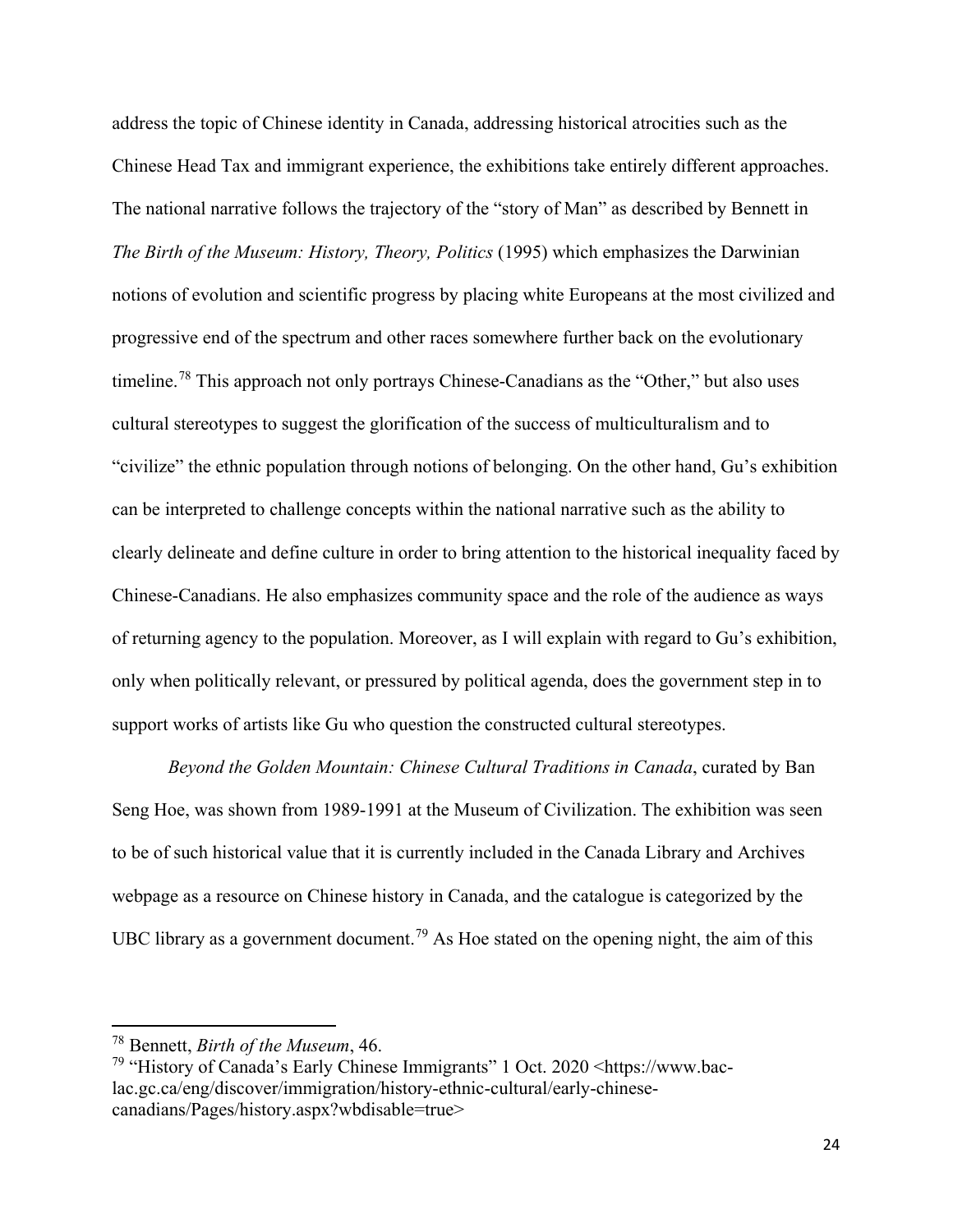exhibition was "to help non-Chinese [people] understand the Chinese thread in the multicultural fabric" while giving the Chinese-Canadian population a sense of identity.<sup>[80](#page-33-0)</sup> Looking at the catalogue, it states that the exhibition demonstrates the transition of immigrants by "blend[ing] many aspects of Canadian life with ancestral traditions…[and by] focusing on some of these cultural traditions which, rooted in China, found new expression in Canada."[81](#page-33-1) In addition, "the heart of the exhibition is a presentation where Chinese-Canadians express their views and tell us of their experiences in Canada."[82](#page-33-2) While the statements emphasize the intermixing of Chinese and Canadian culture, the exhibition contradictorily focused on stereotypical traditions and how Chinese-Canadian culture is constrained to practices and beliefs that are defined by the homeland. I would argue that the exhibition intended to both define and fit the constructed category of Chinese-Canadians within the national narrative. In addition, the exhibition promoted political aims to both educate the non-Chinese population which I attribute to rising racist resurgences of Yellow Peril, and to constrain and discipline those identifying as Chinese-Canadians within the national framework of multiculturalism.

Upon review of a number of newspapers from the late-1980s to the 2000s, it becomes apparent that Yellow Peril and fear of racial mixing was re-surfacing due to the points-based Immigration Act of 1967 and the Investor Immigration programs of 1986. In the mid-1960s, Asian immigrants accounted for less than seven percent of the total immigrant population, with a majority of the immigrants coming from Britain, Western Europe and America.<sup>[83](#page-33-3)</sup> Within a mere

 $\overline{\phantom{a}}$ 

<span id="page-33-0"></span><sup>80</sup> Jennings, "Museum's Chinese Exhibit is Tale of the Sparrow and the Elephant," C9.

<span id="page-33-1"></span><sup>81</sup> Ban Seng Hoe, *Beyond the Golden Mountain: Chinese Cultural Traditions in Canada* (Hull: Canadian Museum of Civilization, 1989), 7.

<span id="page-33-2"></span><sup>&</sup>lt;sup>82</sup> "Beyond the Golden Mountain: Chinese Cultural Traditions in Canada," 12 Dec. 2014 <http://www.historymuseum.ca/event/beyond-the-golden-mountain-chinese-cultural-traditionsin-canada/>

<span id="page-33-3"></span><sup>83</sup> Indra, 165.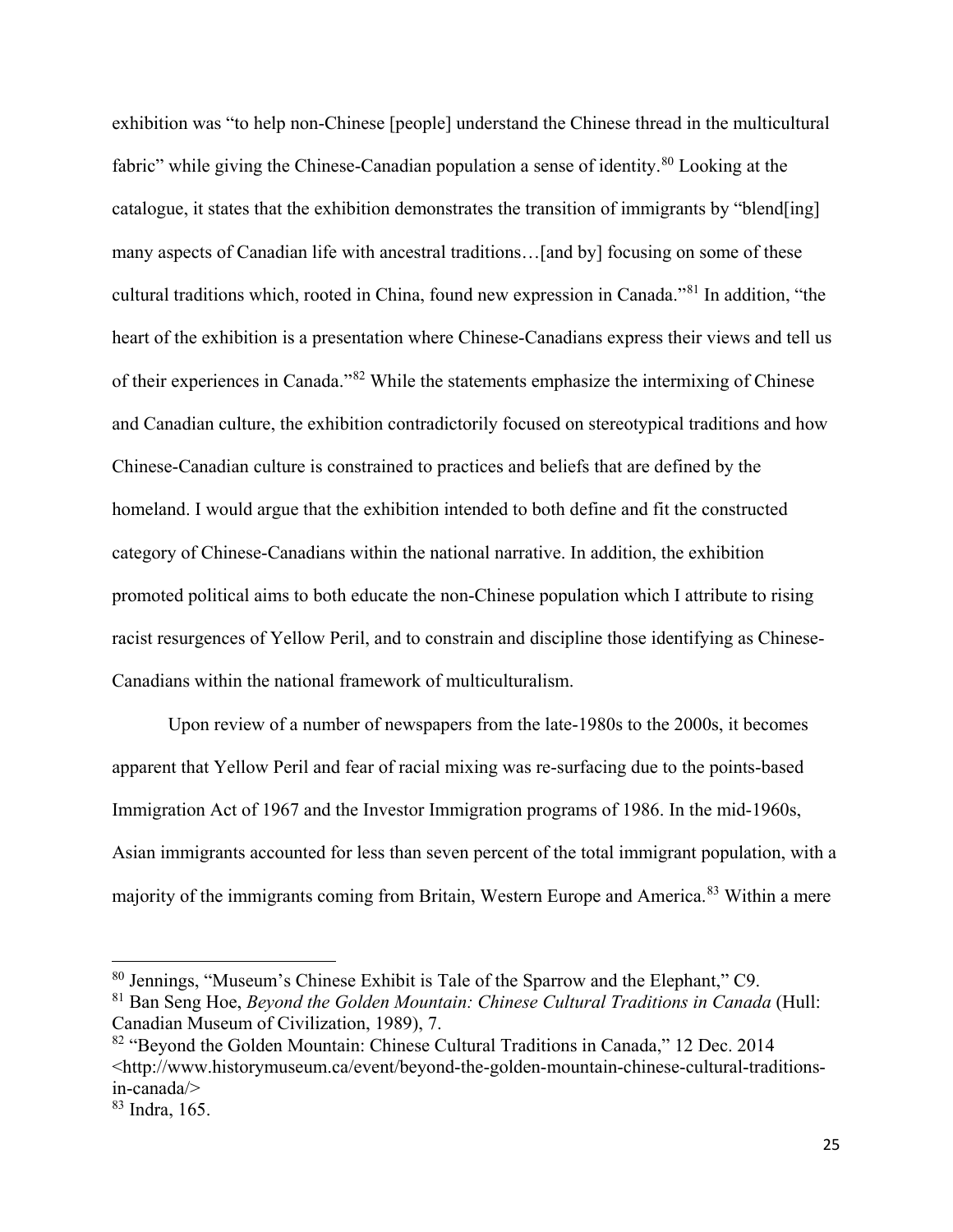10 years, by the late 1970s, 25 percent of immigrants in Canada came from Asian countries.<sup>[84](#page-34-0)</sup> The Globe and Mail reported on Dec 14, 1993: "Canadians want Mosaic to Melt…Respondents believe immigrants should adopt Canada's values."<sup>[85](#page-34-1)</sup> The survey claimed that 72 percent of respondents were frustrated by "the lack of conformity" in Canadian society and that the homogenization of society through immigrants adopting Canada's values is preferred.<sup>[86](#page-34-2)</sup> In 1995, The Calgary Herald similarly attacked the multicultural policy as improper use of tax dollars that could have been applied to the problem of employment.<sup>[87](#page-34-3)</sup> They believed that ethnic minorities should gather and continue to practice multiculturalism without government funding.<sup>[88](#page-34-4)</sup> In 2001, the Halifax Daily News also offered the opinion that "we have compromised our values so much that we have very little left" in terms of the Canadian national identity.[89](#page-34-5) The Edmonton Journal announced in 2004 that 22 percent of the people polled believed that multicultural policy prevents "immigrant groups to fully integrate into Canadian society."[90](#page-34-6) Thus, I would argue that the political aim of addressing these racial anxieties conforms to the charge of ethnic underrepresentation at national institutions. Both issues required the renewed portrayal of a positive image of cultural diversity. In the name of recognition, specific definitions of Chinese-Canadian conduct were circulated to address both non-Chinese and Chinese populations.

In addition, I suggest that in a time of social anxiety the government needed to find a solution for controlling the public's behavior and ideas surrounding race through public

<span id="page-34-0"></span><sup>84</sup> Ibid, 171.

<span id="page-34-1"></span> $85$  Jack Kapica, "Canadians want Mosaic to Melt, survey finds: Respondents believe immigrants should adopt Canada's values," *The Globe and Mail,* 14 Dec, 1993. <sup>86</sup> Ibid.

<span id="page-34-2"></span>

<span id="page-34-3"></span><sup>87</sup> "Liberals Multicultural Brainwashing," *Halifax Daily News* 4 Dec, 2001: 14.

<span id="page-34-5"></span><span id="page-34-4"></span><sup>88</sup> Danny Nasser, "Manning Multicultural Policy 'foolhardy'," *Calgary Herald* 4 Jan, 1995: A6.  $89$  Ibid, 14.

<span id="page-34-6"></span><sup>90</sup> Tim Naumetz, "Multicultural Policies Keep Canadians Apart, 1 in 4 Believe," *Edmonton Journal* 18 July, 2004: A5.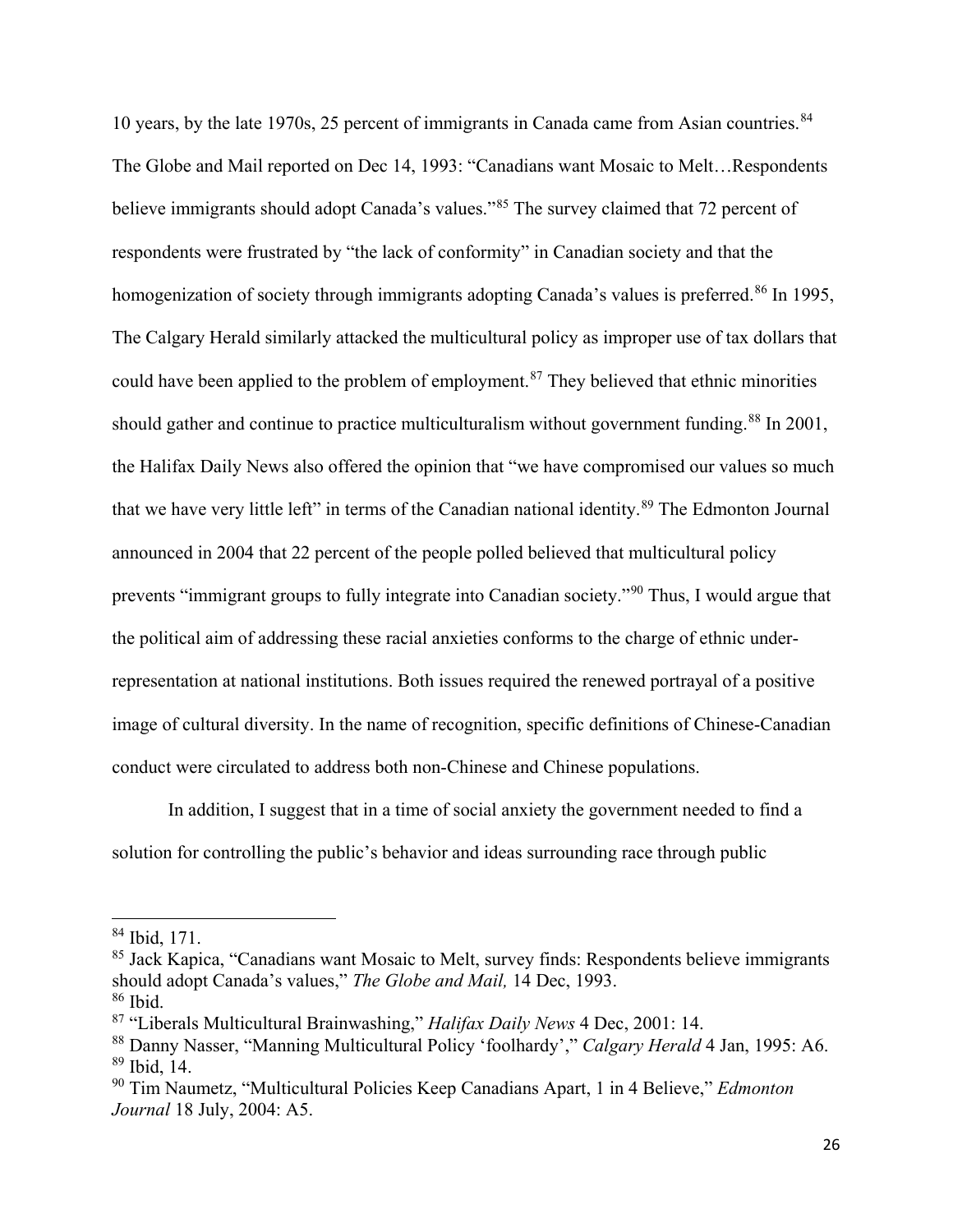institutions. As theorized by Michel Foucault in *Discipline and Punish: The Birth of the Prison* in 1975, through the analysis of different forms of punishment, modern power structures changed the relationship between operations of power and the human body starting in  $18<sup>th</sup>$  century France.<sup>[91](#page-35-0)</sup> The body used to be the recipient of corporal punishment, but in the late  $18<sup>th</sup>$  century, it had shifted to a site of social norms, regulations and corrections.<sup>[92](#page-35-1)</sup> Foucault argues that institutions such as schools and the museum construct knowledge and shape both individuals' understanding of the world and their place within it.<sup>[93](#page-35-2)</sup> In addition, institutions create what Foucault calls "docile bodies" that self-regulate and self-discipline in order to conform to the perceived norms and accepted behaviors of that institution, society, or government.<sup>[94](#page-35-3)</sup> I would argue that this model reflects practices of the Canadian government where a combination of discipline and self-policing is taught to ethnic minorities and immigrants through implied expectations in order to be endowed the right to belong in Canada and to "fit in" with the nation. These ideologies are reflected in the documents of the Department of Immigration and Citizenship as well as through exhibitions about cultural minorities such as Chinese-Canadians. According to the Canadian Immigration website, in order to belong to Canada, immigrants, though not overtly told to assimilate, should "share the basic value of democracy with all other Canadians who came before them."[95](#page-35-4) Moreover, the government of Canada's website indicates that one Canadian value is to respect cultural differences of different ethnic groups and that all

l

<span id="page-35-0"></span><sup>&</sup>lt;sup>91</sup> Michel Foucault, *Discipline and Punish: The Birth of the Prison* (New York: Vintage Books, 1979), 27.

<span id="page-35-1"></span> $92$  Ibid.

<span id="page-35-2"></span><sup>93</sup> Ibid, 96.

<span id="page-35-3"></span><sup>94</sup> Ibid, 135.

<span id="page-35-4"></span><sup>95</sup> Gordon-Walker, *Exhibiting Nation*, 13.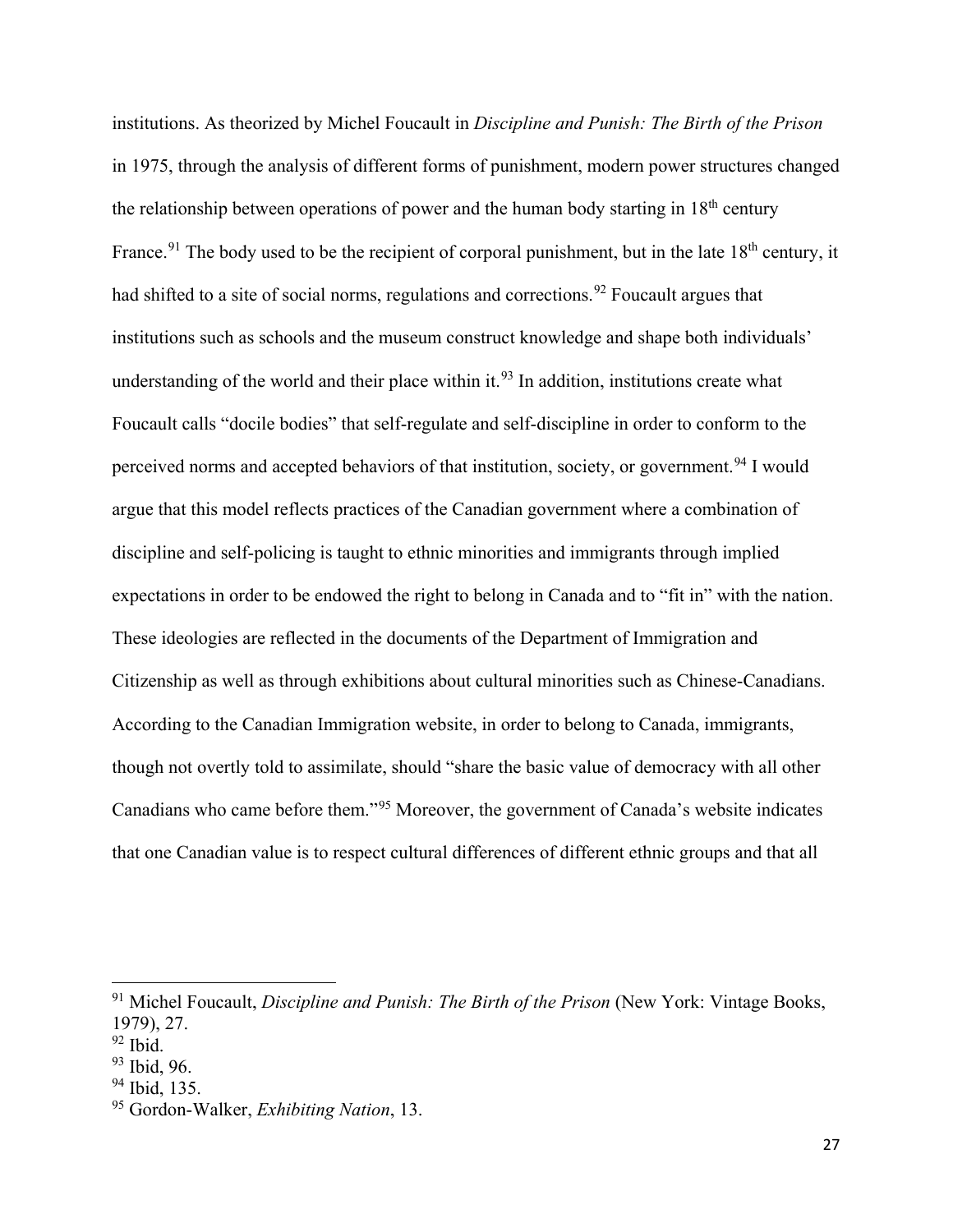groups are free to maintain and share their cultural heritage.<sup>[96](#page-36-0)</sup> These statements are inherently contradictory because in order to belong, one must adopt the national ideals and the definition of belonging as mandated by the government, yet that would be contrary to freely displaying cultural and ethnic differences. In fact, this contradiction appears visually as well in the way by which museums attempt to represent multiculturalism through the cultural mosaic. The mosaic model purports the possibility of representational completeness wherein all groups can be equally acknowledged and recognized.<sup>[97](#page-36-1)</sup> However, in order to do so, cultural differences are reduced to easily definable cultural stereotypes and objects that are deemed acceptable within the national vision.

Furthermore, the literature would suggest that the introduction of tolerant policies of race are also based upon harmonizing the country and promoting acceptance of other cultures for economic reasons. In the 1960s to 1980s, Canada was desperately in need of a larger labour force and investments in order to increase its gross domestic product.<sup>[98](#page-36-2)</sup> In order to aid Canada's growth and production, the need for labor seemed to outweigh previous notions of race and ethnicity. In such market driven times as the 1970s, it could be argued that ethnicity became second to capital, and multiculturalism was necessary to produce capital. In fact, Indra posits that there is a high correlation between the immigrant flow of a source country and the country's gross domestic product.<sup>[99](#page-36-3)</sup> For example, Canada needed immigrants with strong agricultural skills

<span id="page-36-0"></span><sup>&</sup>lt;sup>96</sup> "Citizenship and Immigration Canada, A Look at Canada, What Does Canadian Citizenship Mean?" 24 Jun. 2014 <www.cic.gc.ca/english/citizen/look/look-02e.html>

<span id="page-36-1"></span> $97$  This is contrary to an alternative model often called the "melting-pot" that is frequently attributed to American policies on immigrant cultural integration through assimilation rather than representing all groups and their own cultural distinctness. See Howard Palmer, "Mosaic vs Melting Pot?: Immigration and Ethnicity in Canada and the United States", *International Journal*  31:3 (summer 1976): 488-528.

<span id="page-36-2"></span><sup>98</sup> Indra, "Changes in Canadian Immigration," 160-165.

<span id="page-36-3"></span><sup>&</sup>lt;sup>99</sup> Ibid, 166.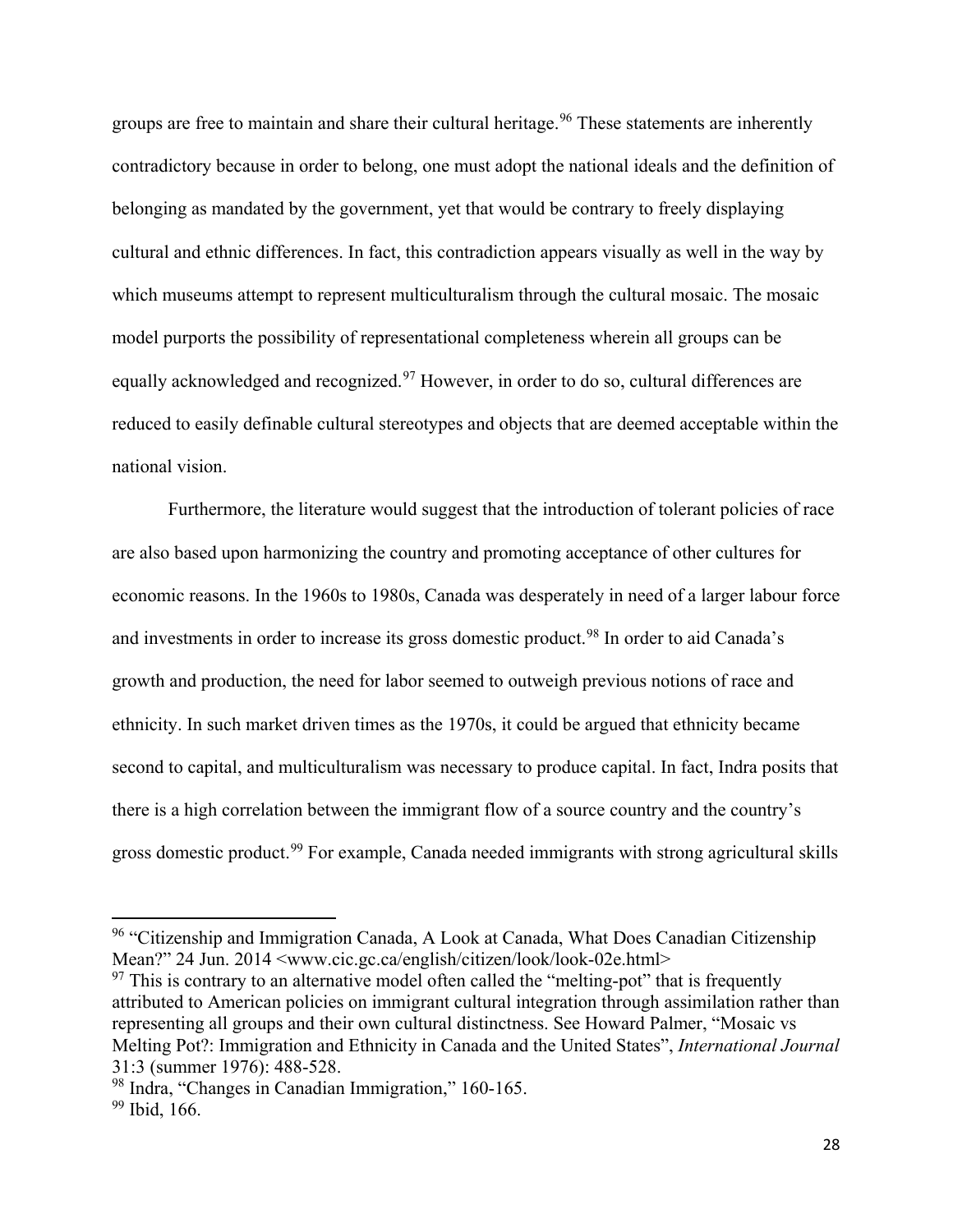to grow the agricultural economy of Saskatchewan and Manitoba, and the first choice of immigrants for these jobs were Southeast Asians skilled at farming.<sup>[100](#page-37-0)</sup> Thus, the years from the 1960s to the 1980s saw a massive change in the social and racial landscape with regards to the increase of Asian populations, communities, restaurants, and establishments. In 1989, amidst the growing racial anxieties of increased immigration to Canada, but also the continued enthusiasm for Chinese homeland populations to immigrate to Canada, the Canadian Museum of Civilization showcased their first exhibition focused on Chinese-Canadian history that was directed at both Chinese and non-Chinese populations.<sup>[101](#page-37-1)</sup>

*Beyond the Golden Mountain* begins with a walk through a street in a simulated Chinatown, complete with neon restaurant signs, parking meters, martial arts gyms, and blaring folk music. The stores have a red façade and a few shops are available to be viewed from the inside such as a Chinese apothecary, a restaurant, and a laundry. As visitors move past the Chinatown, they are presented with a tranquil Chinese garden with stone benches for viewing a number of videos of Chinese-Canadian history and listening to tapes of older Chinese settlers speak about their immigration experiences. This part of the exhibition is reflected in section one of the catalogue titled, "History of the Chinese in Canada." Beyond the garden are displays of various objects, documents, and photographs, such as a head tax certificate, porcelain dishes, painted scrolls, and photographs of traditions as well as contact with Canadian society which are documented under section two of the catalogue titled, "Cultural Traditions." The final part is titled "Chinese in Contemporary Canada," which shows over 200 video interviews of Chinese-Canadians.

<span id="page-37-0"></span><sup>100</sup> Ibid, 173.

<span id="page-37-1"></span> $101$  As indicated in the opening night curator talks by Hoe. Jennings, "Museum's Chinese Exhibit is Tale of the Sparrow and the Elephant," C9.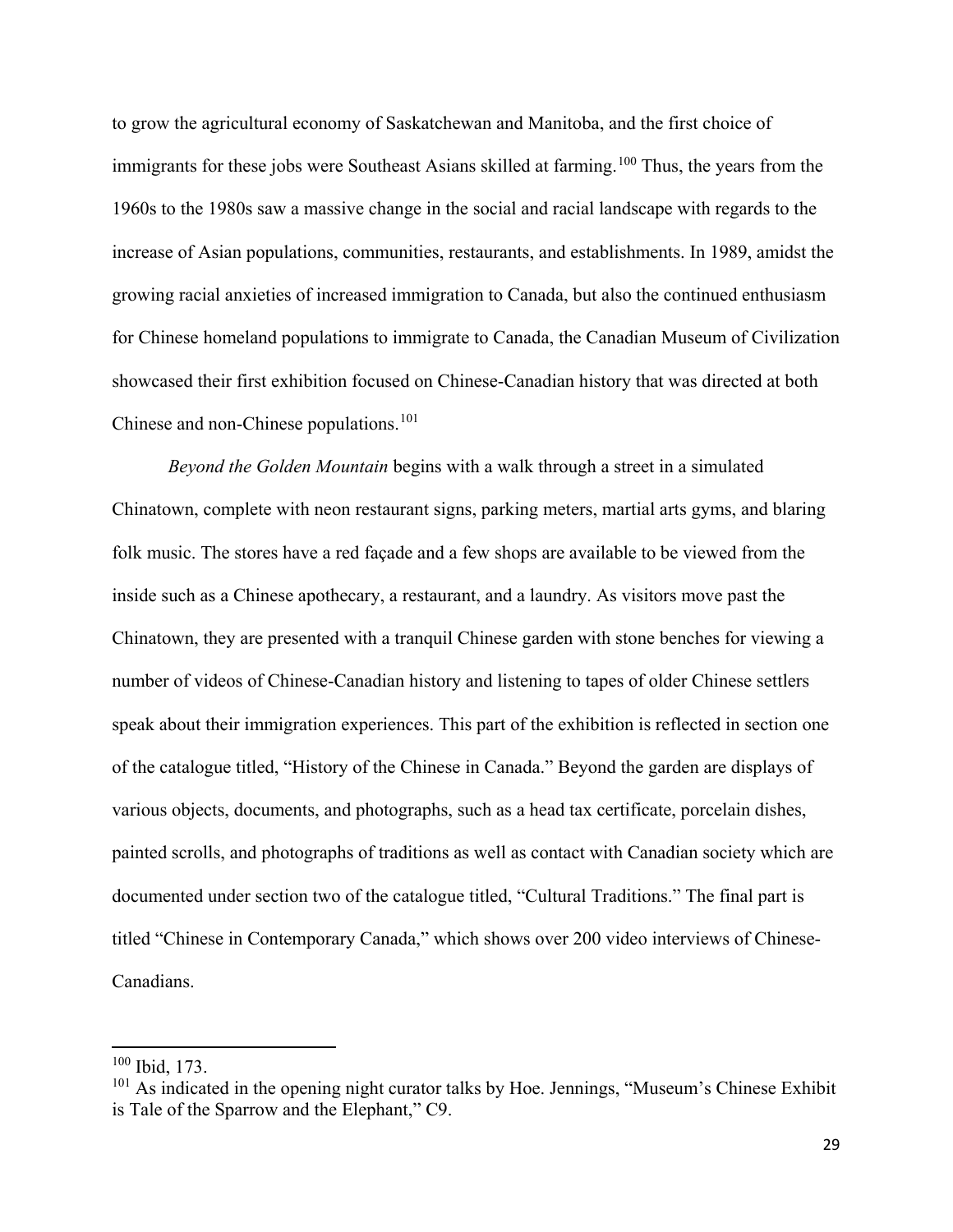The "Cultural Traditions" section of the catalogue consists of eleven sub-chapters of defined cultural practices with a short definition of each, such as family traditions, food traditions, folk medicine, martial arts, lion and dragon dances, calligraphy and painting, and religious and folk beliefs. One main visual theme that emerges is the photographs of Chinese-Canadians engaging in stereotypical activities deemed to be traditionally Chinese, such as performing Chinese opera in Chinese costumes, making mooncakes in a Chinese bakery, participating in a ritual in a Chinese cemetery, practicing martial arts, and performing dragon or lion dances (Fig. 1-6). All of these photographs either emphasize that the cultural tradition of Chinese people is relegated to the past, or that they are located in a specifically Chinese environment such as a Chinese cemetery or Chinatown. Most of the activities presented are not actively practiced by the majority of Chinese-Canadians in modern life, in fact, many practices such as martial arts, dragon dances and Chinese opera were only displayed during special occasions by specifically trained artists and are not representative of Chinese culture as a whole. These images circulate the ideas that Chinese cultural practices are ancient, self-contained and unaffected by the changing modern society similar to the way in which the Canadian government portrayed Indigenous populations based on European ideologies.<sup>[102](#page-38-0)</sup> The clothing and practices of Chinese-Canadians in *Beyond the Golden Mountain* are also represented as being rooted in the past and do not address issues of hybridization within Canada, nor do they address issues of subcultural identifications, customs, and debates surrounding clashing ideologies within the definition of Chinese-Canadians. By further isolating the practices to locations noted to be for

<span id="page-38-0"></span> $102$  For example, as I will later discuss in chapter three in relations to Gerald McMaster's exhibition, a common representation of Indigenous communities by European colonial powers is that they are not adapting to modern society, or ways of life, and are thus a disappearing race relegated to the past. See Alfred Young Man, "McMaster Challenges First Nations Stereotypes," *Windspeaker Magazine* 12:8 (1994): 13.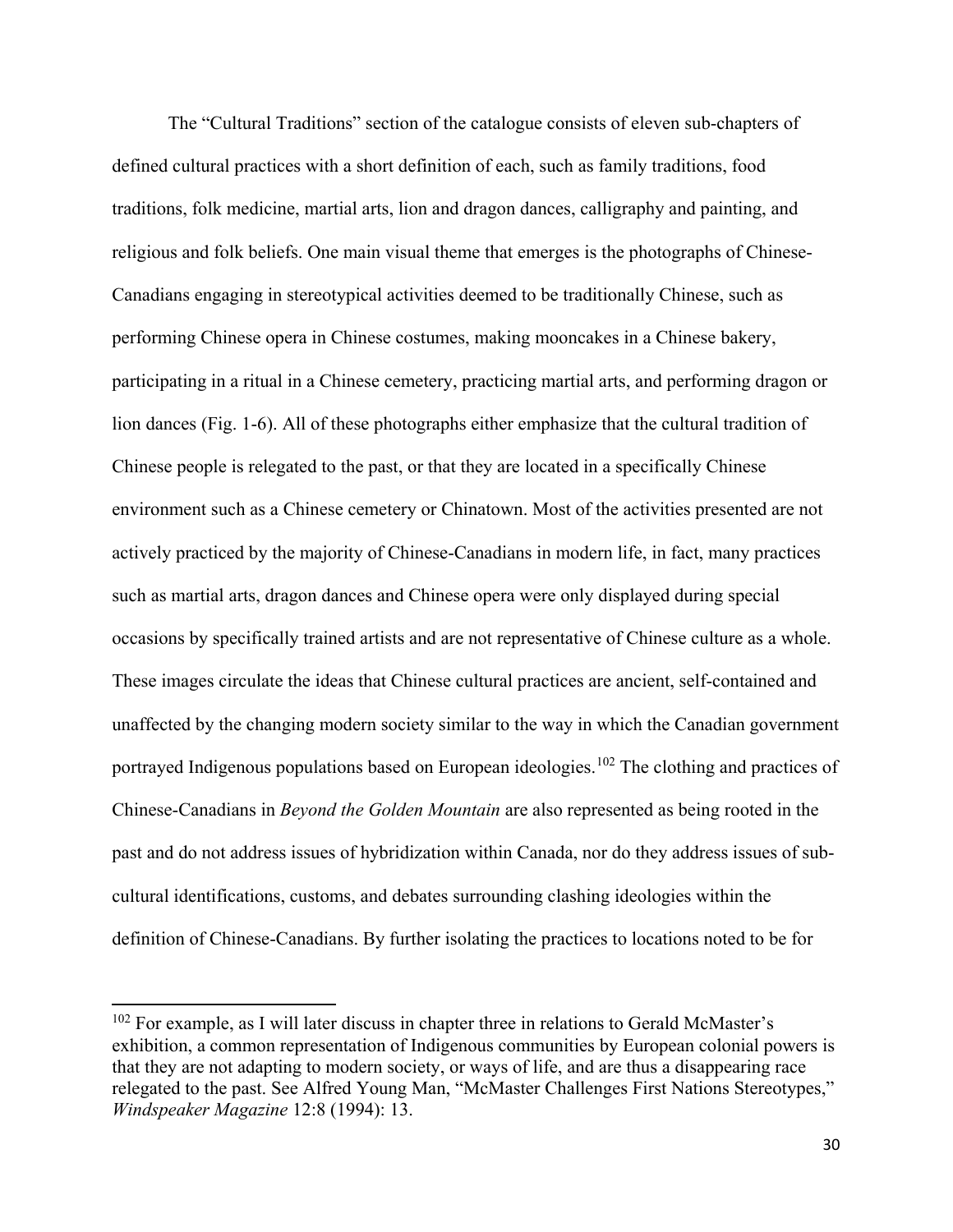Chinese people, one could interpret that Chinese populations are being told they should remain segregated to only establishments operated by the Chinese for the Chinese.<sup>[103](#page-39-0)</sup> Kay Andersen writes that Chinatown can be seen as "an urban village pitted against encroaching land uses...[and] is a [ghettoized] product of segregation on the basis of race or ethnicity."<sup>[104](#page-39-1)</sup> She argues that Chinatowns are manifestations of white European cultural domination.<sup>[105](#page-39-2)</sup> The exhibition shows that Chinese populations do not appear to be welcome in other spaces while non-Chinese people may also avoid sites such as Chinatowns for fear of the foreign and unknown. These ideas can be interpreted as one of the ways in which the government attempts to pacify racial anxiety by indicating that ethnic Chinese people will keep to their own traditional culture and are not a threat to the cultural fabric of the country as reflected in the fears of the newspaper surveys.

In addition, modes of adaptation to Canadian life emphasized by the exhibition are prescribed in superficial ways to the Chinese-Canadian population through another visual theme of racial interactions and engagement in laughable "modern" activities. One set of images indicate cultural adaptation through the portrayal of Chinese-Canadians adopting Western clothing such as long dresses and suits (Fig. 7, 10). In addition, the catalogue notes that "the Chinese have come a long way from the disadvantaged minority they were to the successful cultural group within the plurality of Canadian society they are now" while outlining that Chinese-Canadians are now able to work in different professions and blend into Canadian life

l

<span id="page-39-0"></span><sup>103</sup> Howard Brotz, "Multiculturalism in Canada: A Muddle," *Canadian Public Policy* (Winter 1980): 42-44.

<span id="page-39-1"></span><sup>&</sup>lt;sup>104</sup> Kay J. Anderson, "The Idea of Chinatown: The Power of Place and Institutional Practice in the Making of a Racial Category," *Annals of the Association of American Geographers*, 77:4 (1987): 581.

<span id="page-39-2"></span> $105$  Ibid, 584-585.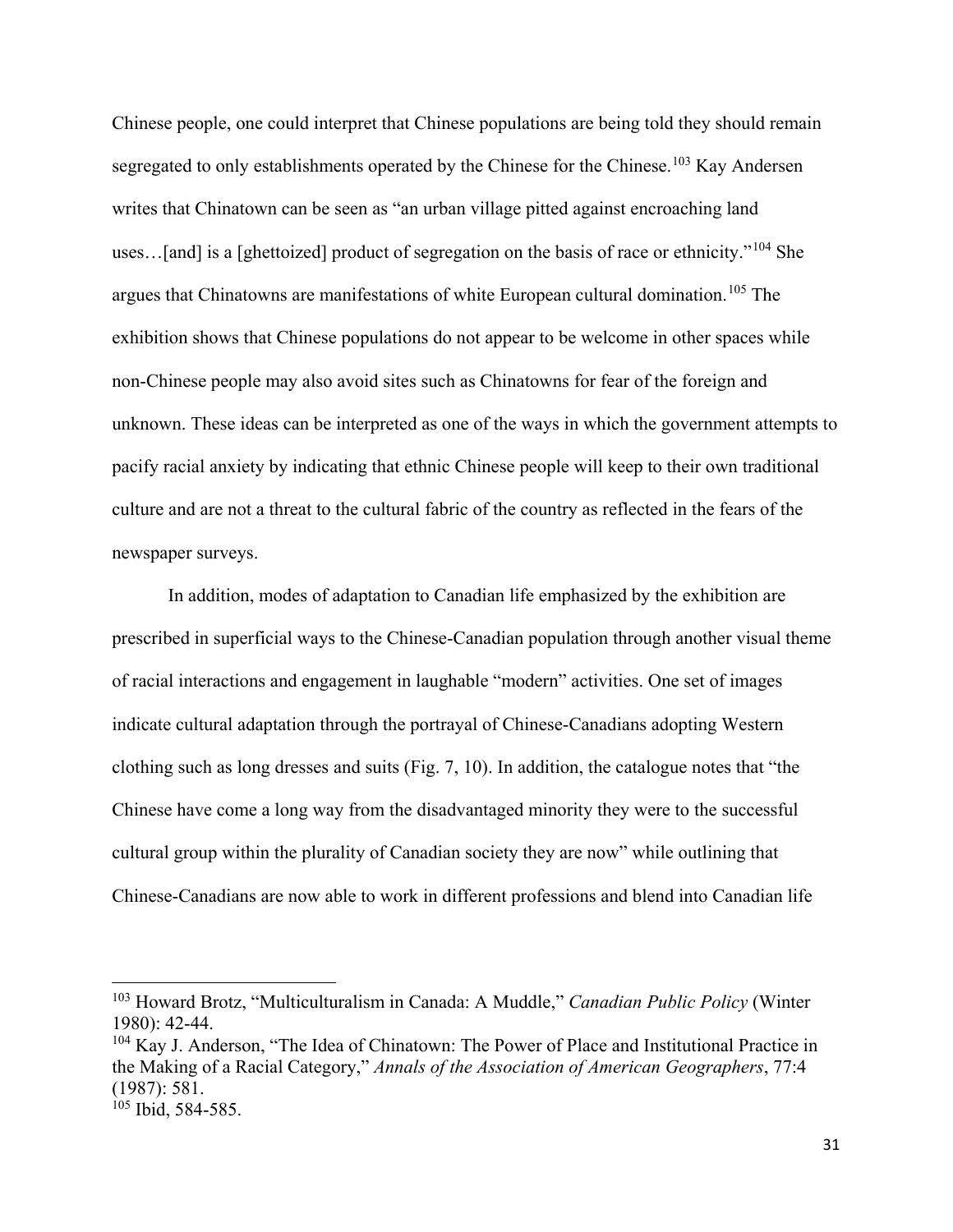through the celebration of holidays such as St. Patrick's Day and Valentine's Day.<sup>[106](#page-40-0)</sup> These elements represent a superficial participation in Western customs, not through the role of cultural interchange, but rather in the participation of some forms of the dominant culture. However, in these images and activities, Chinese populations are still shown to keep to their own groups, and marry within the same ethnicity without necessarily participating in the larger social fabric of society. These images also work to confirm the success of multicultural diversity in affirming that Chinese-Canadians are able to express their own culture as well as participate in "Canadian" culture, despite the act of constraining ethnic cultural practices such as the defined 11 subsections of traditions that are presented in the catalogue.

Moreover, the only images showing racial interactions are groups of Chinese-Canadians posing with presumably white Canadians indicating racial tolerance to each other (Fig. 7-9). The image of the railroad workers and the white overseer shows both races getting along despite the erased racial histories where at the time of this photo, Chinese railway workers were paid only half of the other workers and assigned to the most dangerous jobs.<sup>[107](#page-40-1)</sup> Two images of Chinese populations with the influence of the church is also presented seemingly indicative of successful integration into the Western religion of Christianity but within a Chinese setting where almost all participants are Chinese, and the only non-Chinese people present are church officials (Fig 7-8). In the image of *Chinese Musicians with their Friends in a Chinese Church in Victoria* (Fig. 7), the European constructed racial hierarchy can also be observed where the white male occupies the most dominant position in the middle of the frame, towering over the Chinese musicians.

<span id="page-40-0"></span><sup>106</sup> Hoe, *Beyond the Golden Mountain,* 46.

<span id="page-40-1"></span><sup>&</sup>lt;sup>107</sup> "Building the Railway" 1 Nov. 2020

<sup>&</sup>lt;https://www2.gov.bc.ca/gov/content/governments/multiculturalism-anti-racism/chinese-legacybc/history/building-the-railway>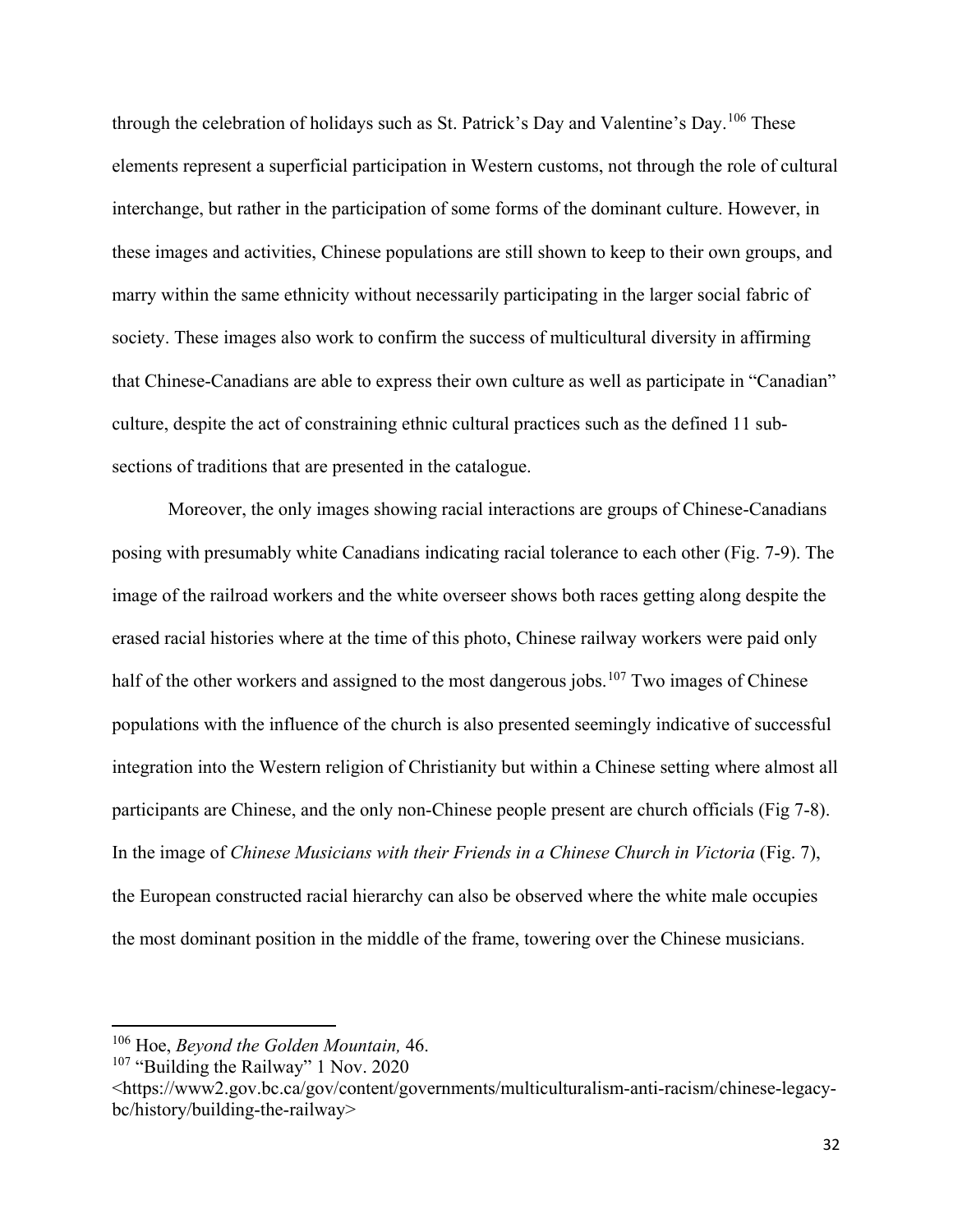Historically, Christianity and the church played a significant role in attempting to assimilate and control non-White, non-English speaking populations within Canada.<sup>[108](#page-41-0)</sup> For example, in 1986, the United Church of Canada, the same church as portrayed in the  $50<sup>th</sup>$  anniversary photo of Victoria's Chinese United Church (Fig. 8), formally acknowledged its involvement in colonialism, reinforcement of the official languages of Canada, and controlling cultural expression.<sup>[109](#page-41-1)</sup> While the apology was directed primarily at the Indigenous communities due to the church's involvement in Residential Schools, similar strategies were deployed within other communities as well.<sup>[110](#page-41-2)</sup> Despite the church's admitted role in colonial practices, group images of church gatherings continued to be portrayed in a positive manner within the exhibition, indicating racial harmony, successful participation in Canadian religion and going as far as labeling the subjects as "friends."

In addition, through the object collections displayed in the exhibition, such as a head tax certificate, golden Buddha figure, porcelain dragon and various props used for activities such as dragon dances and martial arts, the difficulties faced by early Chinese settlers are downplayed or even dismissed as mistakes which led to the current success of Chinese-Canadian population within Canada. The head tax certificate is explained in the catalogue with respect to the progress made after the Chinese Exclusion Act (1947) was appealed.<sup>[111](#page-41-3)</sup> Moreover, in order to emphasize the change in immigration policy that now welcomed Chinese populations, statistics from 1921 are compared against statistics from 1970-1980 to explain the successful arrival of hundreds of

<span id="page-41-0"></span><sup>108</sup> Peter G. Bush, "The Canadian Churches' Apologies for Colonialism and Residential Schools," *Peace Research* 47:1/2 (2015): 47.

<span id="page-41-1"></span> $109$  Ibid, 47, 51.

<span id="page-41-2"></span><sup>&</sup>lt;sup>110</sup> Involvement in other communities is implicitly acknowledged by the Church's apology as they indicated they were also apologizing for their general involvement in colonial practices. Ibid, 47.

<span id="page-41-3"></span><sup>111</sup> Hoe, *Beyond Golden Mountain,* 10-11.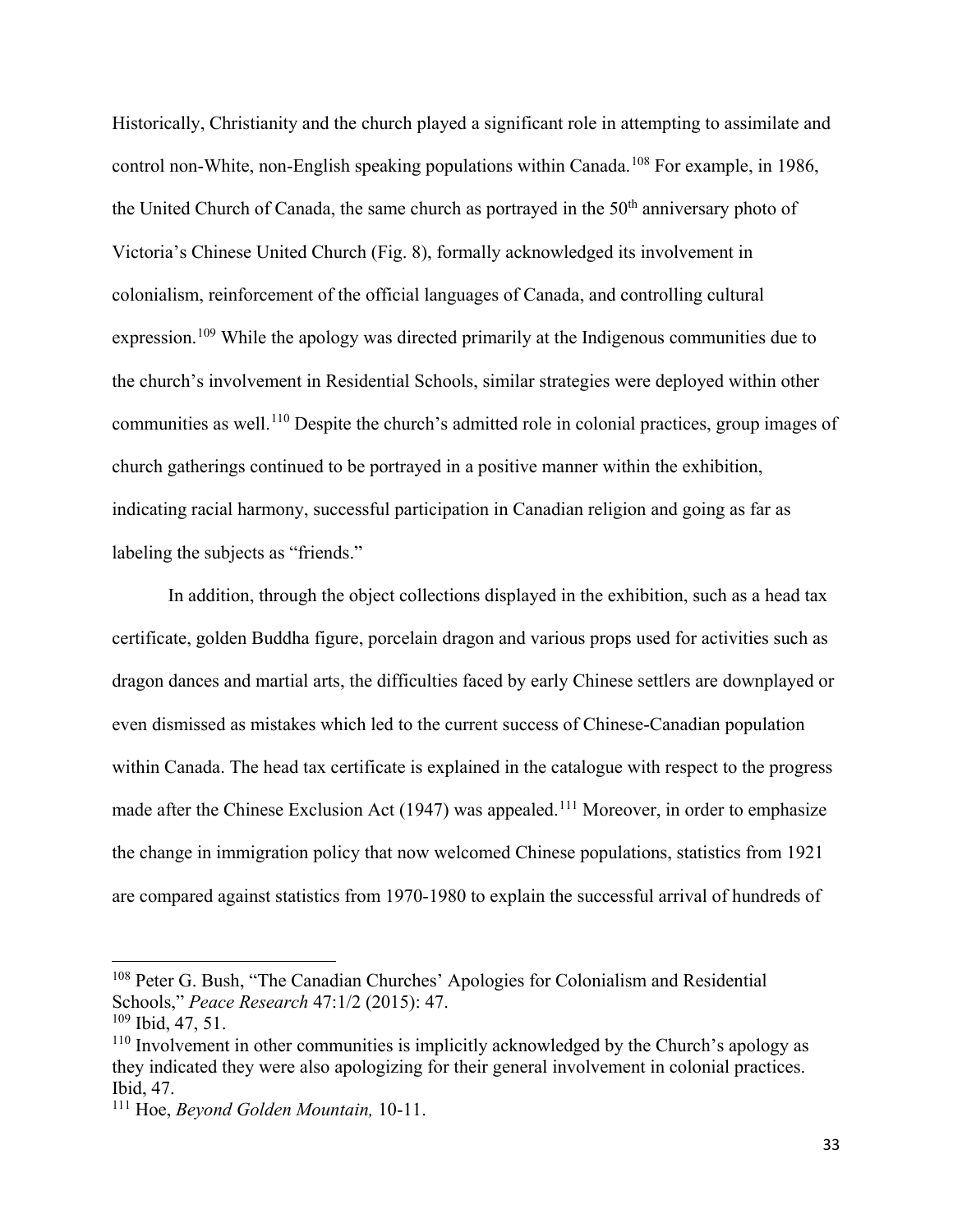thousands of Chinese settlers.[112](#page-42-0) Furthermore, the objects promote the acceptance and allowance of Chinese traditions in Canada as outlined in the accompanying texts indicating the blending of Chinese and Canadian practices, however, the emphasis on the development and usage of Chinese-specific communities such as Chinatown offers a contradictory view where Chinese populations are constrained to spaces of Chinese origin.<sup>[113](#page-42-1)</sup> Through the overt use of a large number of historical photographs, the exhibition emphasizes a view to the truthful and objective nature of the events documented rather than as a representation of a specific perspective of history. As Susan Sontag writes, photographic images "do not seem to be statements about the world so much as pieces of it, miniatures of reality that anyone can make or acquire."<sup>[114](#page-42-2)</sup> As suggested by the exhibition photos and objects, racial harmony and cross-cultural understanding as defined through the Canadian definition of multiculturalism are portrayed through the lens of the dominant white, European race against all periphery ethnicities. Furthermore, in order to be recognized by the majority (nation) as a cultural group, one should look, act and behave like the vision presented while subscribing to a membership of the manufactured categories of minorities.<sup>[115](#page-42-3)</sup> In addition, in this power structure, in the name of multiculturalism, the nation or government is given the all-encompassing ability to "recognize" minority groups and to endow certain status upon others.

I would argue that in order to avoid conflating the narrow and prescribed view of the national image, the interactions between different cultures other than between the dominant and Chinese population are not shown in *Beyond the Golden Mountain*. In fact, heterogeneity in the

 $112$  Ibid.

<span id="page-42-1"></span><span id="page-42-0"></span><sup>113</sup> Ibid, 16.

<span id="page-42-2"></span><sup>114</sup> Susan Sontag, *On Photography* (New York: Farrar, Straus and Giroux, 1977), 4.

<span id="page-42-3"></span><sup>115</sup> Gordon-Walker, *Exhibiting Nation*, 24-26.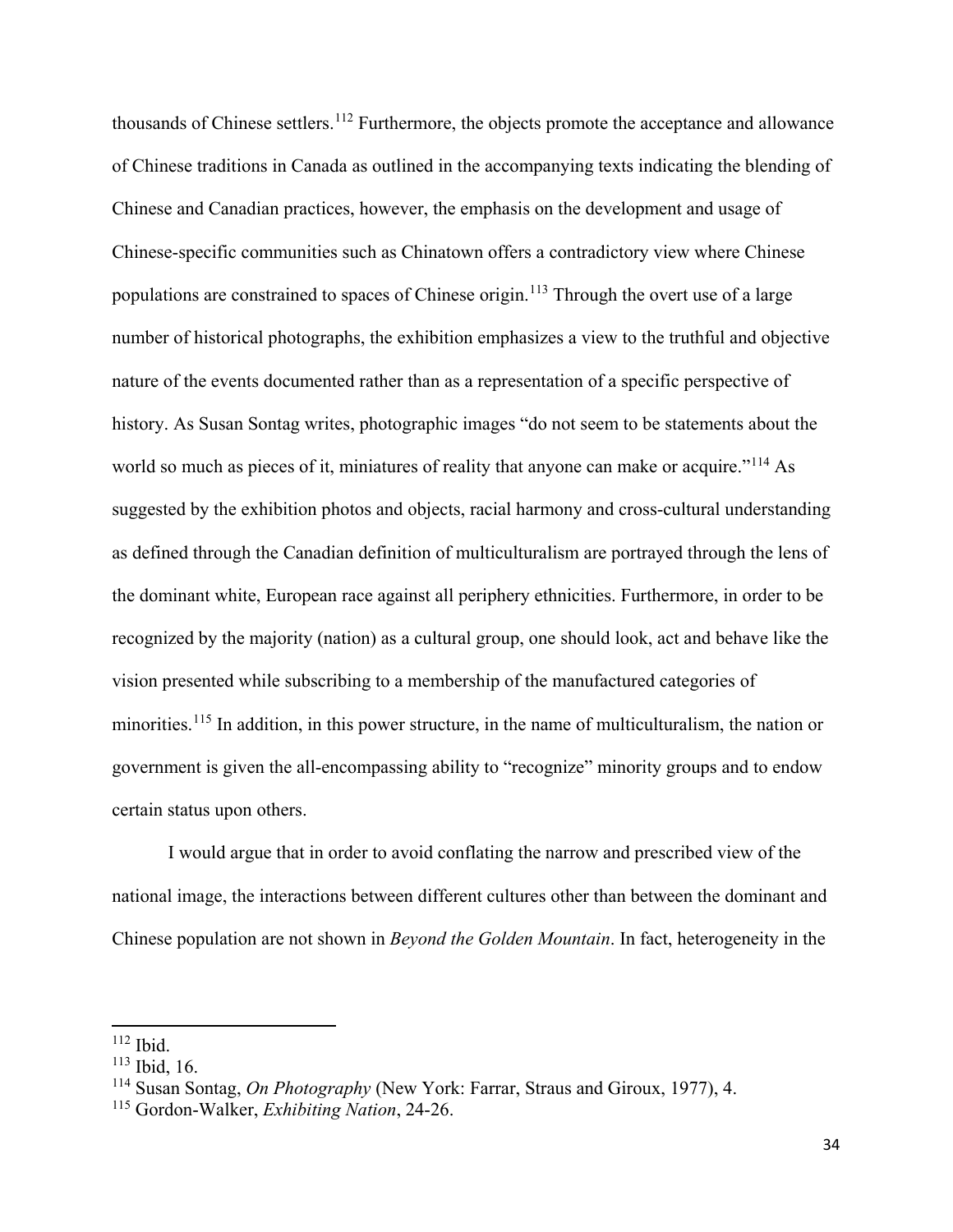categorical denotation of Chinese culture is entirely left out, such as the tension of different identities between mainland China, Taiwan and Hong Kong.<sup>[116](#page-43-0)</sup> The clash between early Chinese laborers and wealthy investors' is not addressed, nor are the contentions of space of the different Chinese populations such as old Chinatown versus newly established Chinese neighborhoods.<sup>[117](#page-43-1)</sup> Also, the exhibition fails to address a newly circulating idea in Canada brought on by American media, the idea of the "model minority," which represents the noble, hardworking, disciplined, educated and highly financially successful North American Asian population.<sup>[118](#page-43-2)</sup> The model minority is an idealized subject attributed to an ethnic group and identified as such by the majority of a society. This idea originated in America in 1960s rising from civil rights movement in USA. It trivializes the differences among those described as always hard working, successful, diligent, agreeable, and supports the racial hierarchy that subordinates those who do not adhere to their standards.<sup>[119](#page-43-3)</sup> While the model minority can also be seen as an instrument of domination that downplays systemic racism, ratifying self-reliance and individual achievement as the highest virtues, these ideas are not addressed in this exhibition since this notion is often associated with the new wave of young, skilled, and educated immigrants.[120](#page-43-4) Instead, *Beyond Golden Mountain* emphasizes a notion of the unevolving and static nature of early Chinese settlers and their experience within Canada. The model minority does contribute to one aspect of visual imagery of ethnic minorities which is to affirm representations of the "noble" hard working Chinese, who

<span id="page-43-0"></span><sup>116</sup> Wong, *Yellow Peril*, 8.

<span id="page-43-1"></span> $117$  With regard to the effects of new, wealthy immigrants and the use of Chinatown versus new spaces of high Chinese occupancy such as Richmond, B.C., see Katharyne Mitchell, "Global Diasporas and Traditional Towns: Chinese Transnational Migration and the Redevelopment of Vancouver's Chinatown," *Traditional Dwellings and Settlements Review*, 11:2 (spring 2000): 7- 18.

<span id="page-43-2"></span><sup>118</sup> *Model Minority* (Toronto: Gendai, 2015), 9-11.

<span id="page-43-3"></span><sup>119</sup> Ibid.

<span id="page-43-4"></span> $120$  Ibid.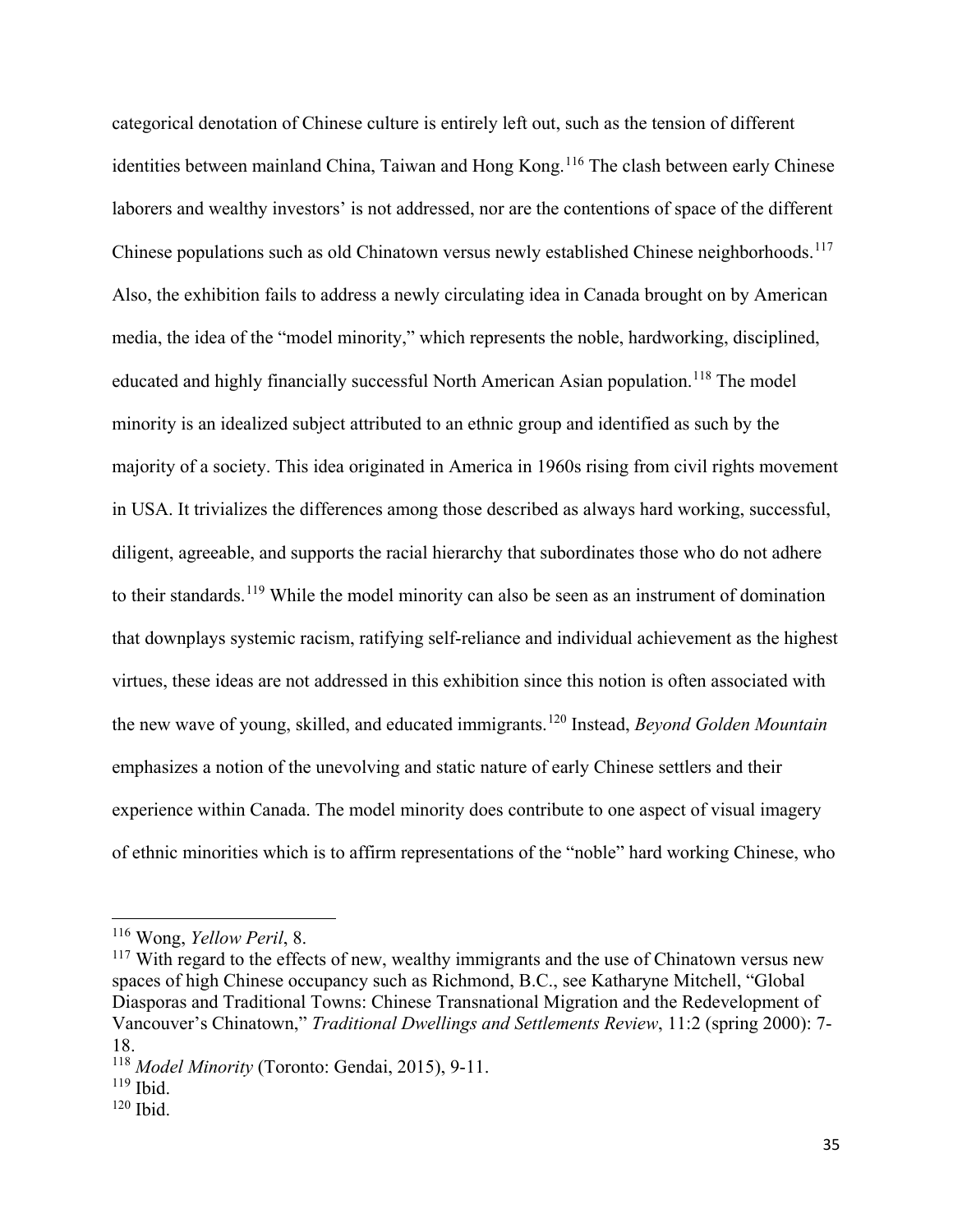succeed against the system. However, this is usually used in the USA to pit successful "noble" Asians against the "savage" Black and Native populations to deny flaws in the system, the stereotypical idea being that if Asians can succeed through hard work, so can all ethnic minorities unless they are undisciplined, lack good moral judgment, or are downright lazy.<sup>[121](#page-44-0)</sup>

Keeping in mind the contentious and outdated racist representation of Chinese-Canadians of *Beyond Golden Mountain*, Xiong Gu, a Chinese-Canadian artist, offers an alternative type of installation, which received international attention. Titled *I am Who I am* (2001-2006), Gu's exhibition featured a series of photographs of ethnically Chinese or mixed-Chinese individuals living in Canada between the  $19<sup>th</sup>$  and  $21<sup>st</sup>$  centuries. Each portrait is overlaid with a brief statement in three languages, English, French, and Chinese, often overlapping each other in clashing colors of red, yellow and blue (Fig.11-14). The statements address issues of identity, citizenship, rights, law, immigration and religion. Contrary to the national museum which dictates the way in which viewers should act and interact in the exhibition setting, Gu's largescale portraits were installed directly on lampposts in Montreal's Chinatown in 2001 (Fig. 13- 14), and later onto the wall of the St. Patrick subway station in Toronto in 2006 (Fig. 12), both of which received wide public exposure. In the 2001 production, a total of 25 images were shown, including 24 portraits and 1 image of a head tax certificate as part of the *Le Mois de la Photo à Montréal: The Power of the Image*, a biennale dedicated to exploring themes of post-colonialism, deconstruction of the image, and interventions in the public space.<sup>[122](#page-44-1)</sup> Gu stated that

<span id="page-44-1"></span><span id="page-44-0"></span><sup>&</sup>lt;sup>121</sup> Gordon Pon, "Importing the Asian Model Minority Discourse into Canada: Implications for Social Work and Education," *Canadian Social Work Review*, 17:2 (2000): 278-279. <sup>122</sup> Guy Bellavance, "Le pouvoir de l'image Le mois de la photo a Montreal, 2001, "*Making Worlds*, 56 (Jan 2002): 27-30.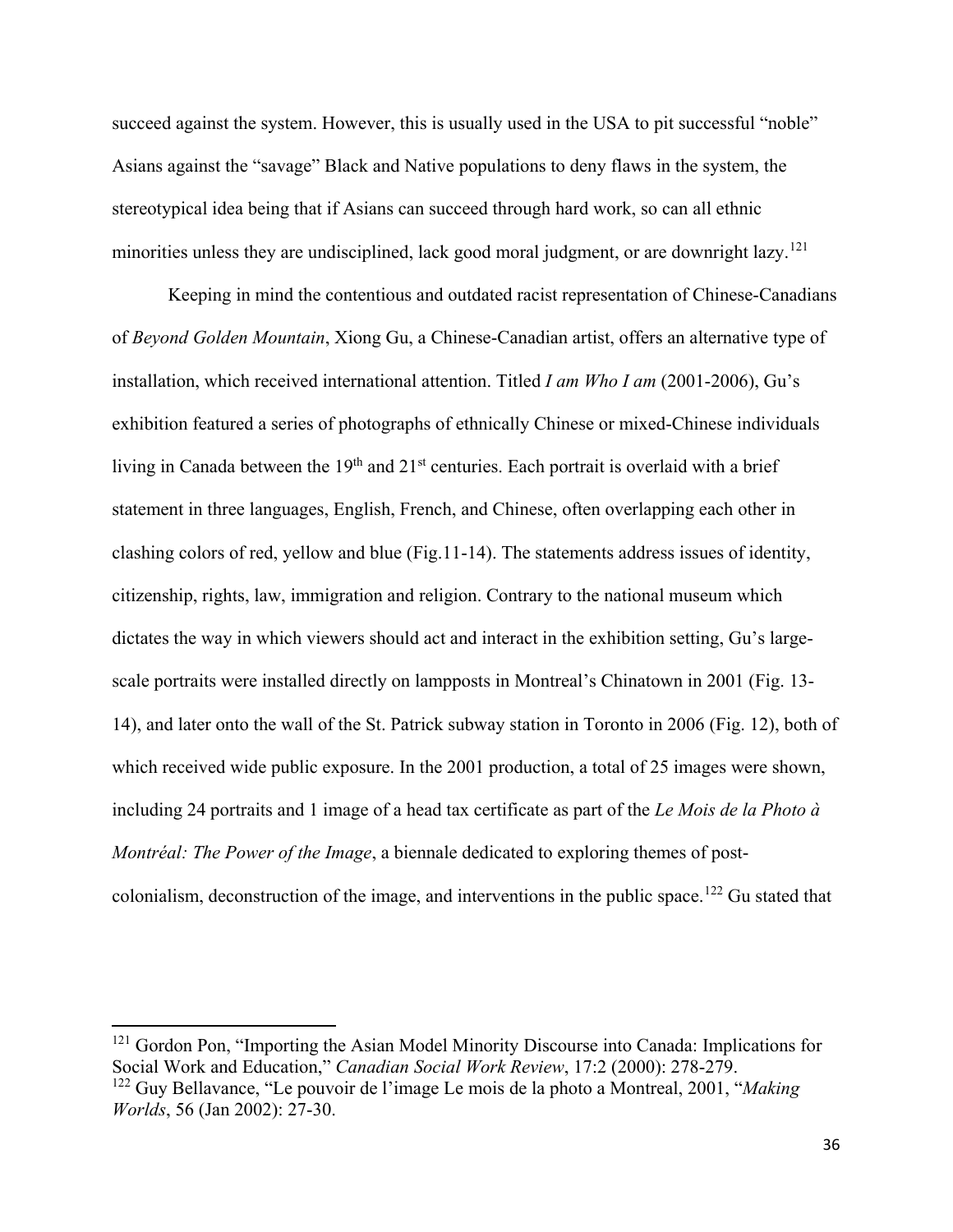the exhibition addressed immigrant experiences of Chinese-Québecois-Canadian identities which are constantly in flux and linked to different cultural identifications and social backgrounds.<sup>[123](#page-45-0)</sup>

Gu's portraits are of people of different origin in different outfits from casual clothing such as t-shirts, polo shirts and dresses, to more formal clothing such as suits, Chinese tunics, and military uniforms. Visually, the overlaid texts, languages and even colors represent the transcultural practices of everyday immigrants, red and yellow representing prosperity in Chinese tradition, and blue as a symbol of Quebec tradition.<sup>[124](#page-45-1)</sup> In addition, the installation was accompanied by a page of text in the catalogue that included various statements from Chinese-Québecois-Canadian immigrants defining their own identity outside of the constraints of the national definition of Chinese—for example, statements indicating that while they are considered "Chinese" in Canada they can be from China, Hong Kong, Taiwan, Vietnam, and Cambodia.<sup>[125](#page-45-2)</sup> Moreover, Chinese-Canadians were not constrained to the traditional activities outlined in *Beyond Golden Mountain*, evidenced through statements of favorite things such as rice, milk, tea, Québecois beer, hiking, biking, and driving, all of which brings attention to the fact that despite being considered immigrants, everyone is simply human and can share hobbies and activities.

Gu also bypasses the audiences' choice in viewing this installation. Subway users and Chinatown goers are forced to participate in these thought-provoking portraits as well as ponder issues of identity within Canada. By being non-discriminating in the social, educational, and ethnic background of the viewer, Gu's installation provokes questions regarding identity politics

<span id="page-45-0"></span><sup>123</sup> Xiong Gu, "I am Who I Am," *La Mois de la Photo, 2001: Le pouvoir de l'image=The power of the image* (Montreal: Vox, 2001), 91.

<span id="page-45-1"></span> $124$  Ibid.

<span id="page-45-2"></span><sup>125</sup> Ibid, 90.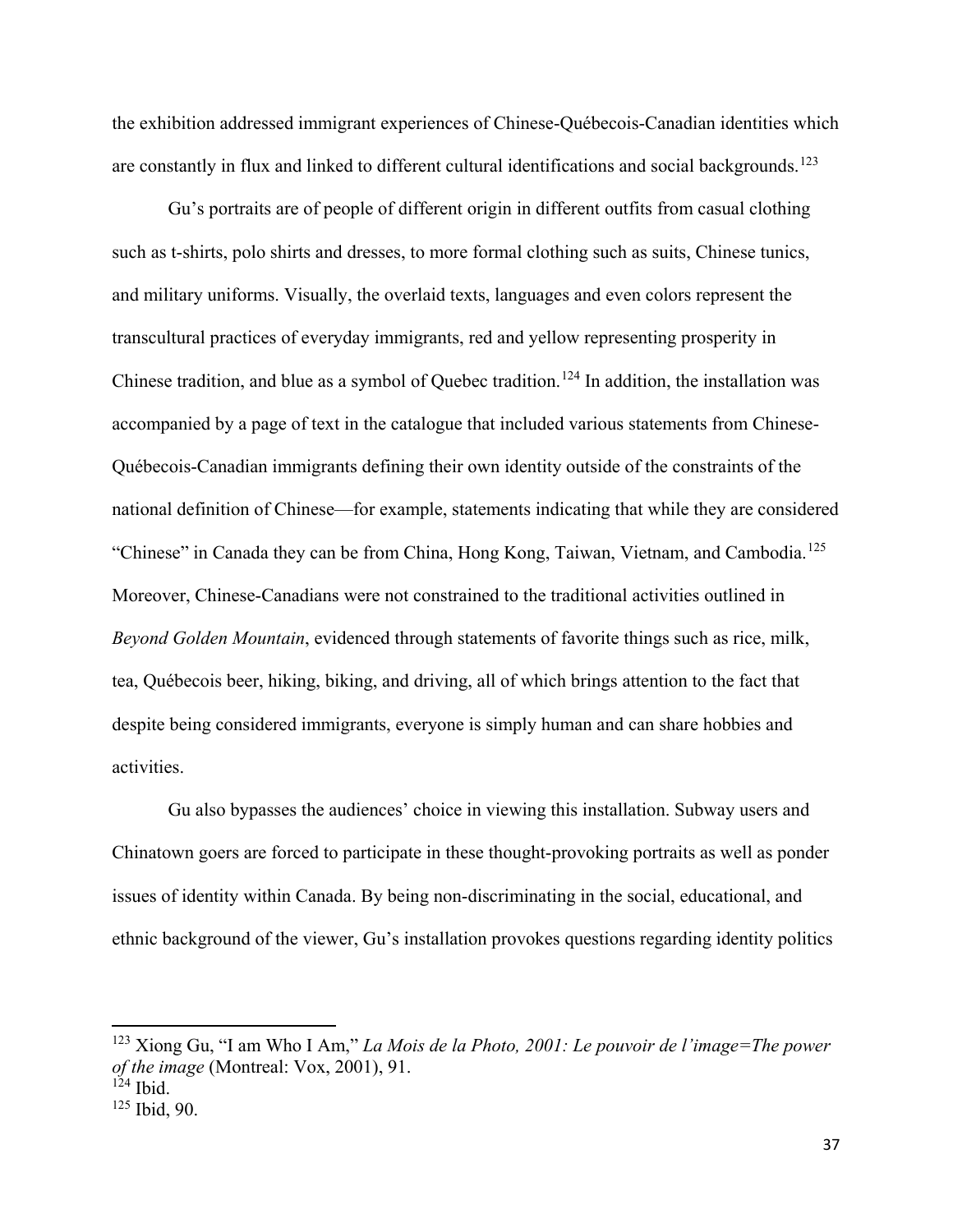and the government-defined cultural constraints of ethnic cultures. Moreover, the sidewalk of Chinatown or the subway station are casual spaces where viewers are able to engage in more provocative conversations with friends and those they are travelling with, contrary to the constrained or monitored space of a museum. In this way, *I am Who I am* creates a dialogue between the past and future, individual and community, suffering and triumph. The portraits outline the hybridity and fluidity of identity, and that cultures cannot be disciplined into only engaging with government-defined traditions and activities. As Fred Wah states, if "you're pure anything you can't be Canadian."[126](#page-46-0)

In an interview, Gu stated that it is important to record immigrant experiences, because immigrants "are often ignored by mainstream culture."<sup>[127](#page-46-1)</sup> In addition, Gu notes that Montreal's Chinatown is the only place where Chinese signs were allowed to be displayed bigger than French signs as the Chinese population won the right in a court case in the mid-1980s.<sup>[128](#page-46-2)</sup> These actions to constrain cultural behavior are unsurprisingly contradictory to the actual mandate of multiculturalism where all ethnic cultures are encouraged to express their own culture and practices in Canada. Gu's exhibition highlights some of the contradictions of the government's vision of cultural diversity where in fact minorities are disciplined to not use their own language if they want to belong in Canada and continue their businesses. As Fatona argues, surveillance, regulation and discipline play a large part in the administration of culture where the population needs to have "acquired cultural competence" in order to participate in the constructed national visions of the country.<sup>[129](#page-46-3)</sup>

<span id="page-46-0"></span><sup>126</sup> Fred Wah, *Diamond Grill*, (Edmonton: NeWest Press, 2006), 53.

<span id="page-46-1"></span><sup>127</sup> Li, *Rising Voices*, 209.

<span id="page-46-2"></span><sup>128</sup> Ibid, 210.

<span id="page-46-3"></span><sup>129</sup> Fatona, "Arts Funding, the State and Canadian Nation-Making," 34-35.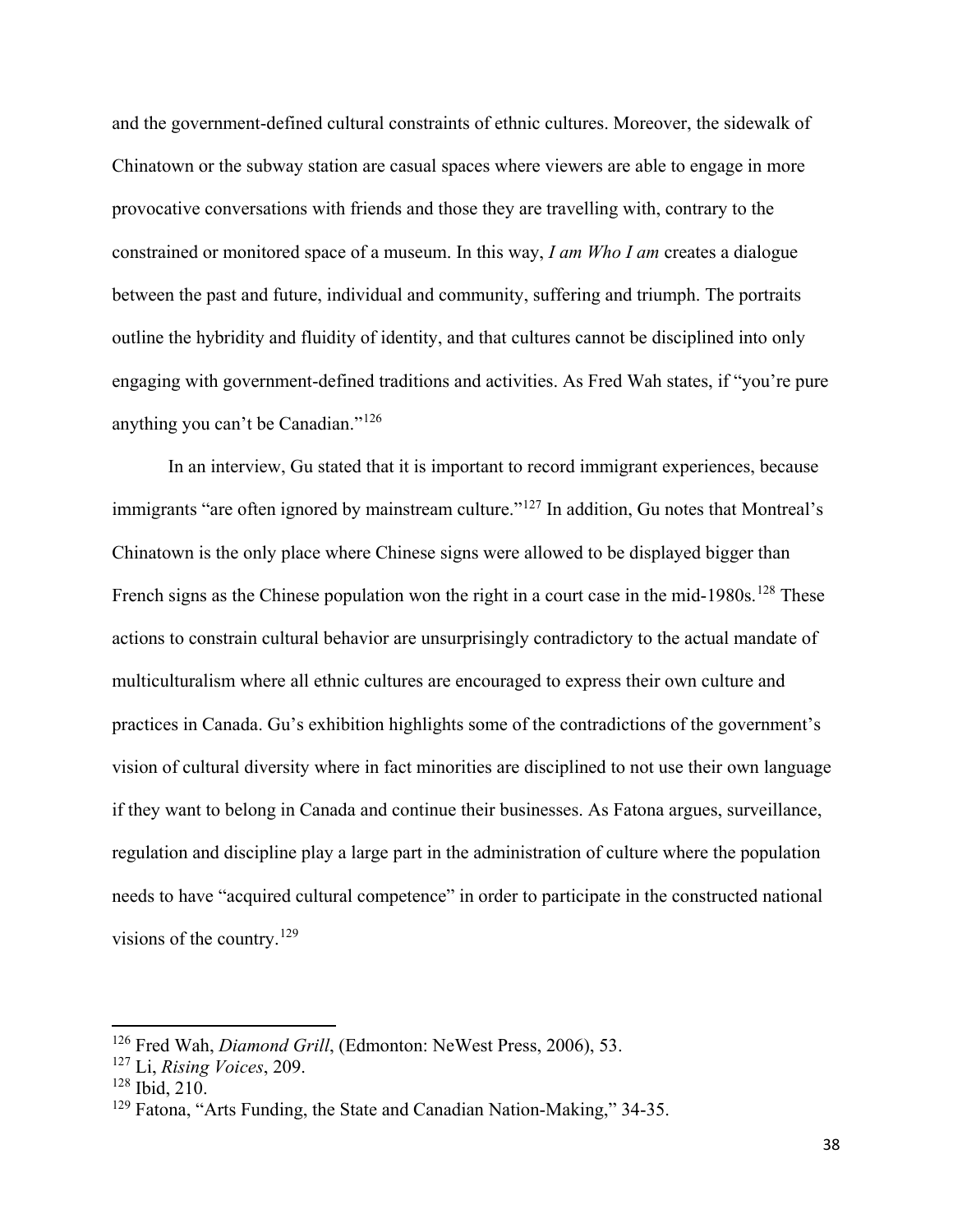Furthermore, while Gu specified in his 2004 interview that the successful case regarding Chinese signage in Quebec was a small triumph that was unthinkable 20 years prior, by 2007 Quebec began to crack down on accommodations sought out by minority groups in the establishment of the Bouchard-Taylor Commission, also known as the "Reasonable Accommodation debate." This commission aimed to evaluate the extent to which minority and immigrant cultural practices could be accommodated, citing the threat to fairness towards all minority groups and gender equality.<sup>[130](#page-47-0)</sup> However, the underlying principles were xenophobic attitudes towards practices deemed as 'extreme' or those that do not conform to Quebec's identity and religion. As Gada Mahrouse argues, the Commission perpetuated the "racialized hierarchies and exclusions that it wanted to address" through the exclusion of Indigenous communities, xenophobic public forums, anti-Muslim sentiments and increased surveillance of immigrants.<sup>[131](#page-47-1)</sup> Thus, political policies and minority representation often feels like a constant struggle that is two steps forward, one step back, with the government trying to assert control of the national identity at every turn.

I would argue that despite the pushes for museum reform in the 1980s, state institutions such as the Museum of Civilization did not reflect such changes when showcasing minority groups that may be receiving less international attention as demonstrated through *Beyond Golden Mountain*. For the most visited museum in Canada, to only begin to include the first highly racist representation of Chinese-Canadian experience in the Cultural Hall in 1989 is preposterous. This exhibition continued to perpetuate the Massey Report's attempts to better society through the production of universal knowledge and practices related to the transcendental potential of

<span id="page-47-0"></span><sup>&</sup>lt;sup>130</sup> Gada Mahrouse, "'Reasonable accommodation' in Quebec the limits of participation and dialogue," *Race and Class* 52:1 (2010): 86-87.

<span id="page-47-1"></span><sup>131</sup> Ibid, 86, 88-90.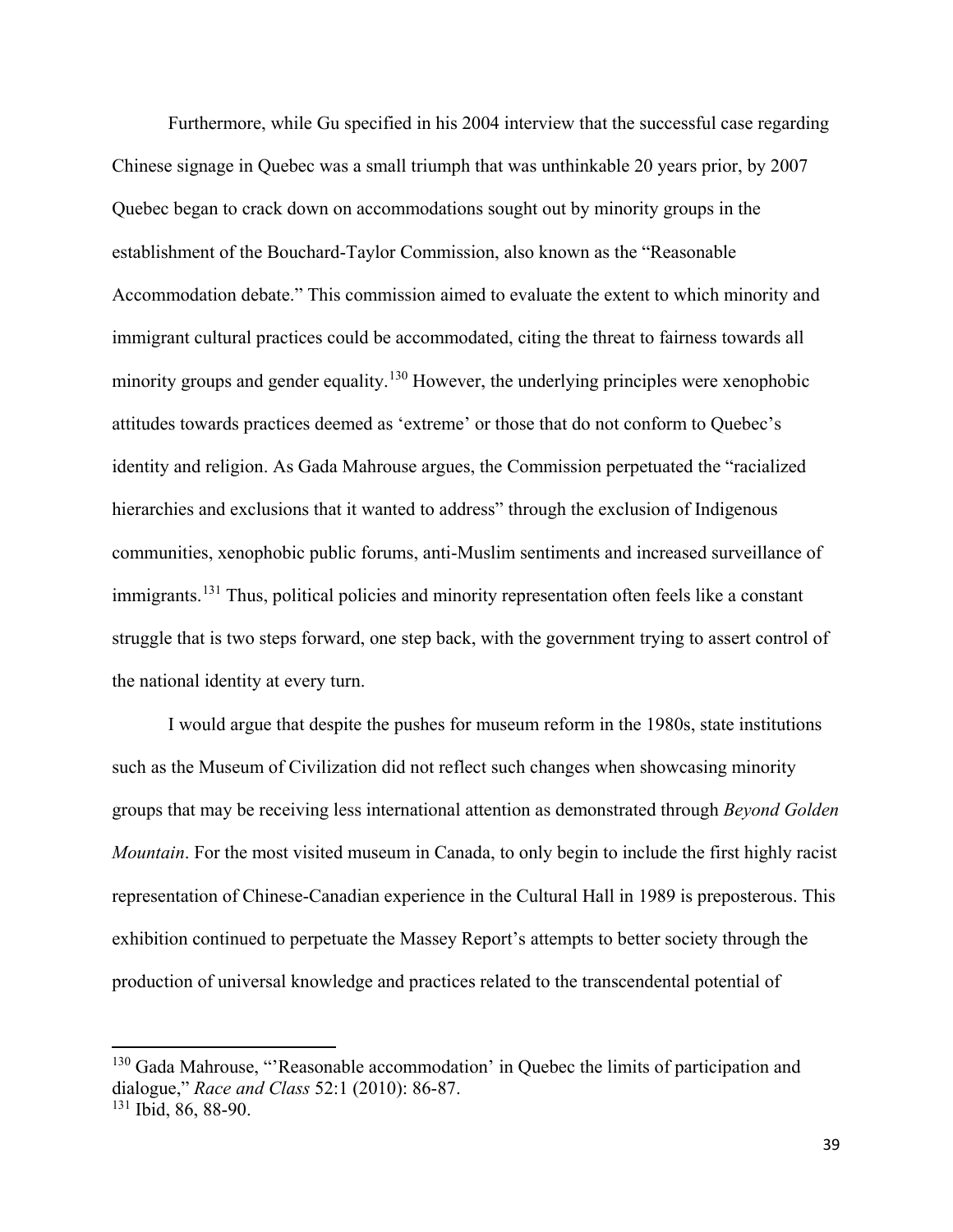Western sensibilities, rather than attempting to change racist representations of ethnic cultures.<sup>[132](#page-48-0)</sup> Moreover, while constraining ethnic culture, the ideological stance used was still to establish the English and French as the founders of Canada and erasing them from ethnic affiliation despite the disputes from a range of ethnic and Indigenous groups in the 1960s Royal Commission on Bilingualism and Biculturalism hearings.<sup>[133](#page-48-1)</sup> While activism against the dominant representation of minorities were at a high in the 1990s, the voices of minorities such as Chinese-Canadians continued to be unacknowledged by the Museum of Civilization. The national museum in this case can be seen as one among the "technologies designed to draw clear parameters around the types of creative and intellectual knowledge that the Canadian state would privilege as representing the Canadian nation," which draws on Foucault's concept of discipline of the self.<sup>[134](#page-48-2)</sup> The museum can be interpreted as attempting to mould and correct minority cultural practices and displays to only elements deemed appropriate on an national level, whereby also regulating the social norms of minority cultures. By displaying certain stereotypes at major institutions with a wide range of visitors, "the idea now is to thoroughly regulate [the population] at all times" in order to manage racial interactions and exert the correct interpretation of cultural diversity.<sup>[135](#page-48-3)</sup>

Ironically despite the increases in the promotion of diverse artistic and cultural productions put forth by the government in the late 1980s to early 1990s, Hoe has explained that the *Beyond the Golden Mountain* exhibition was small in size due to having a "tight-budget."[136](#page-48-4)

l

<span id="page-48-0"></span><sup>132</sup> Fatona, "Arts Funding, the State and Canadian Nation-Making," 38.

<span id="page-48-1"></span><sup>133</sup> Ibid, 40.

<span id="page-48-2"></span><sup>134</sup> Ibid, 36.

<span id="page-48-3"></span><sup>135</sup> David Garland, "Foucault's Discipline and Punish—An Exposition and Critique," *Law and Social Inquiry* 11:4 (1986): 851.

<span id="page-48-4"></span><sup>136</sup> Jennings, "Museum's Chinese Exhibit is Tale of the Sparrow and the Elephant," C9.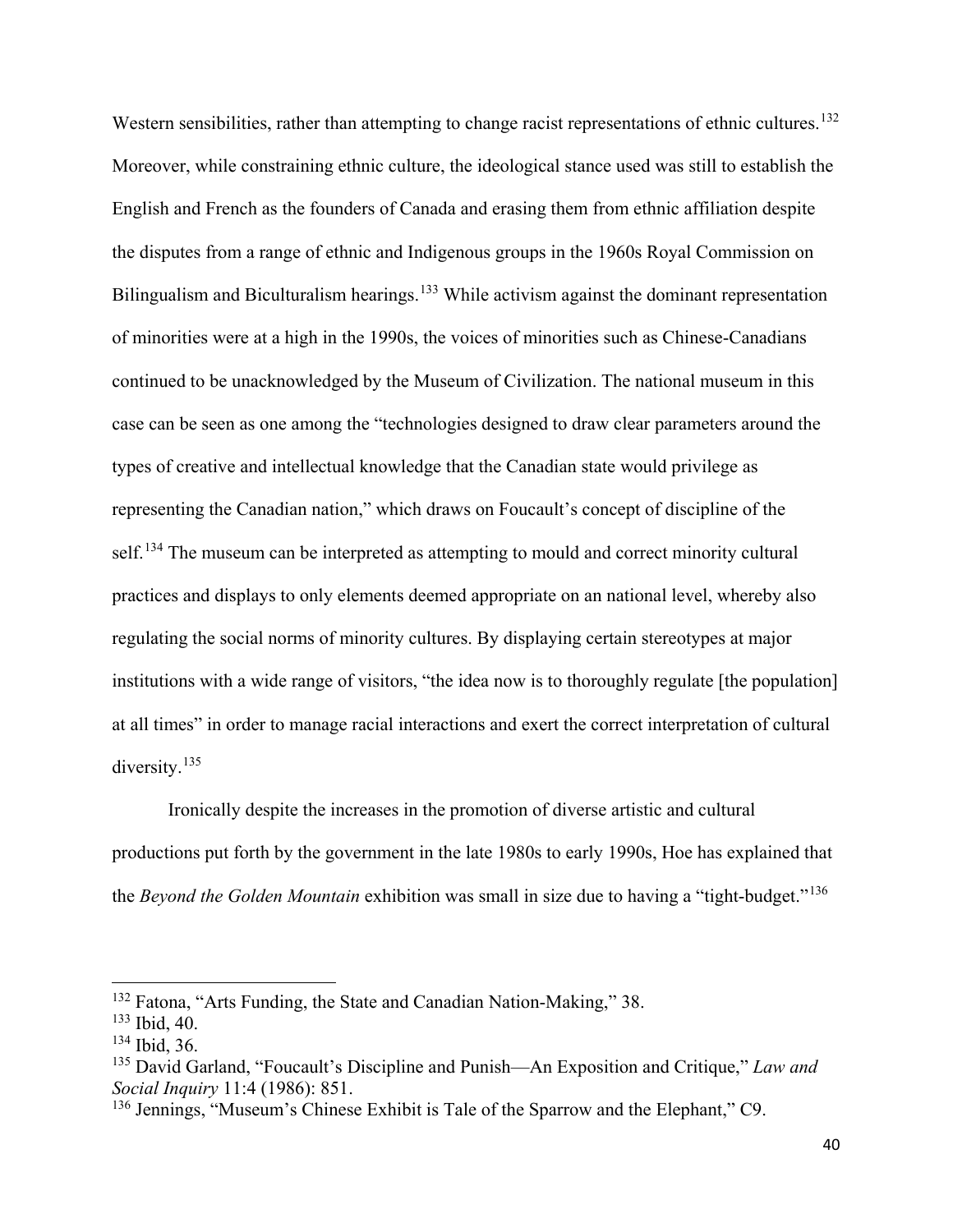If even a cultural institution of the highest prominence and authority in Canada is struggling with funding with regard to exhibiting certain underrepresented ethnic minorities at a time when multiculturalism is highly promoted, it is not surprising that curators such as Buseje Bailey and artist communities would struggle immensely to receive governmental support. In addition, while Hoe indicates that the exhibition consulted the Chinese community, *Beyond the Golden Mountain* has been criticized for its "sugar-coated Disneyland approach" as well as being a "white-washed version of the Chinese in Canada."<sup>[137](#page-49-0)</sup> Hoe defended his position in responding that the "aim of the exhibition is to create understanding, not to offend people," and that the exhibition "has to be sensitive and respect the people involved."[138](#page-49-1) His defensive attitude further justifies his anthropological approach of leaving out many crucial racial and colonial issues of representation circulating within activist communities. In addition, in 2013, after receiving \$25 million dollars in funding to revamp the museum to celebrate the  $150<sup>th</sup>$  anniversary of the Confederation of Canada, Mark O'Neill, the new president of the Canadian Museum of Civilization, openly criticized the approach taken in past years by this institution. He noted that that from the translocated Ukrainian-Canadian church, a highlight of the museum, to the Chinese laundry meant to represent Chinese-Canadians, the representations used in this institution teach very little about the history of Canada.<sup>[139](#page-49-2)</sup> In fact, prior to the plans for revamp, the museum had been strongly influenced by Disney's Epcot theme park, featuring mock-up scenes and artifacts behind glass cases.<sup>[140](#page-49-3)</sup> Furthermore, as criticized by various academics and communities, the reconstruction funding was not for the purpose of changing museum representations, the

<sup>137</sup> Ibid.

<span id="page-49-1"></span><span id="page-49-0"></span><sup>138</sup> Ibid.

<span id="page-49-2"></span><sup>139</sup> John Geddes, "Written by the Victors," *MacLeans Toronto*, 126:31 (2013): 18.

<span id="page-49-3"></span><sup>140</sup> Ibid.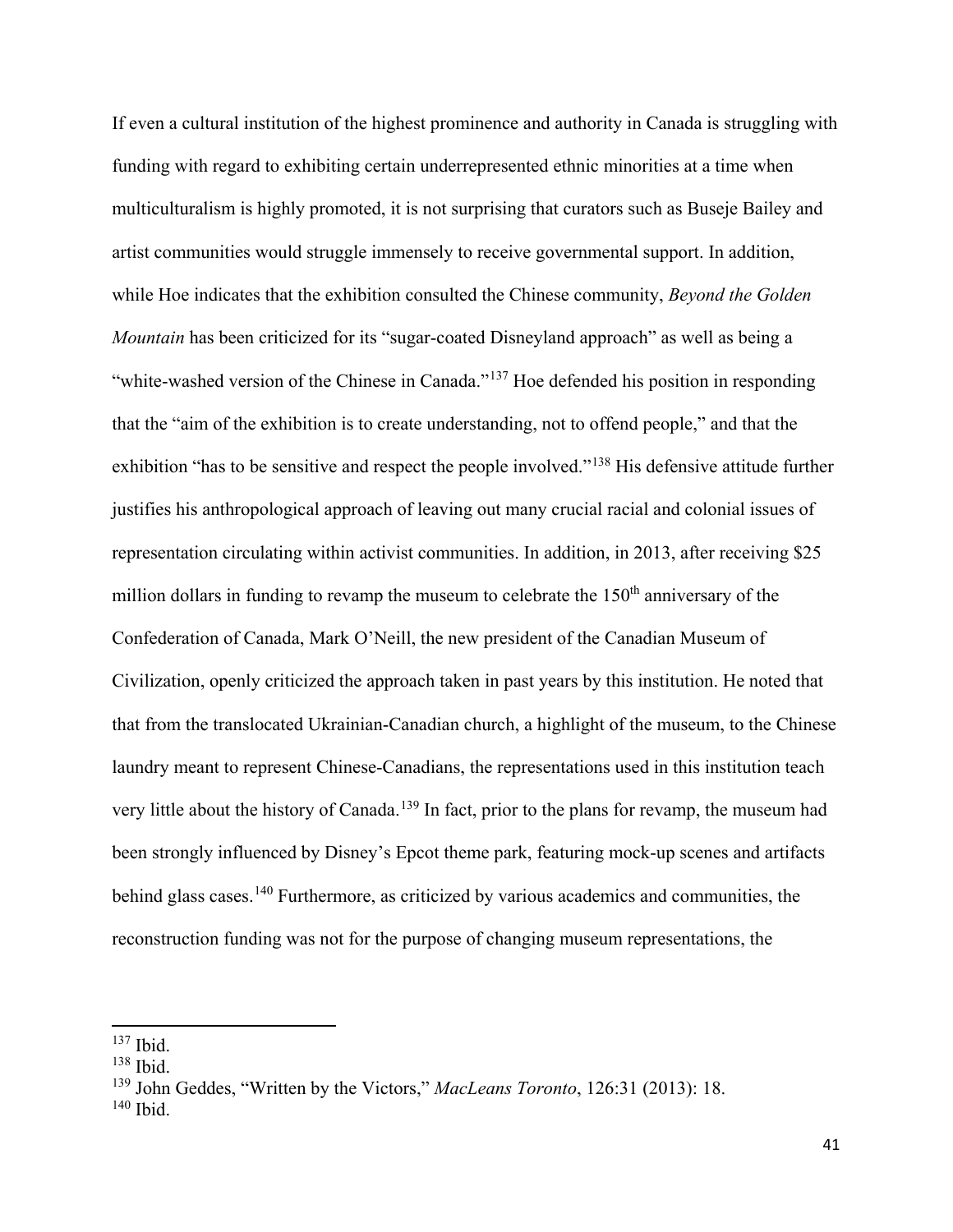reconciliation of historical atrocities or the active engagement with cultural communities. Instead, as John Geddes argues, the revamp was targeted towards glorifying the progressive nature of Canadian dominant history with an emphasis on the benevolent political policies building up to Canada's  $150<sup>th</sup>$  anniversary celebration in 2017.<sup>[141](#page-50-0)</sup> James Moore, the Canadian Minister of Heritage, states in relation to the confederation celebration, museums should foster national ideals and educate "more about the achievements and accomplishments that have shaped our great country," thus still continuing to glorify the successful implementation of multiculturalism without acknowledging its problems.<sup>[142](#page-50-1)</sup> Thus, as the Canadian History Association writes, national museums "appear to reflect...[the] use of history to support the government's political agenda," as has also been argued by Fatona and many cultural historians.<sup>[143](#page-50-2)</sup>

The political agenda in supporting artistic production is obvious in Gu's *I am Who I am*  as the exhibition did not receive significant governmental support in the majority of its showings, especially not in Vancouver, where the oldest and largest Chinatown in Canada is located. It was in 2006 when Vancouver audiences were finally able to view this work, when Gu was invited to attend the 2006 World Urban Festival which directly involved the City of Vancouver's funding and participation.<sup>[144](#page-50-3)</sup> Gu's installation was shown from June 21 to 25, 2006, and his portrait of the head tax certificate was prominently placed at the entrance of the festival. Perhaps it is too naïve to think that prime minister Stephen Harper coincidentally issued his Head Tax Apology to the nation on June 22, 2006, the second day into Gu's installation. The apparent timing of the

 $\overline{a}$ 

<span id="page-50-2"></span> $143$  Ibid.

<span id="page-50-3"></span><sup>144</sup> "City of Vancouver Administrative Report" 25 Oct. 2020

<span id="page-50-0"></span> $141$  Ibid.

<span id="page-50-1"></span><sup>142</sup> Ibid.

<sup>&</sup>lt;https://council.vancouver.ca/20030911/pe1.htm>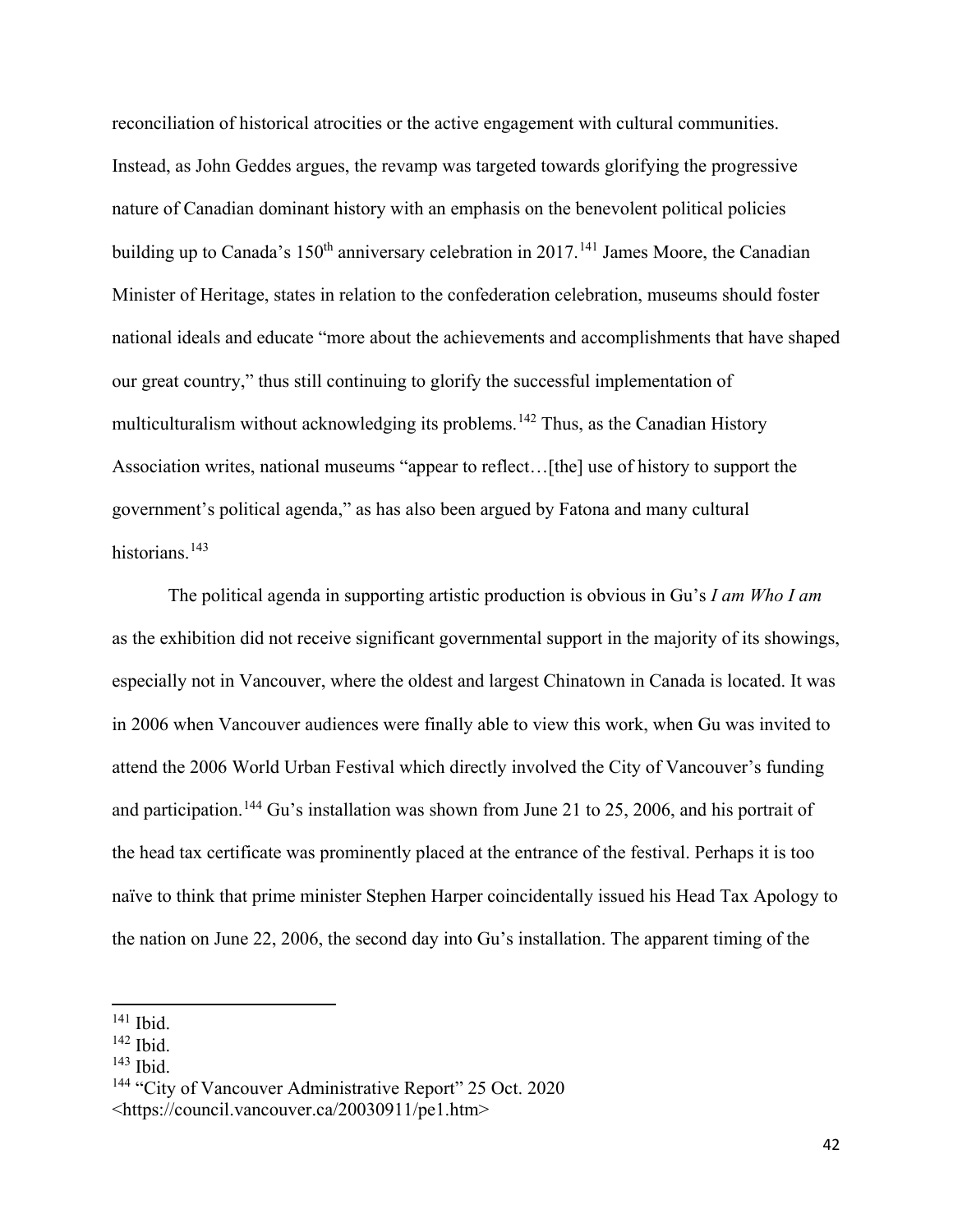apology seems to emphasizes the state's hidden agenda when finally allowing Canada's colonial racism and biased policies to come to light, if only for a brief few days.

## **Chapter 3: Cultural Identity and the Chinese Restaurant**

Even in the present day, government-sponsored institutions continue to use techniques that have been challenged repeatedly to portray multiculturalism, such as recognizing ethnic minorities through cultural spectacle and encouraging the consumption of culture through entertainment. While these strategies have been pervasive since the 1970s, by the 2000s, the government actively began to focus on popularizing history through digital platforms and media. Despite continuing to perpetuate the dominant imagery of the success of cultural diversity and exclusionary practices of museums, displays began to focus on the spectacle through the multisensory and digital performance of history. Coined 'pop-history' by Pamela Rogers and Nichole Grant, these displays emphasize "the theatrical over the historical, making history a performance to be consumed" rather than to be thought about critically or to be engaged with.<sup>[145](#page-51-0)</sup> By reducing culture to definable elements such as food, dance, and objects, and engaging the viewers through technologically advanced media, audiences are encouraged to view history as "fun," which neutralizes the need for political action, as has been theorized by Guy Debord.<sup>[146](#page-51-1)</sup> Debord argues that forms of media of the digital age such as sounds, videos, and visual imagery are not simply chosen for their entertainment value, but work on a deeper level by "creating a worldview transformed into an objective force."<sup>[147](#page-51-2)</sup> As audiences consume the spectacle for

<span id="page-51-2"></span><span id="page-51-1"></span><span id="page-51-0"></span><sup>&</sup>lt;sup>145</sup> Pamela Rogers and Nichole Grant, "The Pop-History Spectacle: Curating Public Memory and Historical Consciousness through the Visual, Canadian Journal of Education," 40:1 (2017): 1. <sup>146</sup> Guy Debord, *Society of the Spectacle*, (New York, Zone Books: 1994), 7.  $147$  Ibid.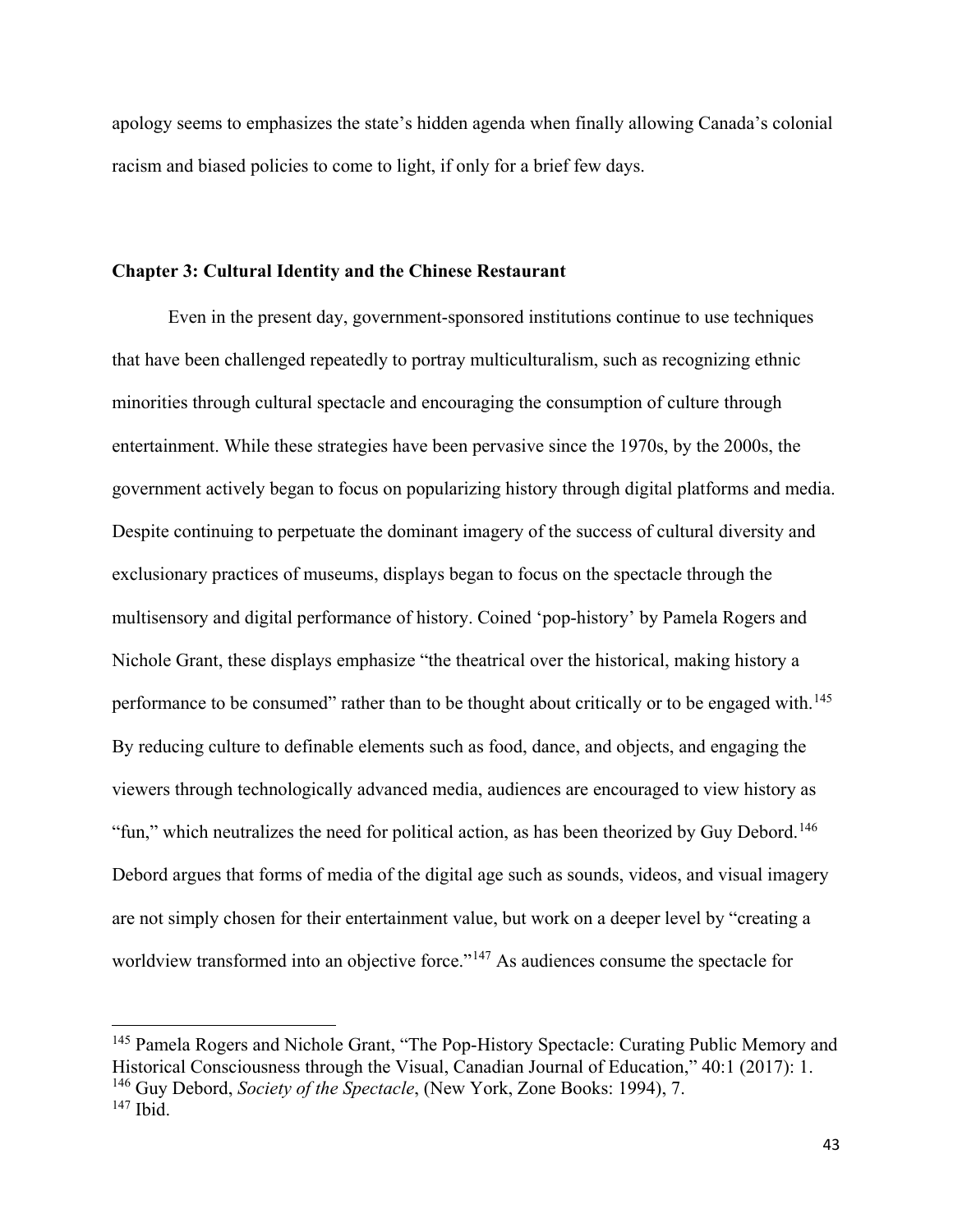entertainment, for example in the instance of a historical movie, they are unable to question the particular ideology or perspective presented.

Moreover, by parading stereotypes of difference, the success of multiculturalism is also justified through the public's consumption and participation in a mish-mash of loud and colorful displays despite retaining the narrow definition of Canada's national identity based on a normalized version of the past. Simply being recognized as different through cultural spectacles becomes the solution to the problem of inequality and underrepresentation. This method of dissemination can be seen in many ways, as I will discuss for Royal Alberta Museum's exhibition *Chop Suey on the Prairies*, which contributes to the history of Chinese restaurants in Canada in the pop-history format. However, these practices are not simply limited to museums. Many cultural events such as festivals also emphasize the theatrical where participants sample ethnic foods, purchase miniature replicas, dress up in traditional clothing, and watch ethnic performances, thus reducing the role of intercultural exchange to entertainment. Rather than actively engaging the community in the design and content of exhibition programming as promoted by Phillips, community engagement revolves around gaining a larger audience by making programming more "enjoyable" and entertaining. The commodification and appropriation of cultural difference through these stereotypes both distract from and perpetuate the power structure of the dominant population without bringing up the historical and racial injustices experienced by each group. Karen Tam, a Montreal-based Chinese-Canadian artist, focuses on playfully challenging ideas surrounding cultural stereotypes and the theatricality of spectacles by using the same themes to invert the viewer's experience and shed light onto issues surrounding Chinese-Canadian history, such as questioning authenticity, consumption, national identity, and erased histories. In addition, instead of allowing the viewers to consume and be

44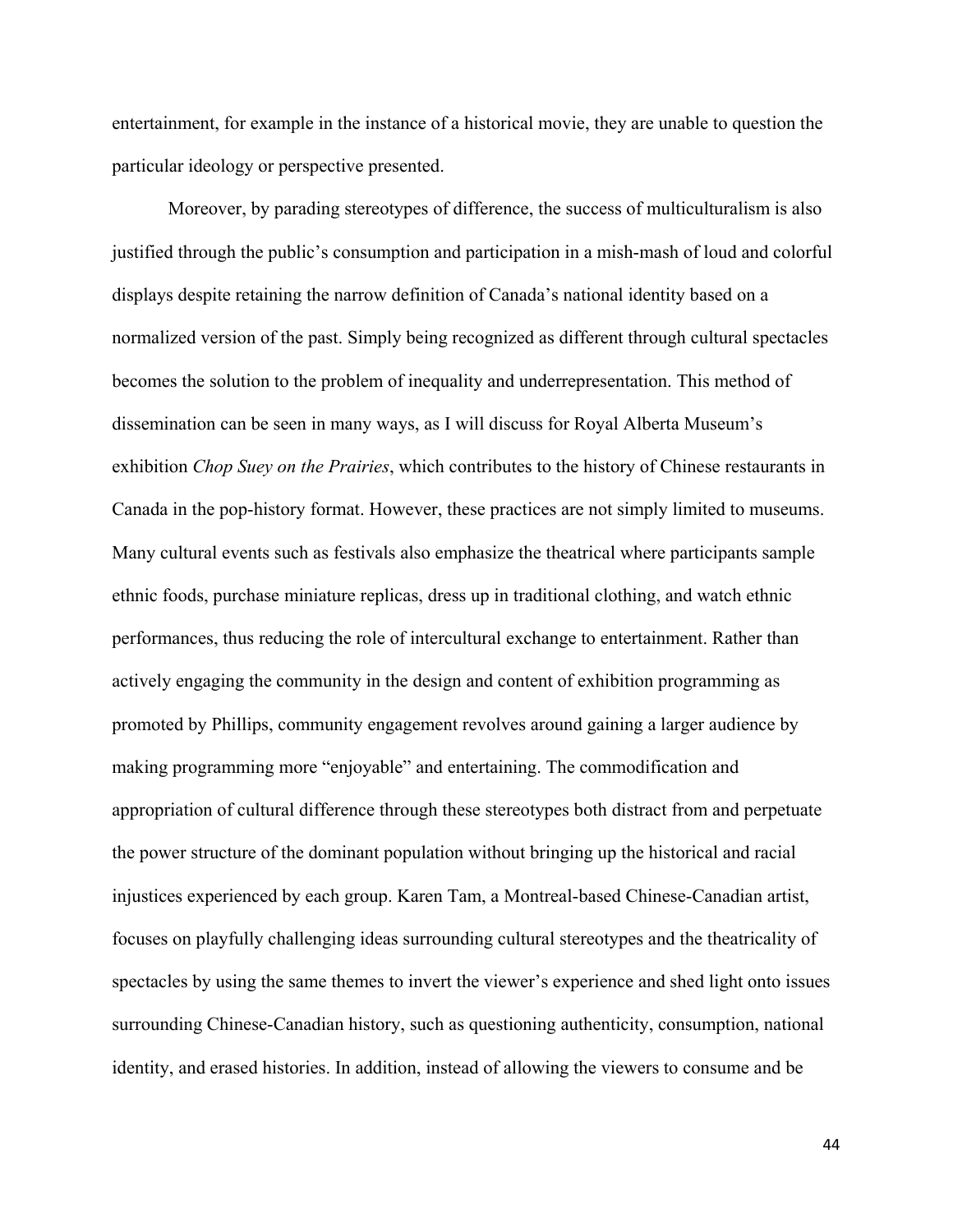consumed by the spectacle, she allows the viewer to become the actor and take control of the experience.

*Chop Suey on the Prairies: A Reflection on Chinese Restaurants* was curated by Linda Tzang at the Royal Alberta Museum in 2010, and was shown again in 2012-2014. This exhibition subsequently traveled to over a dozen small communities around the province for two years. The exhibition began with wall texts and digital displays noting the prejudice faced by Chinese immigrants, with many brightly backlit photographs and interactive iPads containing news clippings and videos regarding Chinese-Canadian history (Fig. 15-17). A few objects were displayed in bright glass enclosures, among them a Chinese head tax certificate, The Black Candle book presenting racist anti-Chinese and anti-Black views, Chinese porcelain tableware, a set of Chinese tunic with trousers, while red lanterns hung from the ceiling of the gallery. A pseudo-restaurant mini counter was also present, with the neon flashing title of "Chop Suey" which both acted as the name of the restaurant and the title of the exhibition (Fig. 16). According to Tzang, the aim of this exhibition was to celebrate the effort of the hard-working Chinese through the chronicling of North American Chinese restaurants and specifically the interactions between different communities and the impact it had in Alberta.<sup>[148](#page-53-0)</sup> However, while the historical issues of racism and inequality are mentioned, they are still confined to the purposes of glorifying the multicultural framework and the progress that Canada has made towards racial equality and inclusion. In the early 1900s, rather than having the intention to become restaurateurs, Chinese populations were restricted in the occupations they were legally allowed to partake in, and these limits constrained families to working as laborers, miners, loggers, and in

<span id="page-53-0"></span><sup>&</sup>lt;sup>148</sup> Caitlin Gordon-Walker, "The Process of Chop Suey: Rethinking Multiculultural Nationalism at the Royal Alberta Museum," *Diverse Spaces: Identity, Heritage and Community in Canadian Public* Culture (Newcastle: Cambrige Scholars Publishing, 2013), 24-27.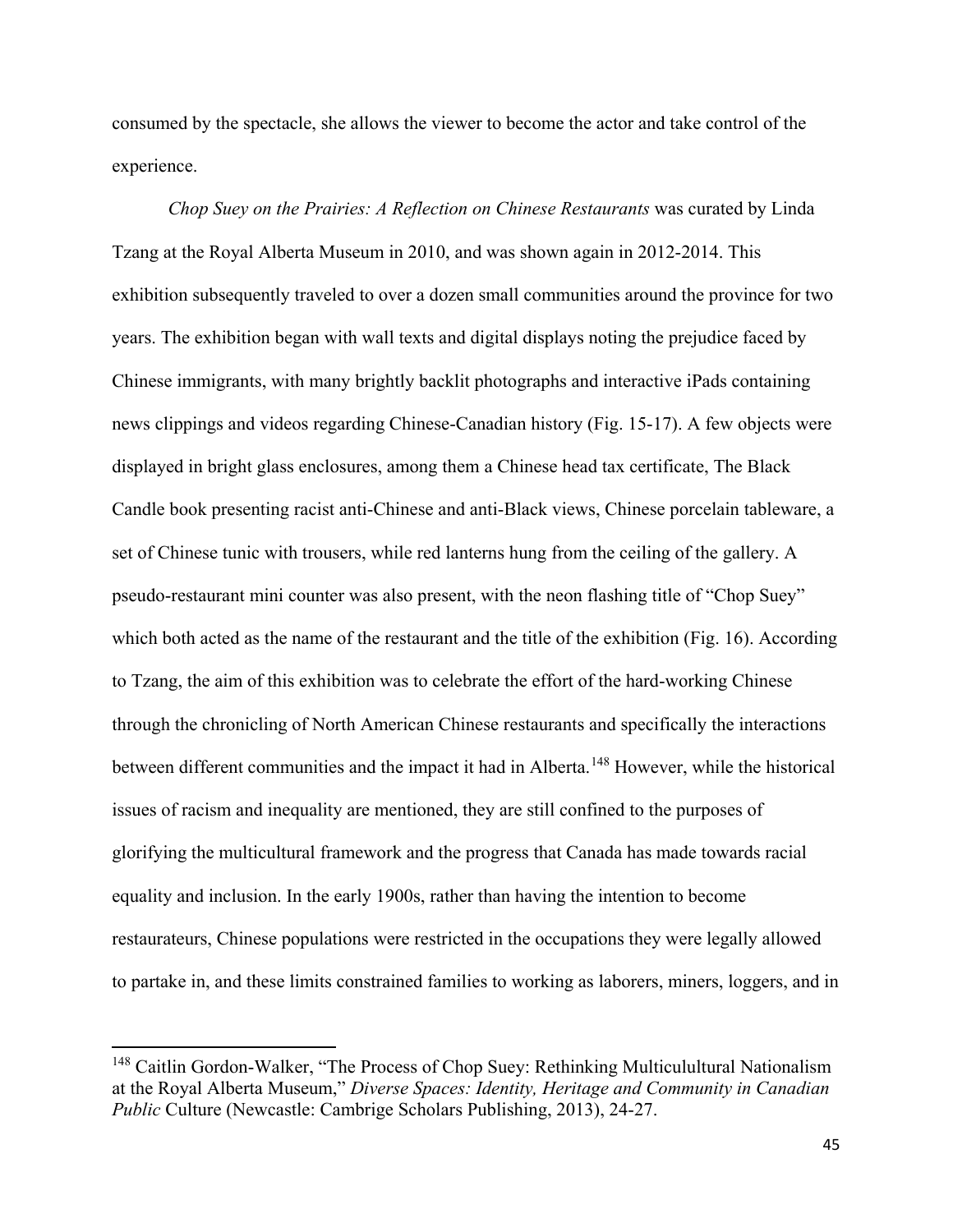laundries, canneries, farms and restaurants, which were considered the least desirable types of jobs.[149](#page-54-0) In studies of diasporic culture, Chinese restaurants are often understood as sites of "Otherness" and exoticism in the greater landscape of the country.<sup>[150](#page-54-1)</sup> In addition, in smaller towns in Canada, Chinese restaurants are often the only locations where non-Chinese populations came into contact with Chinese-Canadians.<sup>[151](#page-54-2)</sup> Although some of these issues are briefly mentioned, they are confounded by the approach of making difficult histories theatrical, interactive and entertaining.

Tzang portrays Chinese-Canadian restaurants as representative of the celebration of Chinese culture in Canada; however, this introduces many issues, such as those of cultural hybridity and authenticity which are not clearly addressed. Just as *Beyond the Golden Mountain* refused to acknowledge the national construction of Chinese culture in Canada, this exhibition ironically tied Chinese-Canadian restaurants into a celebrated aspect of Chinese immigrant experience which helped transform food and culture in the Prairies. However, in the late-1800s to mid-1900s, non-Chinese patrons would come into the restaurants consuming what they believed to be authentic Chinese cuisine when the dishes were in fact made for white, non-Chinese patrons.[152](#page-54-3) Unlike the expansion of different Chinese cuisines such as Shanghainese, Szechuan, Northern, Southern and Taiwanese that can be found now, early Chinese restaurants in Canada all served a mixture of foods including made-up "Chinese dishes" that are popular in Canada. In fact, many Chinese-Canadian restaurant owners at the time did not identify the food

l

<span id="page-54-0"></span><sup>149</sup> Alice Ming Wai Jim, "Redress Express: Chinese Restaurants and the Head Tax Issue in Canadian Art (Deliberations on a Preliminary Course)," *Amerasia Journal* 33.2 (2007): 101. <sup>150</sup> Lily Cho, *Eating Chinese: Culture on the Menu in Small Town Canada*, (Toronto: University of Toronto Press, 2010), 54-58.

<span id="page-54-2"></span><span id="page-54-1"></span><sup>&</sup>lt;sup>151</sup> Gordon-Walker, "The Process of Chop Suey," 30.

<span id="page-54-3"></span><sup>152</sup> Cho, *Eating Chinese*, 54-58.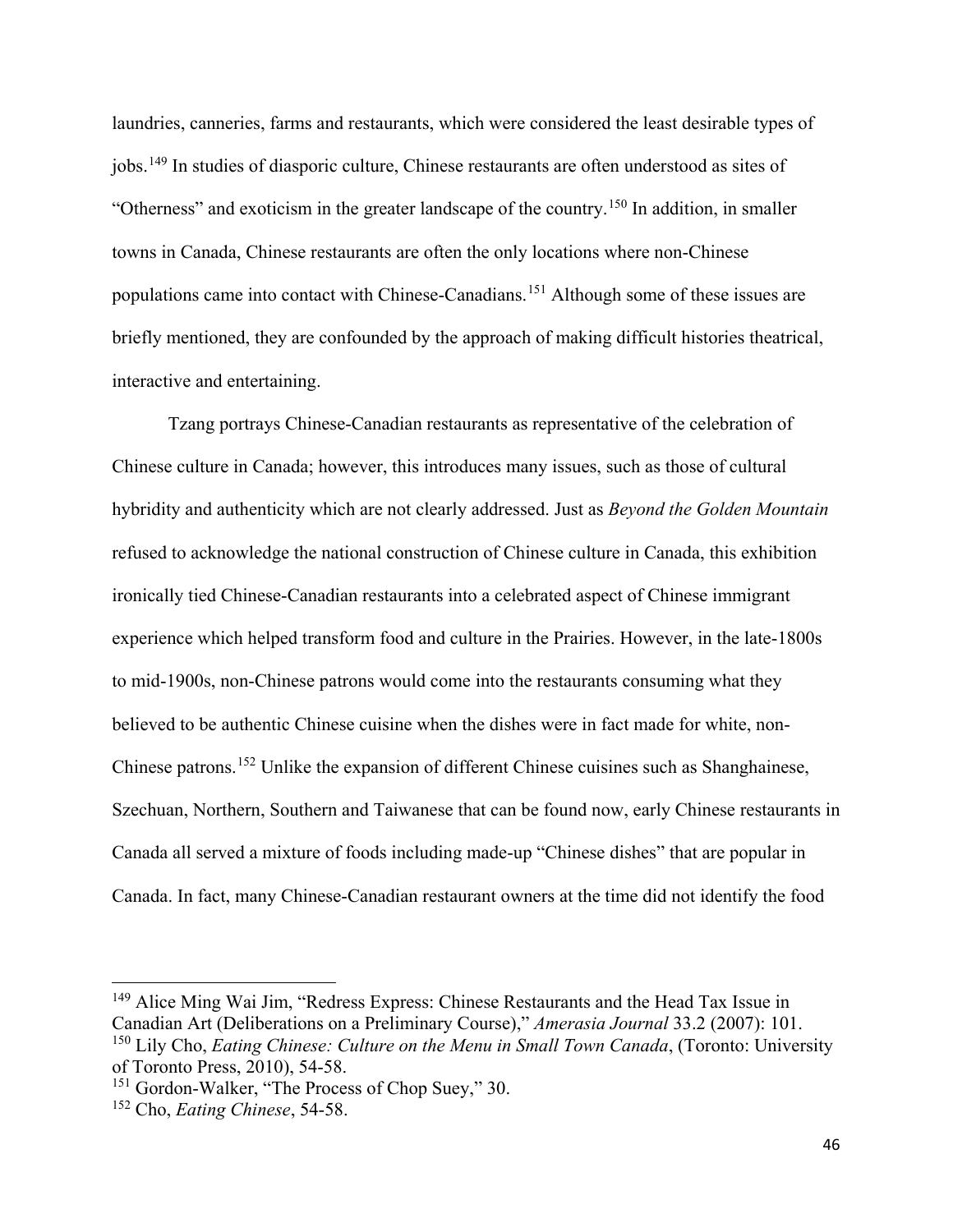they cooked as being Chinese.<sup>[153](#page-55-0)</sup> For example, restaurants offered a wide smorgasbord of non-Chinese dishes such as sandwiches, chilli, tamales, omelets, and steaks with different originations, while the Chinese portion contained chop suey, chow mein, ginger beef, and sweet and sour pork. [154](#page-55-1) Almost all the Chinese-themed dishes were made up for Canadian audiences. This is an excellent metaphor for Canada's construction of cultures to form the spectacle of the multicultural mosaic, where the country can welcome foods of minority cultures, but only if it is modified to "Canadian" tastes. As Lily Cho argues, westernized Chinese food "present[s] a comforting, palatable Chineseness disseminated through the institution of the restaurant," where Chinese food cannot be too exotic in ingredients, nor use too much spice, but has to be just right for the Canadian palette which is far removed from the dishes served in China, yet these hybrid dishes represent the definition and success of Chinese culture in Canada.<sup>[155](#page-55-2)</sup>

In a number of reviews of *Chop Suey on the Prairies*, critics argued that the use of iPads, videos, bright displays, and TV screens actually detracted from the historical and racial issues presented in this exhibition. In fact, the flashy displays, eye-popping neon lights, bright colours and entertaining iPads made the difficult histories of racism more palatable by providing interactive short snippets to watch and listen to. Moreover, despite the inclusion of a pseudo-Chinese restaurant front, this display was not a site of interaction, as the sterile counter lacked a sense of smell and taste, key features to any restaurant, further emphasizing the serious and contemplative nature of the museum.

On the other hand, some racialized artists have acknowledged the prominence of the entertaining and consumptive aspects of racial stereotypes that can frequently be observed from

<span id="page-55-0"></span><sup>153</sup> Ibid, 58.

<span id="page-55-1"></span><sup>154</sup> Ibid, 59.

<span id="page-55-2"></span><sup>155</sup> Ibid, 127.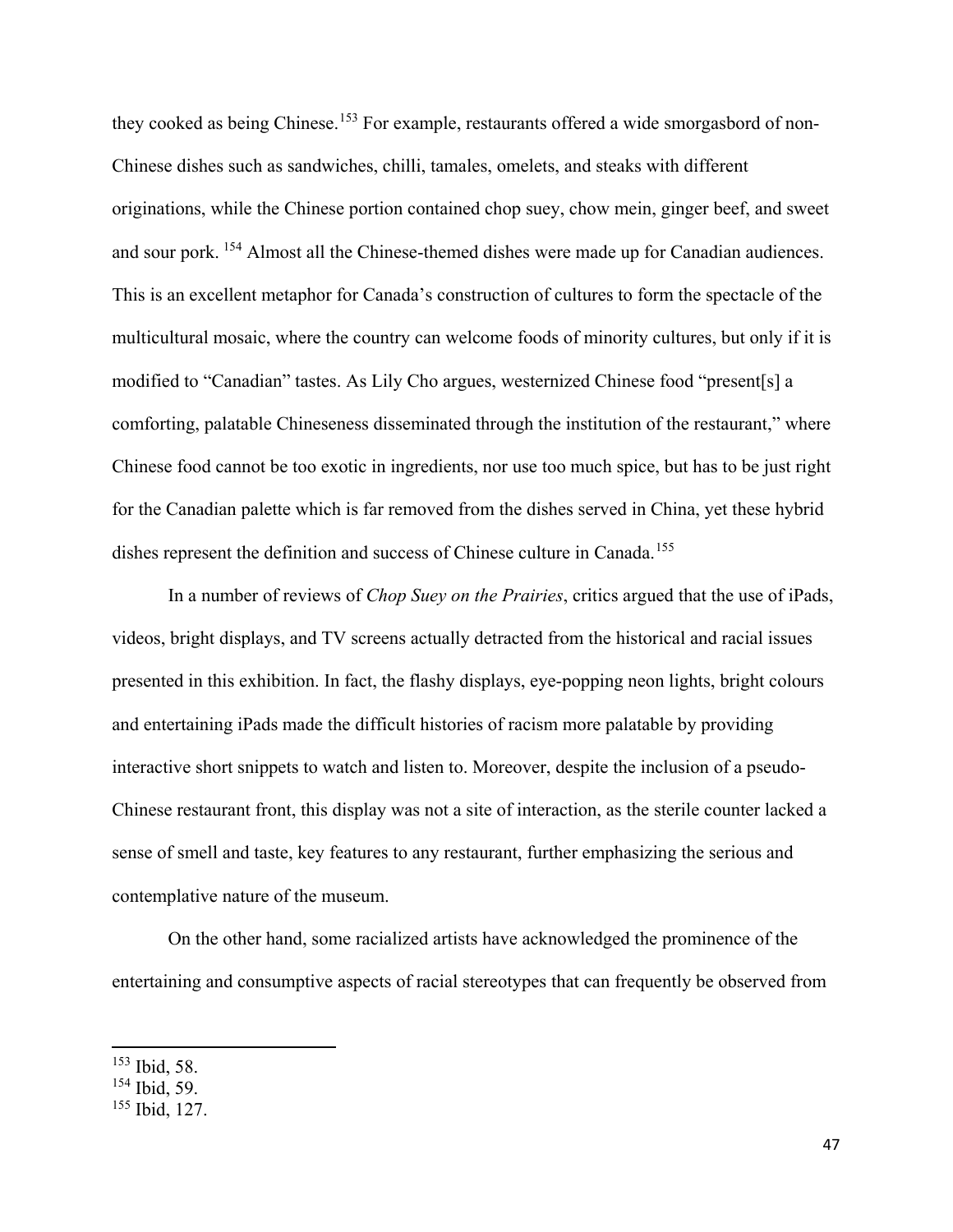mass media to the national exhibitions, but they are able to use the same motifs in reversal to question the exact issues being perpetuated. For example, *Black Wimmin: Where and When We Enter* (1989) as discussed in chapter one, uses the notions of black racial stereotypes such as the fertility goddess and the mammy (domestic servant) to challenge institutional and popular representation of black women. In relation to Chinese-Canadian representation, specifically, I would like to discuss Karen Tam's exhibition titled *Gold Mountain Restaurant* (and associated projects) 2002-2017, first shown at the Montreal arts interculturel in 2002 and later in many cities in Canada including Vancouver, Toronto, Winnipeg, Lethbridge, Saskatoon, Halifax, and Kamloops. Her installation used the same ideas of the early Chinese-Canadian restaurants and cultural stereotypes against itself in order to allow viewers to question the fallacies of a unified national image and the injustices that are negated by the national institutions. Tam reconstructed a Chinese restaurant space, filled with lanterns, ornate gates, chopstick fonts, porcelain Buddhas, and the clichéd lucky waving cat reminiscent of the imagery used in *Chop Suey on the Prairies*  (Fig. 19-22). Like a movie set, visitors were invited to role-play as actors in the restaurant experience while questioning their own participation as consumers. Tam's installation not only embraced and performed the cultural stereotypes in the spectacle but used these notions to ask viewers to question the fictionalized imaginary of the Chinese restaurant.<sup>[156](#page-56-0)</sup> The restaurant menus present the history and conceptualization of iconic "Chinese" dishes such as chop suey, egg rolls, ginger beef, and chow mein, which exist in a specifically Western, North American environment. Historically, Chinese restaurants in Canada served only newly concocted hybrid dishes adapted to the tastes of this country; thus by highlighting these dishes, ideas of cultural

<span id="page-56-0"></span><sup>&</sup>lt;sup>150</sup> Jim, "Redress Express," 104-105.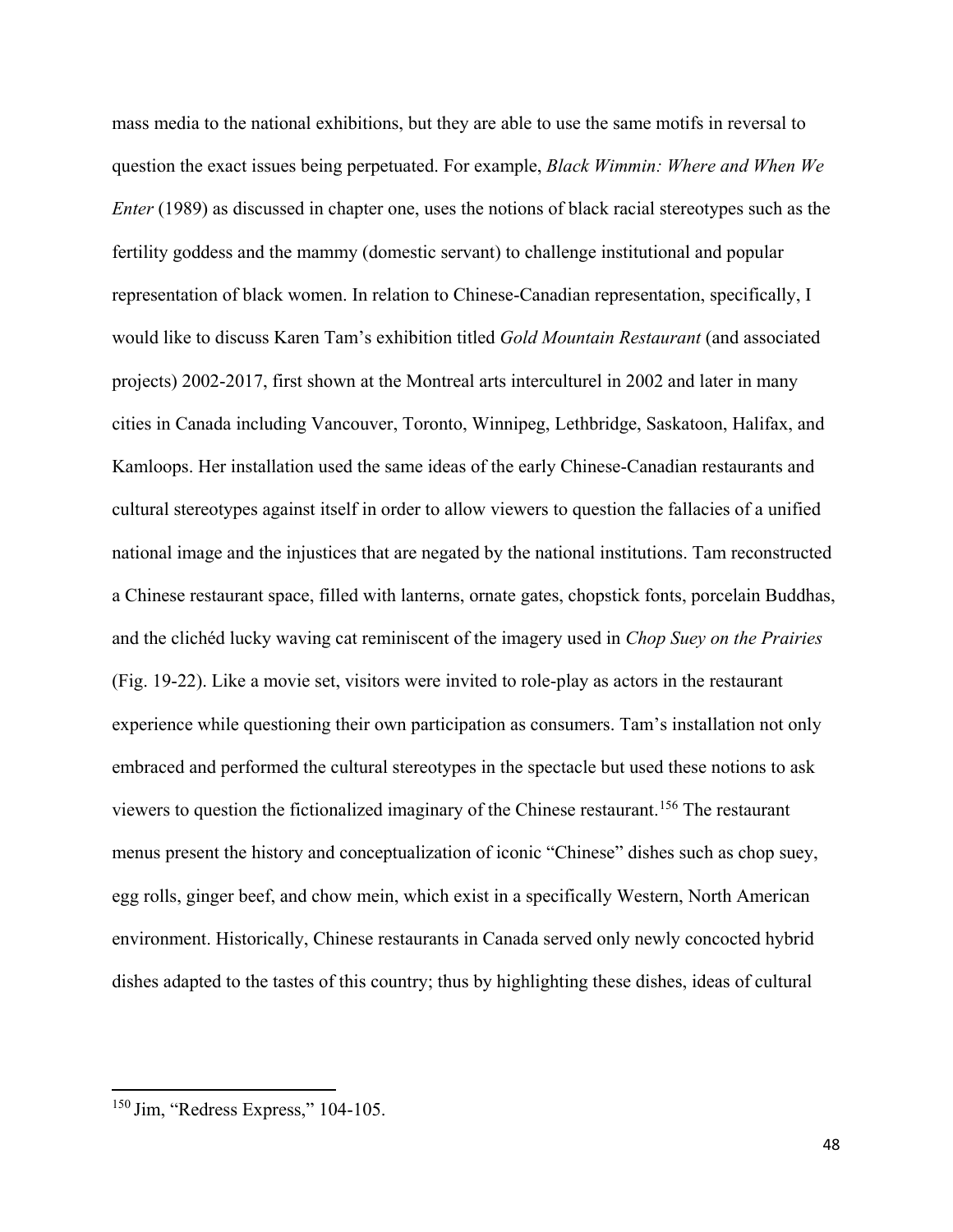authenticity and practices are questioned.<sup>[157](#page-57-0)</sup> As the exhibition text explained, hybrid dishes were created in order to accommodate the limited ingredients available in Canada and to purposefully attract the tastes of non-Chinese patrons to consume a fabricated idea of Chinese culture.<sup>[158](#page-57-1)</sup> In fact, a jar of fortune cookie fortune slips could be found in the entrance where instead of lucky idioms, facts related to historical atrocities experienced by Chinese-Canadians were brought to light to spark conversations. Moreover, Tam's installation encouraged visitors to engage and participate with their sense of taste and smell by allowing food consumption of self-brought meals invoking ideas of a real restaurant experience even if cooking does not take place at the exhibition site. Engaging these senses also encouraged intercultural exchange and conversation as curious visitors consulted with each other regarding their food and recipes, and shared firsthand accounts of individual experiences. The senses of smell and taste are usually purposefully left out in the environments of the national museum, and by reminding visitors to awaken these senses, Tam further questions the authorship of Canada's minority history through museums.

While Tam's exhibition was playful and mostly light-hearted in nature, perhaps a more politically poignant example of institutional critique can be seen through Gerald McMaster's 1994 multimedia exhibition titled *Savage Graces: "after images*,*"* first shown at the Southern Alberta Art Gallery, then travelling throughout Canada. This installation highlighted the common Indigenous stereotypes such as the Indian princess, 'noble savage' and Native warriors as well as commodified objects of Indian kitsch to question the innate prejudicial biases brought forth by popular culture, educational systems, and government institutions (Fig. 23).<sup>[159](#page-57-2)</sup> Similar to

<span id="page-57-0"></span><sup>151</sup> Ibid.

<span id="page-57-1"></span><sup>158</sup> Cho, *Eating Chinese*, 50.

<span id="page-57-2"></span><sup>159</sup> Alfred Young Man, "McMaster Challenges First Nations Stereotypes," *Windspeaker Magazine* 12:8 (1994): 13.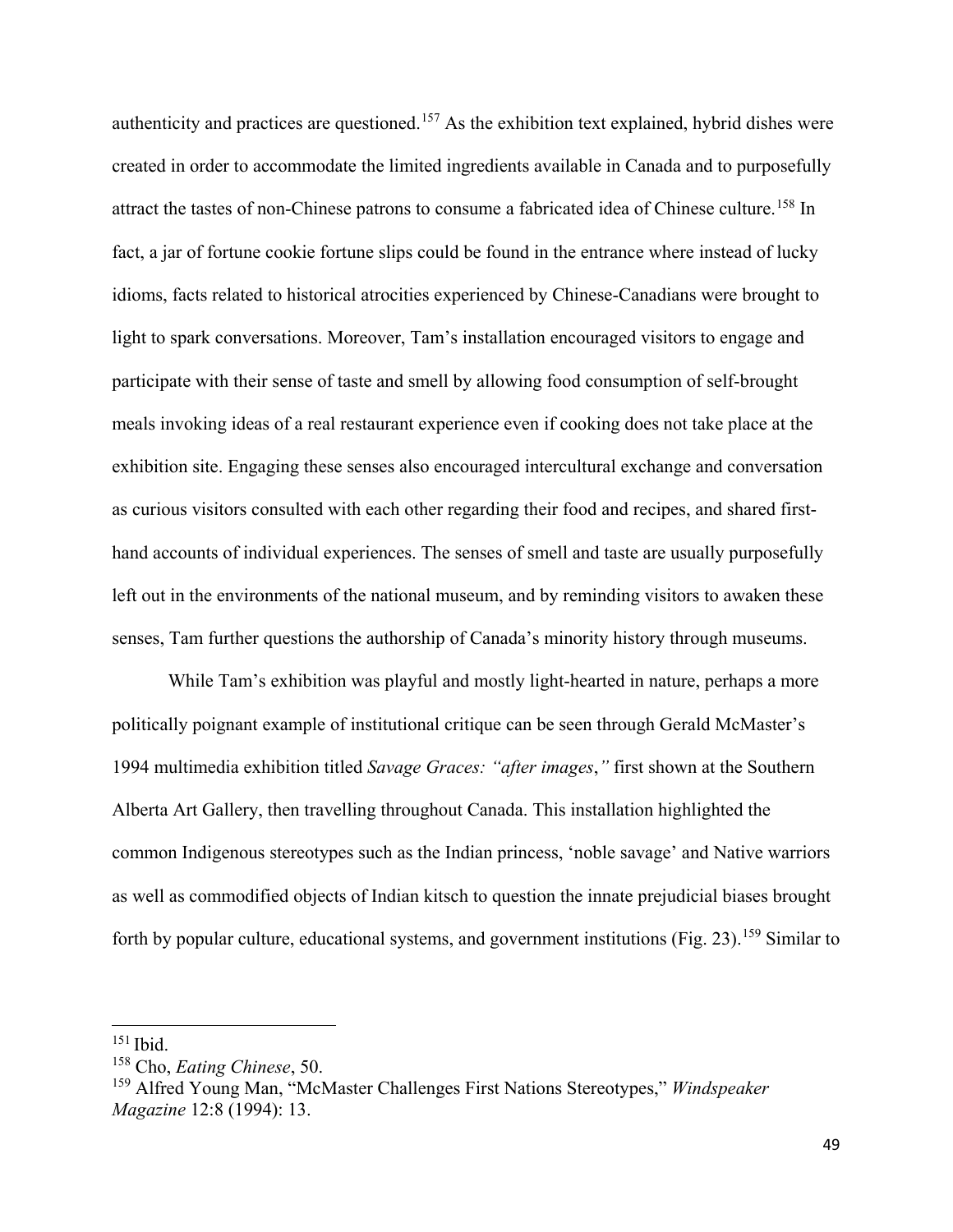Tam's exhibition, McMaster also questioned the authenticity of culture by playing on appropriated artifacts in glass cases from the Provincial Museum of Alberta, emphasizing the propensity for museums to represent Indigenous culture as being dead, or vanishing.<sup>[160](#page-58-0)</sup> In addition, the toys, trinkets, magazines, postcards, photographs and texts presented highlighted the pervasive stereotypes that are forced upon Indigenous communities and that indicate a loss of control by these communities of their own culture<sup>[161](#page-58-1)</sup> Compared to Tam's work, which gently reminded viewers to question and acknowledge the stereotypes they consume in an entertaining fashion, McMaster's installation emphasized the need to deploy multiple strategies of disrupting the entire Western mode of visualization that imbues power to these stereotypes.<sup>[162](#page-58-2)</sup> As Phillips explains, his use of blatant repetition, appropriation of the museum structural system, placement of condemning text, and prompts to engage viewers to participate in the refusal of the system "successfully flattens the hierarches of medium and genre that can distract critics from the apprehension of the systemic nature of oppressive discourses."[163](#page-58-3) By comparing Tam and McMaster's works to the Royal Museum of Alberta's exhibition on Chinese restaurants, some of the exact elements of criticism can be traced in relation to the provincial museum.

*Chop Suey on the Prairies*, while attempting to present the history of the Chinese restaurant space, did so within the institutional structure of the museum. The pseudo-restaurant counter was clearly fabricated for this exhibition as when looking beyond the counter, audiences were faced with digital screens, enclosed glass cases and the watchful eyes of the museum staff.

<span id="page-58-0"></span> $160$  Ibid.

<span id="page-58-1"></span><sup>161</sup> "McMaster, Gerald. Savage Graces. Edmonton Art Gallery. Edmonton" *Windspeaker News*  01 Aug. 1995: 12.

<span id="page-58-2"></span><sup>162</sup> Ruth Phillips, "Cancelling White Noise: Gerald McMaster's Savage Graces (1994)," *Museum Pieces: Toward the Indigenization of Canadian Museums* (Montreal: McGill-Queens University Press, 2011), 172.

<span id="page-58-3"></span><sup>163</sup> Ibid, 176.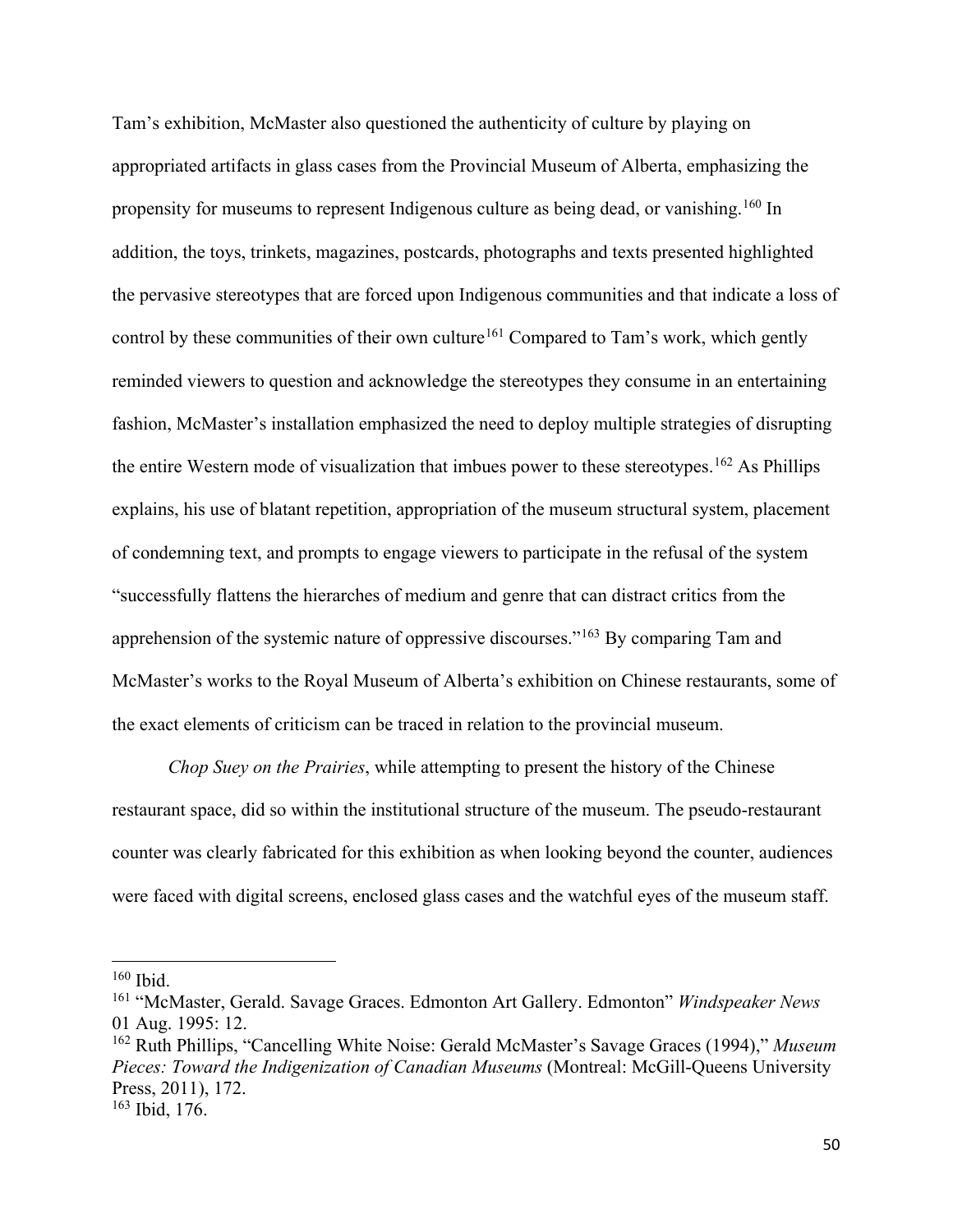If visitors chose to sit at the counter, they were presented with iPads to interact with, rather than encouraged to engage in conversation with each other, further isolating the audience in the perceived sacrosanct space. Tam's work, on the other hand, completely transformed the visitor's experience of the gallery into the director of the restaurant performance, not only through the realistic setting established, but further enhanced through the presence of taste and smells. As noted by visitors of the exhibition, one was as likely to chat with a curator as with a restaurant owner or a member of Tam's family.<sup>[164](#page-59-0)</sup> The gallery space was transformed into a public space that invited people who normally would not engage with contemporary art. For example, school children used the space to eat their lunches, and even the curators could often be found eating lunch in this space.<sup>[165](#page-59-1)</sup> Tam's creation further engaged the relations between the community and institution through the way in which the exhibition traveled. While traveling exhibitions are generally packed into crates and shipped to the next location, Tam borrowed the props, equipment and décor from the respective local community, such as restaurant owners, and at the end of the exhibition, returned them all instead of traveling with the items. Moreover, while her installation has been shown in major contemporary art institutions, it has also been shown frequently in small town communities without strong arts alliances or movements.<sup>[166](#page-59-2)</sup> In small cities where perhaps the dominant cultural stance of municipal and provincial museums are less challenged, she allowed visitors to ponder the interactions of the community with the institution, Chinese with non-Chinese, public with private and even customers with cooks.

<span id="page-59-0"></span><sup>164</sup> Lily Cho, "The Diasporic Public: Chinese Restaurant as Institution and Installation in Canada," *American Chinese Restaurants: Society Culture and Consumption* (New York, Routledge, 2019), 279.

<span id="page-59-1"></span><sup>165</sup> Cho, "Diasporic Public," 279.

<span id="page-59-2"></span><sup>&</sup>lt;sup>166</sup> Cho, "Diasporic Public," 276.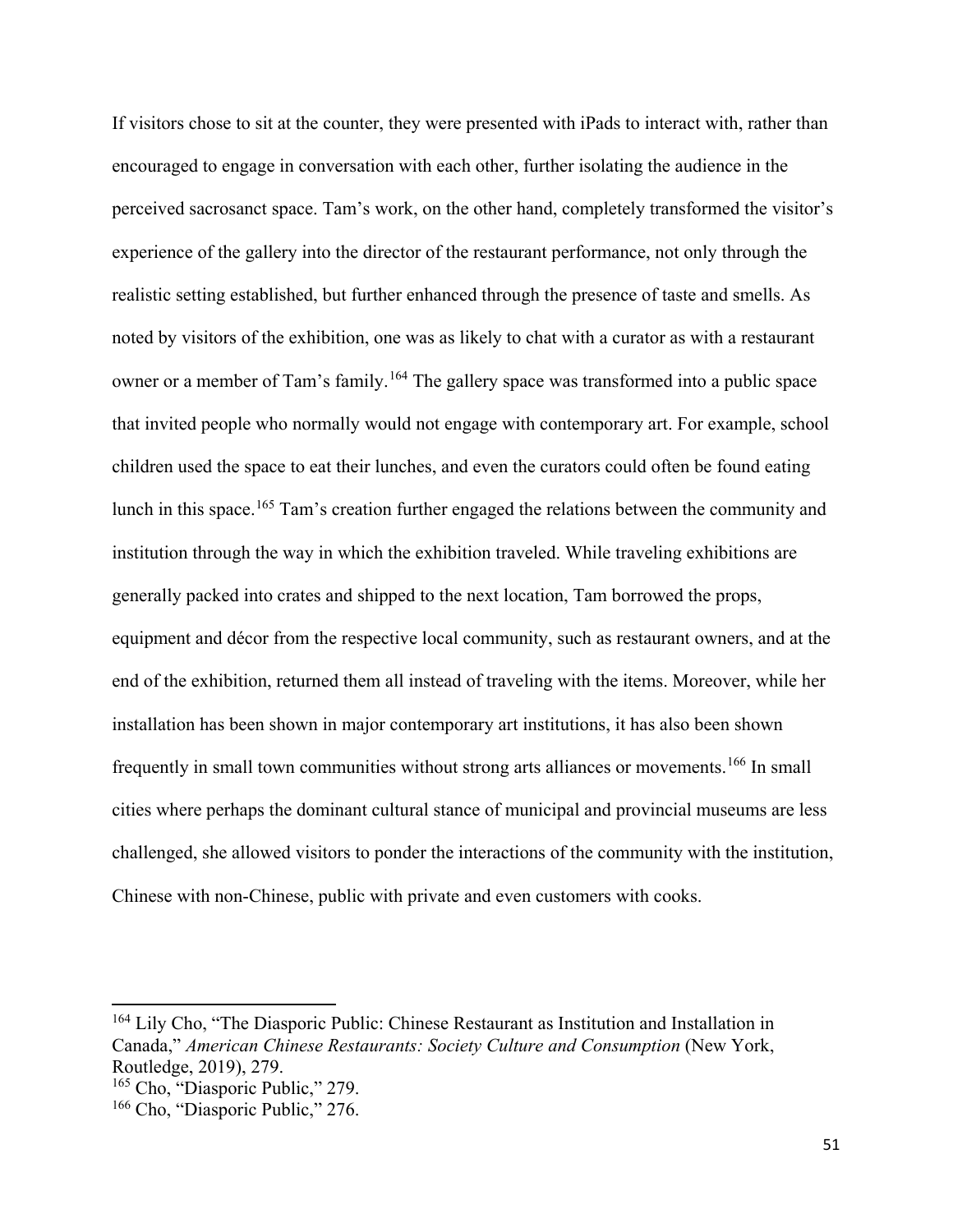Tam's restaurant not only included the front of the restaurant, but also the back of the restaurant where the kitchen is located (Fig. 24). Normally, this area in a real restaurant is private and off limits to visitors. However, Tam opened this space to visitors to explore. As Days Lee commented in the exhibition catalogue, "people who have worked in restaurants tend to go behind the counter to examine the cash register […] the coffee machine […] the kitchen where often a stove, a deep fryer and even a sink are installed."[167](#page-60-0) The back shop also included kitchen staples such as pots, pans, aprons, flat iron stove top, industrial refrigerator, microwave, shelves of dishes, bags of ingredients (flour, MSG), tubs of supplies, and take out containers laid out in a somewhat messy but realistic fashion. Visitors were invited into the private realm to examine the space where the production of the fictionalized imaginary of "Chineseness" occurs.

Another aspect that emphasizes the constructed nature of Chinese food in Canada was highlighted through Tam's recreation of restaurant menus. The restaurant menu in *Gold Mountain Restaurant* also revealed the structural racism faced by minority populations placed upon them by the dominant culture. These menus highlight the hybridity of culture, but rather than celebrating the success of Chinese restaurants in Canada as in *Chop Suey on the Prairies*, Tam's menu refused to allow the viewer to forget the racial inequality experienced by Chinese populations, as racial slurs were interspersed throughout the food offerings. Also, Tam's portrayal of the Chinese-Canadian restaurant can be read as a sign of resistance by highlighting the fact that restaurant owners purposefully participated in using over-the-top stereotypes of cultural expression and cultural spectacle. Rey Chow identifies that by constructing a hybrid version of Chinese culture for the unknowing consumer, ideas of authenticity are being

<span id="page-60-0"></span><sup>167</sup> Days Lee, "Memories of a Chinese-Canadian restaurant," *Gold Mountain Restaurant Montagne d'Or* (Montreal: Montreal arts intercultural, 2006), 40.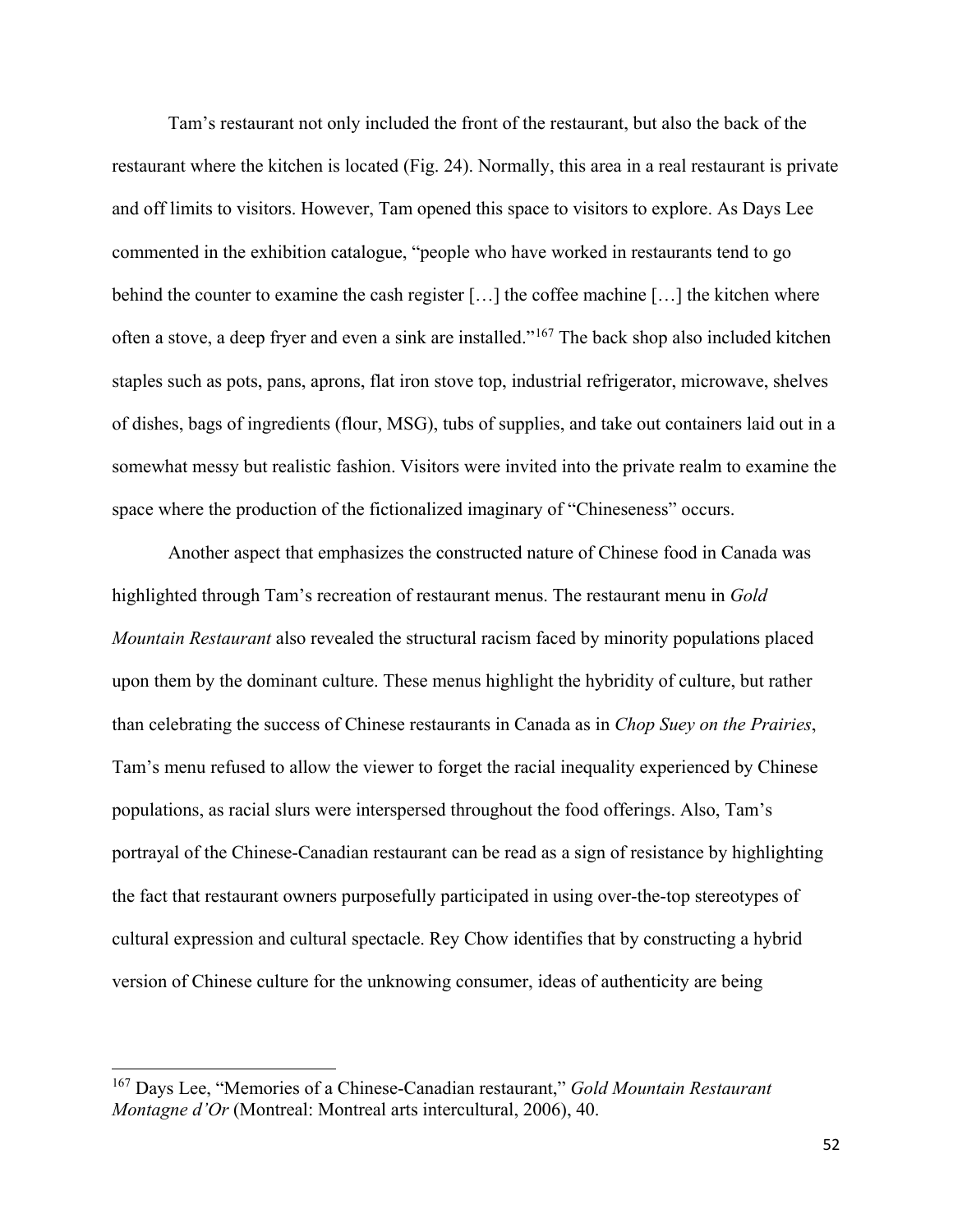challenged or even mocked.[168](#page-61-0) For example, in a video piece titled *Plum Sauce*, situated in the kitchen of *Gold Mountain Restaurant*, Tam's father is portrayed explaining that the signature plum sauce found in Chinese-Canadian restaurants is actually made with pumpkin sauce and contains no plums, yet the patrons are none the wiser.<sup>[169](#page-61-1)</sup> In addition, the restaurant owners also challenge ideas of self-discipline by going beyond the constructed cultural stereotypes in the objects and décor presented to the consumers. In an interview with Tam, she indicated that during her research with restaurant owners, many indicated that they decorated their establishments with extravagant Chinese imagery by copying successful restaurants, or "used whatever brought in money."<sup>[170](#page-61-2)</sup> Thus, by portraying the restaurant space as extra flashy, extra exotic and extra foreign, despite conforming to dominant constructed cultural expression, restaurant owners are able to transform the space into a more diverse social space by bringing in more customers.

Despite the social and political changes that occurred during the 1980s and 1990s including the increase of funding for diverse representations through organizations like the Canada Council for the Arts, the Royal Alberta Museum has stated that they have not held a long-term large-scale exhibition focusing on any ethnic cultures in Alberta other than the Indigenous communities from the mid-1980s to 2010.<sup>[171](#page-61-3)</sup> In fact, since the 1990s, the Royal Alberta Museum has been focused on a "shift in programming with a concerted effort to increase its audience" due to wanting to compete with expansions of entertainment options such as major shopping centres, and multiplex theatres.<sup>[172](#page-61-4)</sup> In addition, historically the institution was not

<span id="page-61-0"></span><sup>168</sup> Rey Chow, "Have you Eaten? Inspired by an Exhibit," *Amerasia*, 31:1(2005): 20.

<span id="page-61-1"></span><sup>&</sup>lt;sup>169</sup> Jim, "Redress Express," 106.

<span id="page-61-2"></span><sup>&</sup>lt;sup>170</sup> Chow, "Have you Eaten?," 20.

<span id="page-61-3"></span><sup>171</sup> Gordon-Walker, *"The Process of Chop Suey*," 24.

<span id="page-61-4"></span><sup>&</sup>lt;sup>172</sup> "About the Museum" 14 Nov. 2020. <https://royalalbertamuseum.ca/about/history>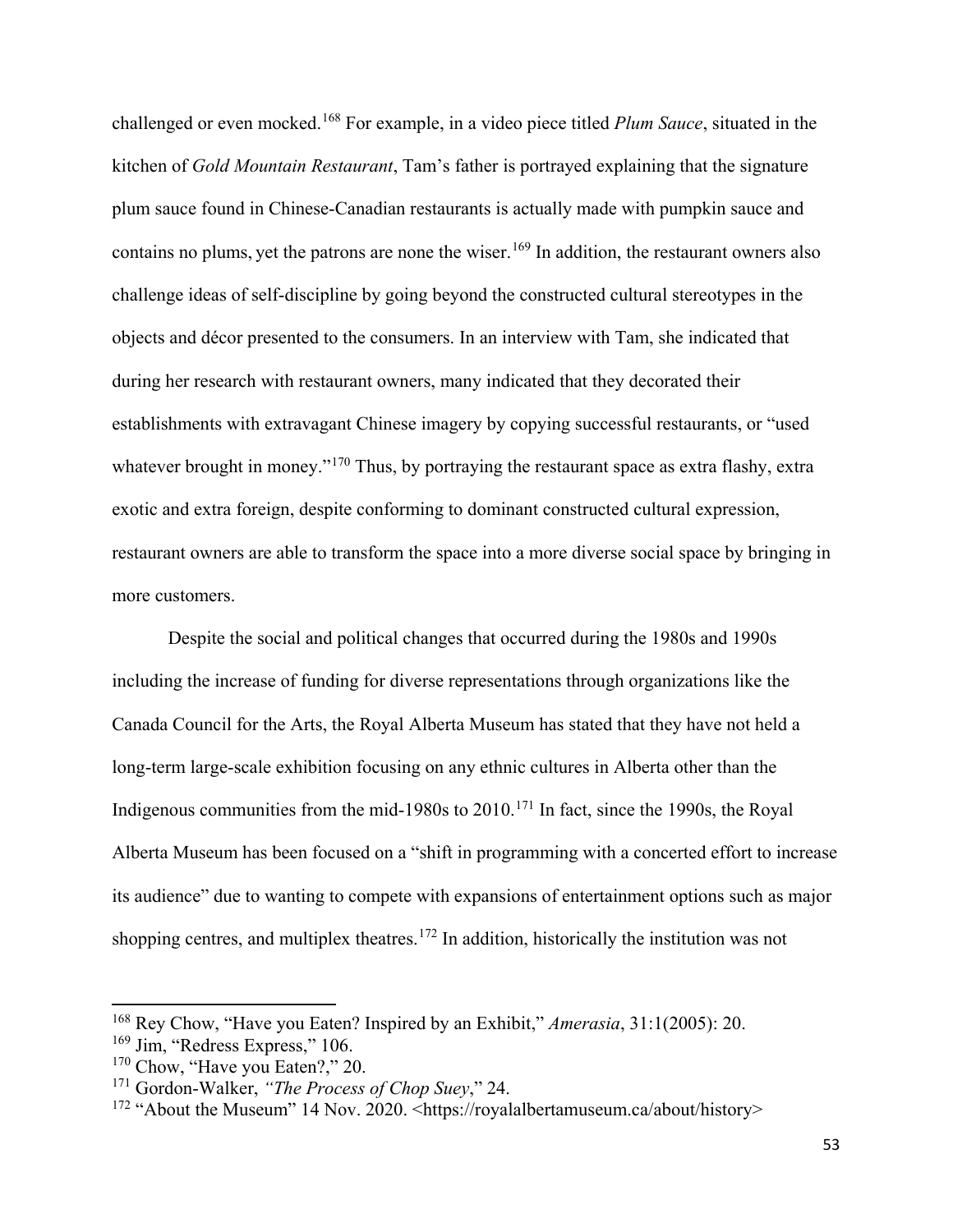concerned with documenting cultural diversity except for a short period between the 1970s to mid-1980s at the onset of the multicultural policy which encouraged museums to include underrepresented populations in its exhibitions.<sup>[173](#page-62-0)</sup>

Prior to the mid-1970s, the museum only distinguished between Aboriginal and non-Aboriginal art. In fact, the focus was on natural history and the history of Indigenous communities in Alberta through the narrative of European settlement in Canada, such as the first the contact with Indigenous communities, to European immigration, largely downplaying the violence and displacement of Indigenous populations.[174](#page-62-1) In 1971 Horst Schmid was appointed the Minister of Culture for Alberta, and as a German-born immigrant to Canada, he sought to implement the newly established multicultural policy within the arts sector of Alberta with great vigor.[175](#page-62-2) With Schmid's encouragement, the Folklife program was established in the mid-1970s at the Royal Alberta Museum. Headed by David Goa, a historian with a focus on religious studies, its aim was to increase representation of Alberta's ethnic communities. However, for the next three decades, the approach taken by Goa was anthropological and ethnographical in nature as his goal was to expand the museum's collection through objects and photographs with the aim of representational completeness.[176](#page-62-3) He was especially interested in collecting and displaying objects related to cultural traditions such as folk costumes, musical instruments, handicrafts and religious artifacts.<sup>[177](#page-62-4)</sup> His belief was that all cultures can be equally represented, recognized and showcased if the collection of objects was adequately large and comprehensive, which reflected

l

<span id="page-62-0"></span><sup>173</sup> Gordon-Walker, *"The Process of Chop Suey*," 25.

<span id="page-62-1"></span><sup>174</sup> Ibid, 24.

<span id="page-62-2"></span><sup>175</sup> Fil Fraser, *Alberta's Camelot: Culture and the Arts in the Lougheed Years* (Edmonton: Lone Pine Pub, 2003), 7.

<span id="page-62-3"></span><sup>176</sup> Gordon-Walker, *"The Process of Chop Suey*," 26.

<span id="page-62-4"></span><sup>177</sup> Ibid, 25.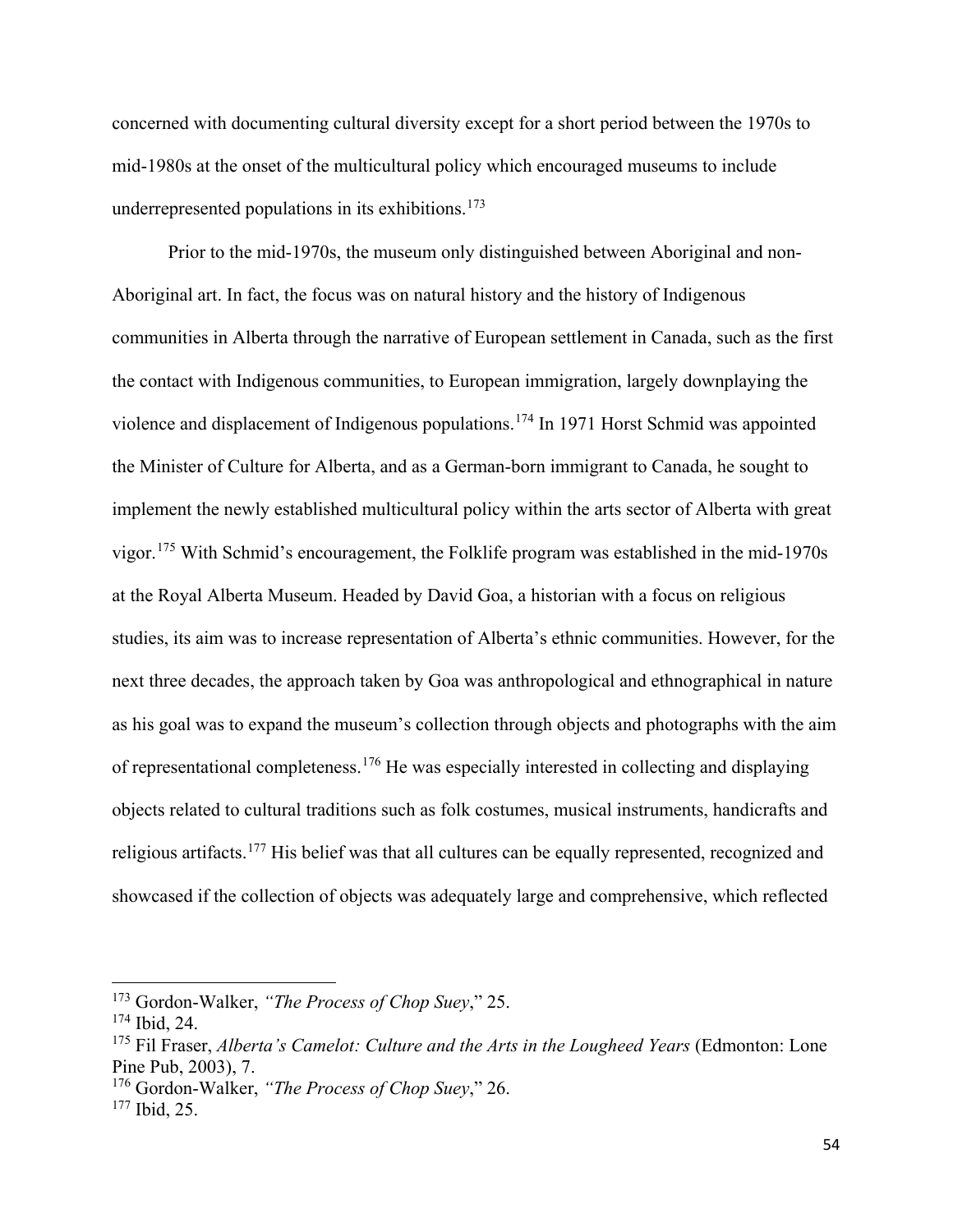the political ideology of portraying multiculturalism through the cultural mosaic. It was not until 2005 with Linda Tzang's takeover as curator, when the approach changed to include emphasis on interactions with communities. To justify her approach, she explained that *Chop Suey on the Prairies* visited and educated many smaller communities in Alberta.<sup>[178](#page-63-0)</sup> However, due to the popularized nature of this exhibition, rather than approaching the communities to highlight the injustices in Chinese-Canadian history, her exhibition's major contribution was to bring entertainment and fun whilst continuing to justify the national multicultural identity of Canada.

Through a nationwide survey titled *Canadians and their Past* (2013), researchers found that since the early 2000s, the most popular medium for the consumption of history has been through entertainment such as television and videos.<sup>[179](#page-63-1)</sup> Desmond Morton comments that Canadians regularly ingest popularized forms of history.[180](#page-63-2) In fact, exhibitions such as *Beyond the Golden Mountain* also participated in an earlier form of the spectacle as entertainment by attracting and engaging audiences with visual performances. In the opening week, audiences were encouraged to participate in events including demonstrations of martial arts, Chinese opera, brush painting, Lantern Festival, and the dancing of one of Canada's longest and most colorful dragons.<sup>[181](#page-63-3)</sup> However, technological and entertainment based viewing experience began to officially be spearheaded by Heritage Canada in the late 2000s which affected many cultural programs, from the theatrical dramatized nightly shows of Canadian history at Parliament Hill every summer, to the emphasis on interactive and entertaining programming in institutions like

<span id="page-63-0"></span><sup>178</sup> Ibid.

<span id="page-63-1"></span><sup>&</sup>lt;sup>179</sup> Pamela Rogers and Nichole Grant, "The Pop-History Spectacle," 1-2.

<span id="page-63-2"></span><sup>180</sup> Desmond Morton, *A short history of Canada* (Toronto: Mclleland & Stewart, 2017), 25.

<span id="page-63-3"></span><sup>181</sup> Jennings, "Museum's Chinese Exhibit is Tale of the Sparrow and the Elephant," C9.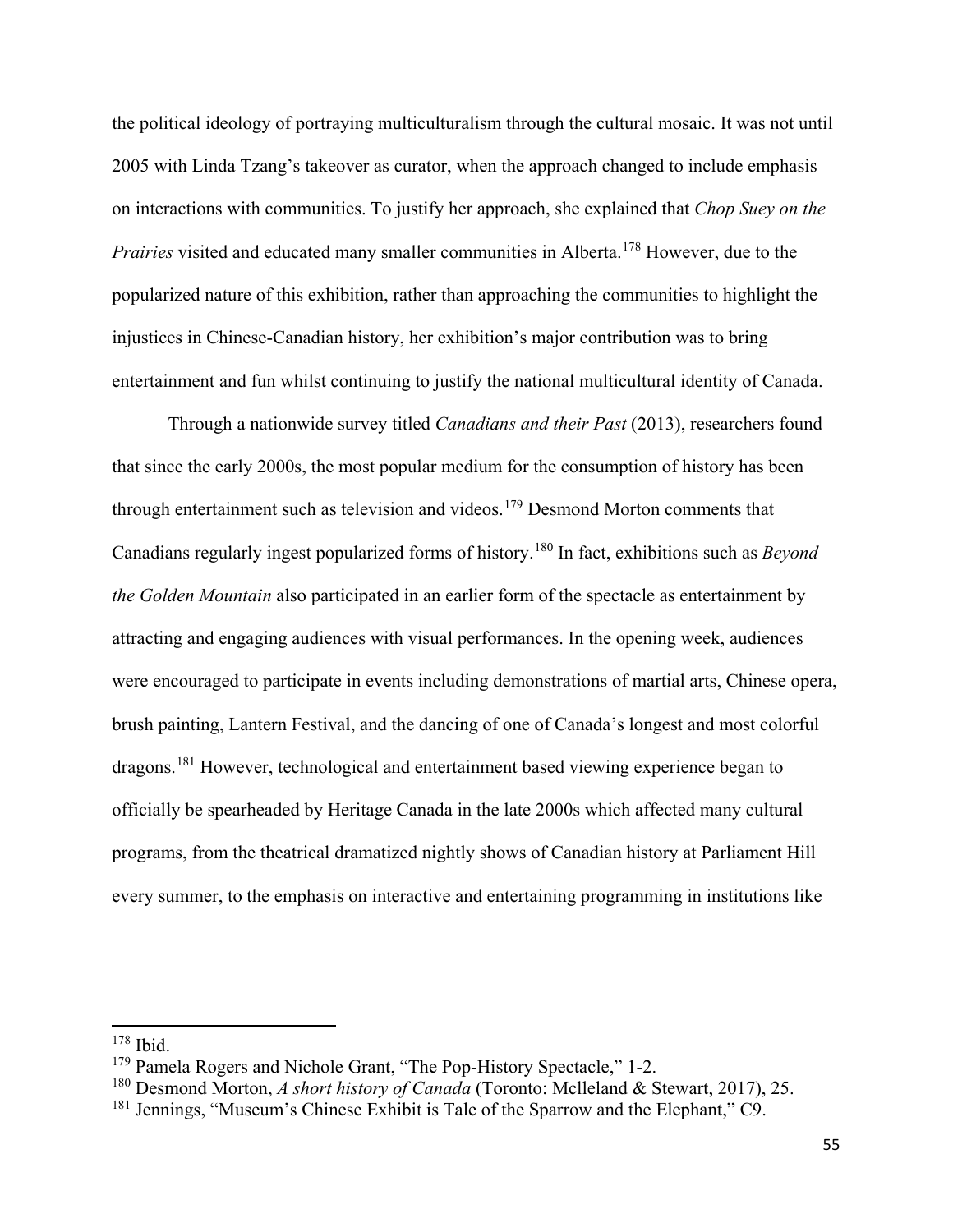the Museum of Civilization and the Royal Alberta Museum.<sup>[182](#page-64-0)</sup> In addition, with regards to the 2013 funding for the reconstruction of the Museum of Civilization, historian Dominique Marshall has remarked that the new museum intends to "popularize history, instead of probe the past."[183](#page-64-1) In contrast, while Tam's work engages with the discussions surrounding the dominant national ideology and its exclusion of ethnic minorities, her installation seemed to present a space of negotiation rather than a space of fixed meaning. She asked visitors to engage with the relations of power through transforming a gallery institution into a public space, and to become authors of their own identity and story through the participation in the installation.

## **Conclusion**

l

Despite the world-wide recognition that Canada has received as a multicultural and diverse country, I have outlined some of the ways in which this policy continues to perpetuate systemic racism by the dominant power. Although many ethnic communities are challenging these ideas, the voices that appear to be heard at a national level are limited, and are not always equal despite the promotion of equality for all in this country. By examining some of the constraints and regulations on cultural production including funding through governmental institutions and representations perpetuated by state institutions, I hope to reveal that many changes at the institutional level are partially influenced by political pressure to maintain Canada's image internationally as a benevolent, culturally diverse and tolerant country. In doing so, the voices of some communities continue to be forgotten or underrepresented. However, at

<span id="page-64-0"></span><sup>&</sup>lt;sup>182</sup> "Northern Lights Launches on Parliament," 1 Nov. 2015 <http://news.gc.ca/web/article-en. do?nid=998259>

<span id="page-64-1"></span><sup>&</sup>lt;sup>183</sup> Geddes, "Written by the Victors," 18.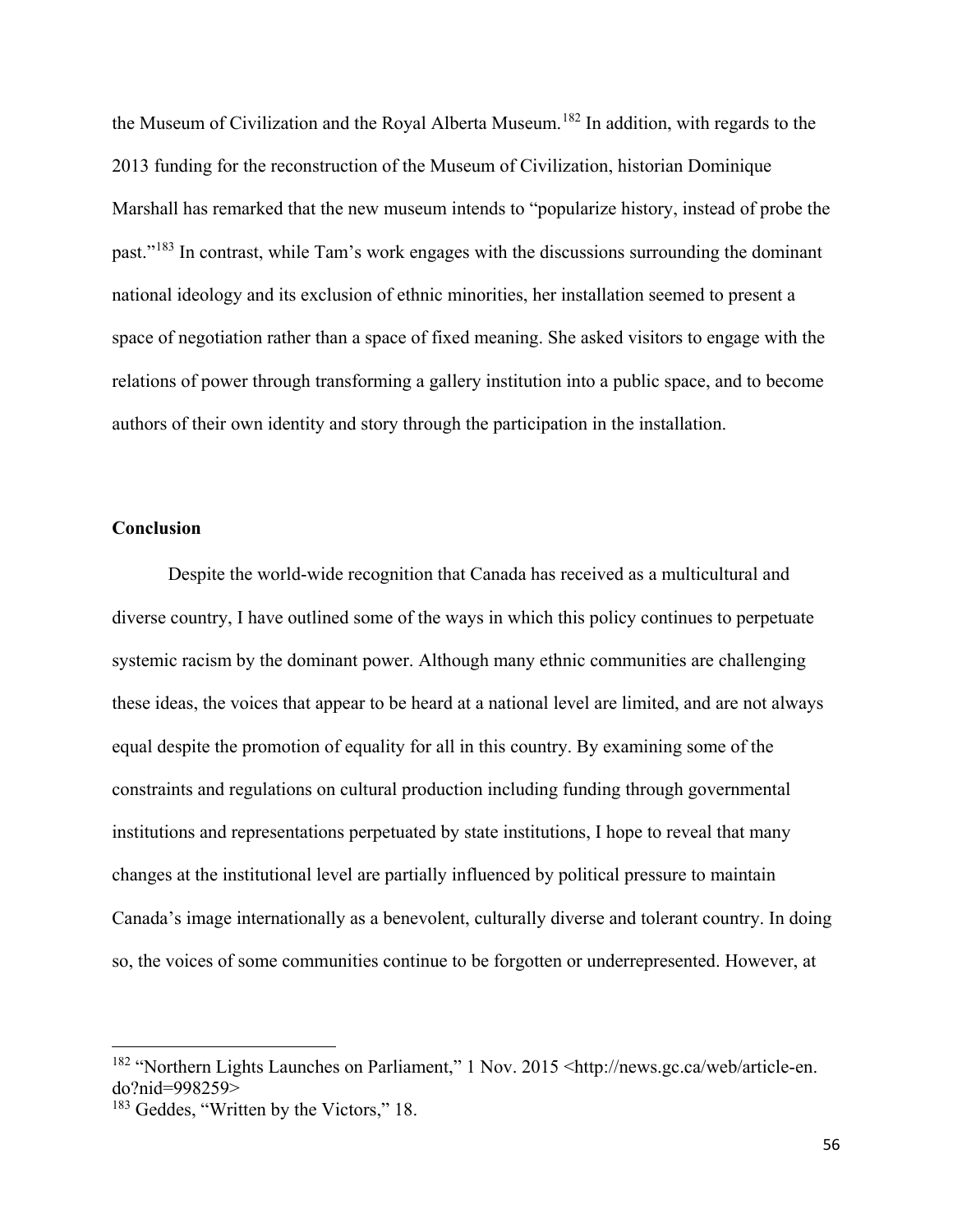the same time, despite experiencing many difficulties including lack of funding and support, artists and activists continue to challenge the constructed ideas of race and culture, and push against constraints of not only institutional practices, but also racial self-identification confined to categories of diasporic communities such as 'Chinese-Canadians' and 'African-Canadians.' Artists such as Gu and Tam are able to offer glimpses of alternative models of representation and cultural interaction to the dominant model of consuming ethnic cultures through spectacle. They also bring viewers to question the function of government sponsored institutions by imbuing power to public and casual spaces. In addition, these artists offer an easier access point into these difficult histories through relatable subjects such as the Chinese restaurant, or a simple portrait, which allows viewers to begin by questioning their own experiences and notions of self-identity rather than the larger predefined ethnic category of Chinese-Canadians. In major museums, even the reforms that have been requested by the academic community but have not been widely implemented, such as the turn to include more community input and using a hybrid curatorial model, are not enough to cause reform at the national level. Optimistically, the possibilities of mobilizing the intended and accidental audiences in examples like Gu and Tam's exhibitions can instigate a "new, creative and distinctively modern mode of power" that is able to negotiate the tensions between positions of power and those in other positions.<sup>[184](#page-65-0)</sup> In addition, these changes may be able to bring to attention the desperate need for more diverse models of funding and consideration for racialized artists and communities. However, falling short of that, if minority voices can only be acknowledged through serious political pressure, the imminent long term discontentment might be reflected in more serious manifestations such as protests, and boycotts

l

<span id="page-65-0"></span><sup>184</sup> Michael Warner, "Publics and Counterpublics," *Public Culture* 14:1 (2002): 108.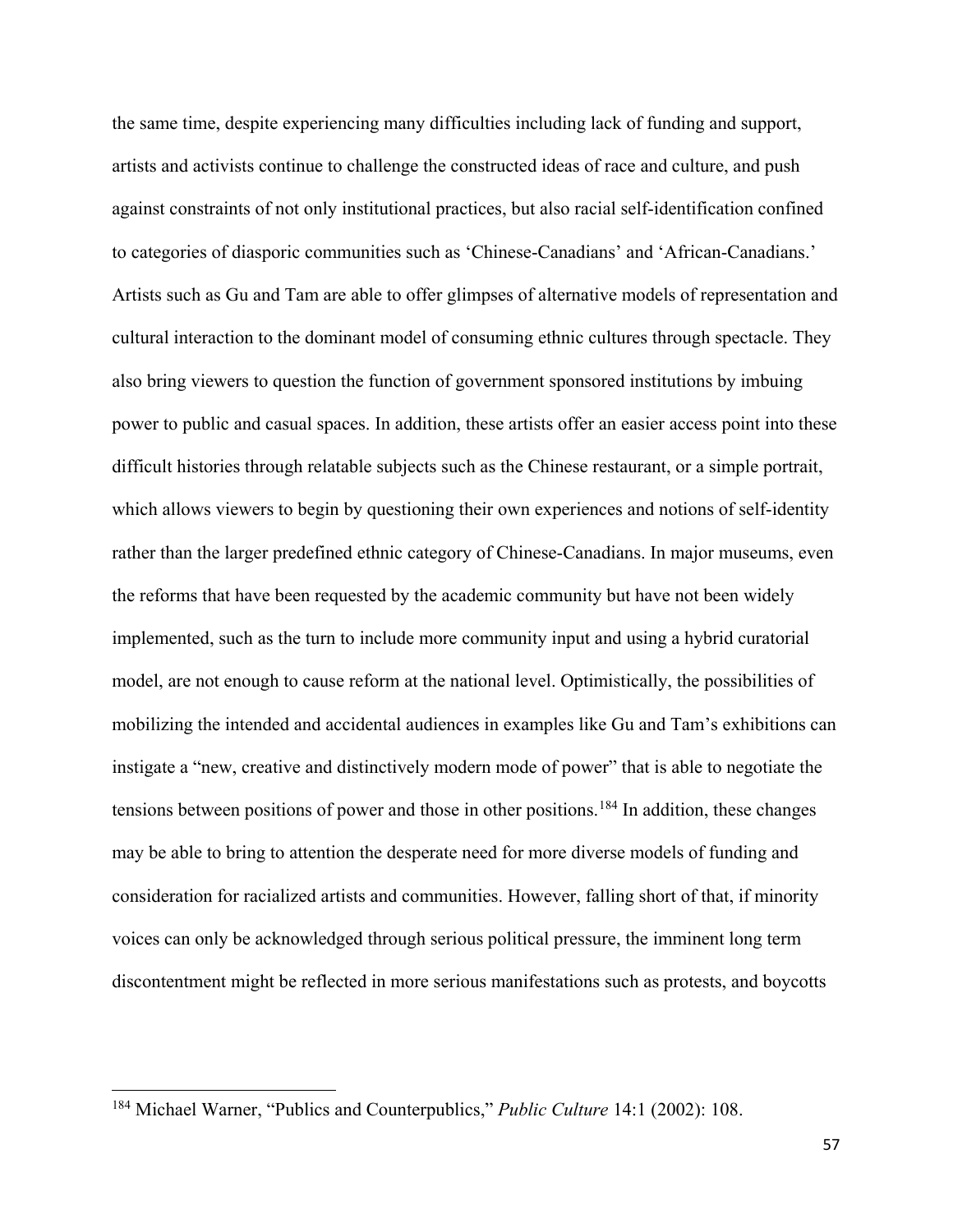against national institutions which will inevitably spur on further controversies which could be otherwise avoided.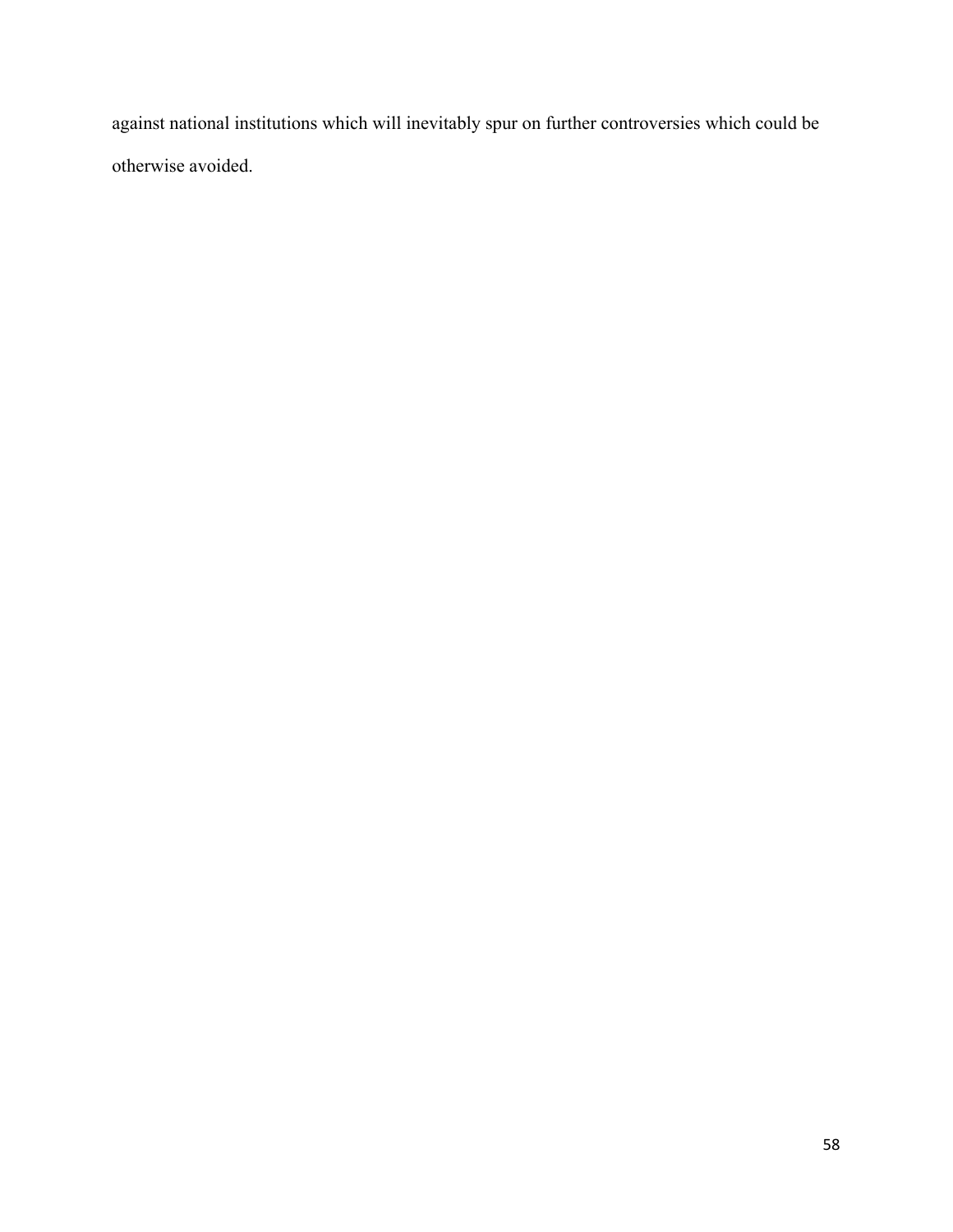**Figures**

**Figure 1.** "A dancer performs a traditional Chinese folk dance, Vancouver, 1982", Autumn Moon in the Han Palace," Beyond Golden Mountain (1989). Gatineau, QC. Image from catalogue *Beyond the Golden Mountain* by Ban Seng Hoe.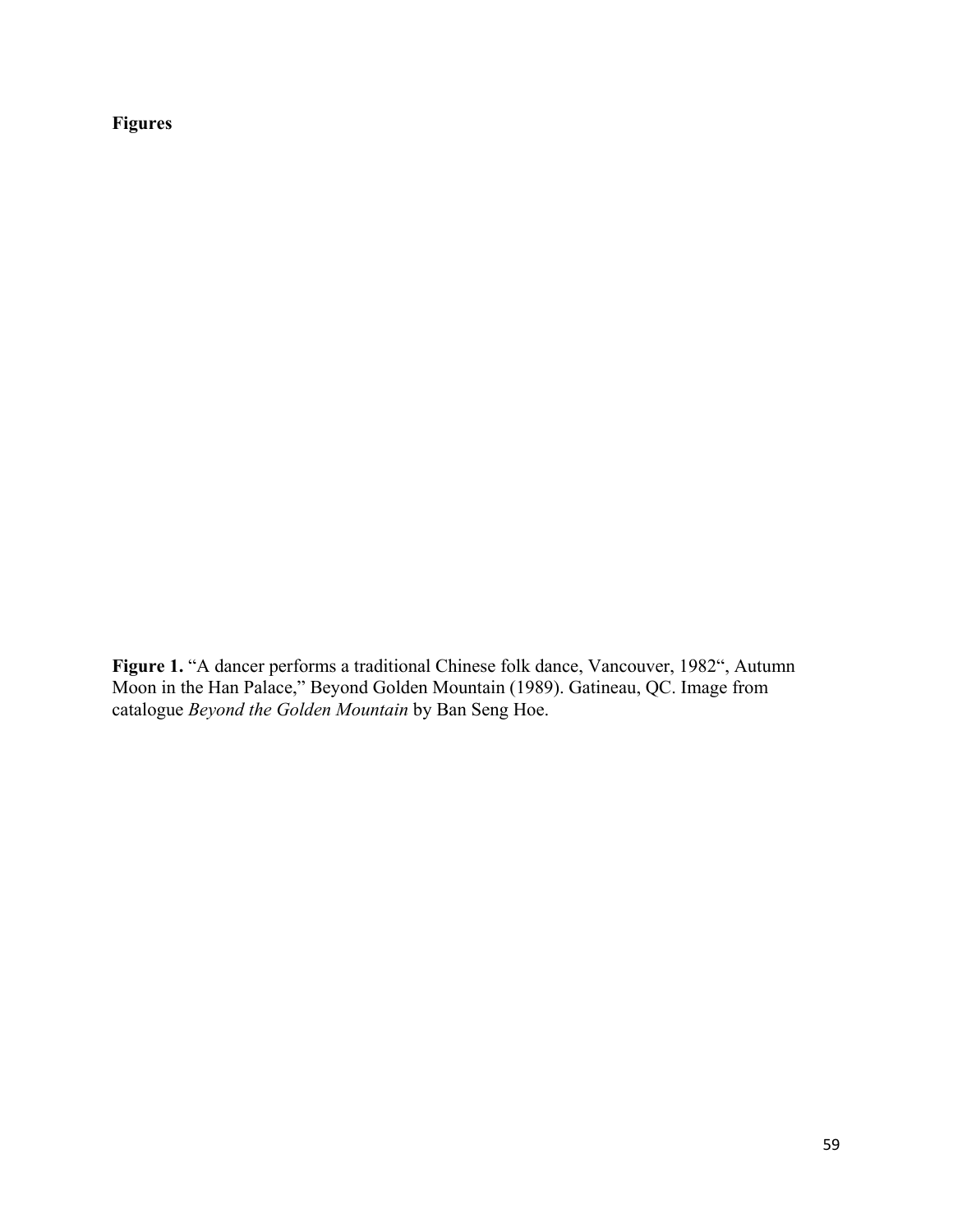**Figure 2.** "A performance of the dragon dance in Vancouver's Chinatown, 1968," Beyond the Golden Mountain (1989). Gatineau, QC. Image from catalogue *Beyond the Golden Mountain* by Ban Seng Hoe.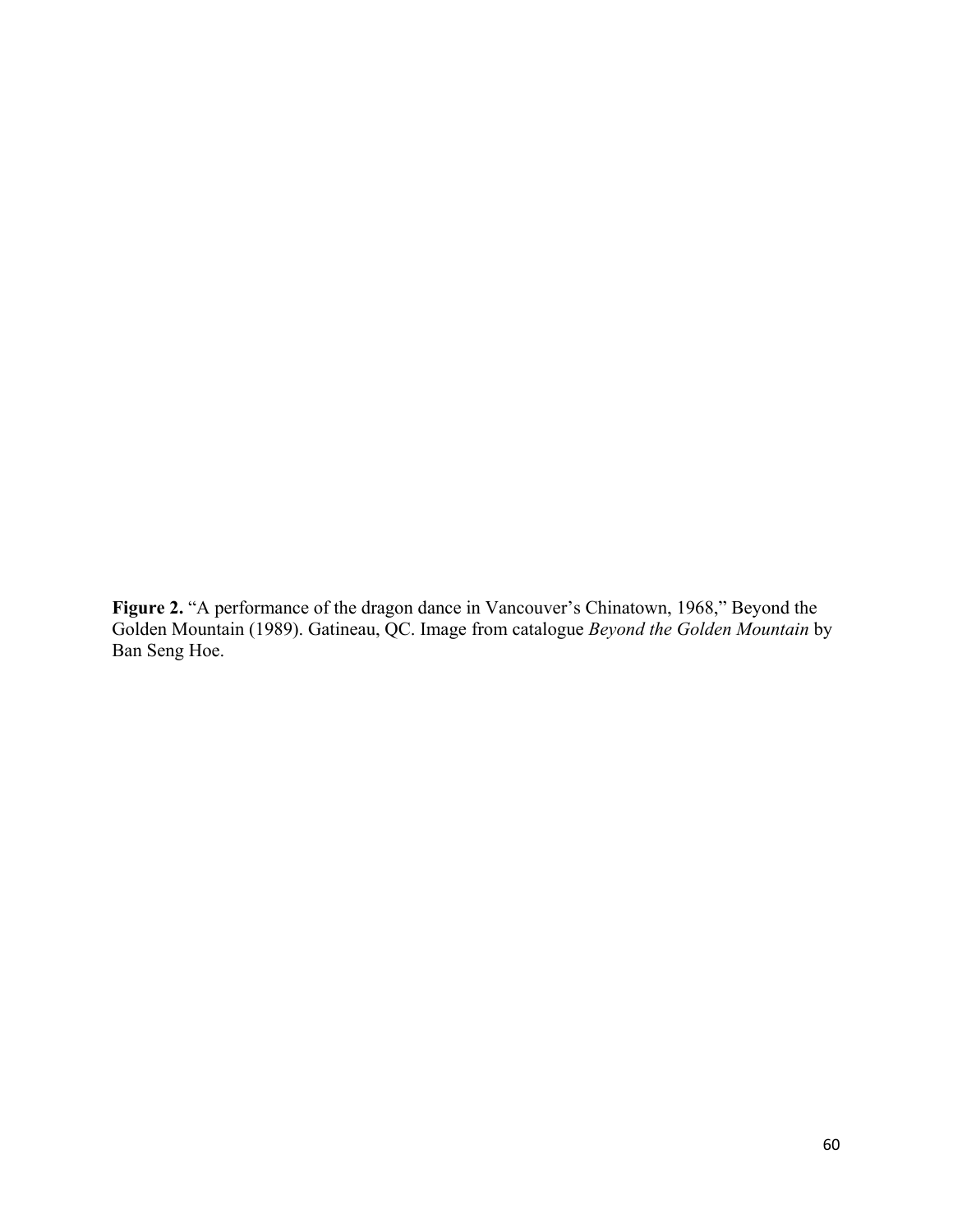**Figure 3.** "A lion's head is examined before a performance of the lion dance at an international fall fair, 1960," Beyond the Golden Mountain (1989). Gatineau, QC. Image from catalogue *Beyond the Golden Mountain* by Ban Seng Hoe.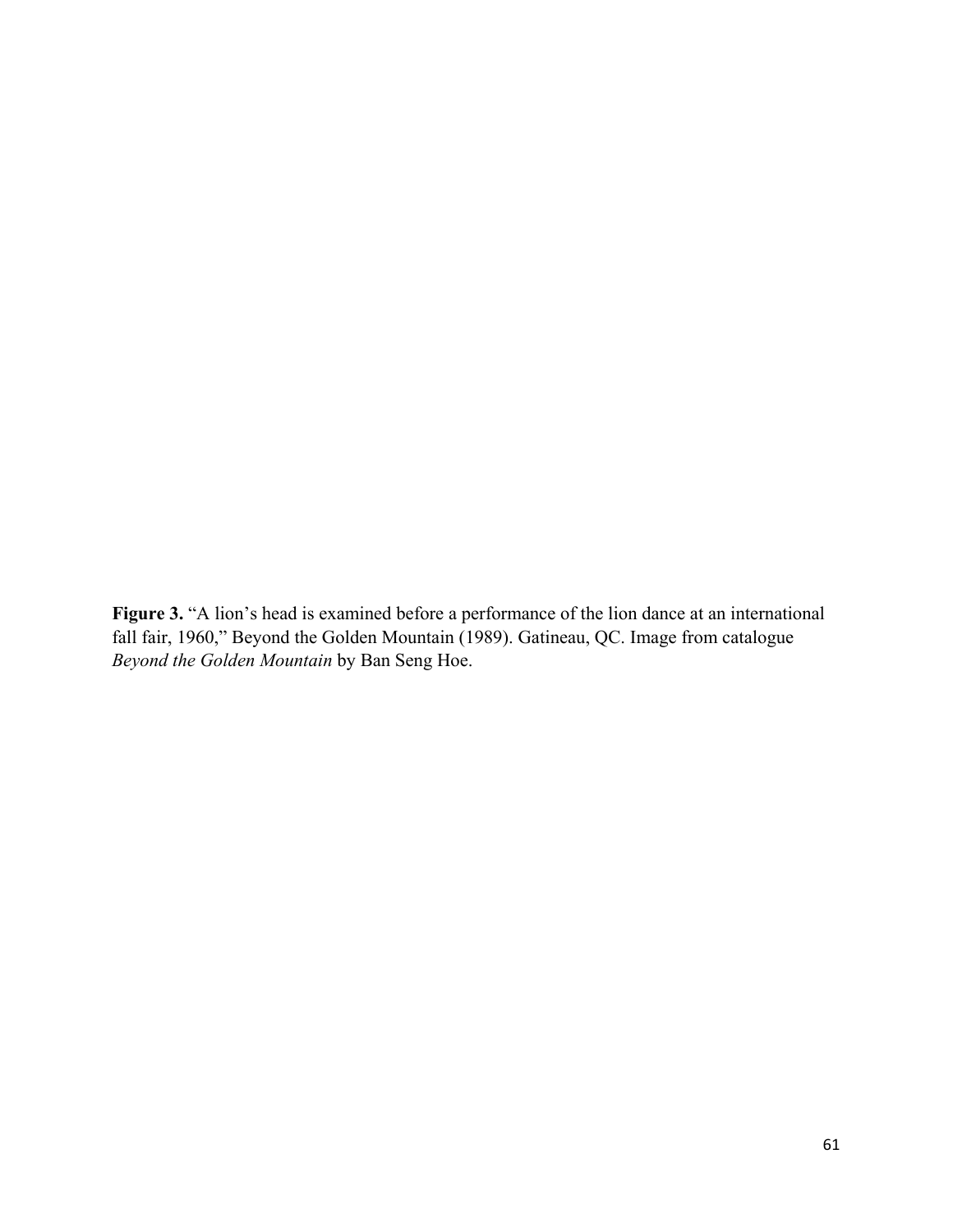**Figure 4.** Ban Seng Hoe, "W.H. Yuen, whose British Columbia bakery has been in his family for three generations, makes moon cakes for the Mid-Autumn Festival, 1987," Beyond the Golden Mountain (1989). Gatineau, QC. Image from catalogue *Beyond the Golden Mountain* by Ban Seng Hoe.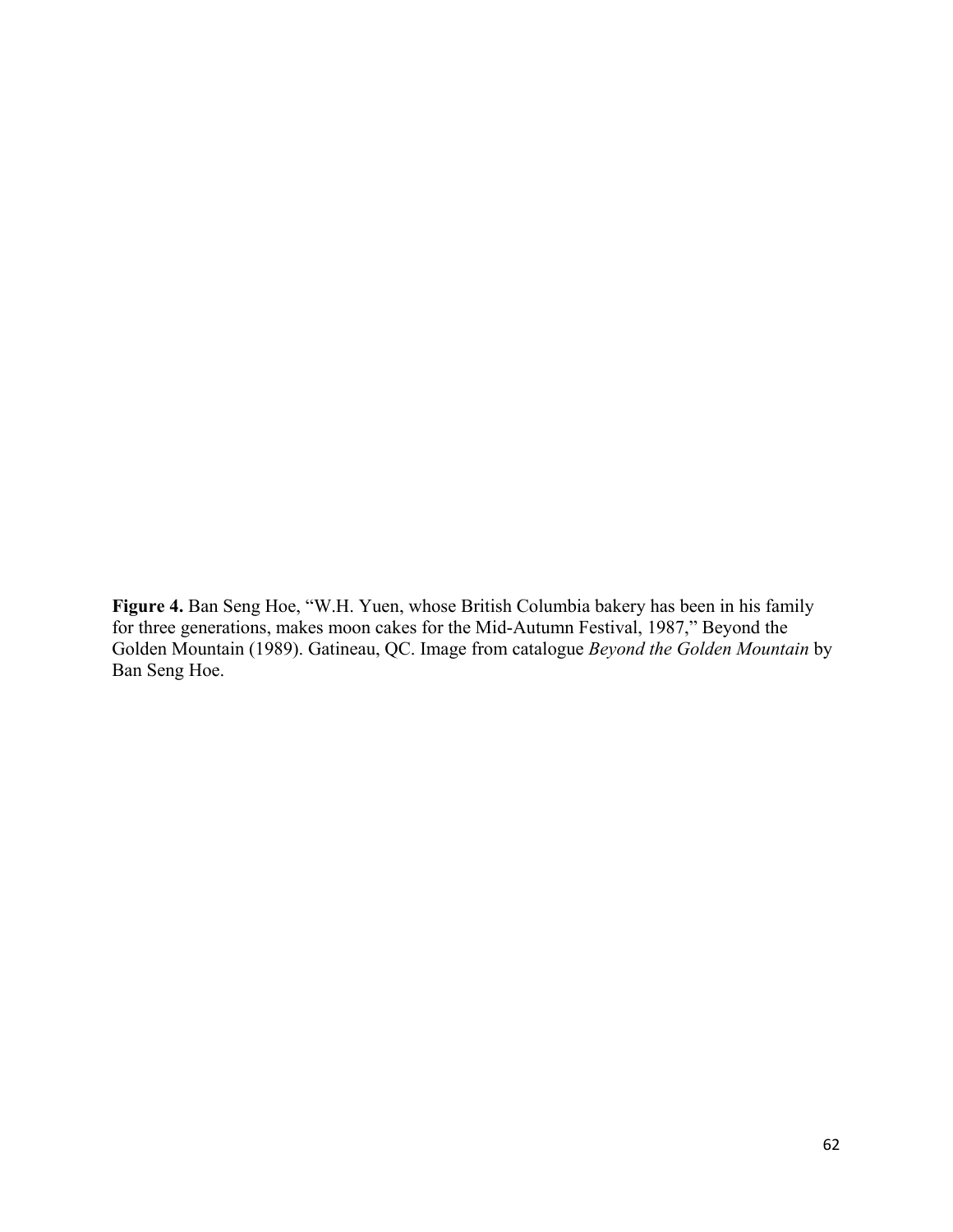**Figure 5.** "The offering of a roast pig in commemoration of the dead, at the Chinese cemetery in Victoria, 1900," Beyond the Golden Mountain (1989). Gatineau, QC. Image from catalogue *Beyond the Golden Mountain* by Ban Seng Hoe.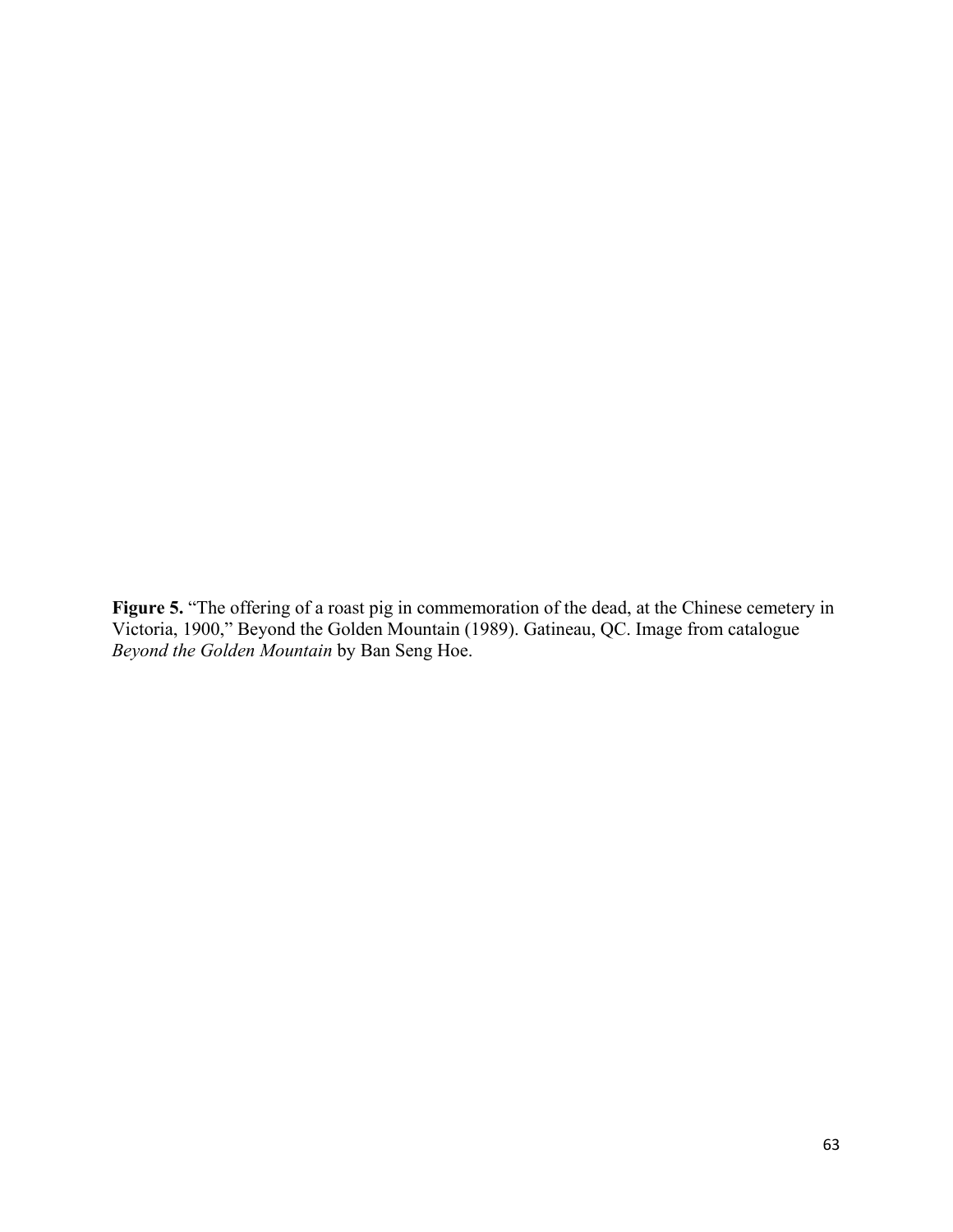**Figure 6.** "Sifu F. Lee, a gong fu master, demonstrates the White Crane gong fu style with a sword, Edmonton, 1976," Beyond the Golden Mountain (1989). Gatineau, QC. Image from catalogue *Beyond the Golden Mountain* by Ban Seng Hoe.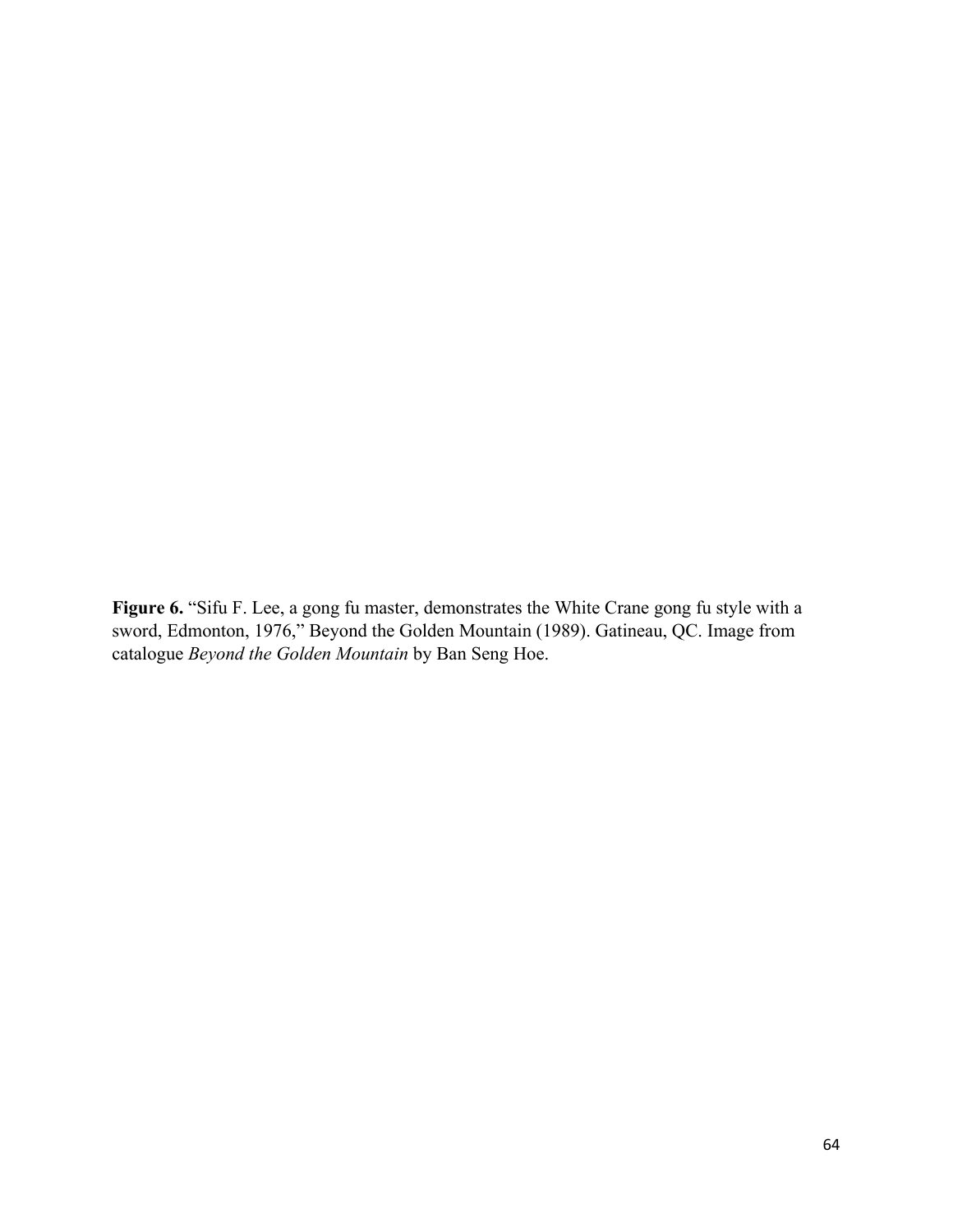**Figure 7.** "Chinese musicians with their friends in a Chinese church in Victoria, 1890," Beyond the Golden Mountain (1989). Gatineau, QC. Image from catalogue *Beyond the Golden Mountain* by Ban Seng Hoe.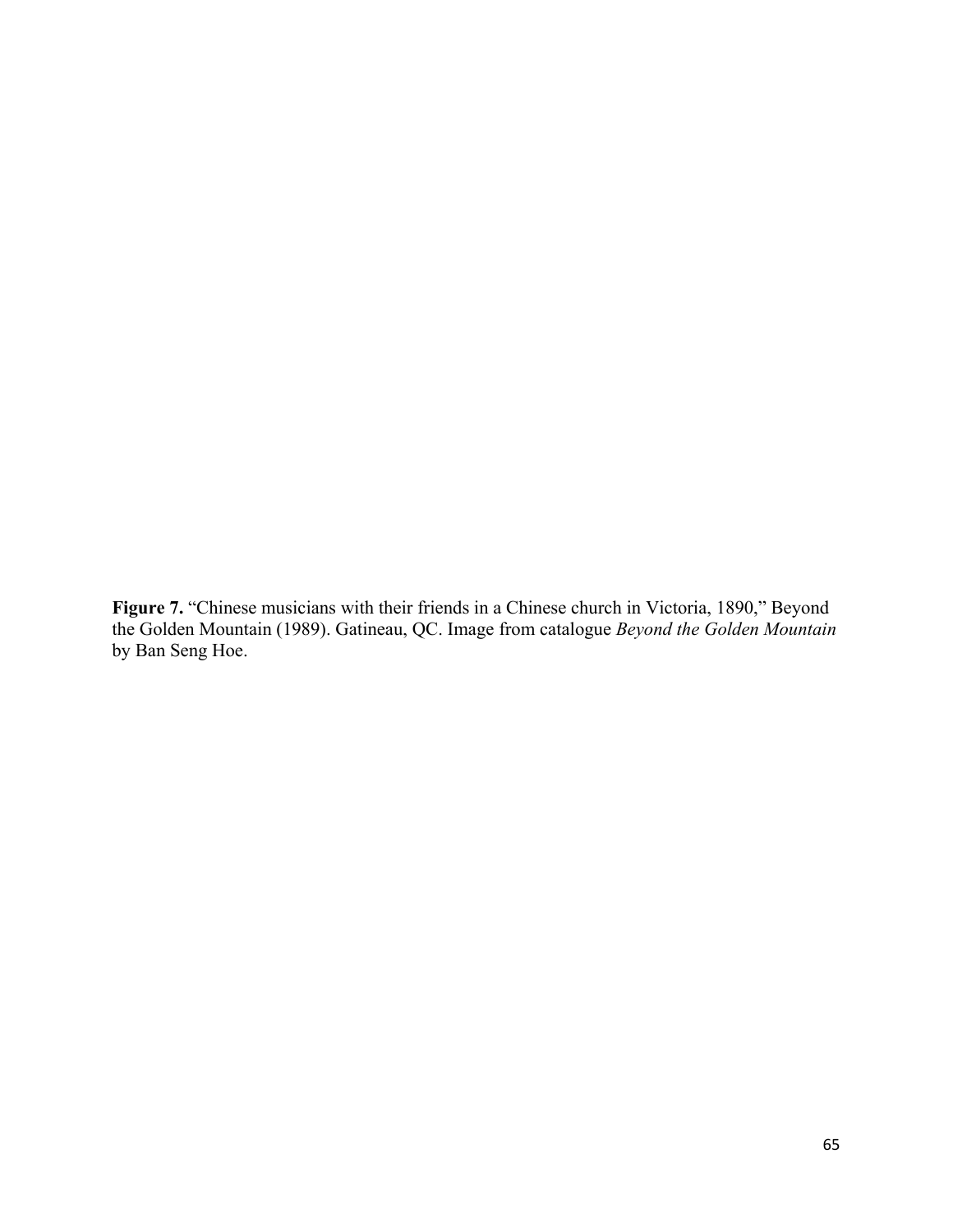**Figure 8.** "Church members assemble for a group photograph in commemoration of the fiftieth anniversary of Victoria's Chinese United Church, 1935," Beyond the Golden Mountain (1989),.Gatineau, QC. Image from catalogue *Beyond the Golden Mountain* by Ban Seng Hoe.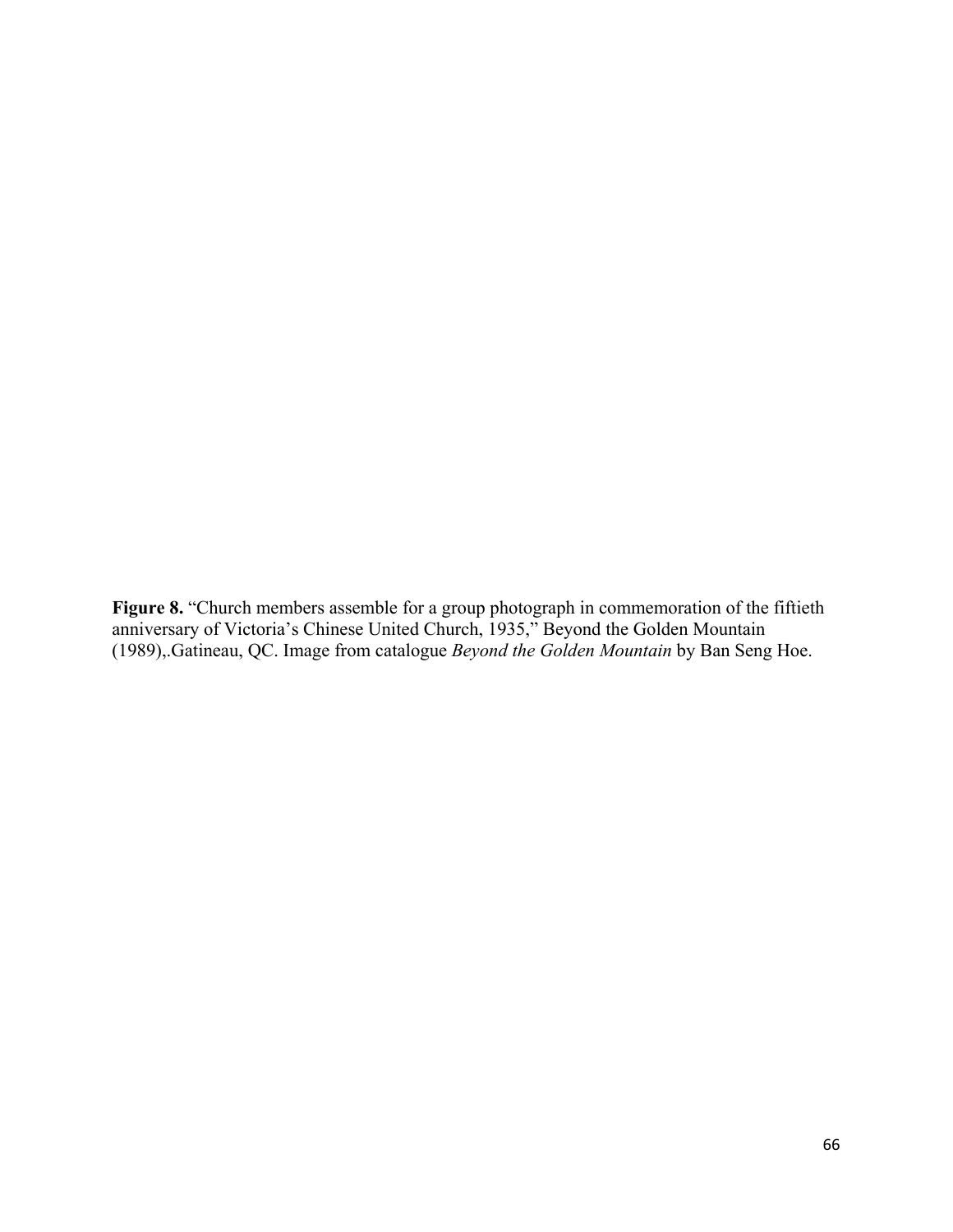**Figure 9.** "A Chinese work gang for the Great Northern Railway, 1909," Beyond Golden Mountain (1989). Gatineau, QC. Image from catalogue *Beyond the Golden Mountain* by Ban Seng Hoe.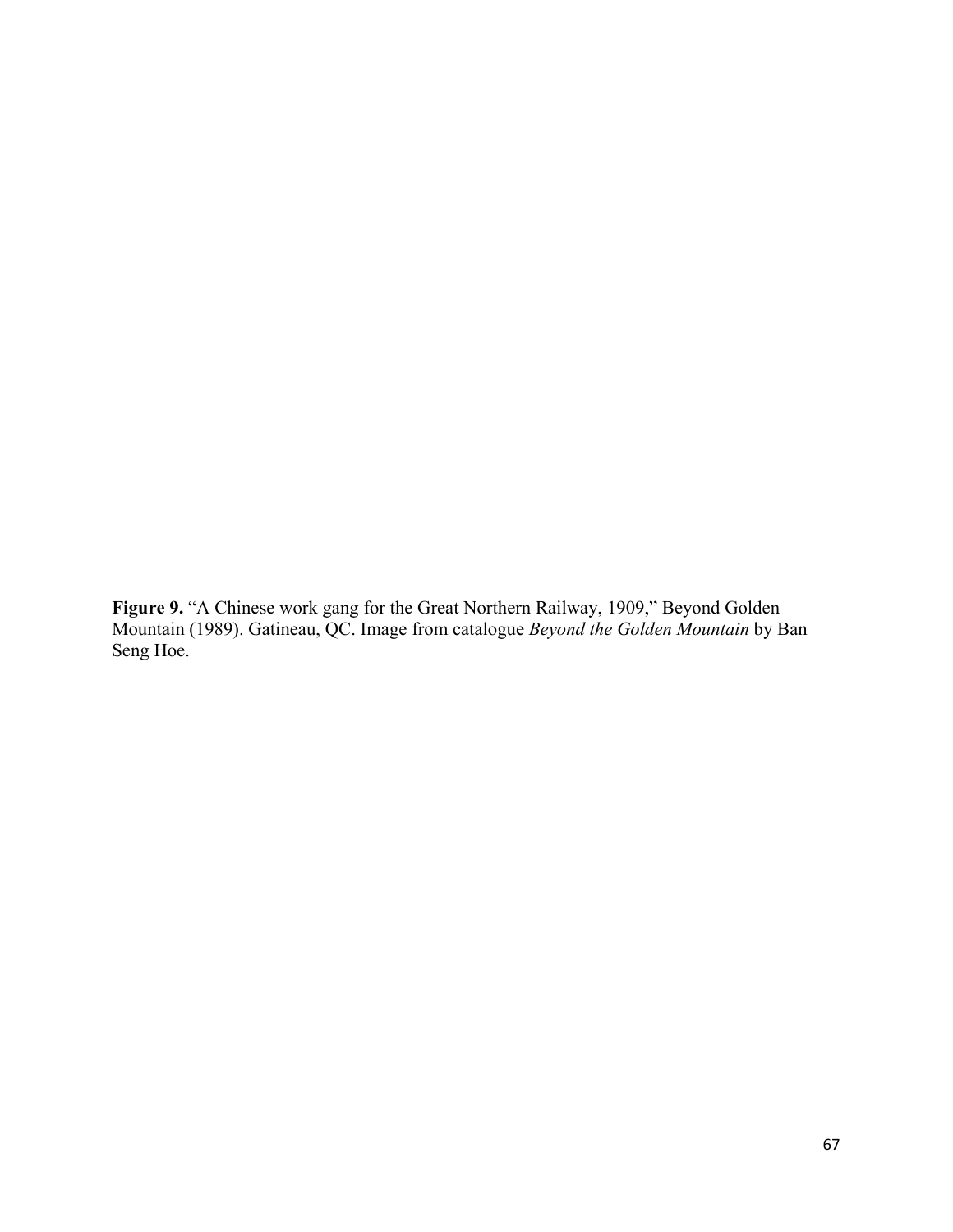**Figure 10.** "A Chinese-Canadian wedding in which the women wear traditional costumes and the men are dressed in Western attire," Beyond the Golden Mountain (1989), Gatineau, QC. Image from catalogue *Beyond the Golden Mountain* by Ban Seng Hoe.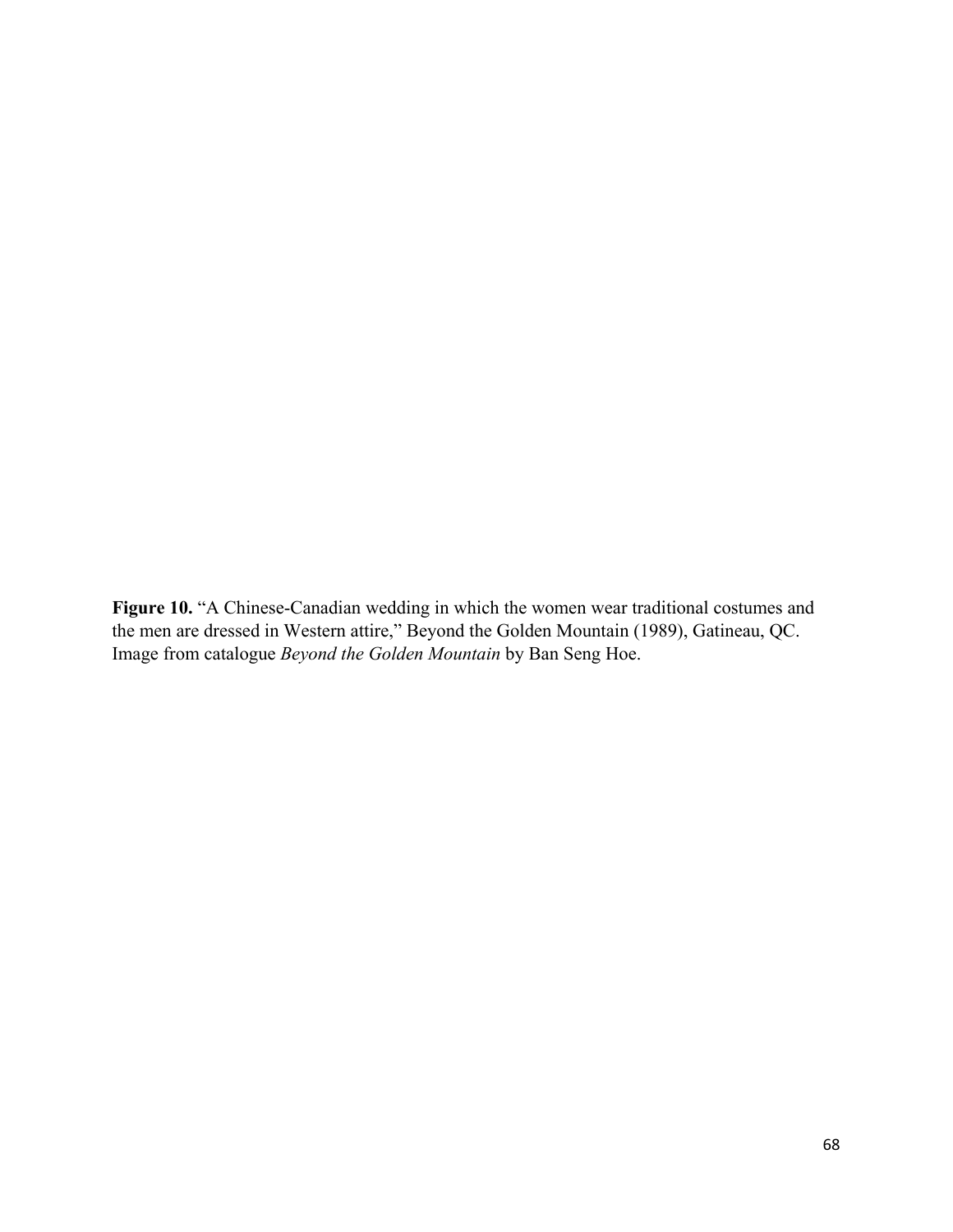**Figure 11.** "Compilation of portraits," Xiong Gu, I am Who I am (2006), Toronto, ON. Image from Xiong Gu's website: http://guxiong.ca/en/solo-exhibition/i-am-who-i-am/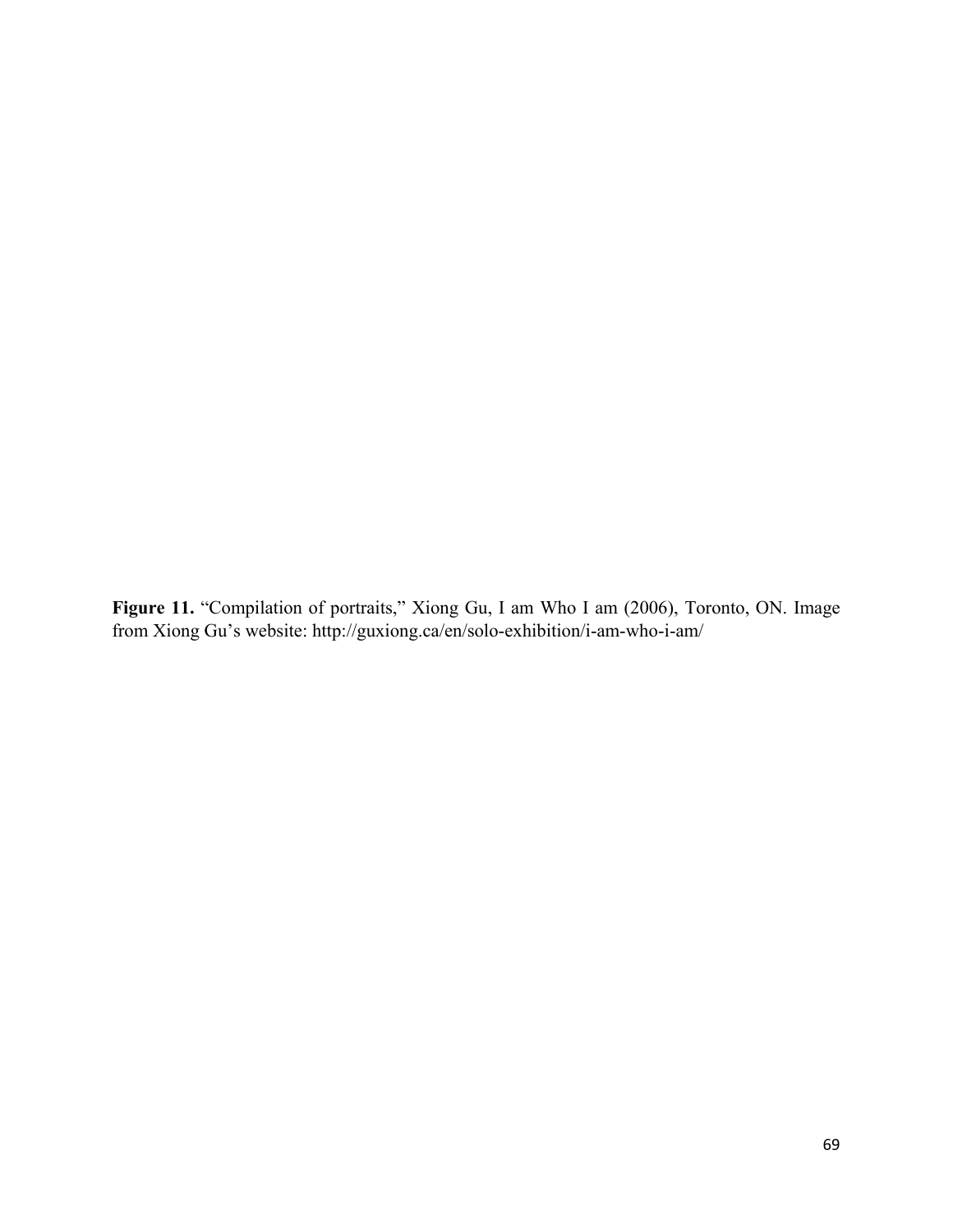**Figure 12.** "St. Patrick Station," Xiong Gu, I am Who I am (2006), Toronto, ON. Image from Xiong Gu's website: http://guxiong.ca/en/solo-exhibition/toronto-i-am-who-i-am/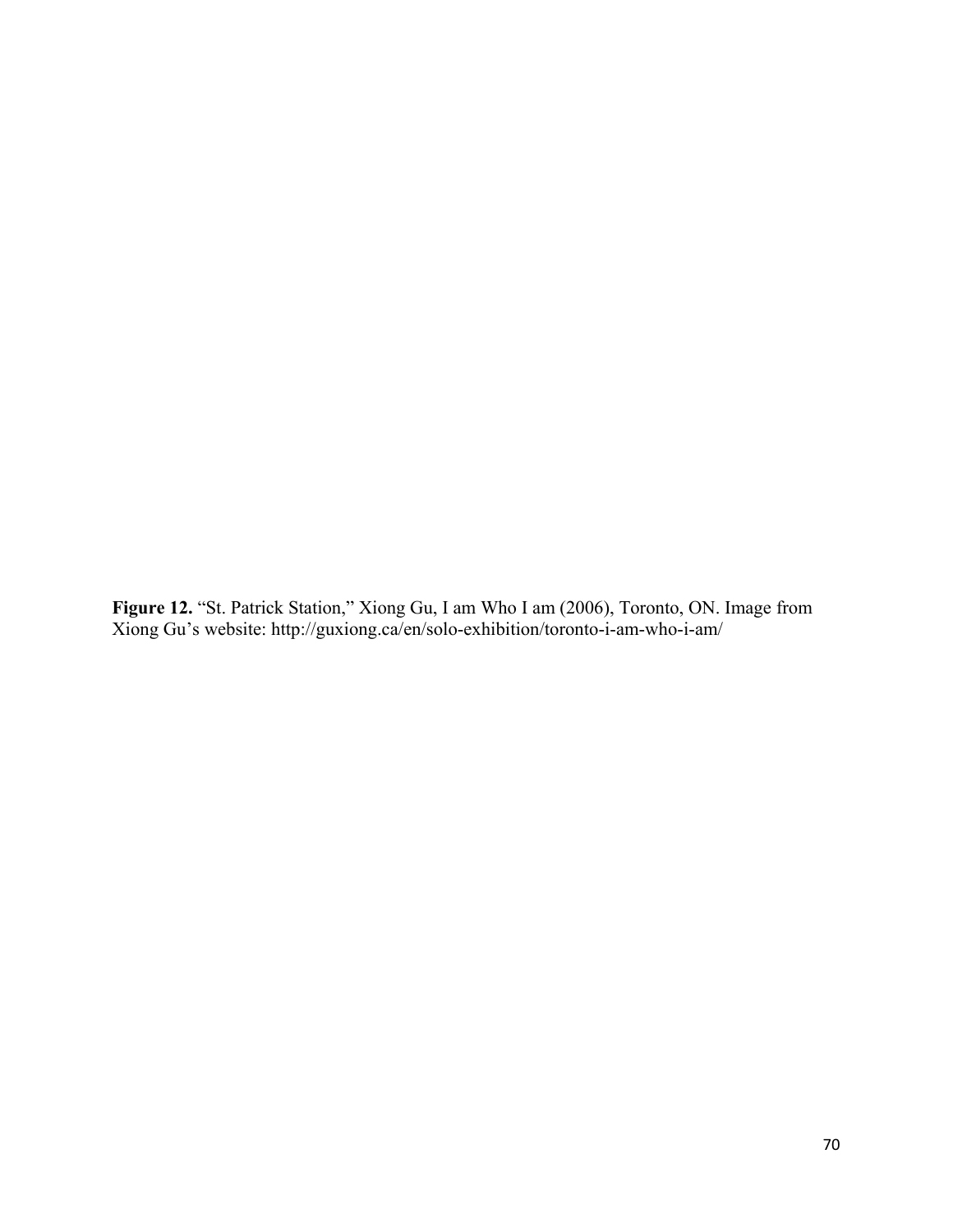**Figure 13.** "Montreal Chinatown View One," Xiong Gu, I am Who I am (2001), Montreal, QC. Image from Xiong Gu's website:<http://guxiong.ca/en/solo-exhibition/i-am-who-i-am/>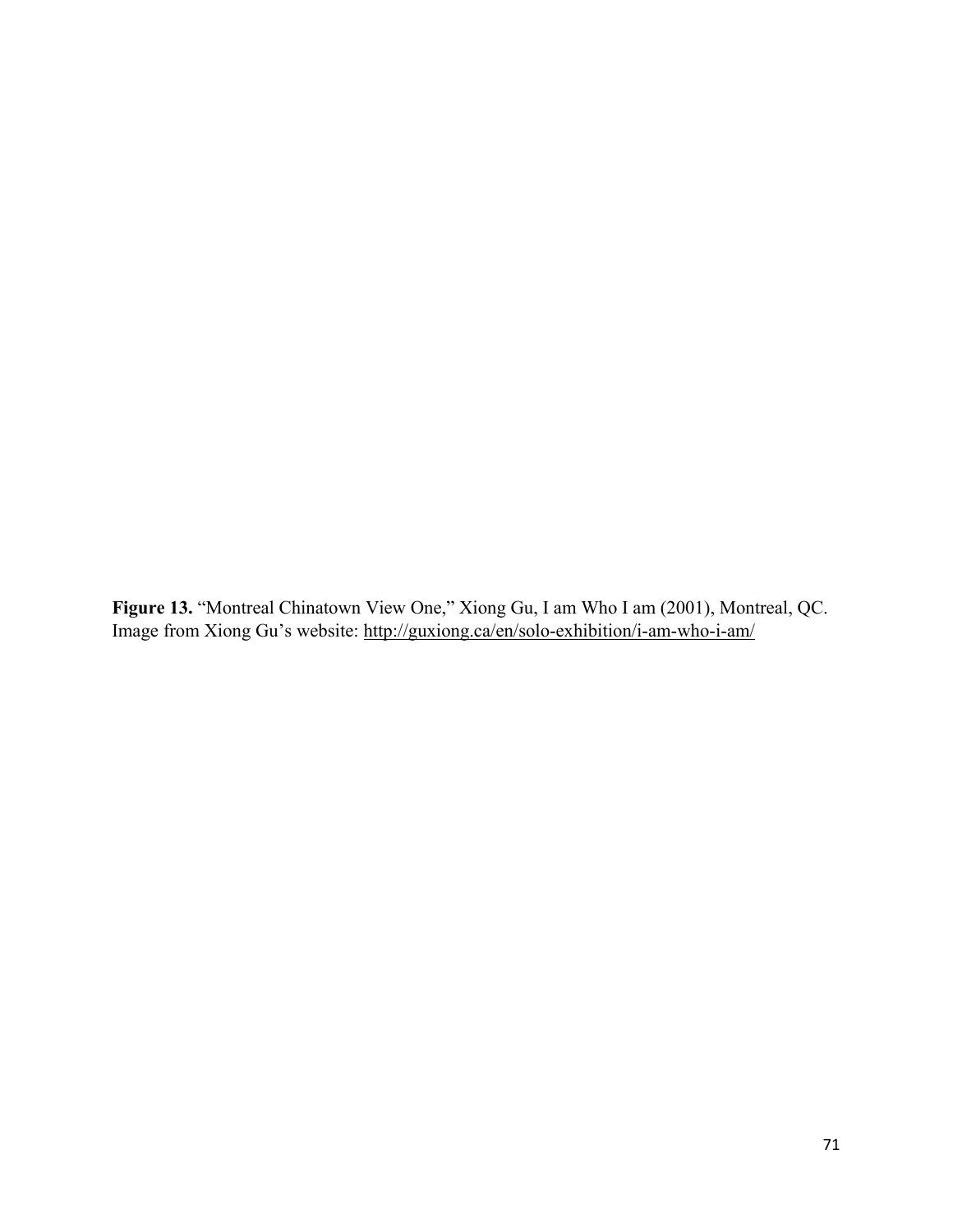**Figure 14.** "Montreal Chinatown View Two," Xiong Gu, I am Who I am (2001), Montreal, QC. Photo: Courtesy of the artist. Image from Xiong Gu's website: http://guxiong.ca/en/soloexhibition/i-am-who-i-am/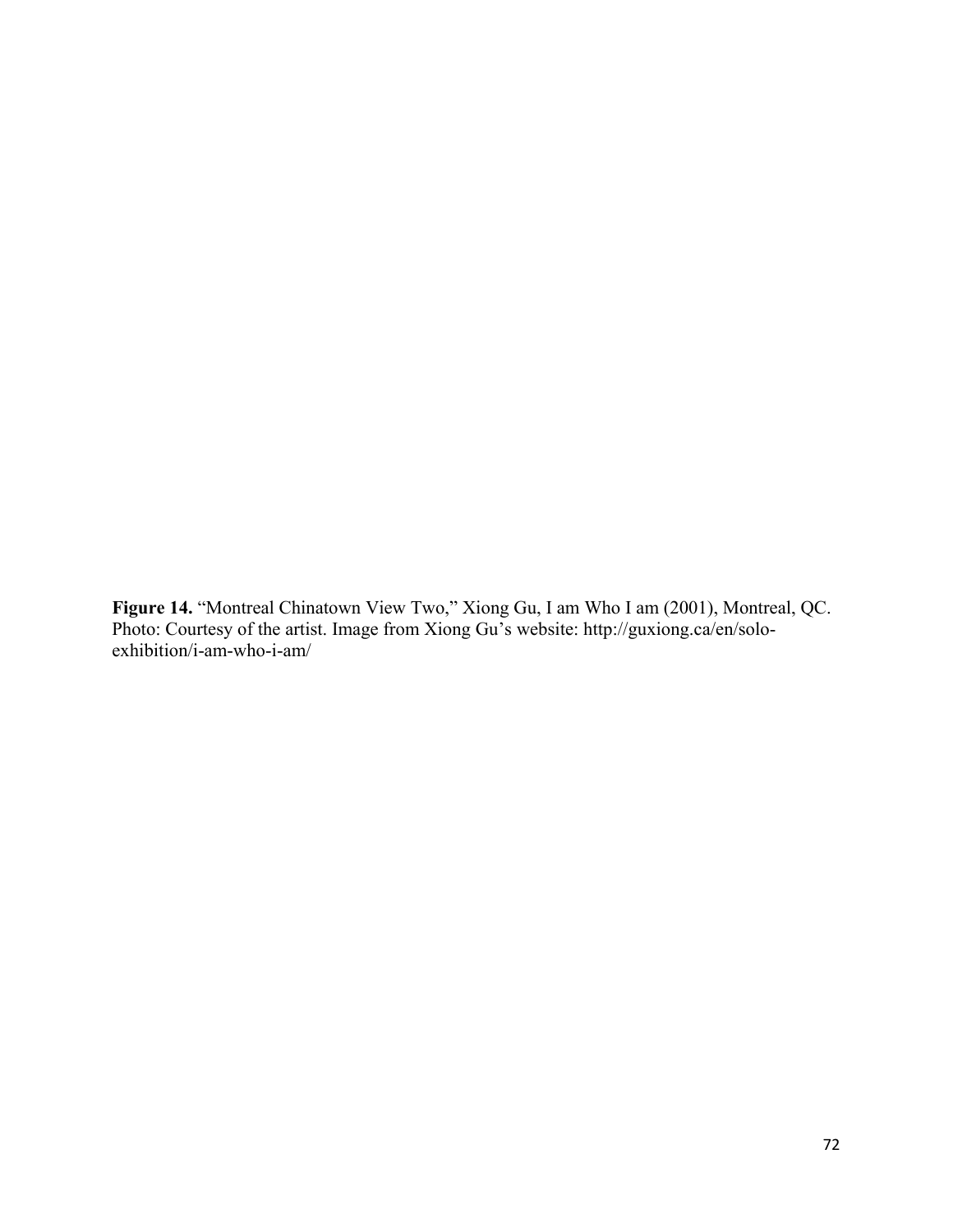**Figure 15.** "Installation View One," Chop Suey on the Prairies (2013), Edmonton, AB. Image from CTV News Edmonton: https://edmonton.ctvnews.ca/chop-suey-on-the-prairies-newmuseum-exhibit-on-history-of-alberta-s-chinese-restaurants-1.1244205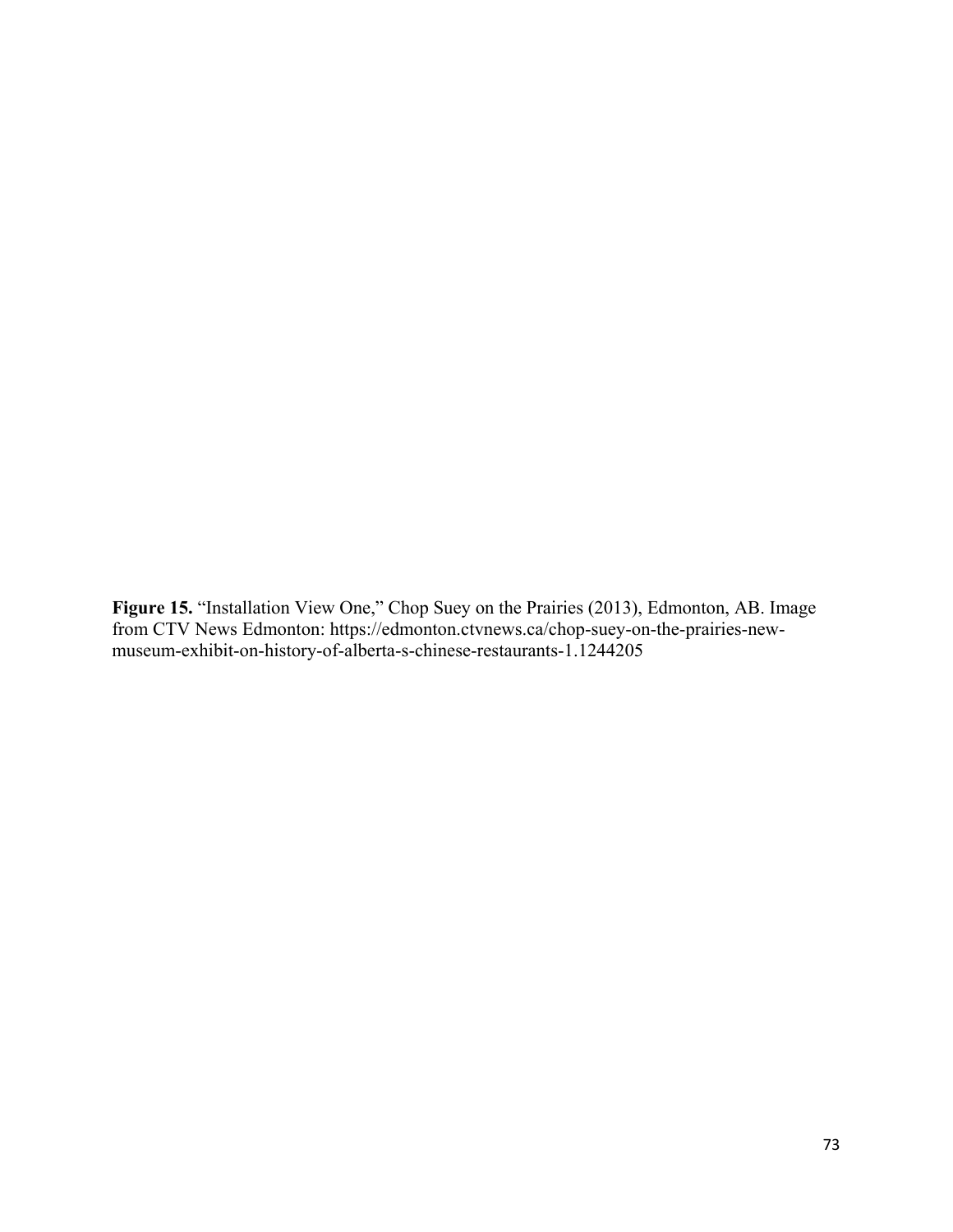**Figure 16.** "Installation View Two," Chop Suey on the Prairies (2013), Edmonton, AB. Image from CTV News Edmonton: https://edmonton.ctvnews.ca/chop-suey-on-the-prairies-newmuseum-exhibit-on-history-of-alberta-s-chinese-restaurants-1.1244205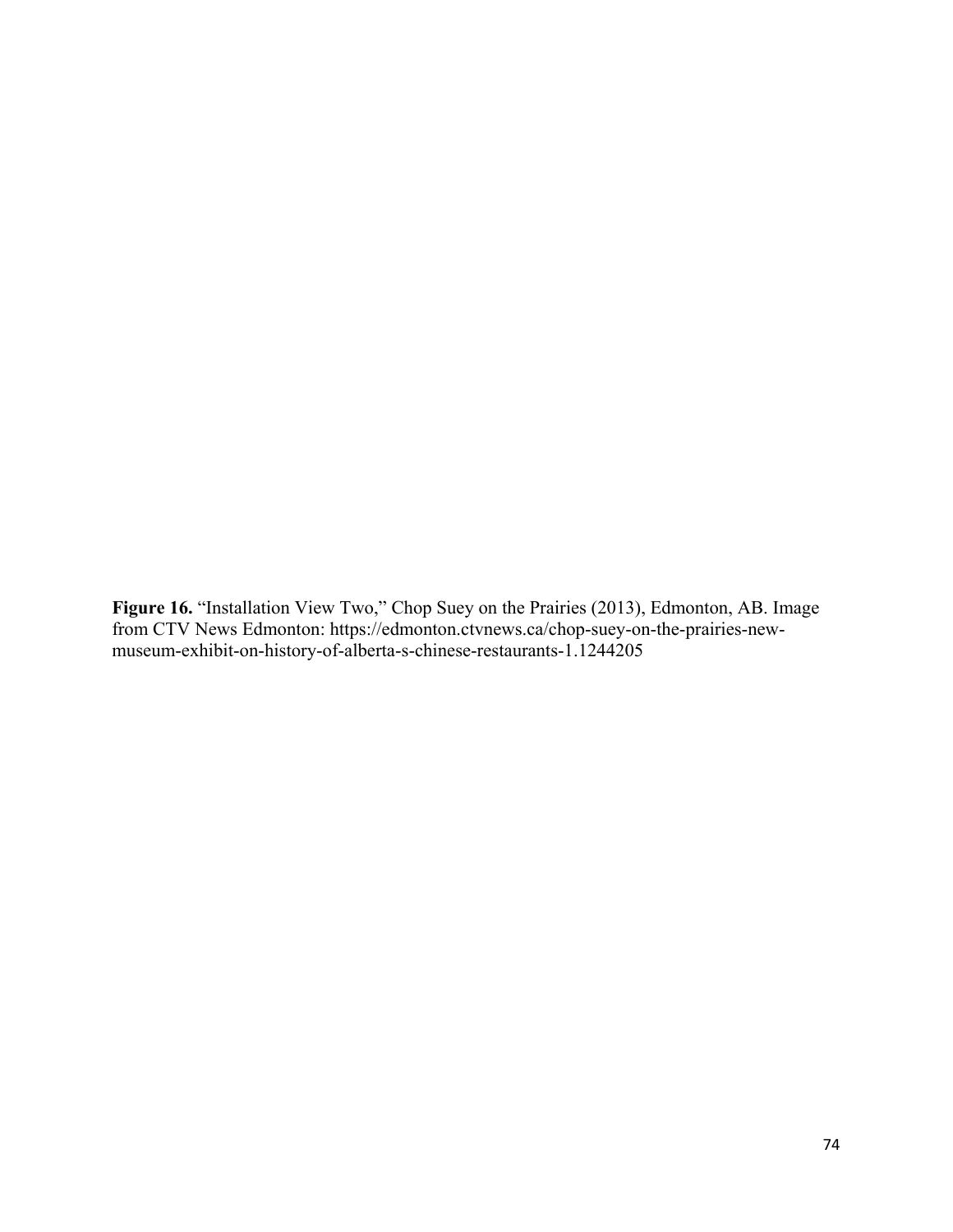Figure 17. "Installation View Three," Chop Suey on the Prairies (2013), Edmonton, AB. Image from CTV News Edmonton: https://edmonton.ctvnews.ca/chop-suey-on-the-prairies-newmuseum-exhibit-on-history-of-alberta-s-chinese-restaurants-1.1244205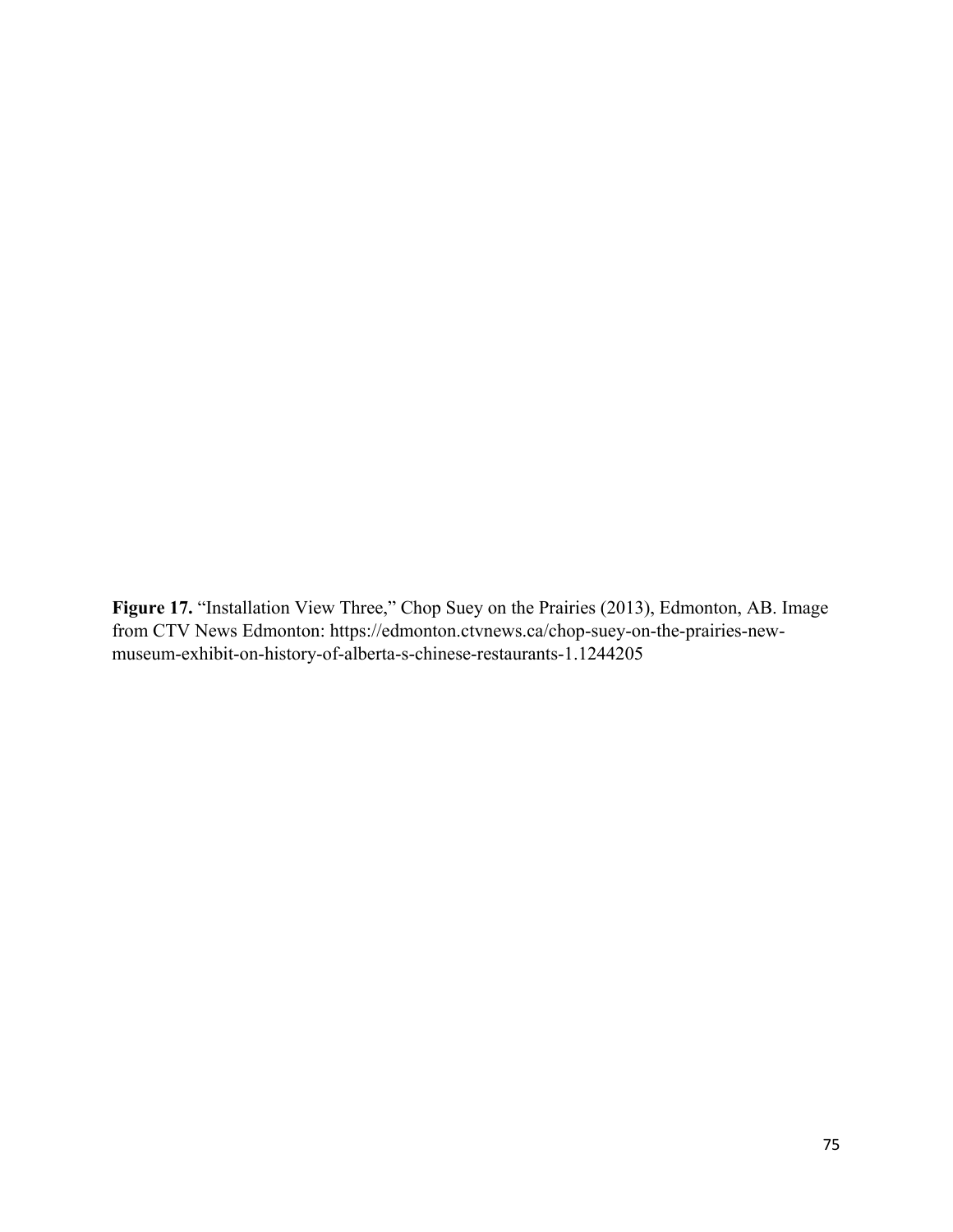Figure 18. "A historical photo of the K and P Cafe in Lethbridge, Alberta from the Glenbow Archives," Chop Suey on the Prairies (2013), Edmonton, AB. Image from CTV News Edmonton: https://edmonton.ctvnews.ca/chop-suey-on-the-prairies-new-museum-exhibit-onhistory-of-alberta-s-chinese-restaurants-1.1244205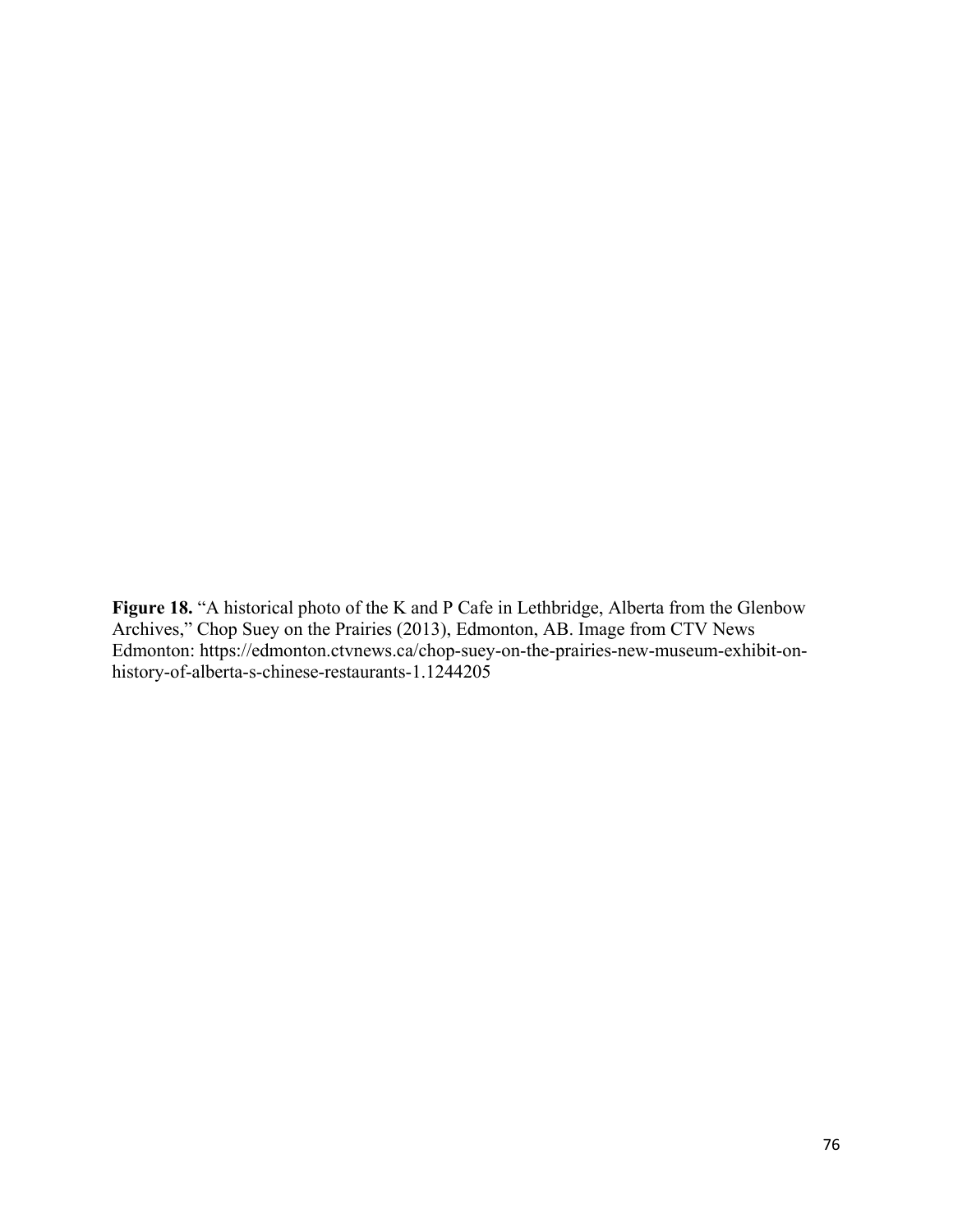**Figure 19.** Karen Tam, "Entrance," Gold Mountain Restaurant (2004), Montreal, QC. Image from Karen Tam's website: https://www.karentam.ca/goldmountain.html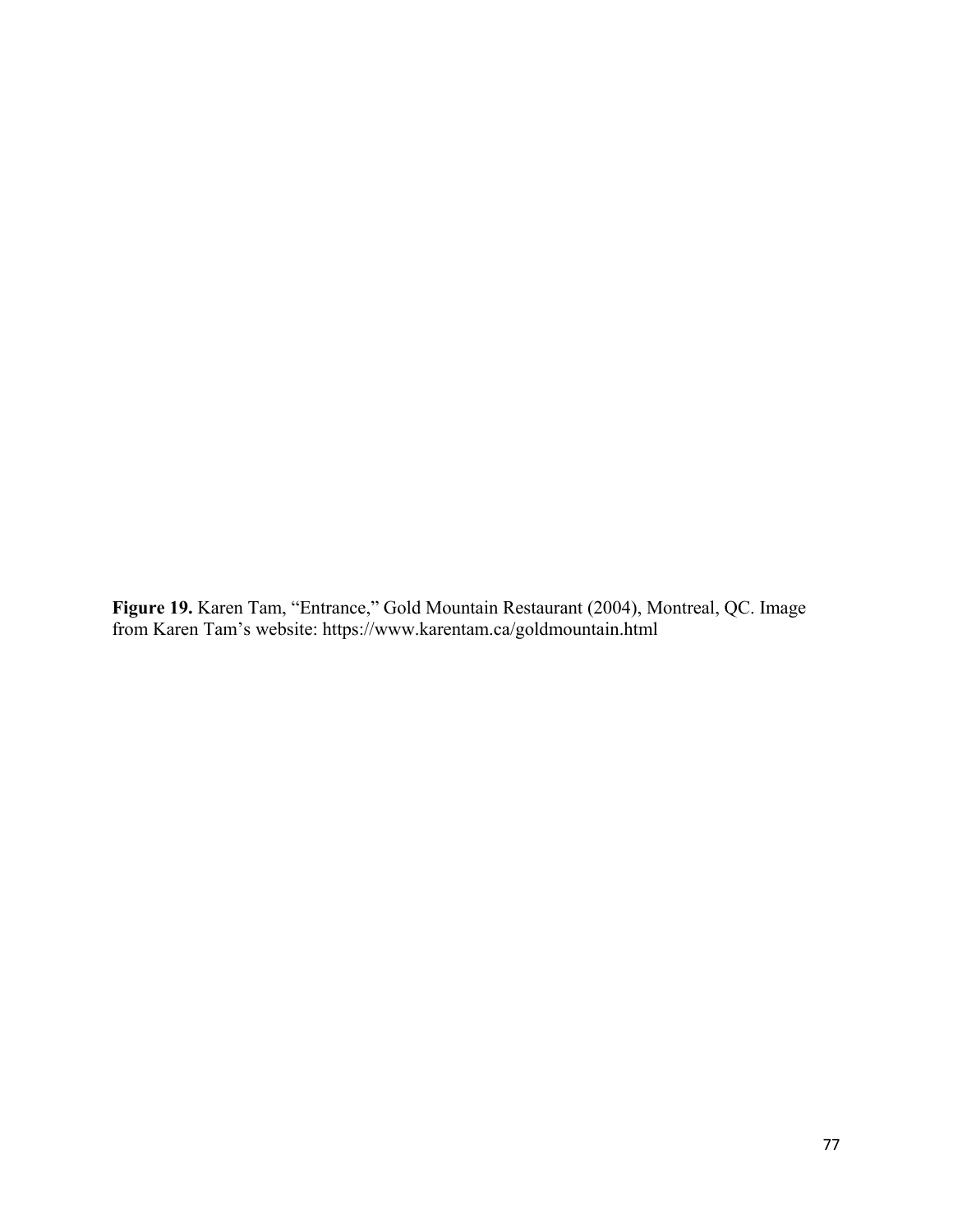**Figure 20.** Karen Tam, "Restaurant Scene," Gold Mountain Restaurant (2004), Montreal, QC. Image from Karen Tam's website: https://www.karentam.ca/goldmountain.html.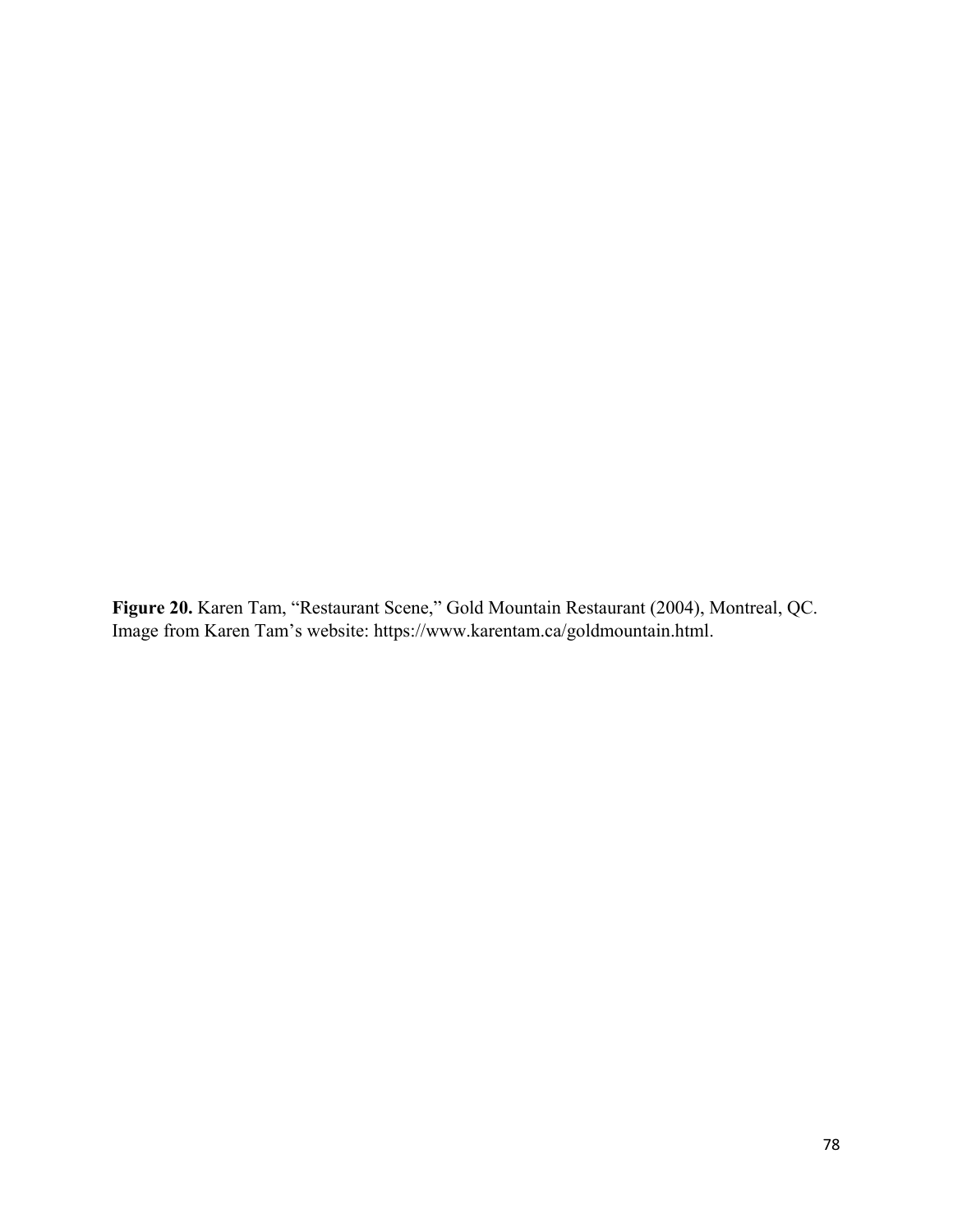**Figure 21.** Karen Tam "Counter," Gold Mountain Restaurant (2004), Montreal, QC. Image from Karen Tam's website: https://www.karentam.ca/goldmountain.html.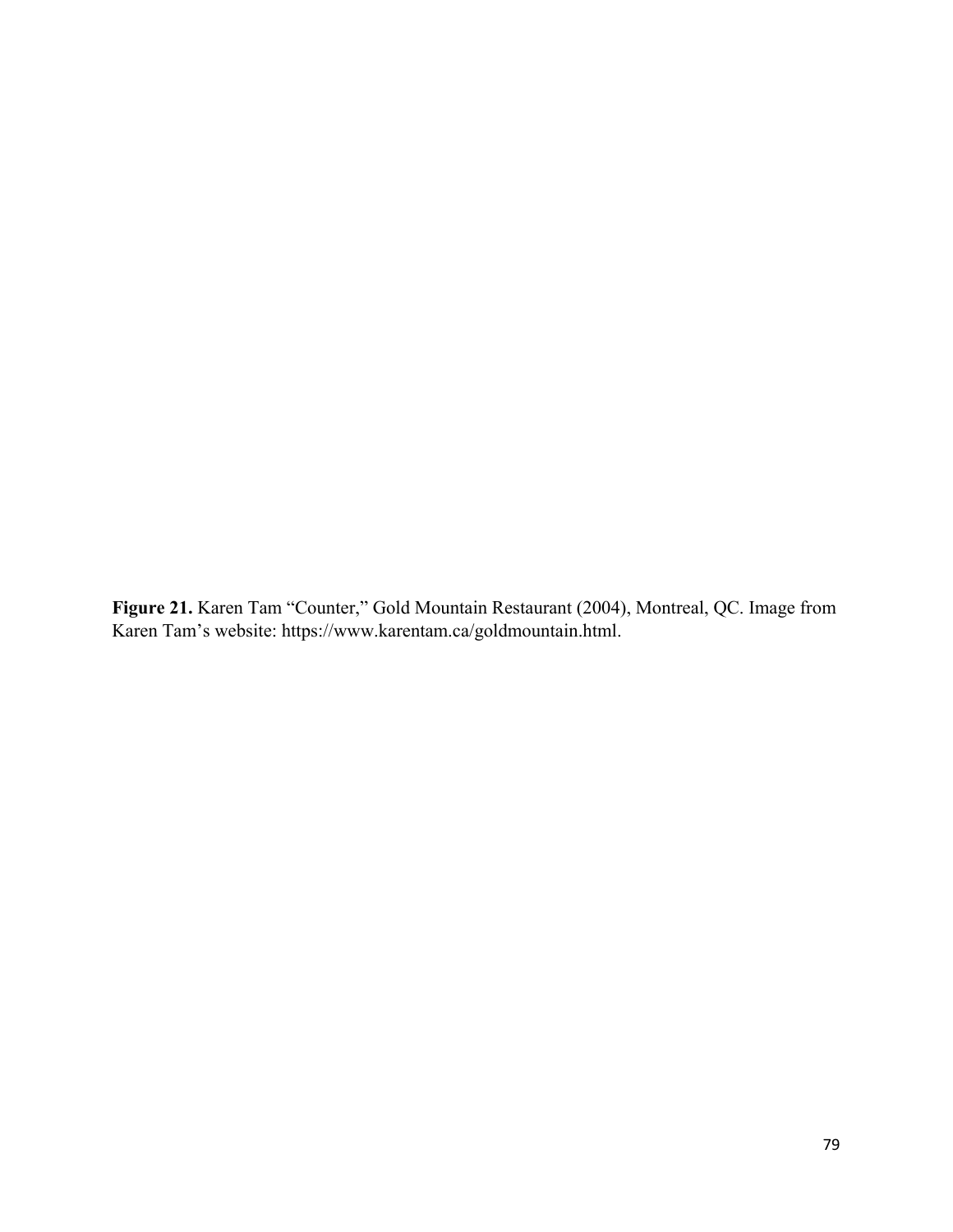**Figure 22.** Karen Tam, "Lantern," Gold Mountain Restaurant (2004), Montreal, QC. Image from Karen Tam's website: [https://www.karentam.ca/goldmountain.html.](https://www.karentam.ca/goldmountain.html)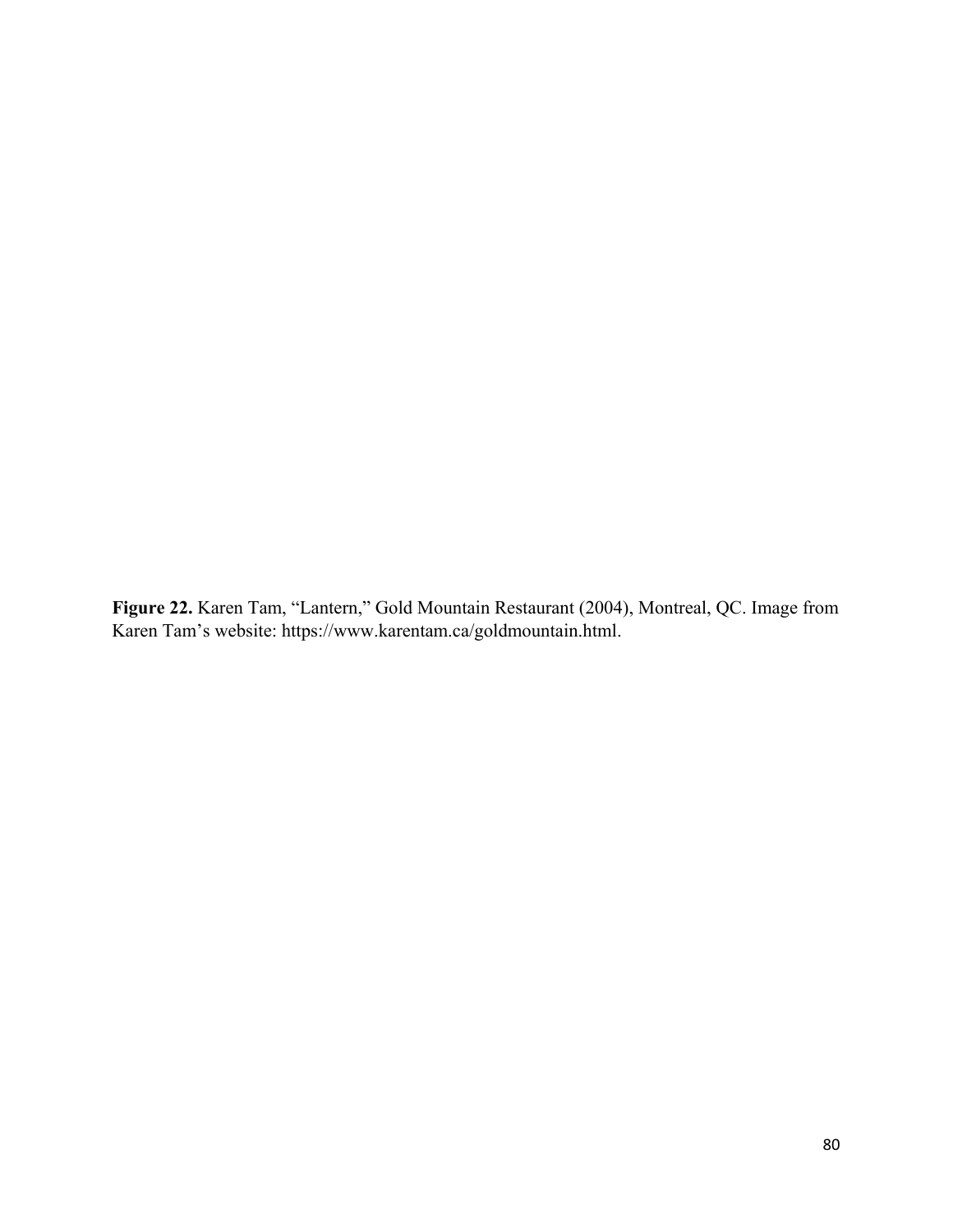**Figure 23.** Gerald McMaster, Savage Graces (1994), Lethbridge, AB. Image from book by Ruth Phillips, *Museum Pieces: Towards the Indigenization of Canadian Museums.*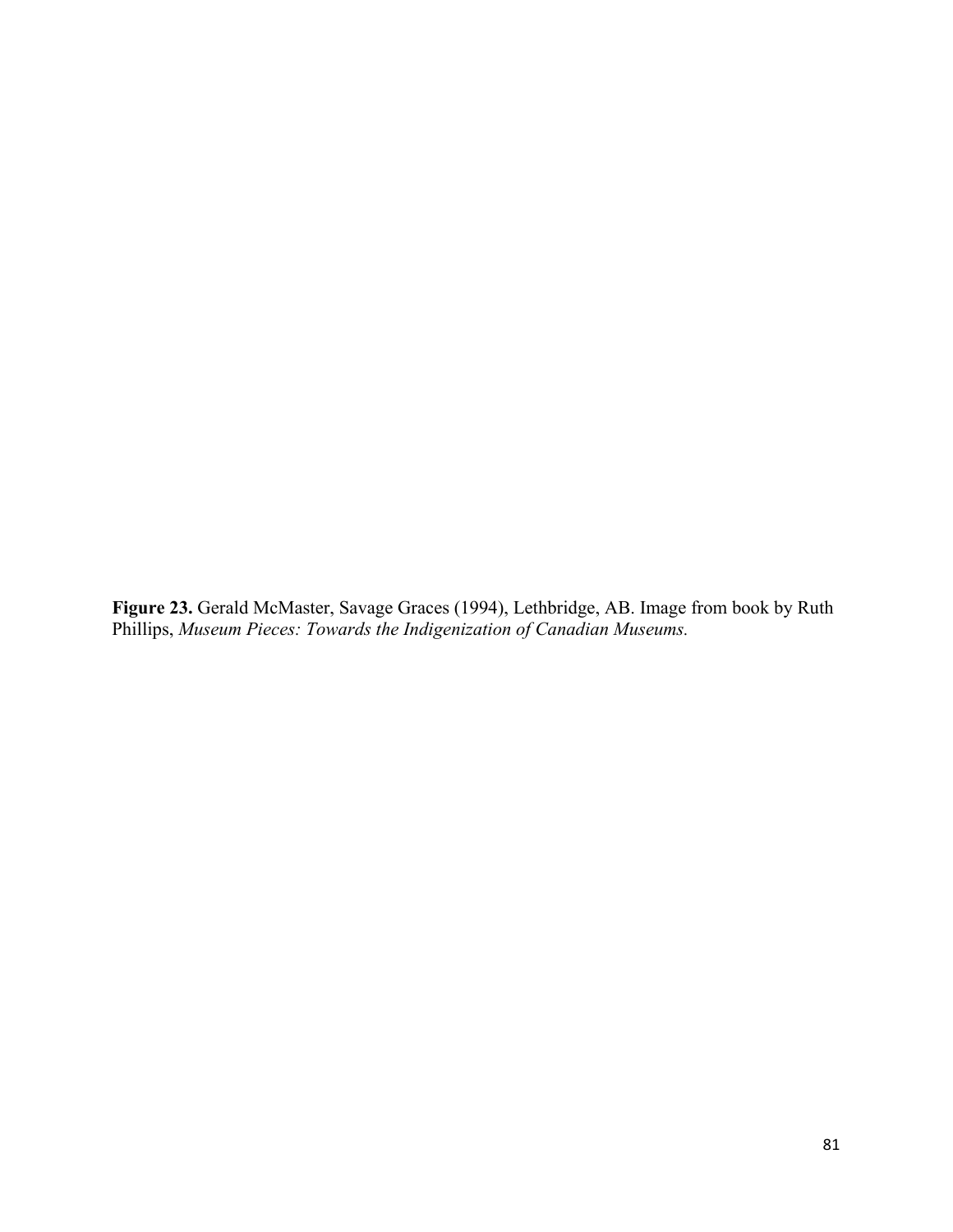**Figure 24.** Karen Tam, "Back Kitchen," *Gold Mountain Restaurant (2004)*, Montreal, QC. Image from Karen Tam's website: https://www.karentam.ca/goldmountain.html.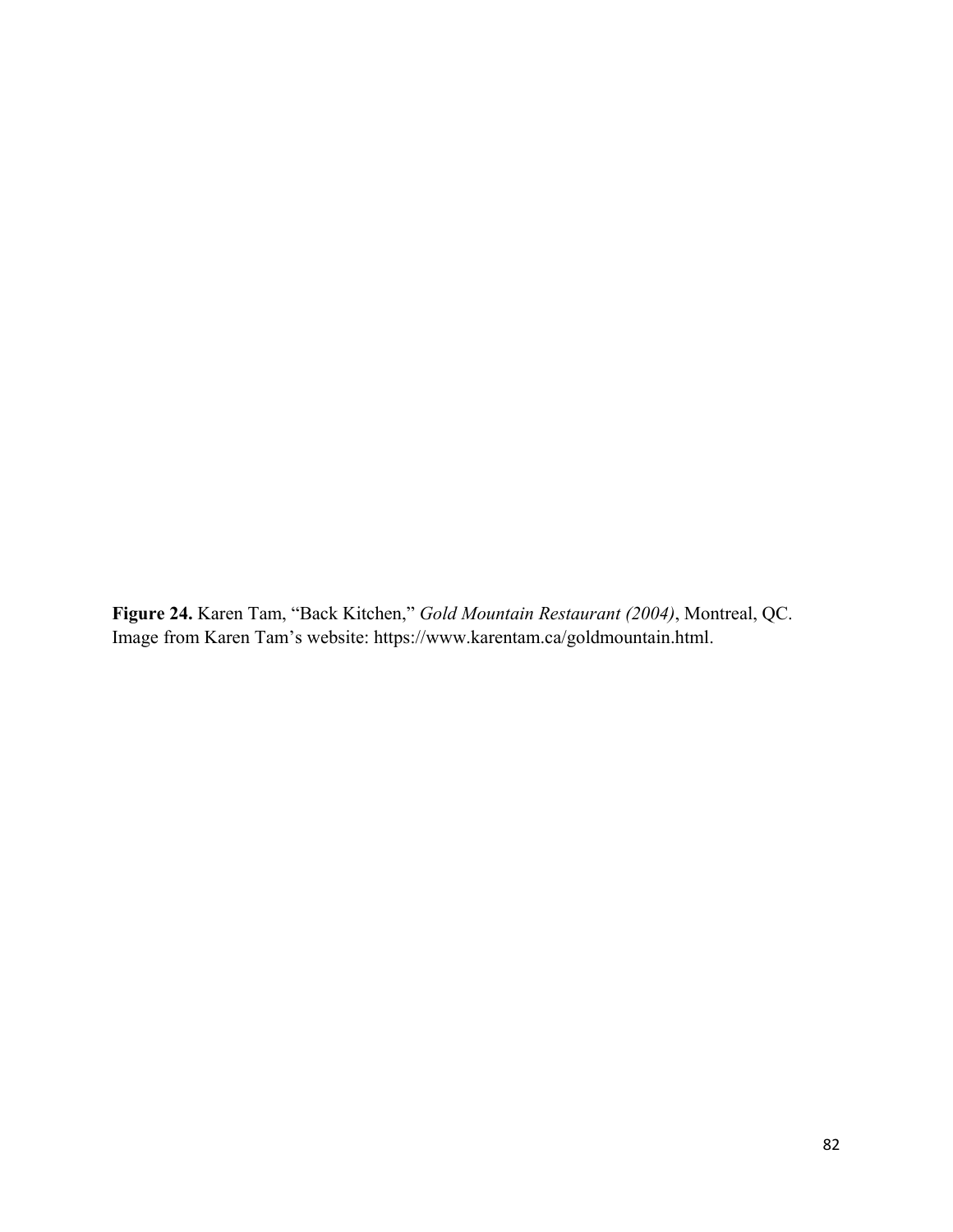## **Bibliography**

- Abella, Irving M., and Harold Martin Troper. *None Is Too Many: Canada and the Jews of Europe, 1933-1948*. Toronto: Lester, 1991.
- "About the Museum" *Canadian Museum of History.* Accessed 10 Oct. 2020. *<*https://www.historymuseum.ca/about/the-museum/#tabs>.
- "About the Museum" *Royal Alberta Museum.* Accessed 14 Nov. 2020. <https://royalalbertamuseum.ca/about/history>.
- Abu-Laban, Yasmeen. "The Politics of Race and Ethnicity: Multiculturalism as a Contested Arena." Ed. Alain Gagnon and James Bickerton. *Canadian Politics*. Orchard Park: Broadview, 1994: 242-63.
- Alberro, Alexander. "Institutions, critique and institutional critique." *Institutional Critique and anthology of artists' writings.* Eds. Alexander Alberro and Blake Stimson. Cambridge Mass.: MIT Press, 2009.
- Anderson, Kay J. "The Idea of Chinatown: The Power of Place and Institutional Practice in the Making of a Racial Category." *Annals of the Association of American Geographers*. 77:4 (1987): 580-598.
- Ashley, Susan. *A Museum in Public: Revisioning Canada's Royal Ontario Museum.* London: Routledge, 2019.

Ashely, Susan. "First Nations on View: Canadian Museums and Hybrid Representations on Culture." *eTopia*. (March 2005): 31-40.

- Bellavance, Guy. "Le pouvoir de l'image Le mois de la photo a Montreal, 2001." *Making Worlds* 56 (Jan 2002): 27-30.
- Bennett, Tony. *The Birth of the Museum: History, Theory, Politics*. London: Routledge, 2005.
- "Beyond the Golden Mountain: Chinese Cultural Traditions in Canada." *Canadian Museum of History*. Accessed 12 Dec. 2014. <http://www.historymuseum.ca/event/beyond-thegolden-mountain-chinese-cultural-traditions-in-canada/>.
- Bissoondath, Neil. *Selling Illusions: The Cult of Multiculturalism in Canada*. Toronto: Penguin, 1994.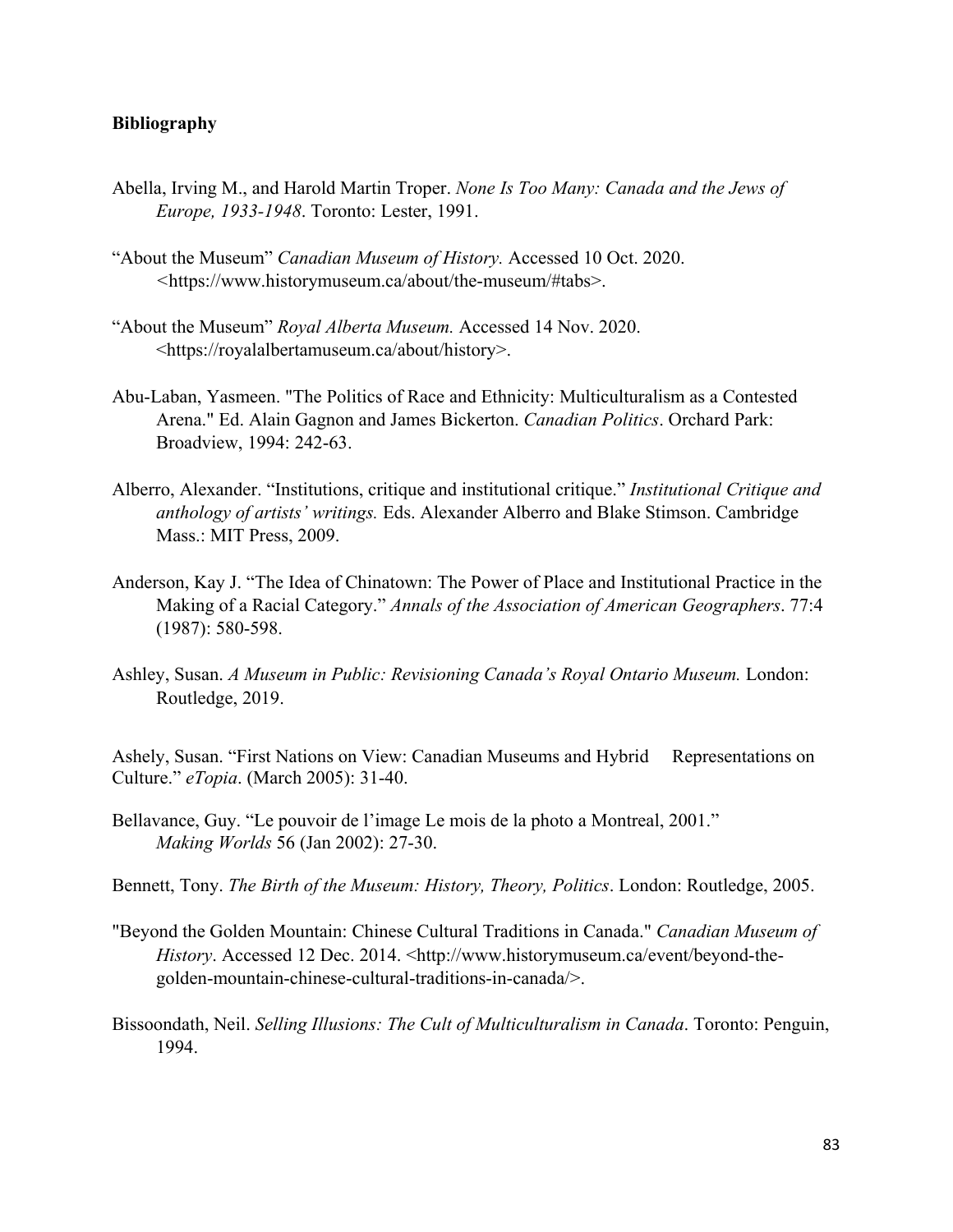- Brotz, Howard. "Multiculturalism in Canada: A Muddle." *Canadian Public Policy* 6.1 (1980): 41-44.
- "Building the Railway." *Government of British Columbia.* Accessed 1 Nov. 2020. <https://www2.gov.bc.ca/gov/content/governments/multiculturalism-anti-racism/chineselegacy-bc/history/building-the-railway>.
- Bush, Peter G. "The Canadian Churches' Apologies for Colonialism and Residential Schools." *Peace Research* 47:1/2 (2015): 47-70.
- "Canada Council for the Arts." *Government of Canada*. Accessed 9 Nov. 2020. <https://appointments.gc.ca/prflOrg.asp?OrgID=CCL&lang=eng>.
- "Canadian Multiculturalism: An Inclusive Citizenship." *Government of Canada, Citizenship and Immigration Canada, Communications Branch*. Accessed 10 Dec. 2014. <http://www.cic.gc.ca/english/multiculturalism/citizenship.asp>.
- "Canadian Multiculturalism." *Parliament of Canada*. Accessed 23 Mar. 2013. <http://www.parl.gc.ca/Content/LOP/ResearchPublications/prb0920-e.htm#2- The%20Formative>.
- Chahal, Walid. "Multicultural Education and Policy Making." *Navigating Multiculturalism: Negotiating Change*. Ed. Dawn Zinga. Newcastle: Cambridge Scholars, 2006, 98-123.
- Cho, Lily. "The Diasporic Public: Chinese Restaurant as Institution and Installation in Canada." *American Chinese Restaurants: Society Culture and Consumption*. Eds. Jenny Banh and Haiming Liu. New York: Routledge, 2019.
- Cho, Lily. *Eating Chinese: Culture on the Menu in Small Town Canada*. Toronto: University of Toronto Press, 2010.
- Chow, Rey. "Have you Eaten? Inspired by an Exhibit." *Amerasia*. 31.1 (2000): 19-22.
- "Citizenship and Immigration Canada, A Look at Canada, What Does Canadian Citizenship Mean?" *Government of Canada.* Accessed 24 Jun. 2014. <www.cic.gc.ca/english/citizen/look/look-02e.html>.
- "City of Vancouver Administrative Report" *City of Vancouver.* Accessed 25 Oct. 2020. <https://council.vancouver.ca/20030911/pe1.htm>.
- "Collections" *Royal Alberta Museum.* Accessed Oct 10, 2020. <https://royalalbertamuseum.ca/collections>.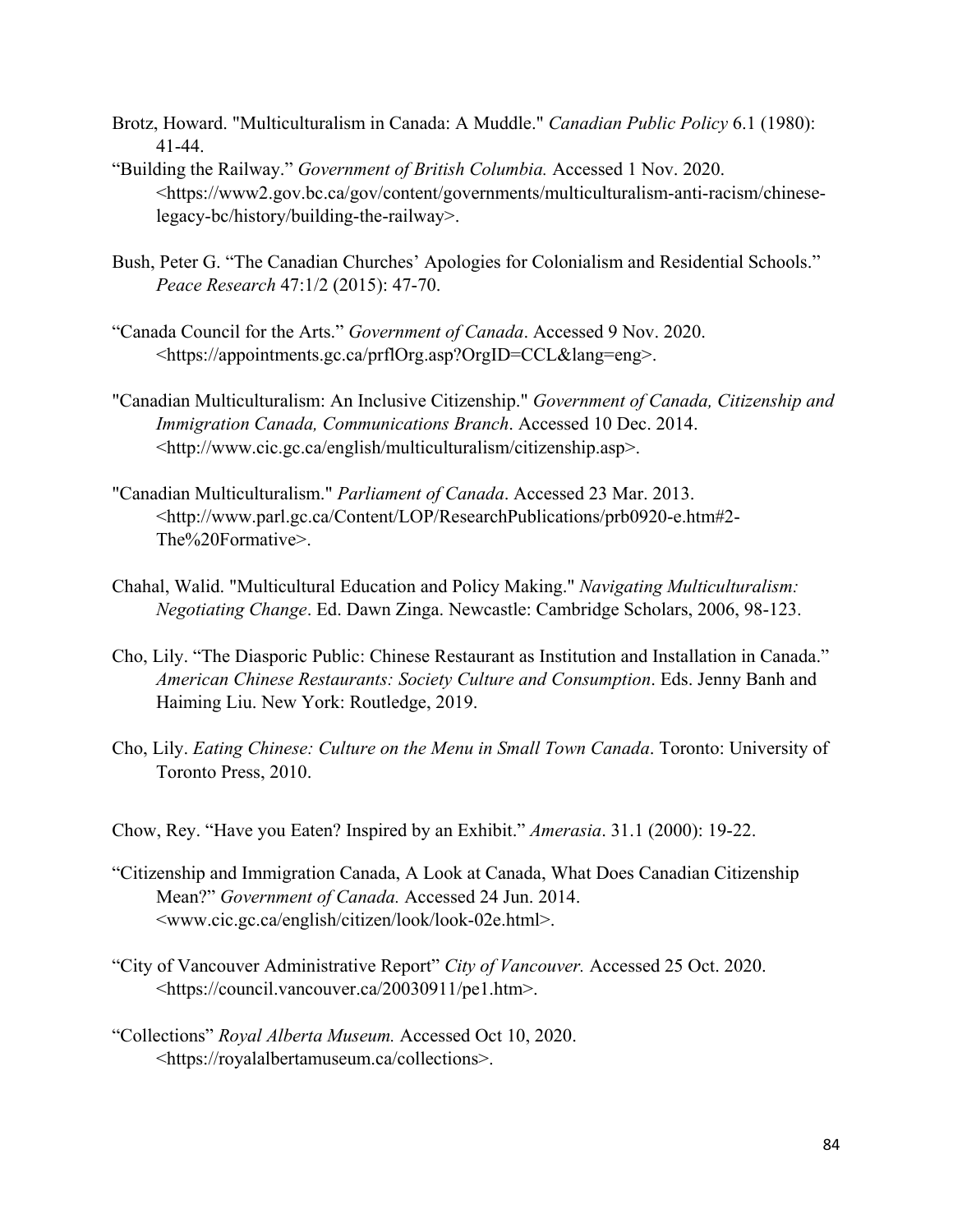- Crean, Susan. *Who's Afraid of Canadian Culture?: report of a study on the diffusion of the performing and exhibiting arts in Canada*. Toronto: York University Press, 1973.
- Crawley, Mike. "Royal Ontario Museum apologies over racist exhibit…27 years later." *CBC News.* Accessed 18 Nov. 2020. <https://www.cbc.ca/news/canada/toronto/rom-apologyinto-heart-africa-royal-ontario-museum-1.3840645>.
- Day, Richard. *Multiculturalism and the History of Canadian Diversity.* Toronto: Toronto Press Inc, 2000.
- Debord, Guy. *Society of the Spectacle*. New York: Zone Books, 1994.
- Dirks, Gerald E. "Immigration Policy." *The Canadian Encyclopedia*. Accessed 18 Dec. 2015. <http://www.thecanadianencyclopedia.ca/en/article/immigration-policy/Cached19>.
- Fatona, Andrea. "Arts Funding, the State and Canadian Nation-Making Producing Governable Subjects." *Critical Inquiries: A Reader in Studies of Canada.* Eds. Lynn Caldwell, Cariannne Leung and Darryl Leroux. Winnipeg: Fernwood Publishing, 2013, 33-52.
- Fraser, Fil. *Alberta's Camelot: Culture and the Arts in the Lougheed Years*. Edmonton: Lone Pine Pub, 2003.
- Gagnon, Monika Kin, and Fung, Richard. *13 conversations about art and cultural race politics.*  Montreal: Artexte Editions, 2002.
- Gagnon, Monika Kin. *Other Conundrums: Race, Culture, and Canadian Art*. Vancouver: Arsenal Pulp Press, 2000.
- Garland, David. "Foucault's Discipline and Punish—An Exposition and Critique." *Law and Social Inquiry* 11:4 (1986): 847-880.
- Geddes, John. "Written by the Victors." *MacLeans Toronto*, 126:31 (2013): 18.
- Gordon-Walker, Caitlin. *Exhibiting Nation: Multicultural Nationalism (and Its Limits) in Canada's Museums*. Vancouver: UBC Press, 2017.
- Gordon-Walker, Caitlin. "The Process of Chop Suey: Rethinking Multicultural Nationalism at the Royal Alberta Museum." *Diverse Spaces: Identity, Heritage and Community in Canadian Public Culture.* Eds. Susan Ashley. Newcastle: Cambridge Scholars, 2013, 16- 38.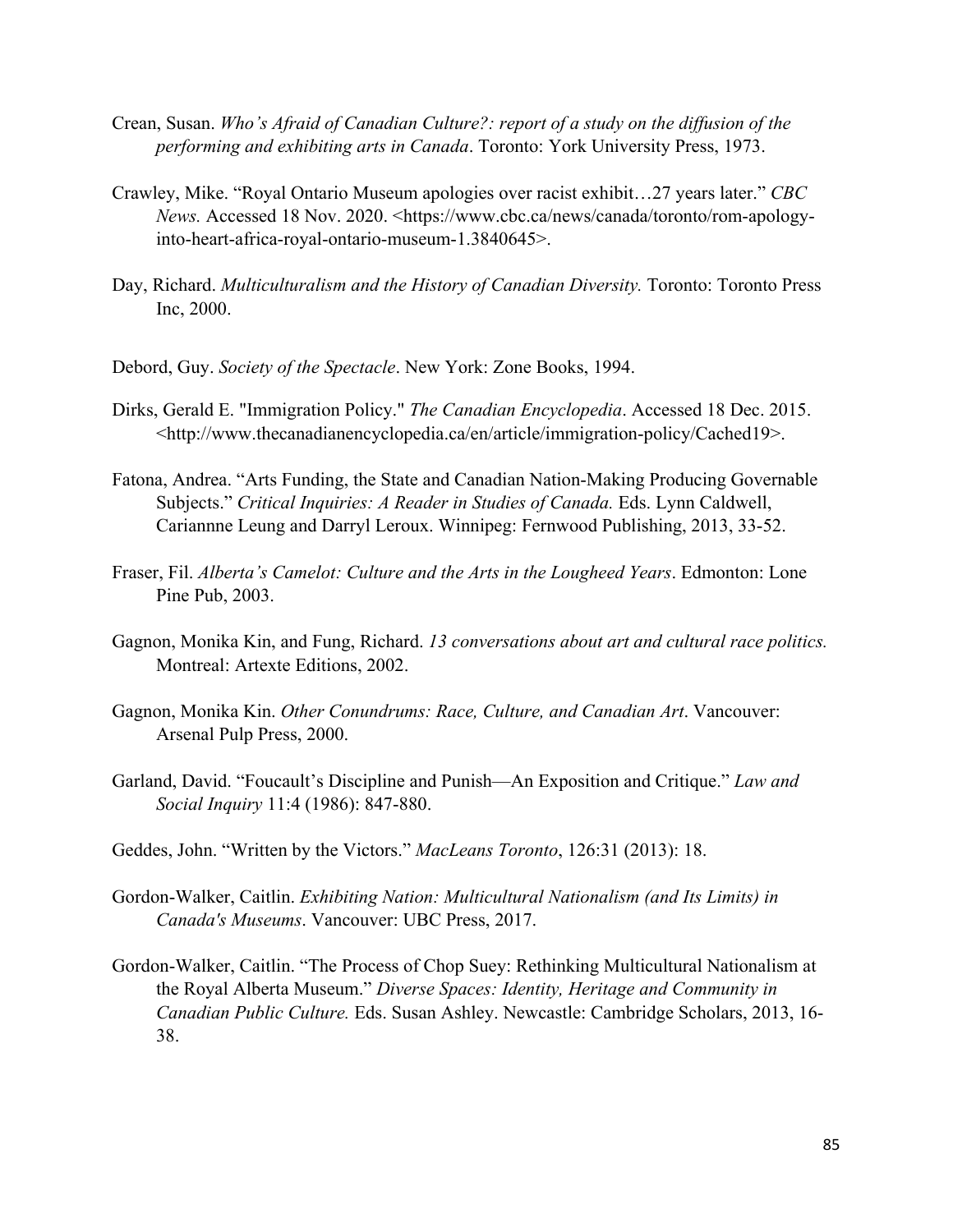- "Government Apology to Former Students of Indian Residential Schools." *Canadian Encyclopedia.* Accessed 26 Nov. 2020. <https://thecanadianencyclopedia.ca/en/article/government-apology-to-former-students-ofindian-residential-schools>.
- Gregg, Allan. "Identity Crisis: Multiculturalism: A Twentieth Century Dream Becomes a Twenty First Century Conundrum." *The Walrus* 3.2 (2006).
- Gu, Xiong. "I am Who I Am." *La Mois de la Photo, 2001: Le pouvoir de l'image=The power of the image*. Montreal: Vox, 2001, 90-91.
- "History of Canada's Early Chinese Immigrants." *Library and Archives Canada.* Accessed 1 Oct. 2020. <https://www.bac-lac.gc.ca/eng/discover/immigration/history-ethniccultural/early-chinese-canadians/Pages/history.aspx?wbdisable=true>.
- Hoe, Ban Seng. *Beyond the Golden Mountain: Chinese Cultural Traditions in Canada*. Hull: Canadian Museum of Civilization, 1989.
- Holden, Michael. "Canada's Trade Policy and Economic Relationship with China." *Parliament of Canada*. Accessed 16 Dec. 2015. <http://www.parl.gc.ca/Content/LOP/researchpublications/prb0432-e.htm#fn9>.
- Horrall, Andrew. "'A Century of Canadian Art': the Tate Gallery exhibition of 1938." *British Journal of Canadian Studies* 27.2 (2014): 149-162.
- "Immigration: Chinese Exclusion Act." *University of British Columbia Library: The Chinese Experience in B.C. 1850-1950*. Accessed 18 Dec. 2014. <http://www.library.ubc.ca/chineseinbc/exclusion.html>.
- Indra, Doreen M. "Changes in Canadian Immigration Patterns Over the Past Decade With Special Reference to Asia." *Visible Minorities and Multiculturalism: Asians in Canada*. Ed. K. Victor Ujimoto, Gordon K. Hirabayashi, and P. A. Saram. Scarborough: Butterworths, 1980, 163-79.
- Jennings, Sarah. "Museum's Chinese Exhibit is Tale of the Sparrow and the Elephant." *The Globe and Mail*. Sept 9, 1989: C9.
- Jim, Alice Ming Wai. "Articulating Spaces of Representation: Contemporary Black Women Artists in Canada." *Towards an African Canadian Art History: Art, Memory and Resistance.* Eds. Charmaine A. Nelson. Concord: Captus Press, 2019.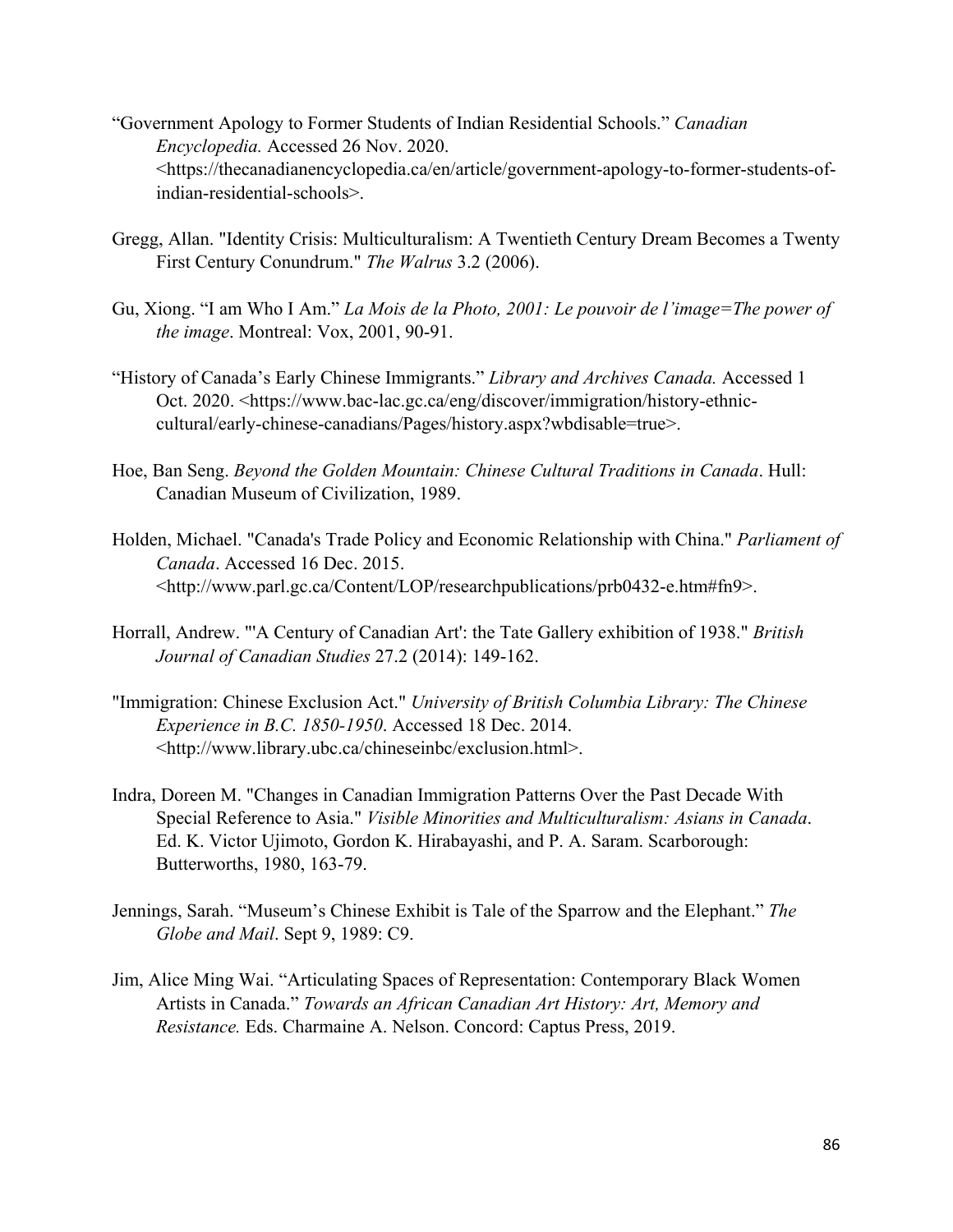- Jim, Alice Ming Wai. "Making an Entrance." *Canadian Ar*t Spring 2020. Accessed 15 Nov. 2020. <https://canadianart.ca/essays/making-an-entrance-black-wimmin-when-and-wherewe-enter/>.
- Jim, Alice Ming Wai. "Redress Express: Chinese Restaurants and the Head Tax Issue in Canadian Art (Deliberations on a Preliminary Course)." *Amerasia Journal*. 33.2 (2007): 97–114.
- Kapica, Jack. "Canadians want Mosaic to Melt, survey finds: Respondents believe immigrants should adopt Canada's values." *The Globe and Mail* Accessed 14 Dec, 1993.
- Lam, Edmond. *Chinese Canadian Resource Manual*. Vancouver: Strathcona Community Centre, 1985.
- Lee, Days. "Memories of a Chinese-Canadian restaurant." *Gold Mountain Restaurant Montagne d'Or* Eds. Karen Tam. Montreal: Montreal arts intercultural, 2006, 37-40.
- Li, Xiaoping. *Rising Voices: Asian Canadian Cultural Activism*. Vancouver: UBC Press, 2007.
- "Liberals Multicultural Brainwashing." *Halifax Daily News* 4 Dec, 2001. 14.
- Litt, Paul. "The Massey Commission, Americanization, and Canadian Cultural Nationalism." *[Queen's Quarterly](https://en.wikipedia.org/wiki/Queen%27s_Quarterly)* 98.2 (1991): 375-387.
- Lofstrom, Jan. "Historical apologies as acts of symbolic inclusion and exclusion? Reflections on institutional apologies as politics of cultural citizenship." *Citizenship Studies* 15:1 (2011): 93-108.
- Mahrouse, Gada. "'Reasonable accommodation' in Quebec the limits of participation and dialogue." *Race and Class* 52:1 (2010): 85-96.
- Nasser, Danny. "Manning Multicultural Policy 'foolhardy'." *Calgary Herald.* 4 Jan, 1995: A6.
- Naumetz, Tim. "Multicultural Policies Keep Canadians Apart, 1 in 4 Believe." *Edmonton Journal* 18 July, 2004: A5.
- McNish, Tori "Chop Suey on the Prairies: A History of Chinese Restaurants in Alberta." *The Senses and Society* 8.3 (2013): 378-382.
- Mitchell, Katharyne. "Global Diasporas and Traditional Towns: Chinese Transnational Migration and the Redevelopment of Vancouver's Chinatown." *Traditional Dwellings and Settlements Review*. 11.2 (Spring 2000): 7-18.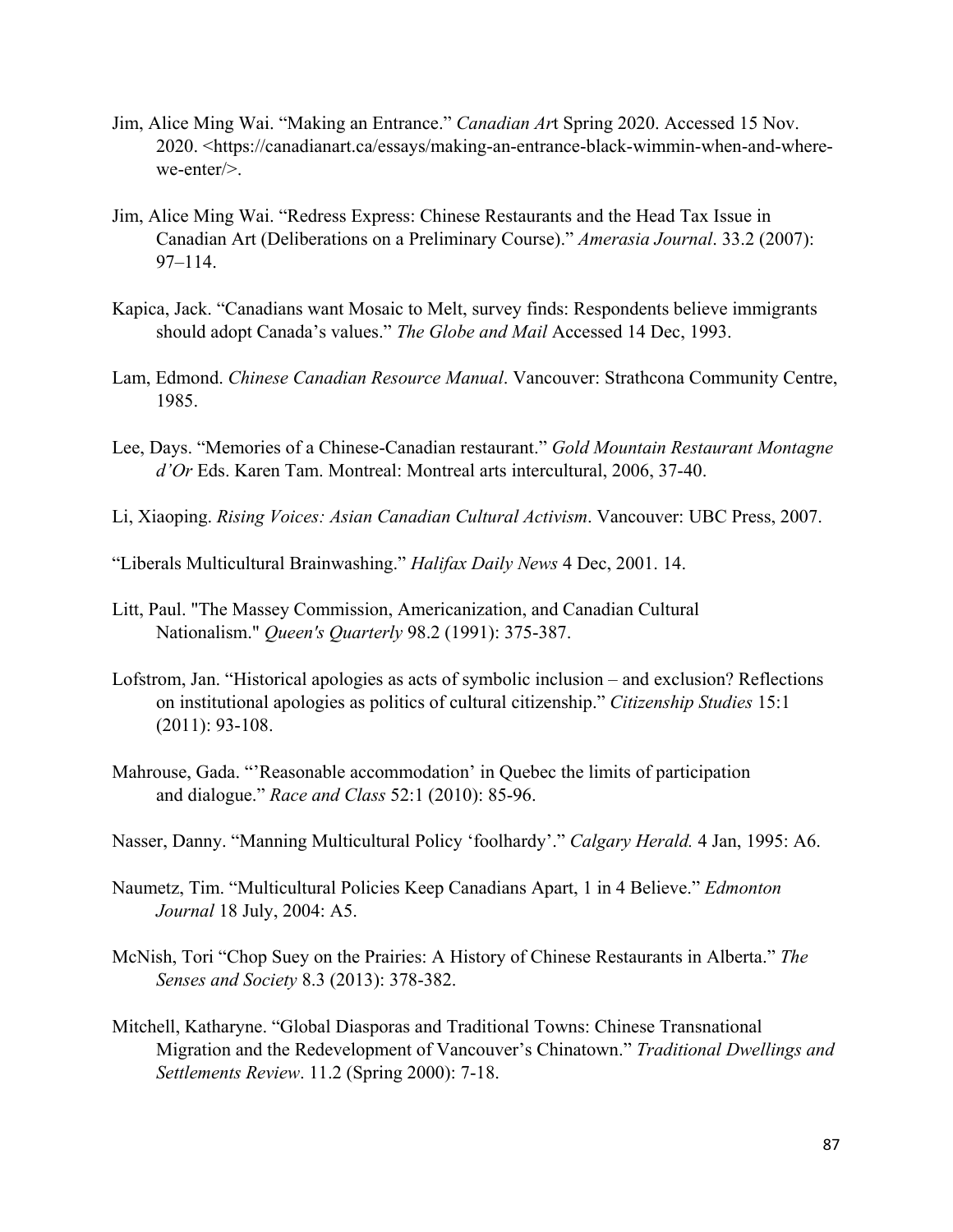- Mitchell, Timothy. "Orientalism and the Exhibitionary Order." *The Art of Art History: a Critical Anthology*, Eds. Donald Preziosi, Oxford: Oxford University Press, 2009, 409–423.
- Morton, Desmond. *A short history of Canada.* Toronto: Mclleland & Stewart, 2017.
- Nettelbeck, Amanda. "Remembering Indigenous Dispossession in the National Museum: The National Museum of Australia and the Canadian Museum of Civilization." *Time & Society* 21.1 (2012): 39-54.
- Nochlin, Linda. *From 1971: Why have there been no great women artists?.* New York: Artmedia Artnews, 2015.
- Nolte, Victoria. "Artist and Activist Networks: Constituting Asian Canadian Contemporary Art in the 1980s and 90s." *Artexte* August 2018. Accessed 15 Nov. 2020. [<https://artexte.ca/en/articles/artist-and-activist-networks-constituting-asian-canadian](https://artexte.ca/en/articles/artist-and-activist-networks-constituting-asian-canadian-contemporary-art-in-the-1980s-and-90s/)[contemporary-art-in-the-1980s-and-90s/>](https://artexte.ca/en/articles/artist-and-activist-networks-constituting-asian-canadian-contemporary-art-in-the-1980s-and-90s/).
- Nolte, Victoria; Zhang, von Harringa, Charissa and Larose Dekphine. "Tracing Asian Canadian Art Histories and Aesthetic Alliances." *EHAR@Artexte* April 2015: 1-6.
- "Northern Lights Launches on Parliament." *Government of Canada.* Accessed 1 Nov. 2015. <http://news.gc.ca/web/article-en. do?nid=998259>.
- O'Brian, John, and Peter White. *Beyond Wilderness: the Group of Seven, Canadian Identity and Contemporary Art.* McGill-Queen's University press, 2017.
- Odijie, Michael. "The Fear of 'Yellow Peril' and the Emergence of European Federalist Movement." *The International History Review.* 40:2 (2018): 358-375.
- Palmer, Howard. "Mosaic vs Melting Pot?: Immigration and Ethnicity in Canada and the United States." *International History Review.* 40:2 (2018): 358-375.
- Payne, Carol. "Lessons with Leah: Re‐Reading the Photographic Archive of Nation in the National Film Board of Canada's Still Photography Division." *Visual Studies*, 21.1 (2006): 4-22.
- "Pierre Elliot Trudeau: Multiculturalism." *Canadian History*. Accessed 18 Dec. 2014. [<http://www.canadahistory.com/sections/documents/Primeministers/trudeau/docs](http://www.canadahistory.com/sections/documents/Primeministers/trudeau/docs-onmulticulturalism.htm)[onmulticulturalism.htm>](http://www.canadahistory.com/sections/documents/Primeministers/trudeau/docs-onmulticulturalism.htm).
- Paikowsky, Sandra "Constructing an Identity: The 1952 XXVI Biennale di Venezia and "The Projection of Canada Abroad"" *Journal of Canadian Art History* Archive Volume XX (1999): 131-177.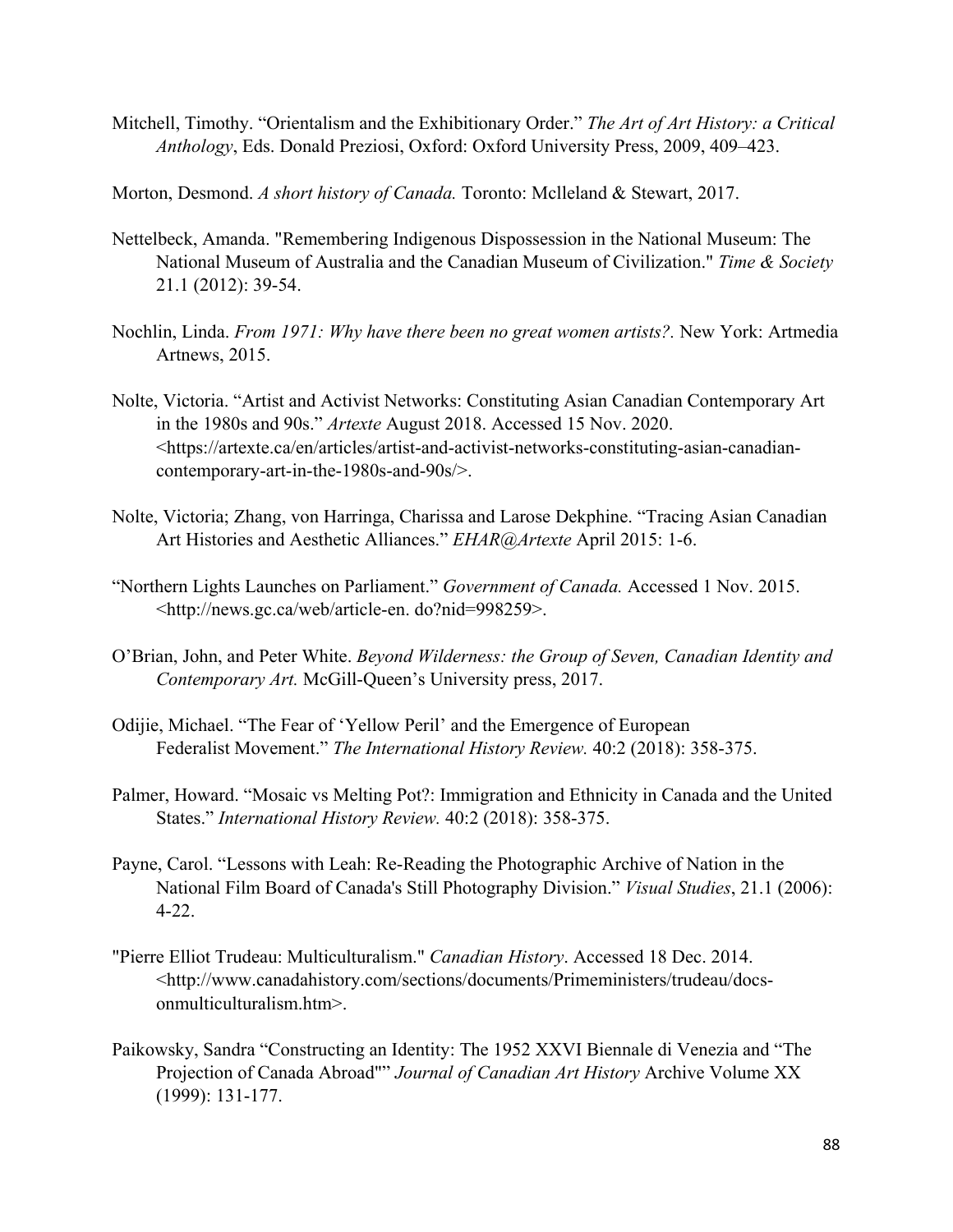- Phillips, Ruth. *Museum Pieces: Toward the Indigenization of Canadian Museums.* Montreal: McGill-Queens University Press. 2011.
- Pon, Gordon. "Importing the Asian Model Minority Discourse into Canada: Implications for Social Work and Education." *Canadian Social Work Review*. 17.2 (2000): 277-291.
- Robertson, Clive. *Policy Matters: Administrations of Art and Culture.* Toronto: YYZ Press. 2006.
- Rogers, Pamela and Grant, Nichole. "The Pop-History Spectacle: Curating Public Memory and Historical Consciousness through the Visual, Canadian Journal of Education." 40.1 (2017): 1-24.
- Rosenberg, Anne. "Icons of identity: Yellow Peril Reconsidered holds up a mirror to society on issues of color, ethnicity, racism, and sexuality from Asian Canadian experience." *Vancouver Sun* May 25, 1991: D6.
- Said, Edward. *Orientalism*. London: Routledge and Kegan Paul Ltd, 1978.
- Shea, Albert. *Culture in Canada: A study of the findings of the Royal Commission on National Development in the Arts, Letters and Sciences.* Toronto: Associated Printers Ltd, 1952.
- Sherman, Daniel James. *Museums and Difference*. Bloomington: Indiana University Press, 2008.
- "Six selection factors Federal Skilled Worker Program (Express Entry)." *Government of Canada.* Accessed 5 Nov. 2020. [<https://www.canada.ca/en/immigration-refugees](https://www.canada.ca/en/immigration-refugees-citizenship/services/immigrate-canada/express-entry/eligibility/federal-skilled-workers/six-selection-factors-federal-skilled-workers.html)[citizenship/services/immigrate-canada/express-entry/eligibility/federal-skilled-workers/six](https://www.canada.ca/en/immigration-refugees-citizenship/services/immigrate-canada/express-entry/eligibility/federal-skilled-workers/six-selection-factors-federal-skilled-workers.html)[selection-factors-federal-skilled-workers.html>](https://www.canada.ca/en/immigration-refugees-citizenship/services/immigrate-canada/express-entry/eligibility/federal-skilled-workers/six-selection-factors-federal-skilled-workers.html).
- Sontag, Susan. *On Photography.* New York: Farrar, Straus and Giroux, 1977.
- Verjee, Zainub. "The Great Canadian Amnesia." *Canadian Art.* June 2018. Accessed 01 Nov. 2020. <https://canadianart.ca/essays/massey-report-the-great-canadian-amnesia/>.
- Wah, Fred. *Diamond Grill*. Edmonton: NeWest Press, 2006.

Warner, Michael. "Publics and Counterpublics." *Public Culture* 14.1 (2002): 49-90.

Wong, Paul. *Yellow Peril: Reconsidered*. Vancouver: On Edge on the Cutting Edge, 1990.